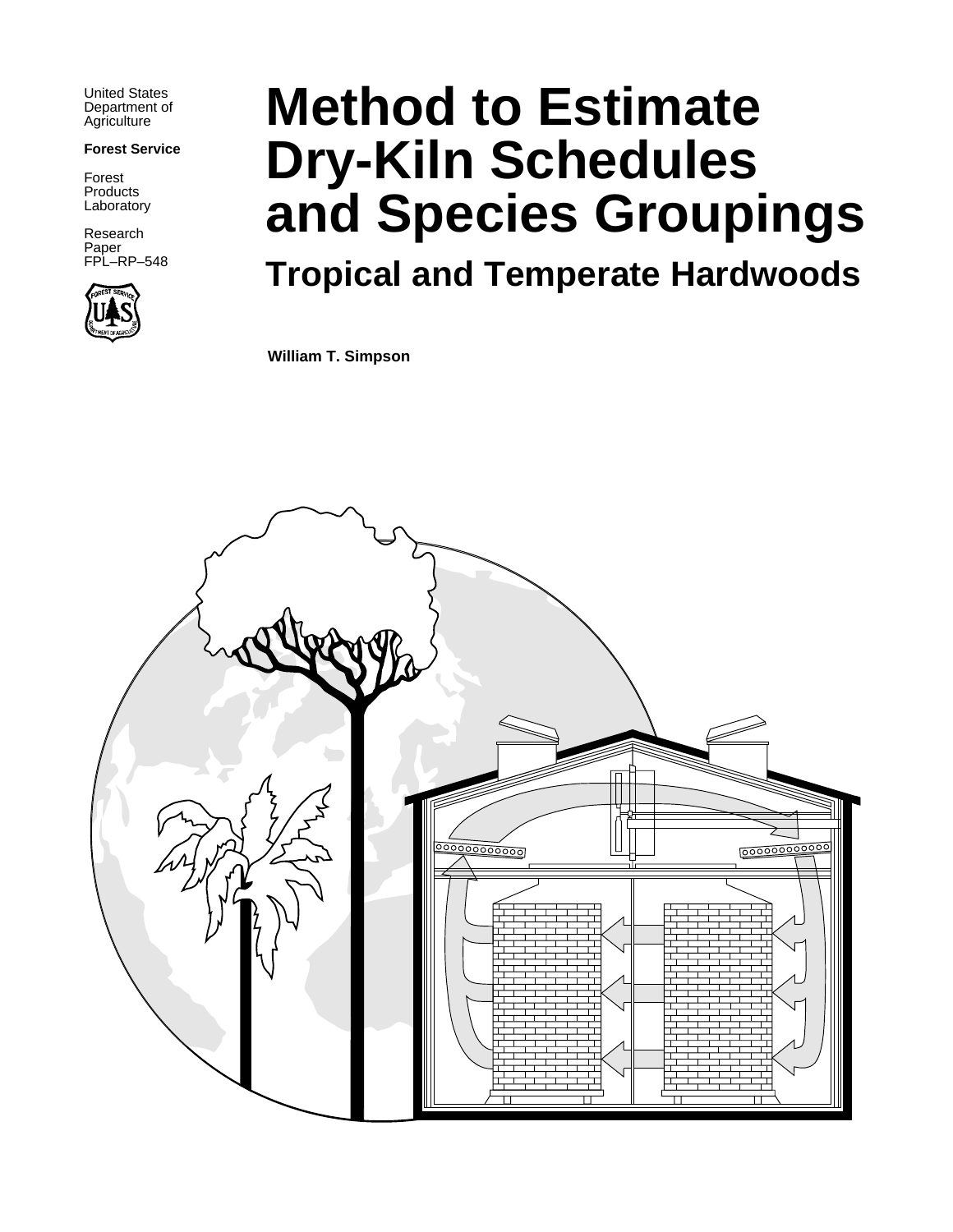### **Abstract**

Dry-kiln schedules have been developed for many wood species. However, one problem is that many, especially tropical species, have no recommended schedule. Another problem in drying tropical species is the lack of a way to group them when it is impractical to fill a kiln with a single species. This report investigates the possibility of estimating kiln schedules and grouping species for drying using basic specific gravity as the primary variable for prediction and grouping. In this study, kiln schedules were estimated by establishing least squares relationships between schedule parameters and basic specific gravity. These relationships were then applied to estimate schedules for 3,237 species from Africa, Asia and Oceana, and Latin America. Nine drying groups were established, based on intervals of specific gravity where drying times were similar, with the appropriate schedule applied to all members of the group.

Keywords: tropical species, kiln schedule, kiln drying, dry kiln

### **Contents**

|                                                  | Page |
|--------------------------------------------------|------|
|                                                  |      |
|                                                  |      |
|                                                  |      |
|                                                  |      |
|                                                  |      |
|                                                  |      |
|                                                  |      |
|                                                  |      |
|                                                  |      |
| Estimation of Tropical and Temperate Schedules 5 |      |
|                                                  |      |
|                                                  |      |
|                                                  |      |
|                                                  |      |
|                                                  |      |
|                                                  |      |
| Appendix A—Specific Gravity Conversion 14        |      |
| Appendix B—Method to Estimate Drying Time 14     |      |
| Appendix C-Species Data for Kiln Drying 14       |      |
|                                                  |      |

May 1996

Simpson, William T. 1996. Method to estimate dry-kiln schedules and species groupings: Tropical and temperate hardwoods. Res. Pap. FPL–RP–548. Madison, WI: U.S. Department of Agriculture, Forest Service, Forest Products Laboratory. 57 p.

A limited number of free copies of this publication are available to the public from the Forest Products Laboratory, One Gifford Pinchot Drive, Madison, WI 53705–2398. Laboratory publications are sent to more than 1,000 libraries in the United States and elsewhere.

The Forest Products Laboratory is maintained in cooperation with the University of Wisconsin.

The United States Department of Agriculture (USDA) prohibits discrimination in its programs on the basis of race, color, national origin, sex, religion, age, disability, political beliefs, and marital or familial status. Persons with disabilities who require alternative means of communication of program information (braille, large print, audiotape, etc.) should contact the USDA Office of Communications at (202) 720–2791. To file a complaint, write the Secretary of Agriculture, U.S. Department of Agriculture, Washington, DC 20250, or call (202) 720–7327 (voice), or (202) 720–1127 (TTD). USDA is an equal employment opportunity employer.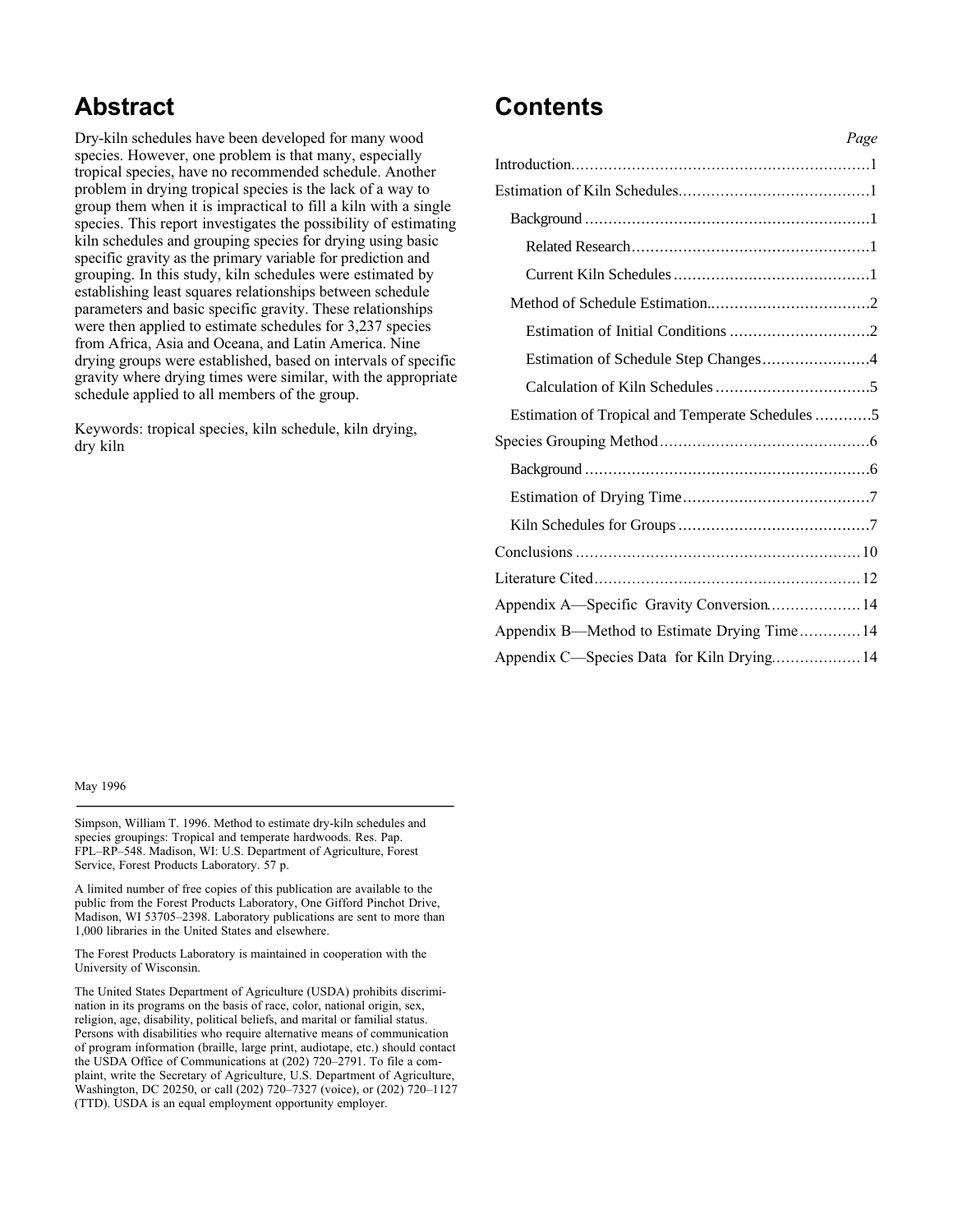## **Method to Estimate Dry-Kiln Schedules and Species Groupings**

### **Tropical and Temperate Hardwoods**

**William T. Simpson,** Research Forest Products Technologist Forest Products Laboratory, Madison, Wisconsin

### **Introduction**

The large number of tree species in the world, especially in the tropics, presents two problems in drying lumber. Some species have been used for timber products for decades, and dry-kiln schedules for these species have been recommended based on experience and research . However, recommended kiln schedules are not available for many less-utilized species, especially tropical species.

A second problem stems from the sheer number of tropical species and their heterogeneous occurrence in the forest. As a consequence, it is not always practical to fill a dry kiln with a single species. The problem is the lack of a method to group species, based on similar drying characteristics, so that species can be mixed and dried together in the same dry kiln.

The purpose of this study was to develop and evaluate a method to solve these two problems. The first part of the report develops a method to estimate a kiln schedule for a species when a recommended schedule is not available; the second part of the report builds on the first part to develop a species grouping method.

### **Estimation of Kiln Schedules Background**

The strategy in selecting a kiln schedule is finding the right compromise between the desire to dry as fast as possible, which calls for severe drying conditions in the form of high dry-bulb temperatures and large wet-bulb depressions (low relative humidity), and the desire to minimize drying defects, such as surface checks and honeycomb, by using lower temperatures and smaller wet-bulb depressions. Several wood properties are associated with the allowable severity of a kiln schedule, properties such as specific gravity, shrinkage, and mechanical properties perpendicular to the grain. Specific gravity is the only property that is widely reported in the literature, so our analysis is confined to specific gravity.

#### **Related Research**

Hisada and Sato (1976), Hisada and others (1986), and Durand (1985) conducted analyses to relate known kiln schedules of Southeast Asian and African species to physical properties. They developed multiple linear regressions between several kiln schedule parameters as the dependent variables and physical properties as the independent variables. Specific gravity was found to have the largest influence on schedule parameters. In general, they found good agreement between the recommended and estimated schedules, but noted that the estimated schedule for some species deviated considerably from the recommended schedule. Jankowski (1992) developed a rapid and simple test to indicate the probable performance of wood species in kiln drying by comparing the test performance of six known species in relation to their recommended schedule. Results showed that the selected schedules were adequate for the species tested.

#### **Current Kiln Schedules**

For many years, kiln schedules for temperate and tropical hardwoods have been developed by numerous people in research institutions and industry throughout the world. Many schedules are summarized in Hildebrand (1970), Pratt and Turner (1986), Boone and others (1988), and USDA (1991). These schedules are recommended as conservative starting points—a safe reference to be adjusted upward in severity with experience. A typical kiln schedule consists of several steps. An initial dry-bulb temperature and initial wetbulb depression begin the drying at some green moisture content. These conditions are held until a predetermined moisture content level is reached; then, the first change (increase) is made in the wet-bulb depression. At subsequent moisture content levels during drying, additional increases in the wet-bulb depression are made. During the latter stages of the kiln schedule, increases are made in both the dry-bulb temperature and the wet-bulb depression. A typical kiln schedule for meranti (*Shorea* spp.), consisting of eight steps, is given in Table 1 (Boone and others 1988).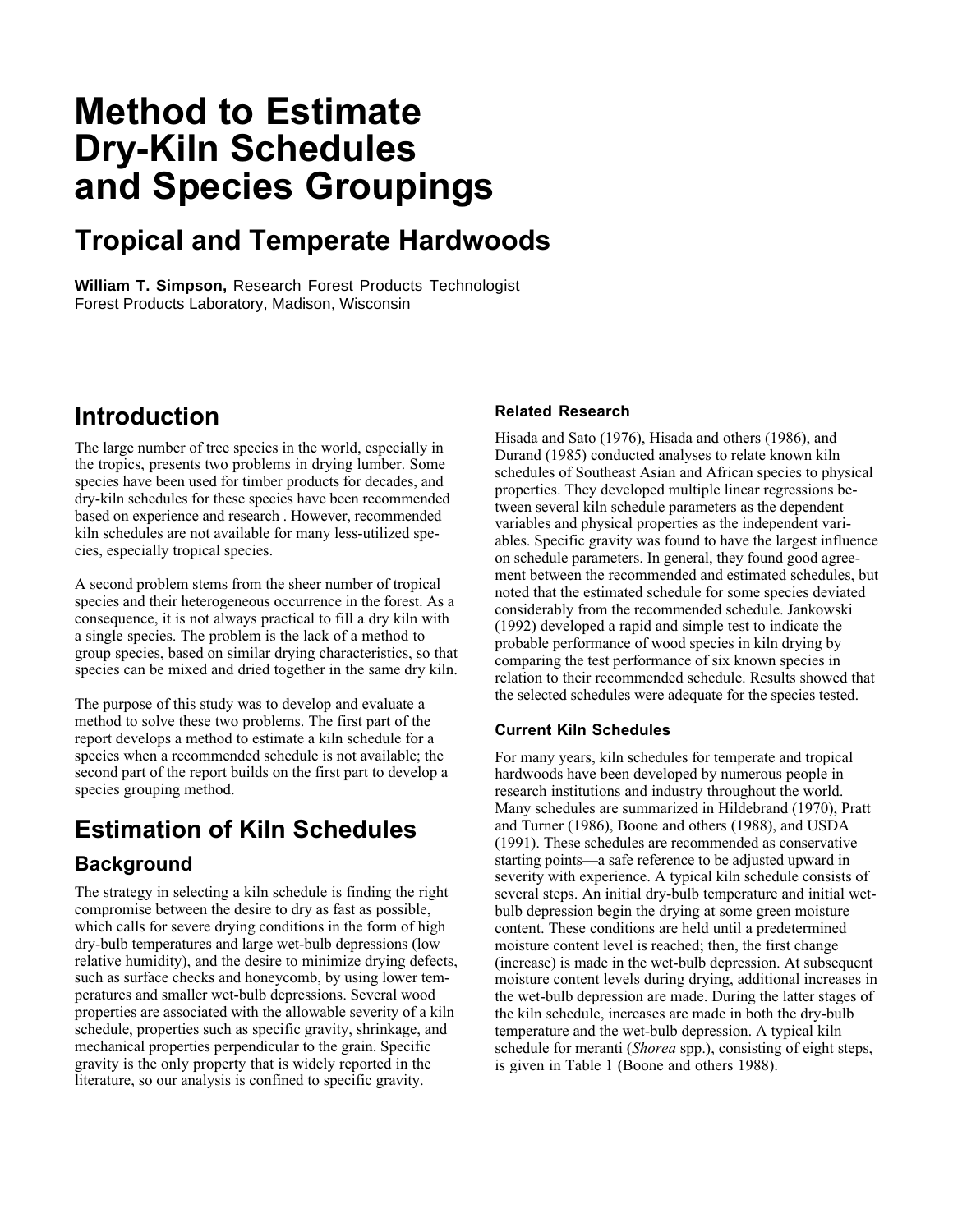**Table 1—Typical kiln schedule for hardwood lumber, in this case meranti (***Shorea* **spp.) (Boone and others 1988)**

|                | Temperature<br>$(^{\circ}C)$  |              |              |                             |                                |              | Temperature<br>$(^{\circ}F)$ |
|----------------|-------------------------------|--------------|--------------|-----------------------------|--------------------------------|--------------|------------------------------|
| <b>Step</b>    | Moisture<br>content<br>$(\%)$ | Dry-<br>bulb | Wet-<br>bulb | EMC <sup>a</sup><br>$(\% )$ | Relative<br>humidity<br>$(\%)$ | Dry-<br>bulb | Wet-<br>bulb                 |
| 1              | > 50                          | 49           | 45           | 14.4                        | 80                             | 120          | 113                          |
| $\overline{c}$ | 50 to 40                      | 49           | 44           | 12.1                        | 72                             | 120          | 110                          |
| 3              | 40 to 35                      | 49           | 41           | 9.6                         | 60                             | 120          | 105                          |
| 4              | 35 to 30                      | 49           | 35           | 6.5                         | 40                             | 120          | 95                           |
| 5              | 30 to 25                      | 55           | 32           | 4.0                         | 22                             | 130          | 90                           |
| 6              | $25$ to $20$                  | 60           | 32           | 2.9                         | 15                             | 140          | 90                           |
| 7              | $20 \text{ to } 15$           | 66           | 38           | 3.2                         | 18                             | 150          | 100                          |
| 8              | 15 to final                   | 82           | 55           | 3.5                         | 26                             | 180          | 130                          |

a Equilibrium moisture content.

Our knowledge of the process that led to recommended kiln schedules for different species is incomplete. For hardwoods native to the United States,

Extensive pilot testing and widespread commercial use have demonstrated that the general schedules for hardwoods developed by the Forest Products Laboratory are satisfactory for the drying of 51-mm (2-in.) and thinner hardwood lumber and other products. They form a base from which an operator can develop the most economical schedule for a particular type of kiln. (Rasmussen 1961).

Despite this generalized description, we can be reasonably confident that years of collective experience have confirmed those species that are sensitive and require a mild schedule and those that can tolerate severe schedules.

How the schedules for tropical hardwoods were assigned is less clear. The major references are Hildebrand (1970), Kukachka (1970), McMillen and Bois (1972), Chudnoff (1984), Pratt and Turner (1986), and Boone and others (1988). The origin of some of these schedules is unknown, but as explained by McMillen and Bois (1972), some were derived from schedules published in Great Britain and are listed most recently by Pratt and Turner (1986). The schedules were developed mainly by drying tests at the Princes Risborough Laboratory, but also from data obtained elsewhere.

The kiln schedules recommended in the literature are not from a uniform experimental design of replicated, controlled experiments where standard, precise observations were made to establish critical schedule parameters, such as initial drybulb temperature, initial wet-bulb depression, moisture content for the first wet-bulb depression change, and the subsequent increases in dry-bulb temperature and wet-bulb depression. Furthermore, it is possible that some recommendations were made on incomplete observations. An example would be failure to experimentally bracket the dividing point between a schedule that is too severe and one that is too mild. This could occur in a situation where a schedule is applied, no defect is observed, and the schedule is declared

appropriate even though it is not optimized. For these reasons and the general lack of knowledge about criteria that led to schedule recommendation, it does not seem justifiable to apply statistical analyses that lead to probability-based inferences on the credibility of schedule estimates. The procedure we use is simple least squares curve fitting. Also, keep in mind that conservative schedules are used as the base for establishing the relationship to specific gravity. The intent of these schedules is to serve only as a starting point to be adjusted upward in severity as experience is gained with the species in question. Even though all we can hope for in schedule estimation are approximate guidelines, we feel that this is a substantial improvement over the current situation of having no starting point in schedule selection.

#### **Method of Schedule Estimation**

Schedule estimation is based on relationships established between basic specific gravity (green volume and ovendry weight) and known recommended kiln schedules for 268 species or species groups as reported in the references previously cited. In some cases, specific gravity data from the literature citations had to be converted to basic specific gravity, as illustrated in Appendix A. (Appendix B describes the method to estimate drying time; Appendix C lists species data for kiln drying.) The genera *Quercus* and *Eucalyptus* have been omitted from the analysis because of their abnormal sensitivity to drying defects. *Quercus* has abnormally wide ray tissue and is notoriously prone to developing surface checks and honeycomb in the ray tissue. *Eucalyptus* is abnormally prone to collapse. The following are general steps to estimate kiln schedules.

- 1. Estimate initial dry-bulb temperature.
- 2. Estimate initial wet-bulb depression.
- 3. Estimate moisture content for first wet-bulb depression change.
- 4. Establish method for increasing dry-bulb temperature.
- 5. Establish method for increasing wet-bulb depression.
- 6. Calculate estimated kiln schedule.
- 7. Apply estimation method to species with no apparent recommended schedule.

#### **Estimation of Initial Conditions**

The first and most critical step is to estimate the initial drybulb temperature, initial wet-bulb depression, and moisture content for the first wet-bulb depression increase. This is done by least squares fitting of basic specific gravity  $(G_b)$  as the independent variable and these initial conditions as dependent variables. The relationships between the initial conditions and specific gravity are not necessarily linear, so several transforms were examined. These transform functions and the least squares results are shown in Tables 2–4 for the three initial conditions. Using the selection criteria of maximum coefficient of determination  $(R^2)$ , the hyperbolic function works best for initial dry-bulb temperature (Table 2) and initial wet-bulb depression (Table 4). The equations for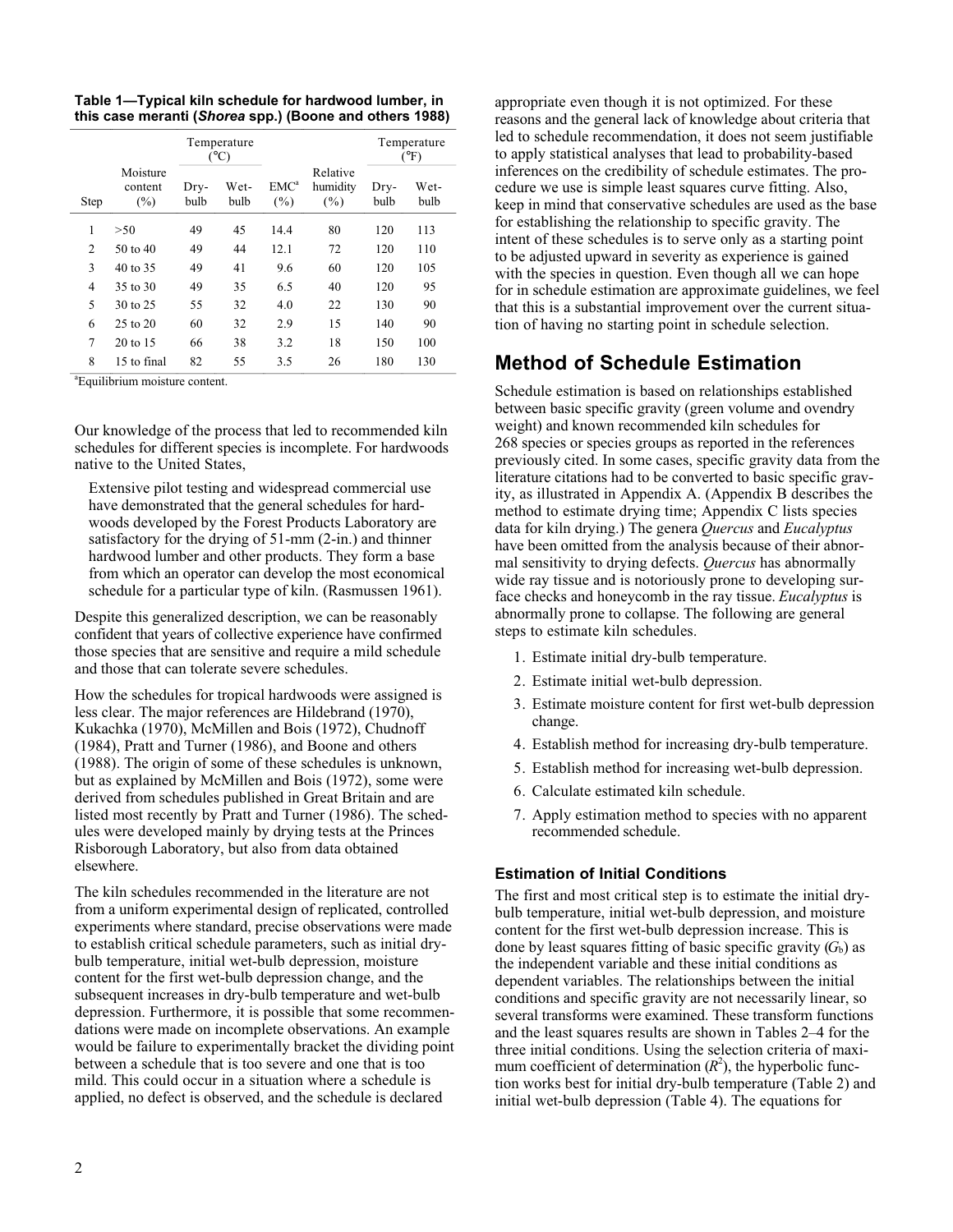**Table 2—Transforms for fitting initial dry-bulb temperature to basic specific gravity** *G***<sup>b</sup>**

|                                |       |                | $^{\circ}C$      |                 |               | $\circ$ F |     |
|--------------------------------|-------|----------------|------------------|-----------------|---------------|-----------|-----|
| Transform                      | $R^2$ | $\overline{a}$ | $\boldsymbol{h}$ | AD <sup>a</sup> | $\mathfrak a$ | h         | AD  |
| Hyperbolic $[1/(a + bGb)]$     | 0.468 | 0.0115         | 0.0167           | 5.2             | 0.00564       | 0.00489   | 9.3 |
| Exponential [ $a \exp(bG_b)$ ] | 0.465 | 76.8           | $-0.804$         | 5.2             | 168           | $-0.589$  | 9.4 |
| Square root $[a + bGb0.5]$     | 0.464 | 94.1           | $-59.8$          | 5.2             | 201           | $-108$    | 9.4 |
| Log $[a + b \ln(G_b)]$         | 0.457 | 36.8           | $-20.9$          | 5.3             | 98.2          | $-37.6$   | 9.5 |
| Power $[aG_b^b]$               | 0.456 | 37.8           | $-0.412$         | 5.3             | 99.7          | $-0.303$  | 9.5 |
| Linear $[a + bG_b]$            | 0.454 | 72.2           | $-40.1$          | 5.3             | 162           | $-72.1$   | 9.5 |

<sup>a</sup> Average deviation between actual and estimated initial dry-bulb temperatures.

| Transform                    | $R^2$ | $\alpha$ | h        | AD <sup>a</sup> |
|------------------------------|-------|----------|----------|-----------------|
| Square root $[a + bGb0.5]$   | 0.223 | 72.3     | $-34.3$  | 5.1             |
| Log $[a + b \ln(G_b)]$       | 0.221 | 39.4     | $-12.2$  | 5.2             |
| Linear $[a + bG_{b}^{0.5}]$  | 0.220 | 59.8     | $-23.1$  | 5.0             |
| Exponential [a $exp(bG_b)$ ] | 0.211 | 60.5     | $-0.478$ | 5.1             |
| Power $[aG_{b}^{b}]$         | 0.207 | 39.7     | $-0.248$ | 5.3             |
| Hyperbolic $[1/(a + bGb)]$   | 0.196 | 0.0162   | 0.0101   | 5.2             |

**Table 3—Transforms for fitting moisture content for first wetbulb depression increase to basic specific gravity** *G***<sup>b</sup>**

<sup>a</sup>Average deviation between actual and estimated moisture content for first wet-bulb depression increase.

|                               |       |          | $\rm ^{\circ}C$  | $\circ$ F       |                |          |     |
|-------------------------------|-------|----------|------------------|-----------------|----------------|----------|-----|
| Transform                     | $R^2$ | $\alpha$ | $\boldsymbol{b}$ | AD <sup>a</sup> | $\overline{a}$ | h        | AD  |
| Hyperbolic $[1/(a + bGb)]$    | 0.455 | 0.0831   | 0.509            | 0.7             | 0.0451         | 0.283    | 1.3 |
| Exponential [a $\exp(bG_b)$ ] | 0.421 | 6.82     | $-1.53$          | 0.7             | 12.4           | $-1.53$  | 1.3 |
| Power $[aG_b^b]$              | 0.419 | 1.77     | $-0.793$         | 0.7             | 3.19           | $-0.796$ | 1.3 |
| Log $[a + b \ln(G_b)]$        | 0.356 | 1.42     | $-2.76$          | 0.8             | 2.56           | $-4.98$  | 1.4 |
| Square root $[a + bGb0.5]$    | 0.355 | 8.93     | $-7$             | 0.8             | 16.1           | $-14.1$  | 1.4 |
| Linear $[a + bGb^{0.5}]$      | 0.341 | 6.05     | $-5.19$          | 0.8             | 10.9           | $-9.38$  | 1.4 |

**Table 4—Transforms for fitting initial wet-bulb depression to basic specific gravity** *G***<sup>b</sup>**

<sup>a</sup> Average deviation between actual and estimated initial wet-bulb depression.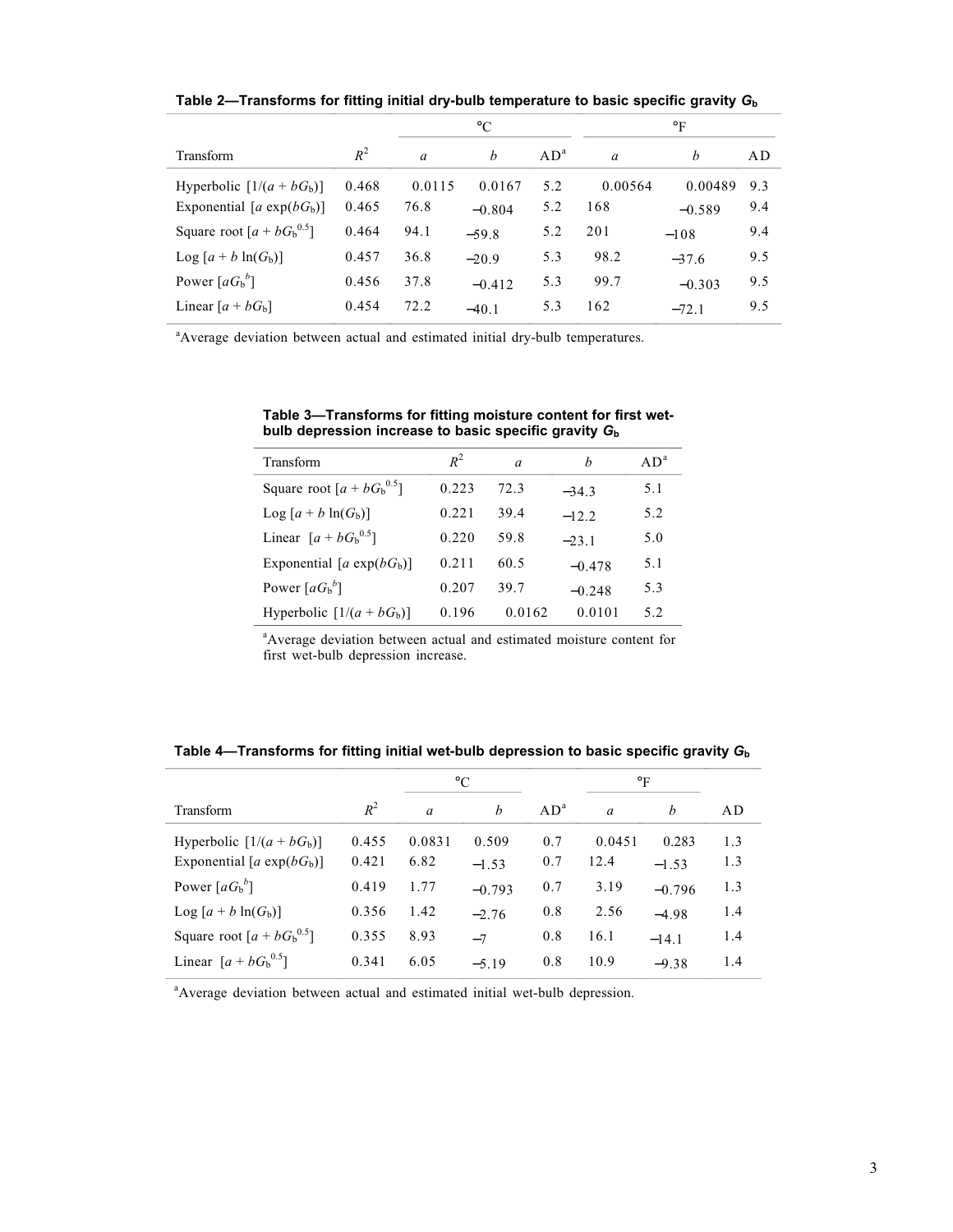estimating initial dry-bulb temperature  $(T<sub>i</sub>)$  and initial wetbulb depression  $(D_i)$  are the following:

$$
T_i = 1/(0.0115 + 0.0167 G_b) \quad (\text{°C}) \quad R^2 = 0.468 \quad (1)
$$
  
\n
$$
T_i = 1/(0.00564 + 0.00489 G_b) \quad (\text{°F})
$$
  
\n
$$
D_i = 1/(0.0832 + 0.509 G_b) \quad (\text{°C}) \quad R^2 = 0.455 \quad (2)
$$

$$
D_i = 1/(0.0852 + 0.309 \text{ G}_b) \qquad (C) \qquad R = 0.433 \qquad (2)
$$
  

$$
D_i = 1/(0.0451 + 0.283 \text{ G}_b) \qquad (^{\circ}F)
$$

Figures 1 and 2 show the 268 initial dry-bulb temperatures and initial wet-bulb depressions as functions of basic specific gravity. The curves in Figure 1 and especially in Figure 2 are somewhat deceiving in that the least squares curves appear to under-represent data; that is, they appear to under predict both *T*i and *D*i. The reason for this is the massing of points in certain areas and the inability of the graphics to distinguish individual points in these areas. Therefore, more data points are at the lower values of  $T_i$  and  $D_i$  than Figures 1 and 2 can distinguish. Examination of the  $R^2$  values and Figures 1 and 2 also shows that the large scatter in the data results in weak fits to Equations (1) and (2). This is not surprising given the imprecise nature of the process for recommending kiln schedules, the variability in wood properties, and our incomplete knowledge of how and what wood properties influence optimum schedule.

The method of estimating the moisture content for the first wet-bulb depression increase was done differently for several reasons. The  $R^2$  values were quite low, about 0.2, which indicates a very weak relationship. Also, more than 85 percent of these moisture content values for the first increase were either 40 or 50 percent, and the average of all was 47 percent. Furthermore, the system for estimating kiln schedules would be simplified if we could use just one moisture content for all species. Because of these considerations, the decision was made to use 45 percent as the moisture content for the first wet-bulb depression increase for all species.

The list of 268 species in Table C1 (Appendix C) includes the basic specific gravity, the recommended initial conditions, the initial conditions as estimated by the least squares curve fit, and the absolute value of the deviation between recommended and estimated temperatures. The average deviation between the recommended and estimated initial dry-bulb temperatures is  $5.2^{\circ}$ C (9<sup>o</sup>F) and  $0.7^{\circ}$ C (1.3<sup>o</sup>F) for the initial wet-bulb depression. However, some deviations are much larger and raise serious concerns about the safety of the estimated schedule. If the deviation is in the direction of schedule acceleration, there is a danger of surface checks or honeycomb.

#### **Estimation of Schedule Step Changes**

With the initial kiln conditions established, the next step was to develop a systematic way to increase the dry-bulb temperature and wet-bulb depression. Most hardwood schedules developed in the United States (USDA 1991) hold the initial dry-bulb temperature constant until the average moisture content of the wetter lumber, as estimated by kiln sample boards, is 30 percent. We followed that same pattern and uniformly made the first dry-bulb temperature increase at 30-percent moisture content.



**Figure 1—Least squares results of the effect of basic specific gravity on initial dry-bulb temperature.**



**Figure 2—Least squares results of the effect of basic specific gravity on initial wet-bulb depression.**

After the first dry-bulb temperature change is made at 30 percent moisture content, the schedules for most U.S. hardwood species call for a 5.6ºC (10ºF) increase for each 5-percent decrease in the average moisture content of the lumber. We followed that pattern.

The final dry-bulb temperature, applied when the average moisture content of the lumber is 15 percent, in many hardwood schedules is 82ºC (180ºF). However, when the schedules become quite mild, the final dry-bulb temperature is generally limited to about 71ºC (160ºF). As the least squares relationships shown in Tables 2–4 and Figures 1 and 2 indicate, schedules become milder as specific gravity increases. To establish a uniformity in schedule estimation, we established the rule that whenever the basic specific gravity exceeds 0.75, the final dry-bulb temperature will be limited to 71ºC.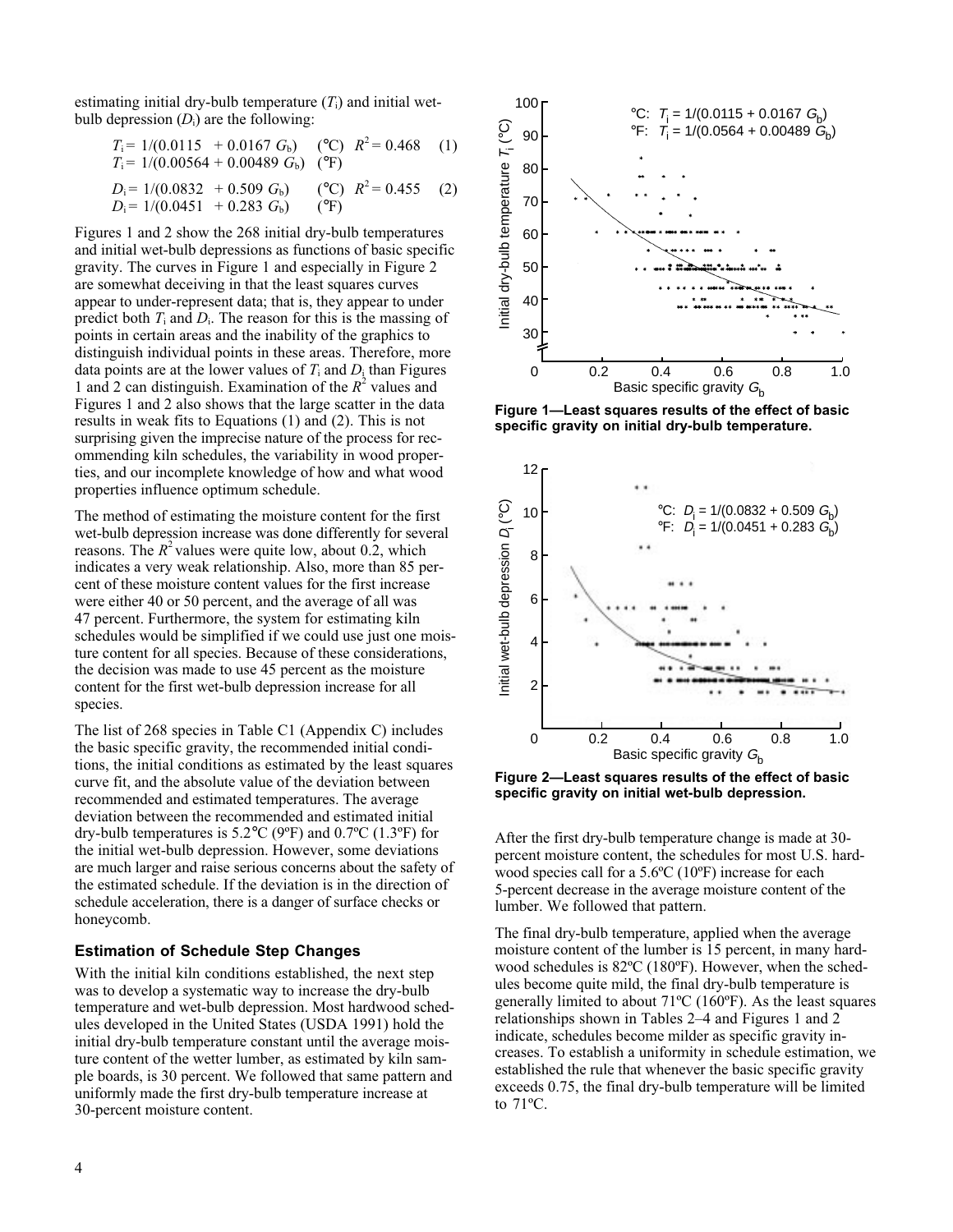

**Figure 3—Dependence of wet-bulb depression on moisture content during dry-kiln schedule when initial wet-bulb depression**  $D_i = 5^{\circ}F (2.8^{\circ}C)$ **.** 

The remaining factor to estimate is the increase in wet-bulb depression during drying. The wet-bulb depression increases with decreasing average moisture content. In the mildest schedule (USDA 1991), it ranges from 1.7ºC (3ºF) when lumber is green to 27.8ºC (50ºF) in the last schedule step, from 15-percent moisture content down to final moisture content. One severe schedule starts with a 8.3ºC (15ºF) depression. The depression in the final step never exceeds 27.8°C. Figure 3 shows a typical (for initial wet-bulb depression of 2.8ºC (5ºF)) wet-bulb depression compared with moisture content. For the purpose of estimating schedules, we want a relationship that allows us to calculate a wet-bulb depression at any point in the schedule. Several transforms used previously (Tables 2–4) were examined for the purpose of relating wet-bulb depression to moisture content. The exponential relationship shown in Figure 3 resulted in the highest overall (all initial wet-bulb depressions)  $R^2 = 0.939$ , so it was selected and shown as follows:

$$
D = a \exp(-bM) \tag{3}
$$

where *D* is wet-bulb depression, *M* is moisture content in percent, and *a* and *b* are least squares coefficients. Table 5 lists the coefficients of the exponential relationships.

Examination of Table C1 shows that the initial wet-bulb depressions estimated by Equation (2) are not limited to the values in Table 5, but can be any value in between. For example, if the initial estimated depression is 3.3ºC (6ºF), the Equation (3) coefficients listed in Table 5 are not sufficient. Therefore, for the purpose of calculating estimated schedules, we developed a relationship between the least squares coefficients of Equation (3) and initial wet-bulb depression.

**Table 5—Coefficients of exponential relationships relating wet-bulb depression** *D* **to mois-** $\tan \theta$ *ture content M: D = a exp(-bM)* 

| Initial wet-bulb<br>depression<br>$(^{\circ}C(^{\circ}F))$ | a<br>$(^{\circ}C(^{\circ}F))$ | h      |
|------------------------------------------------------------|-------------------------------|--------|
| 1.7(3)                                                     | 309 (557)                     | 0.1163 |
| 2.2(4)                                                     | 280 (504)                     | 0.1069 |
| 2.8(5)                                                     | 216 (388)                     | 0.0921 |
| 3.9(7)                                                     | 159 (287)                     | 0.0762 |
| 5.6(10)                                                    | 132 (237)                     | 0.0632 |
| 8.3(15)                                                    | 87 (157)                      | 0.0435 |

The previously used transforms were again examined, and the resulting least squares relationships were chosen on the basis of maximum  $\tilde{R}^2$ :

| $a = 1/(0.00110 + 0.00124 D_i)$ (°C) $(R^2 = 0.992)$ (4) |                    |  |
|----------------------------------------------------------|--------------------|--|
| $a = 1/(0.000611 + 0.000381 D_i)$ (°F)                   |                    |  |
| $b = 0.140 - 0.0458 \ln(D_i)$ (°C)                       | $(R2 = 0.995)$ (5) |  |
| $b = 0.167 - 0.0458 \ln(D_i)$ (°F)                       |                    |  |

where  $D_i$  is initial wet-bulb depression and  $\ln$  is the natural logarithm. The relationships are shown in Figures 4 and 5.

#### **Calculation of Kiln Schedules**

Equations (1) to (5) were used to calculate estimated kiln schedules. The exceptions to the results are the following:

- 1. If specific gravity exceeds 0.75, the maximum final dry-bulb temperature is limited to 71ºC (160°F).
- 2. The maximum allowed wet-bulb depression is 27.8ºC (50°F).
- 3. The minimum allowed wet-bulb temperature is 32ºC (90ºF).

An example schedule for basic specific gravity of 0.500 is given in Table 6.

#### **Estimation of Tropical and Temperate Schedules**

Using Equations (1) to (5), we can calculate an estimated kiln schedule for any species that has a known basic specific gravity. We conducted a literature search and found 3,237 species or species groups with specific gravity data: 801 from Africa, 1,532 from Asia and Oceana, and 904 from Latin America. Most of the species are tropical, but some are from temperate regions of China, Burma, India, or Latin America. In some cases, the specific gravity listed had to be converted to basic specific gravity, as illustrated in Appendix A.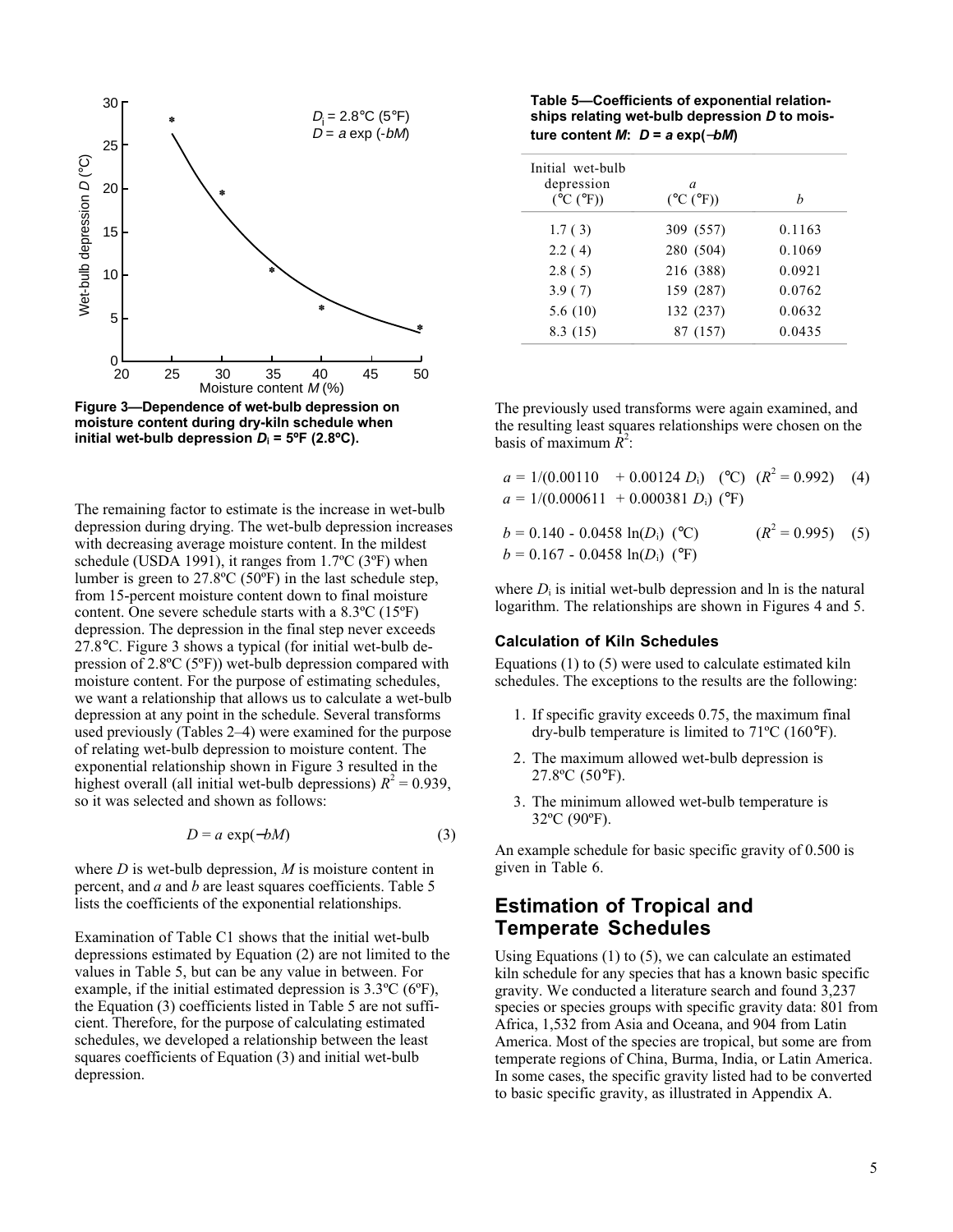

**Figure 4—Least squares results relating coefficient** *a* **of Equation (3) to initial wet-bulb depression** *D***i.**



**Figure 5—Least squares results relating coefficient** *b* **of Equation (3) to initial wet-bulb depression** *D***i.**

The following were sources for the specific gravity data: Trotter (1929), Howard (1934, 1948), Anonymous (1951), Sekhar and Bhatnager (1955, 1957), Sekhar and Bhatta (1957, 1960), Sekahr and others (1957), Chowdhury and Ghosh (1958, 1963), Negi and Bhatta (1958), Sekhar and Rhana (1959), Rawat and Rawat (1960), Hundley and Gale (1962), Rodger (1963), Bryce (1967), Bolza and Keating (1972), Goldsmith and Carter (1981), Ramesh and Purkayastha (1972), Hutchison and others (1974), Meniado and others (1974), Takahashi (1975), Okoh (1977), Mainieri (1978), Berni and others (1979), Shukla and Rajput (1980), van der Slooten and others (1981), Sanyal and Gaharwar (1981), Keating and Bolza (1982), Londono (1983), Vega (1983), Teixeira and others (1988), Mainieri and Chimelo (1989), Worbes (1989), Cheng (1992), Reyes and others (1992), Hidayat and Simpson (1994), and Torelli (1994).

The initial dry-bulb temperatures and wet-bulb depressions for the 3,237 species or species groups are given in Appendix C: Table C2 for Africa, Table C3 for Asia and Oceana, and Table C4 for Latin America.

### **Species Grouping Method Background**

In previous reports, a method was developed to estimate kiln-drying time from basic specific gravity and initial moisture content (Simpson and Baah 1989; Simpson and Sagoe 1991). This allowed us to group species by similar estimated drying times. For example, from a large group of species whose estimated drying time ranged from 4 to 16 days, we might group all species whose drying time was between 9 and 11 days. This small spread in drying time combined with a slightly extended equalizing period should result in all species in the mix emerging from the kiln with a moisture content spread within acceptable limits. One limitation of this method is the lack of optimum kiln schedules. A compromise was made by selecting a single extremely conservative kiln schedule that would not be likely to cause major drying defects in most species. This, however, leads

| Moisture<br>content<br>$\%$ | $Drv-$<br>bulb<br>$(^{\circ}C)$ | Wet-bulb<br>depression<br>$(^{\circ}C)$ | Wet-<br>bulb<br>$(^{\circ}C)$ | Relative<br>humidity<br>$(\%)$ | EMC<br>$(\%)$ | $Drv-$<br>bulb<br>(°F) | Wet-bulb<br>depression<br>$(^\circ F)$ | Wet-<br>bulb<br>$(^{\circ}F)$ |
|-----------------------------|---------------------------------|-----------------------------------------|-------------------------------|--------------------------------|---------------|------------------------|----------------------------------------|-------------------------------|
| >45                         | 50.4                            | 3.0                                     | 47.4                          | 84.8                           | 16.0          | 123.7                  | 5.4                                    | 118.3                         |
| 45 to 40                    | 50.4                            | 3.6                                     | 47.4                          | 82.0                           | 14.9          | 123.7                  | 6.4                                    | 117.3                         |
| 40 to 35                    | 50.4                            | 5.6                                     | 45.3                          | 72.7                           | 12.2          | 123.7                  | 10.1                                   | 113.6                         |
| 35 to 30                    | 50.4                            | 8.8                                     | 42.1                          | 59.5                           | 9.6           | 123.7                  | 15.9                                   | 117.8                         |
| 30 to 25                    | 56.5                            | 13.9                                    | 42.6                          | 44.9                           | 7.1           | 133.7                  | 24.9                                   | 108.7                         |
| 25 to 20                    | 62.0                            | 21 8                                    | 40.3                          | 27.6                           | 4.6           | 143.7                  | 39.2                                   | 104.5                         |
| $20$ to 15                  | 67.6                            | 27.8                                    | 39.8                          | 19.3                           | 3.2           | 153.7                  | 50.0                                   | 103.7                         |
| 15 to final                 | 82.2                            | 27.8                                    | 54.4                          | 26.1                           | 3.6           | 180.0                  | 50.0                                   | 130.0                         |

**Table 6—Kiln schedule calculated from Equations (1) to (5) for basic specific gravity of 0.500**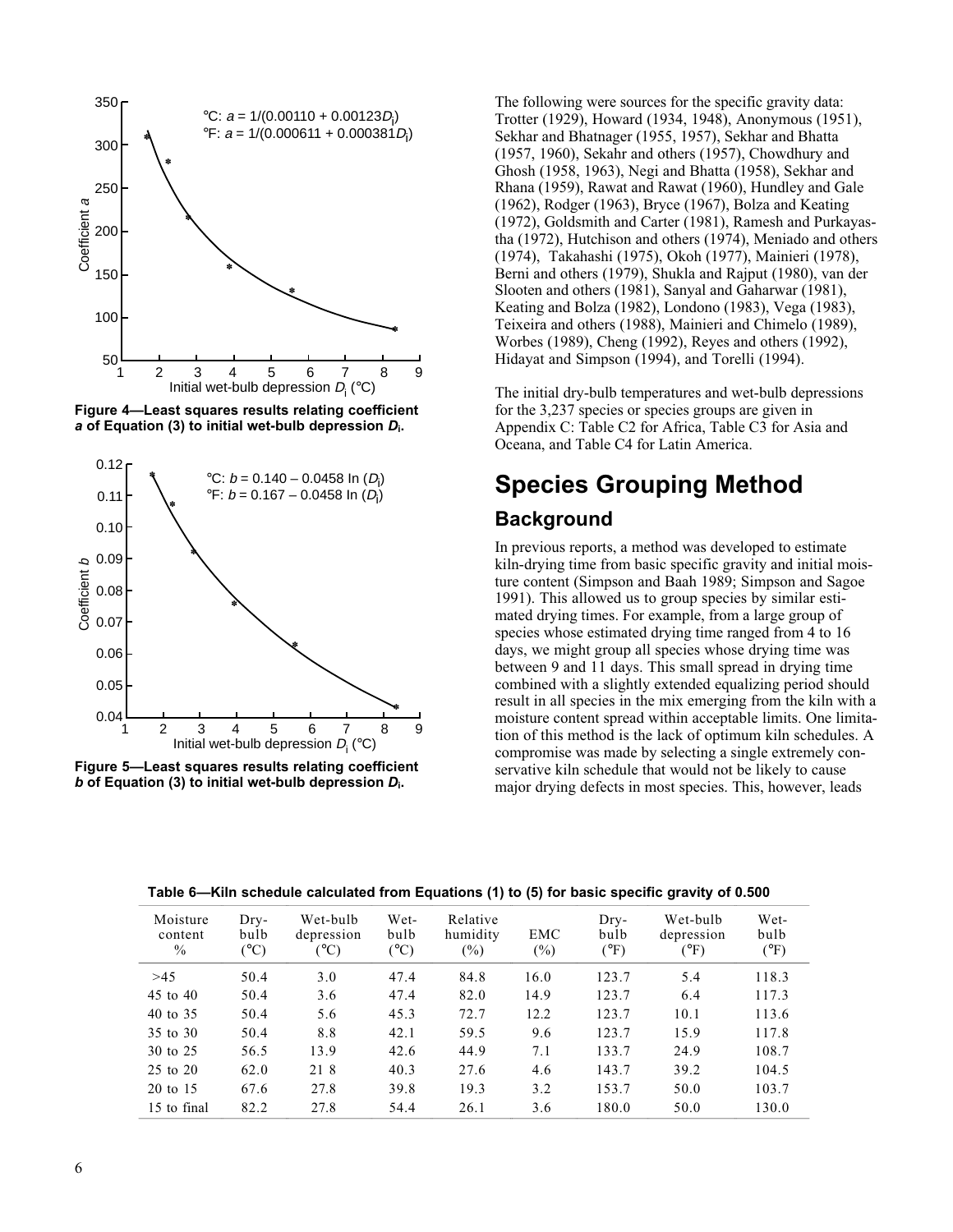to inefficient drying because some species will be dried more slowly than necessary, resulting in poor use of kiln capacity, unnecessarily lengthy drying times, increased energy consumption, and risk of stain. The ability to estimate kiln schedule from specific gravity, established in the first part of this report, offers a way to integrate schedule selection with estimation of drying time, resulting in a grouping system that optimizes both kiln schedule and drying time.

#### **Estimation of Drying Time**

The method of estimating drying time has been reported by others (Simpson and Baah 1989, Simpson and Sagoe 1991), but for completeness of this report, it is described in Appendix B. In summary, drying time is estimated by an empirical equation from basic specific gravity, green moisture content, board thickness, average moisture content of the board at any time during drying, equilibrium moisture content condition, and a temperature coefficient.

Green moisture content data are not always available for calculating an estimated drying time for some species, but it can be estimated from basic specific gravity using a relationship developed by Samad and Wallin (1966) and modified by Simpson and Sagoe (1991) and Hidayat and Simpson (1994). The relationship is

$$
M_{\rm g} = M_{\rm max} \left[ 1 - \exp(b + c G_{\rm b} + d G_{\rm b}^2) \right] \tag{6}
$$

where

 $M<sub>g</sub>$  is green moisture content (percent),  $M_{\text{max}}$  100 $(G_{\text{w}} - G_{\text{b}})/G_{\text{w}}G_{\text{b}}$  is maximum possible moisture content at  $G_{\rm b}$ ,

*G*w specific gravity of wood substance, treated as a least squares coefficient , and

*b,c,d* least squares coefficients.

The least squares coefficients were established by fitting Equation  $(6)$  to data from 1,311 species, where both specific gravity and green moisture content data were available (Hidayat and Simpson 1994). The relationship and coefficients are shown in Figure 6.

#### **Kiln Schedules for Groups**

With this background, we can propose a series of kiln schedules to be applied to groups of species. The groupings should minimize differences in drying time between group members. Both kiln schedule and drying time depend on specific gravity; therefore, we examined specific gravity as the grouping criterion. Table 7 gives nine schedules, as calculated by Equations (1) to (5), each applied to a different 0.10 basic specific gravity interval, with the midpoint specific gravity used for schedule estimation. For example, one kiln schedule is applied to all species in the basic specific gravity range from 0.50 to 0.60. The schedule is calculated using the midpoint specific gravity of 0.55, an initial dry-bulb temperature of 48ºC (120ºF), and an initial wet-bulb depression of 2.8ºC (5ºF).

Table 8 gives the variations in estimated drying times from green to 8 percent moisture content for a range of specific

gravity and green moisture content values in each of the nine groups. The equalizing time required to bring all group members between 7 and 9 percent moisture content is also shown. Figure 6 shows a green moisture content range for any specific gravity. Therefore, to establish the full range of possible estimated drying times within each group, it is necessary to select extreme combinations of specific gravity and green moisture content. The method for doing this is illustrated in Figure 7 for the specific gravity range 0.30 to 0.40 and was applied to each 0.10 specific gravity interval. The extreme combinations are bounded by three of the four corners of the rectangle in Figure 7 and the maximum moisture content curve. In this example, the extreme combinations of specific gravity and green moisture content are



**Figure 6—Least squares relationship between basic specific gravity and green moisture content.**



**Figure 7—Method for selecting extreme combinations of specific gravity and green moisture content for drying time estimates.**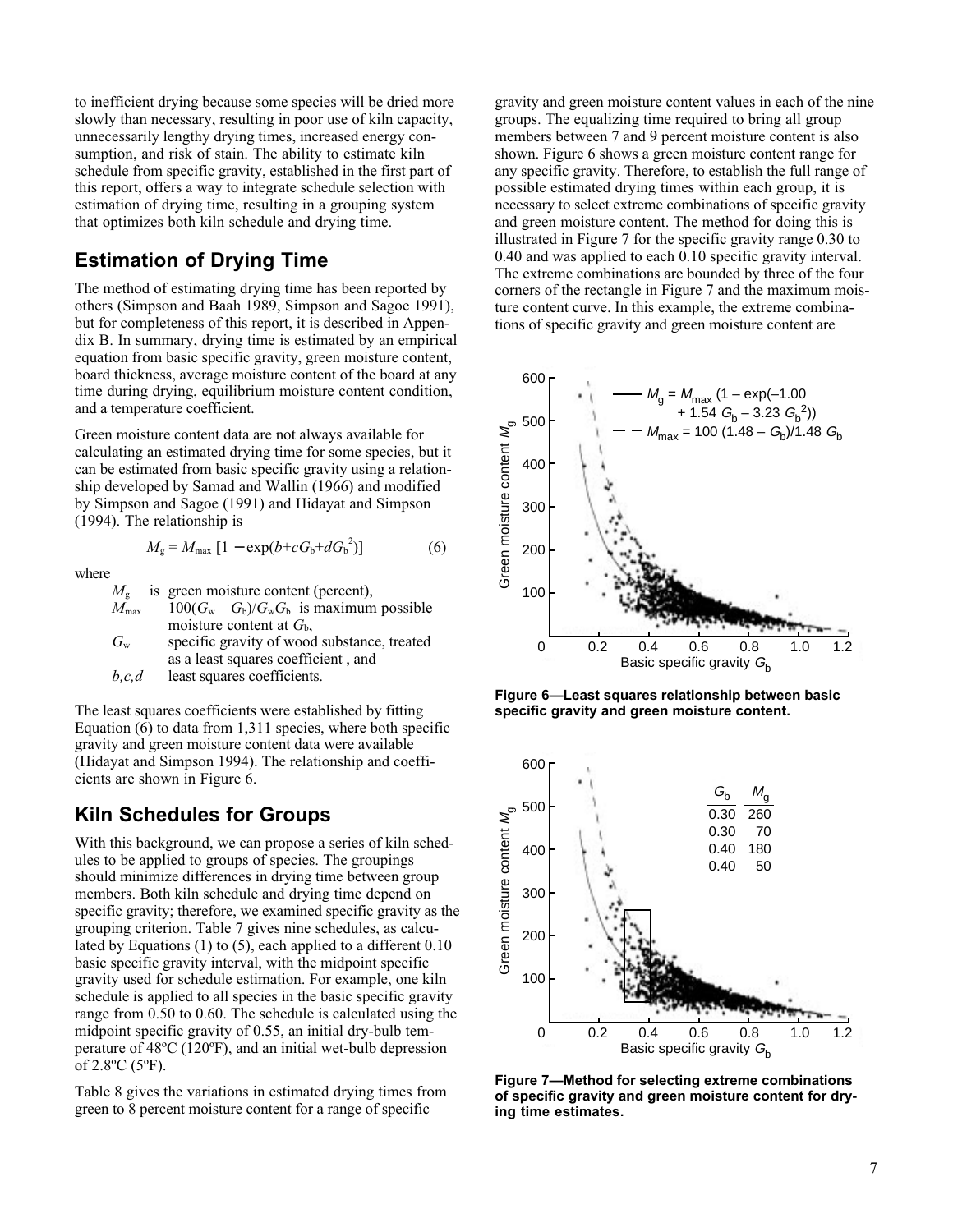| Moisture<br>content<br>(%) | Dry-<br>bulb<br>$(^{\circ}C)$ | Wet-bulb<br>depression<br>$(^{\circ}C)$                       | Wet-<br>bulb<br>$({}^{\circ}C)$ | Relative<br>humidity<br>$(\%)$ | EMC<br>$(\%)$ | Dry-<br>bulb<br>$(^{\circ}F)$ | Wet-bulb<br>depression<br>$(^{\circ}F)$ | Wet<br>bulb<br>$(^{\circ}F)$ |
|----------------------------|-------------------------------|---------------------------------------------------------------|---------------------------------|--------------------------------|---------------|-------------------------------|-----------------------------------------|------------------------------|
|                            |                               | $G_b = 0.15$ (grouping interval: $0.10 < G_b < 0.20$ )        |                                 |                                |               |                               |                                         |                              |
| >45                        | 71.4                          | 6.3                                                           | 65.1                            |                                |               | 156.9                         | 11.4                                    | 145.5                        |
| 45 to 40                   |                               | 9.0                                                           |                                 | 74.3<br>65.0                   | 11.3          |                               | 16.3                                    |                              |
|                            | 71.4                          |                                                               | 60.3                            |                                | 9.4           | 156.9                         |                                         | 140.6                        |
| 40 to 35                   | 71.4                          | 12.0                                                          | 57.4                            | 55.9                           | $8.0\,$       | 156.9                         | 21.5                                    | 135.4                        |
| 35 to 30                   | 71.4                          | 15.8                                                          | 53.6                            | 45.2                           | 6.6           | 156.9                         | 28.5                                    | 128.4                        |
| 30 to 25                   | 74.9                          | 20.9                                                          | 54.0                            | 35.6                           | 5.1           | 166.9                         | 37.7                                    | 129.2                        |
| 25 to 20                   | 80.5                          | 27.7                                                          | 52.8                            | 25.6                           | 3.6           | 176.9                         | 49.8                                    | 127.1                        |
| 20 to 15                   | 86.1                          | 27.8                                                          | 58.3                            | 27.5                           | 3.6           | 186.9                         | 50.0                                    | 136.9                        |
| 15 to final                | 86.1                          | 27.8                                                          | 58.3                            | 27.5                           | 3.6           | 186.9                         | 50.0                                    | 136.9                        |
| >45                        | 63.8                          | $G_b = 0.25$ (grouping interval: $0.20 < G_b < 0.30$ )<br>4.8 | 59.0                            | 79.0                           | 13.0          | 145.7                         | 8.6                                     | 137.1                        |
| 45 to 40                   | 63.8                          | 6.5                                                           | 56.7                            | 72.5                           | 11.3          | 145.7                         | 11.6                                    | 134.1                        |
| 40 to 35                   | 63.8                          | 9.1                                                           | 54.1                            | 62.9                           | 9.5           | 145.7                         | 16.4                                    | 129.3                        |
| 35 to 30                   | 63.8                          | 12.9                                                          | 50.3                            | 50.9                           | 7.6           | 145.7                         | 23.1                                    | 122.6                        |
| 30 to 25                   | 68.7                          | 18.1                                                          | 50.6                            | 39.2                           | 5.8           | 155.7                         | 32.6                                    | 123.1                        |
| 25 to 20                   | 74.3                          | 25.6                                                          | 48.7                            | 26.5                           | 4.0           | 165.7                         | 46.0                                    | 119.7                        |
| 20 to 15                   | 79.8                          | 27.8                                                          | 52.1                            | 25.2                           | 3.6           | 175.7                         | 50.0                                    | 125.7                        |
| 15 to final                | 82.2                          | 27.8                                                          | 54.4                            | 26.1                           | 3.6           | 180.0                         | 50.0                                    | 130.0                        |
|                            |                               |                                                               |                                 |                                |               |                               |                                         |                              |
|                            |                               | $G_b = 0.35$ (grouping interval: $0.30 < G_b < 0.40$ )        |                                 |                                |               |                               |                                         |                              |
| $>45$                      | 57.7<br>57.7                  | 3.8                                                           | 53.8                            | 82.0                           | 14.4          | 136.0                         | 6.9                                     | 129.1                        |
| 45 to 40                   |                               | 4.9                                                           | 52.8                            | 77.3                           | 12.9          | 136.0                         | 8.9                                     | 127.1                        |
| 40 to 35                   | 57.7                          | 7.3                                                           | 50.5                            | 67.8                           | 10.7          | 136.0                         | 13.2                                    | 122.8                        |
| 35 to 30                   | 57.7                          | 10.9                                                          | 46.9                            | 55.1                           | 8.5           | 136.0                         | 19.5                                    | 116.5                        |
| 30 to 25                   | 63.3                          | 16.1                                                          | 47.3                            | 41.9                           | 6.4           | 146.0                         | 29.0                                    | 117.1                        |
| 25 to 20                   | 68.9                          | 23.9                                                          | 45.0                            | 27.1                           | 4.3           | 156.0                         | 42.9                                    | 113.1                        |
| 20 to 15                   | 74.5                          | 27.8                                                          | 46.7                            | 22.8                           | 3.5<br>3.6    | 166.0                         | 50.0                                    | 116.0                        |
| 15 to final                | 82.2                          | 27.8                                                          | 54.4                            | 26.1                           |               | 180.0                         | 50.0                                    | 130.0                        |
|                            |                               | $G_b = 0.45$ (grouping interval: $0.40 < G_b < 0.50$ )        |                                 |                                |               |                               |                                         |                              |
| >45                        | 52.6                          | 3.2                                                           | 49.4                            | 84.0                           | 15.5          | 127.5                         | 5.8                                     | 121.7                        |
| 45 to 40                   | 52.6                          | 3.9                                                           | 49.1                            | 80.7                           | 14.3          | 127.5                         | 7.1                                     | 120.4                        |
| 40 to 35                   | 52.6                          | 6.1                                                           | 47.0                            | 71.3                           | 11.7          | 127.5                         | 11.0                                    | 116.6                        |
| 35 to 30                   | 52.6                          | 9.4                                                           | 43.7                            | 58.2                           | 9.2           | 127.5                         | 16.9                                    | 110.6                        |
| 30 to 25                   | 58.6                          | 14.5                                                          | 44.1                            | 44.0                           | 6.9           | 137.5                         | 26.1                                    | 111.4                        |
| 25 to 20                   | 64.2                          | 22.4                                                          | 41.8                            | 27.4                           | 4.5           | 147.5                         | 40.4                                    | 107.2                        |
| 20 to 15                   | 69.7                          | 27.8                                                          | 42.0                            | 20.5                           | 3.3           | 157.5                         | 50.0                                    | 107.5                        |
| 15 to final                | 82.2                          | 27.8                                                          | 54.4                            | 26.1                           | 3.6           | 180.0                         | 50.0                                    | 130.0                        |
|                            |                               | $G_b = 0.55$ (grouping interval: $0.50 < G_b < 0.60$ )        |                                 |                                |               |                               |                                         |                              |
| >45                        |                               | 48.3 2.8 45.6                                                 |                                 | 85.5                           | 16.4          | 120.1                         | 5.0                                     | 115.1                        |
| 45 to 40                   | 48.3                          | 3.2                                                           | 45.7                            | 83.1                           | 15.5          | 120.1                         | 5.8                                     | 114.2                        |
| 40 to 35                   | 48.3                          | 5.2                                                           | 43.7                            | 74.0                           | 12.6          | 120.1                         | 9.3                                     | 110.7                        |
| 35 to 30                   | 48.3                          | 8.3                                                           | 40.6                            | 60.7                           | 9.9           | 120.1                         | 14.9                                    | 105.1                        |
| 30 to 25                   | 54.5                          | 13.3                                                          | 41.2                            | 45.7                           | 7.3           | 130.1                         | 23.9                                    | 106.2                        |
| 25 to 20                   | 60.0                          | 21.2                                                          | 38.8                            | 27.7                           | 4.7           | 140.1                         | 38.1                                    | 101.9                        |
| 20 to 15                   | 65.6                          | 27.8                                                          | 37.8                            | 18.2                           | 3.1           | 150.1                         | 50.0                                    | 100.1                        |
| 15 to final                | 82.2                          | 27.8                                                          | 54.5                            | 26.1                           | 3.6           | 180.0                         | 50.0                                    | 130.0                        |
|                            |                               | $G_b = 0.65$ (grouping interval: $0.60 < G_b < 0.70$ )        |                                 |                                |               |                               |                                         |                              |
| >45                        | 44.7                          | 2.4                                                           | 42.3                            | 86.6                           | 17.2          | 113.4                         | 4.4                                     | 109.0                        |
| 45 to 40                   | 44.7                          | 2.7                                                           | 42.5                            | 85.0                           | 16.5          | 113.4                         | 4.9                                     | 108.5                        |
| 40 to 35                   | 44.7                          | 4.5                                                           | 40.7                            | 76.1                           | 13.4          | 113.4                         | 8.1                                     | 105.3                        |
| 35 to 30                   | 44.7                          | 7.4                                                           | 37.8                            | 62.7                           | 10.4          | 113.4                         | 13.3                                    | 100.1                        |
| 30 to 25                   | 50.8                          | 12.2                                                          | 38.6                            | 47.1                           | 7.7           | 123.4                         | 22.0                                    | 101.4                        |
| 25 to 20                   | 56.3                          | 20.1                                                          | 36.2                            | 27.8                           | 4.9           | 133.4                         | 36.2                                    | 97.2                         |
| 20 to 15                   | 61.9                          | 27.8                                                          | 34.1                            | 15.8                           | 2.8           | 143.4                         | 50.0                                    | 93.4                         |
| 15 to final                | 82.2                          | 27.8                                                          | 54.4                            | 26.1                           | 3.6           | 180.0                         | 50.0                                    | 130.0                        |

**Table 7—Kiln schedules for species groups based on specific gravity (***G***b) intervals as indicators of similar estimated drying times**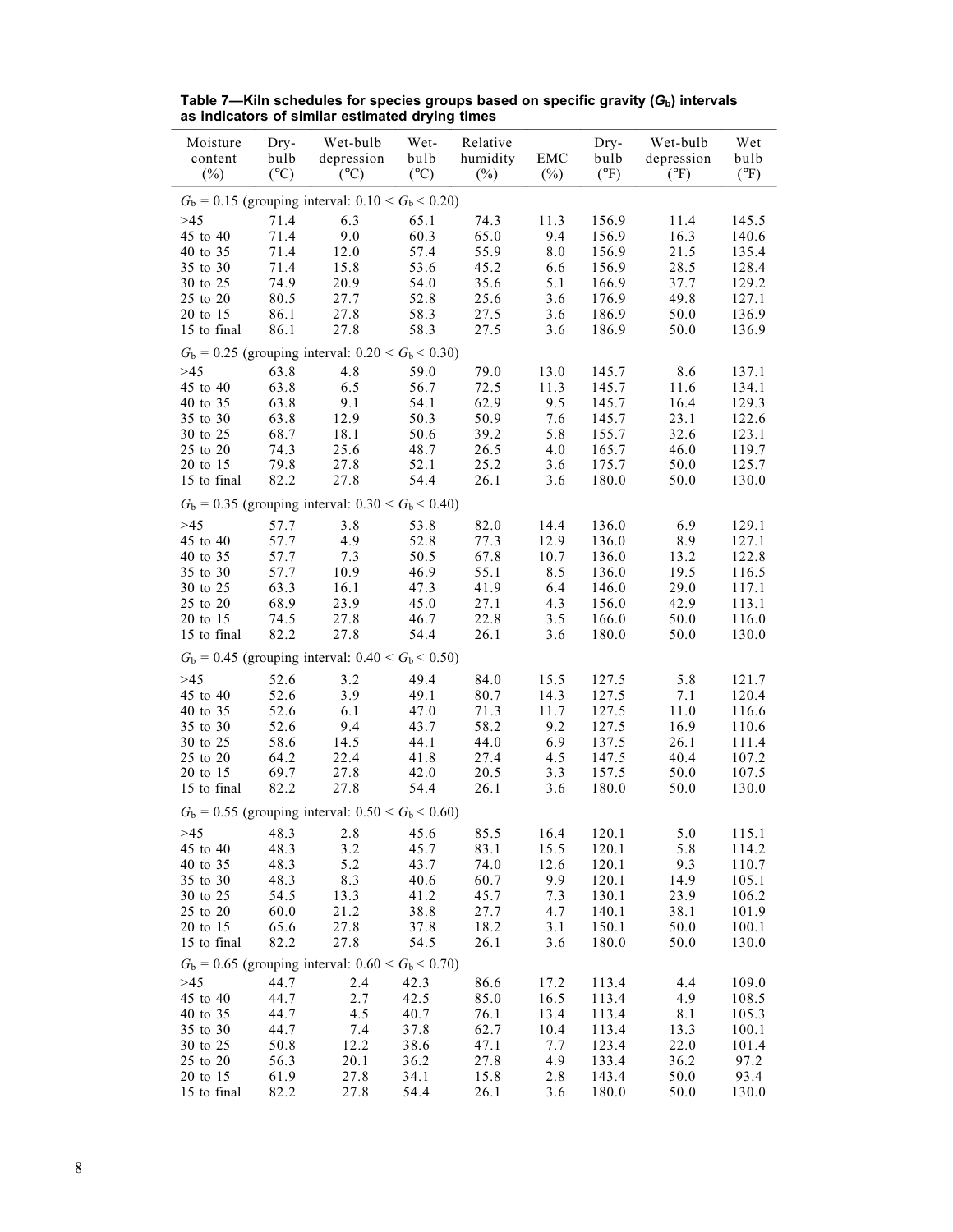| Moisture<br>content<br>$(\%)$ | Dry-<br>bulb<br>$({}^{\circ}C)$ | Wet-bulb<br>depression<br>$({}^{\circ}C)$              | Wet-<br>bulb<br>$({}^{\circ}C)$ | Relative<br>humidity<br>$(\%)$ | <b>EMC</b><br>$(\%)$ | Dry-<br>bulb<br>$(^{\circ}F)$ | Wet-bulb<br>depression<br>$(^{\circ}F)$ | Wet<br>bulb<br>$(^{\circ}F)$ |
|-------------------------------|---------------------------------|--------------------------------------------------------|---------------------------------|--------------------------------|----------------------|-------------------------------|-----------------------------------------|------------------------------|
|                               |                                 | $G_b = 0.75$ (grouping interval: $0.70 < G_b < 0.80$ ) |                                 |                                |                      |                               |                                         |                              |
| >45                           | 41.6                            | 2.2                                                    | 39.5                            | 87.5                           | 17.9                 | 107.4                         | 3.9                                     | 103.6                        |
| 45 to 40                      | 41.6                            | 2.3                                                    | 39.6                            | 86.5                           | 17.4                 | 107.4                         | 4.2                                     | 103.2                        |
| 40 to 35                      | 41.6                            | 3.9                                                    | 38.0                            | 77.9                           | 14.2                 | 107.4                         | 7.1                                     | 100.3                        |
| 35 to 30                      | 41.6                            | 6.7                                                    | 35.2                            | 64.4                           | 10.9                 | 107.4                         | 12.0                                    | 95.4                         |
| 30 to 25                      | 47.5                            | 11.3                                                   | 36.2                            | 48.3                           | 8.0                  | 117.4                         | 20.3                                    | 97.1                         |
| 25 to 20                      | 53.0                            | 19.1                                                   | 33.9                            | 27.9                           | 5.0                  | 127.4                         | 34.4                                    | 93.0                         |
| 20 to 15                      | 58.6                            | 26.4                                                   | 32.2                            | 16.1                           | 3.0                  | 137.4                         | 47.4                                    | 90.0                         |
| 15 to final                   | 71.1                            | 27.8                                                   | 43.3                            | 21.2                           | 3.4                  | 160.0                         | 50.0                                    | 110.0                        |
|                               |                                 | $G_b = 0.85$ (grouping interval: $0.80 < G_b < 0.90$ ) |                                 |                                |                      |                               |                                         |                              |
| >45                           | 38.9                            | 1.9                                                    | 37.0                            | 88.2                           | 18.4                 | 102.1                         | 3.5                                     | 98.6                         |
| 45 to 40                      | 38.9                            | 2.0                                                    | 36.9                            | 87.7                           | 18.2                 | 102.1                         | 3.6                                     | 98.4                         |
| 40 to 35                      | 38.9                            | 3.5                                                    | 35.4                            | 79.3                           | 14.8                 | 102.1                         | 6.3                                     | 95.8                         |
| 35 to 30                      | 38.9                            | 6.1                                                    | 32.9                            | 65.9                           | 11.4                 | 102.1                         | 10.9                                    | 91.1                         |
| 30 to 25                      | 44.5                            | 10.5                                                   | 34.0                            | 49.4                           | 8.3                  | 112.1                         | 19.0                                    | 93.1                         |
| 25 to 20                      | 50.0                            | 17.8                                                   | 32.2                            | 29.2                           | 5.3                  | 122.1                         | 32.1                                    | 90.0                         |
| 20 to 15                      | 55.6                            | 23.4                                                   | 32.2                            | 19.8                           | 3.7                  | 132.1                         | 42.1                                    | 90.0                         |
| 15 to final                   | 71.1                            | 27.8                                                   | 43.3                            | 21.2                           | 3.4                  | 160.0                         | 50.0                                    | 110.0                        |
|                               |                                 | $G_b = 0.95$ (grouping interval: $0.90 < G_b < 1.00$ ) |                                 |                                |                      |                               |                                         |                              |
| >45                           | 36.5                            | 1.8                                                    | 34.8                            | 88.8                           | 18.9                 | 97.2                          | 3.2                                     | 94.0                         |
| 45 to 40                      | 36.5                            | 1.8                                                    | 34.5                            | 88.7                           | 18.9                 | 97.2                          | 3.2                                     | 94.0                         |
| 40 to 35                      | 36.5                            | 3.1                                                    | 33.1                            | 80.6                           | 15.4                 | 97.2                          | 5.7                                     | 91.6                         |
| 35 to 30                      | 36.5                            | 4.0                                                    | 32.2                            | 75.6                           | 13.8                 | 97.2                          | 7.2                                     | 90.0                         |
| 30 to 25                      | 41.8                            | 9.6                                                    | 32.2                            | 51.5                           | 8.7                  | 107.2                         | 17.2                                    | 90.0                         |
| 25 to 20                      | 47.3                            | 15.1                                                   | 32.2                            | 35.2                           | 6.2                  | 117.2                         | 27.2                                    | 90.0                         |
| 20 to 15                      | 52.9                            | 20.7                                                   | 32.2                            | 24.0                           | 4.4                  | 127.2                         | 37.2                                    | 90.0                         |
| 15 to final                   | 71.1                            | 27.8                                                   | 43.3                            | 21.2                           | 3.4                  | 160.0                         | 50.0                                    | 110.0                        |

**Table 7—Kiln schedules for species groups based on specific gravity (***G***b) intervals as indicators of similar estimated drying times—con.**

| Table 8—Estimated drying and equalizing times for a range of combinations of group |
|------------------------------------------------------------------------------------|
| specific gravities and green moisture content levels                               |

|                |                        | Basis for kiln  |             | Ranges for groups     |             |                 | Estimated drying and |                                                |       |
|----------------|------------------------|-----------------|-------------|-----------------------|-------------|-----------------|----------------------|------------------------------------------------|-------|
|                | schedule<br>estimation |                 |             | High $Gb$<br>Low $Gb$ |             |                 |                      | equalizing times (days)<br>within group ranges |       |
| Schedule       | $G_{\rm b}$            | $M_{\rm g}$ (%) | $G_{\rm b}$ | $M_{\rm g}$ (%)       | $G_{\rm b}$ | $M_{\rm g}$ (%) | Drying               | Equalizing                                     | Total |
| 1              | 0.15                   | 342             | 0.10        | 600                   | 0.20        | 420             | 3.3                  | 0.4                                            | 3.7   |
|                |                        |                 | 0.10        | 170                   | 0.20        | 110             |                      |                                                |       |
| $\overline{2}$ | 0.25                   | 186             | 0.20        | 420                   | 0.30        | 260             | 5.3                  | 1.0                                            | 6.3   |
|                |                        |                 | 0.20        | 110                   | 0.30        | 70              |                      |                                                |       |
| 3              | 0.35                   | 126             | 0.30        | 260                   | 0.40        | 180             | 7.4                  | 1.4                                            | 8.8   |
|                |                        |                 | 0.30        | 70                    | 0.40        | 50              |                      |                                                |       |
| $\overline{4}$ | 0.45                   | 96              | 0.40        | 180                   | 0.50        | 130             | 10.0                 | 1.4                                            | 11.4  |
|                |                        |                 | 0.40        | 50                    | 0.50        | 40              |                      |                                                |       |
| 5              | 0.55                   | 78              | 0.50        | 130                   | 0.60        | 100             | 12.7                 | 1.2                                            | 14.9  |
|                |                        |                 | 0.50        | 40                    | 0.60        | 40              |                      |                                                |       |
| 6              | 0.65                   | 64              | 0.60        | 100                   | 0.70        | 75              | 14.9                 | 0.8                                            | 15.7  |
|                |                        |                 | 0.60        | 40                    | 0.70        | 40              |                      |                                                |       |
| 7              | 0.75                   | 53              | 0.70        | 75                    | 0.80        | 60              | 16.3                 | 0.4                                            | 16.7  |
|                |                        |                 |             |                       |             |                 |                      |                                                |       |
|                |                        |                 | 0.70        | 40                    | 0.80        | 35              |                      |                                                |       |
| 8              | 0.85                   | 44              | 0.80        | 60                    | 0.90        | 40              | 18.4                 | $\theta$                                       | 18.4  |
|                |                        |                 | 0.80        | 35                    | 0.90        | 30              |                      |                                                |       |
| 9              | 0.95                   | 35              | 0.90        | 40                    | 1.00        | 30              | 15.4                 | $\mathbf{0}$                                   | 15.4  |
|                |                        |                 | 0.90        | 30                    | 1.00        | 30              |                      |                                                |       |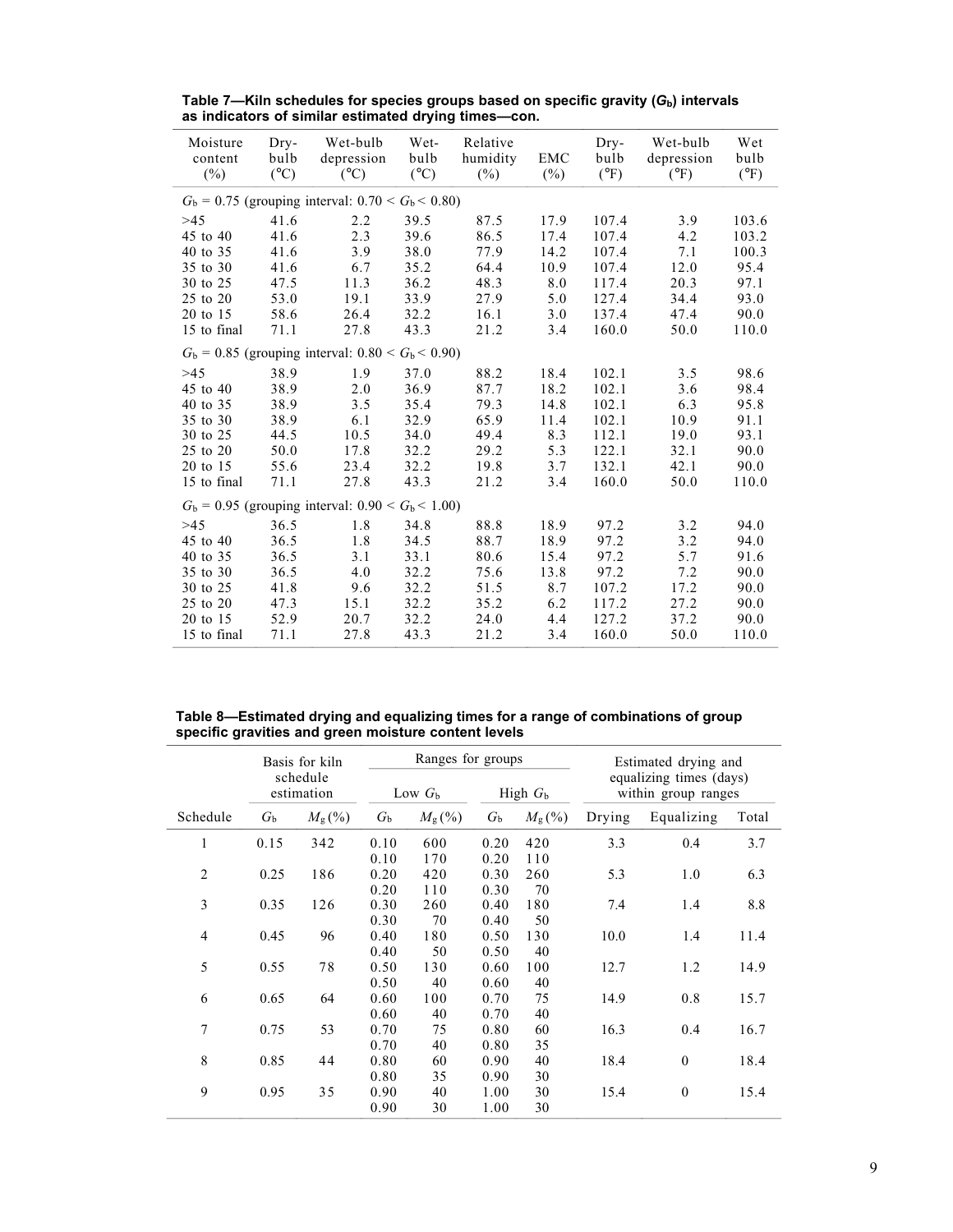0.30 and 70 percent, 0.30 and 260 percent, 0.40 and 50 percent, and 0.40 and 180 percent. The longest estimated equalizing time is 1.4 days, which does not seem unreasonably lengthy, and in some groups, no equalizing period was required. Table 9 lists the details of the steps of a kiln schedule containing the four members of the group between basic specific gravity 0.30 and 0.40.

This method of grouping can be applied only if specific gravity is known from species identification or by testing and requires circumstances where a mill knows this information and can segregate accordingly. In other circumstances, a mill may be faced with a mix of logs or lumber for which either the species is not known or it is impractical or impossible to identify and segregate by species. The quickest way to deal with this latter circumstance is to determine green density from simple weight and volume measurements. However, green density is influenced by both specific gravity and moisture content, thus specific gravity is indeterminant.

For example, green density is  $1,080 \text{ kg/m}^3$  (67.4 lb/ft<sup>3</sup>) when specific gravity is 0.30 and green moisture content is 260 percent and when specific gravity is 0.80 and green moisture content is 35 percent. The schedule for these two is quite different. Without specific gravity, it is impossible to select the appropriate schedule, so the only alternative would be to select a very conservative schedule that will not be likely to cause drying defects in any species, regardless of specific gravity (Simpson and Sagoe 1991; Hidayat and Simpson 1994).

### **Conclusions**

Research and industrial experience have resulted in recommended dry-kiln schedules for many of the common tropical and temperate hardwood species. However, many underutilized tropical species have no recommended schedule. Furthermore, the large number of tropical species and their heterogeneous occurrence in the forest often makes it impractical to fill a dry kiln with a single species—creating a need for a method to group species with similar drying characteristics. The purpose of this study was to investigate the possibility of estimating kiln schedules for these underutilized species, then to develop a grouping method.

Kiln schedules were estimated by relating initial dry-bulb temperature and initial wet-bulb depression to basic specific gravity using least squares methods. These relationships were established from 268 tropical and temperate hardwood species, for which both the basic specific gravity and a recommended kiln schedule were known. Methods were then developed to systematically estimate schedule increases in dry-bulb temperature and wet-bulb depression. Using these relationships and specific gravity data gathered from the literature, kiln schedules were then estimated for 3,237 species from Africa, Asia and Oceana, and Latin America. Species groupings were then established by estimates of drying time as it depends on specific gravity and green moisture content. The resulting grouping system is based on nine

intervals of basic specific gravity. Within each of these groups, all members dry in similar lengths of time using one of nine schedules selected for the nine specific gravity intervals.

On average, least squares relationships can predict the initial dry-bulb temperature within about  $5^{\circ}C$  (9 $^{\circ}F$ ) and initial wetbulb depression within less than  $1^{\circ}$ C (1.3°F) for the 268 species. However, some deviations were large enough for serious concern and could cause drying defects when the error is toward schedule acceleration. One favorable factor is that the known schedules on which we base the least squares relationships are conservative, which moderates the danger of drying defects. Although we cannot give an unqualified recommendation of this method for estimating kiln schedules, we believe it offers useful input for selecting a schedule when no other information is available.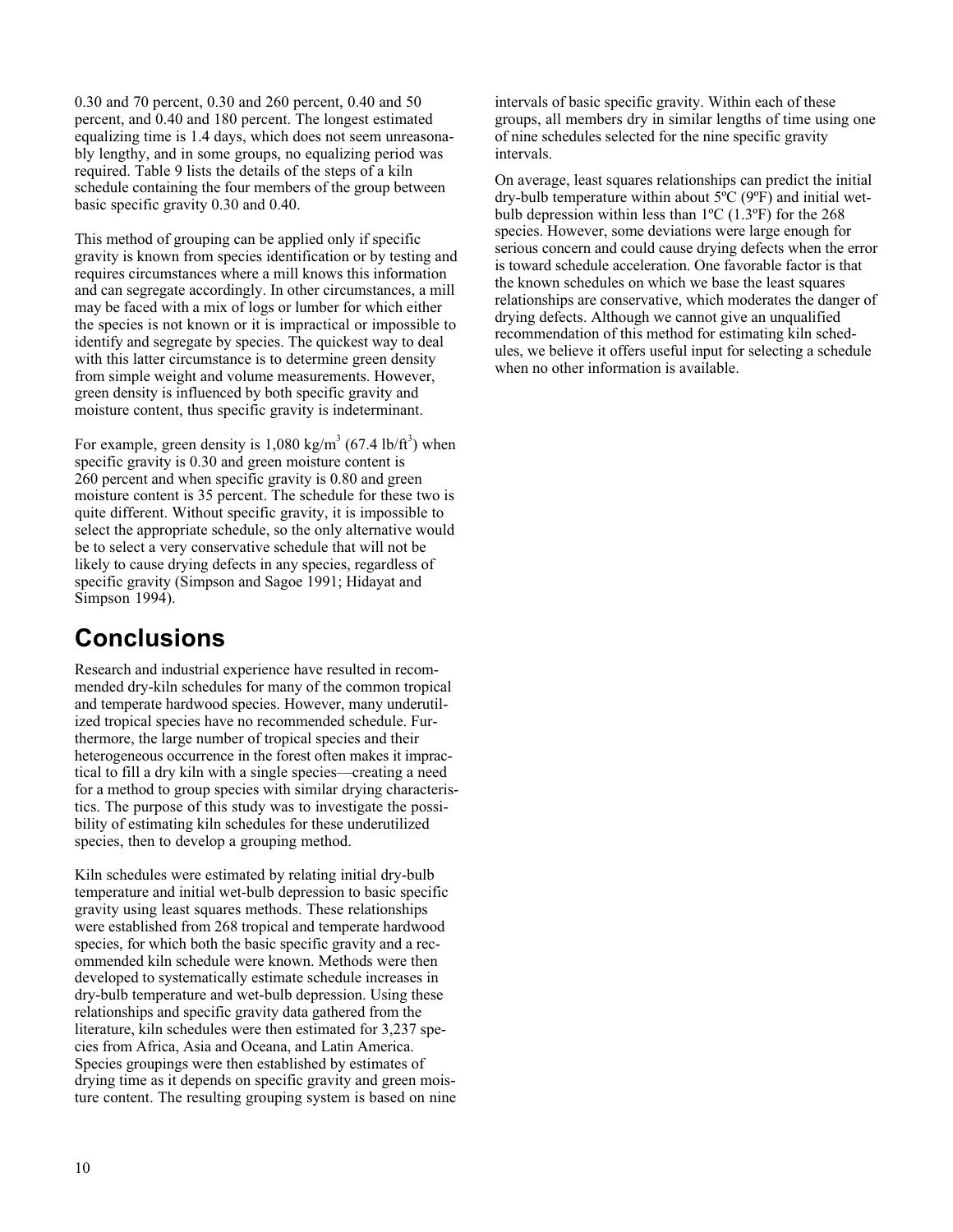|               |                                          |               | Target       |                                                                   |                                | Equal-<br>ized<br>times to   |                                        |                              |
|---------------|------------------------------------------|---------------|--------------|-------------------------------------------------------------------|--------------------------------|------------------------------|----------------------------------------|------------------------------|
| Kiln schedule | Temperature<br>$(^{\circ}C~(^{\circ}F))$ | EMC<br>$(\%)$ | MC<br>$(\%)$ | Specific<br>gravity                                               | Initial<br>MC                  | $7\%$ or<br>9% MC            | Time<br>(days)                         | Final<br>MC(%)               |
| Step 1        | 57.8 (136.1)                             | 14.4          | 45           | 0.30<br>0.30<br>0.40<br>0.40                                      | 260<br>$7\,0$<br>180<br>$50\,$ | Average                      | 4.1<br>1.2<br>4.4<br>0.4<br>2.5        | 82.8<br>29.9<br>77.4<br>28.0 |
| Step 2        | 57.8 (136.1)                             | 12.9          | 40           | 0.30<br>0.30<br>0.40<br>0.40                                      | 82.8<br>29.9<br>77.4<br>28.0   | Average                      | 1.9<br>0.0<br>2.3<br>$0.0\,$<br>2.1    | 37.4<br>18.9<br>42.1<br>19.7 |
| Step 3        | 57.8 (136.1)                             | 10.7          | 35           | 0.30<br>0.30<br>0.40<br>0.40                                      | 37.4<br>18.9<br>42.1<br>19.7   | Average                      | 0.2<br>$0.0\,$<br>0.7<br>0.0<br>0.4    | 32.2<br>17.3<br>37.4<br>18.4 |
| Step 4        | 57.8 (136.1)                             | 8.5           | 30           | 0.30<br>0.30<br>0.40<br>0.40                                      | 32.2<br>17.3<br>37.4<br>18.4   | Average                      | 0.2<br>0.0<br>0.8<br>0.0<br>0.5        | 27.1<br>15.4<br>32.5<br>16.7 |
| Step 5        | 63.4 (146.1)                             | 6.4           | 25           | 0.30<br>0.30<br>0.40<br>0.40                                      | 27.1<br>15.4<br>32.5<br>16.7   | Average                      | 0.2<br>0.0<br>0.7<br>$0.0\,$<br>0.5    | 22.1<br>13.2<br>27.6<br>14.8 |
| Step 6        | 68.9 (156.1)                             | 4.3           | 20           | 0.30<br>0.30<br>0.40<br>0.40                                      | 22.1<br>13.2<br>27.6<br>14.8   | Average                      | 0.2<br>0.0<br>0.7<br>0.0<br>0.4        | 17.2<br>10.8<br>22.5<br>12.5 |
| Step 7        | 74.5 (166.1)                             | 3.5           | 15           | 0.30<br>0.30<br>0.40<br>0.40                                      | 17.2<br>10.8<br>22.5<br>12.5   | Average                      | 0.2<br>0.0<br>0.7<br>0.0<br>0.5        | 12.5<br>8.3<br>17.4<br>10.0  |
| Step 8        | 82.8 (180)                               | 3.6           | 8            | 0.30<br>0.30<br>0.40<br>0.40                                      | 12.5<br>8.3<br>17.4<br>10.0    | Average<br>Total drying time | 0.6<br>0.1<br>1.2<br>0.4<br>0.6<br>7.4 | 8.0<br>5.9<br>11.8<br>7.4    |
| Equalizing    | 82.2                                     | 8             | $\,$ 8 $\,$  | 0.30<br>0.30<br>0.40<br>0.40<br>Total drying plus equalizing time | 8.0<br>5.9<br>11.8<br>7.4      | 0.0<br>0.5<br>1.4<br>0.0     | 1.4<br>1.4<br>1.4<br>1.4<br>8.8        | 8.0<br>7.6<br>9.0<br>7.8     |

**Table 9—Kiln schedule for basic specific gravity range from 0.30 to 0.40, showing estimated** drying time at each schedule step, equalizing, and final moisture content distribution<sup>a</sup>

 $a^2$ Thickness = 29 mm.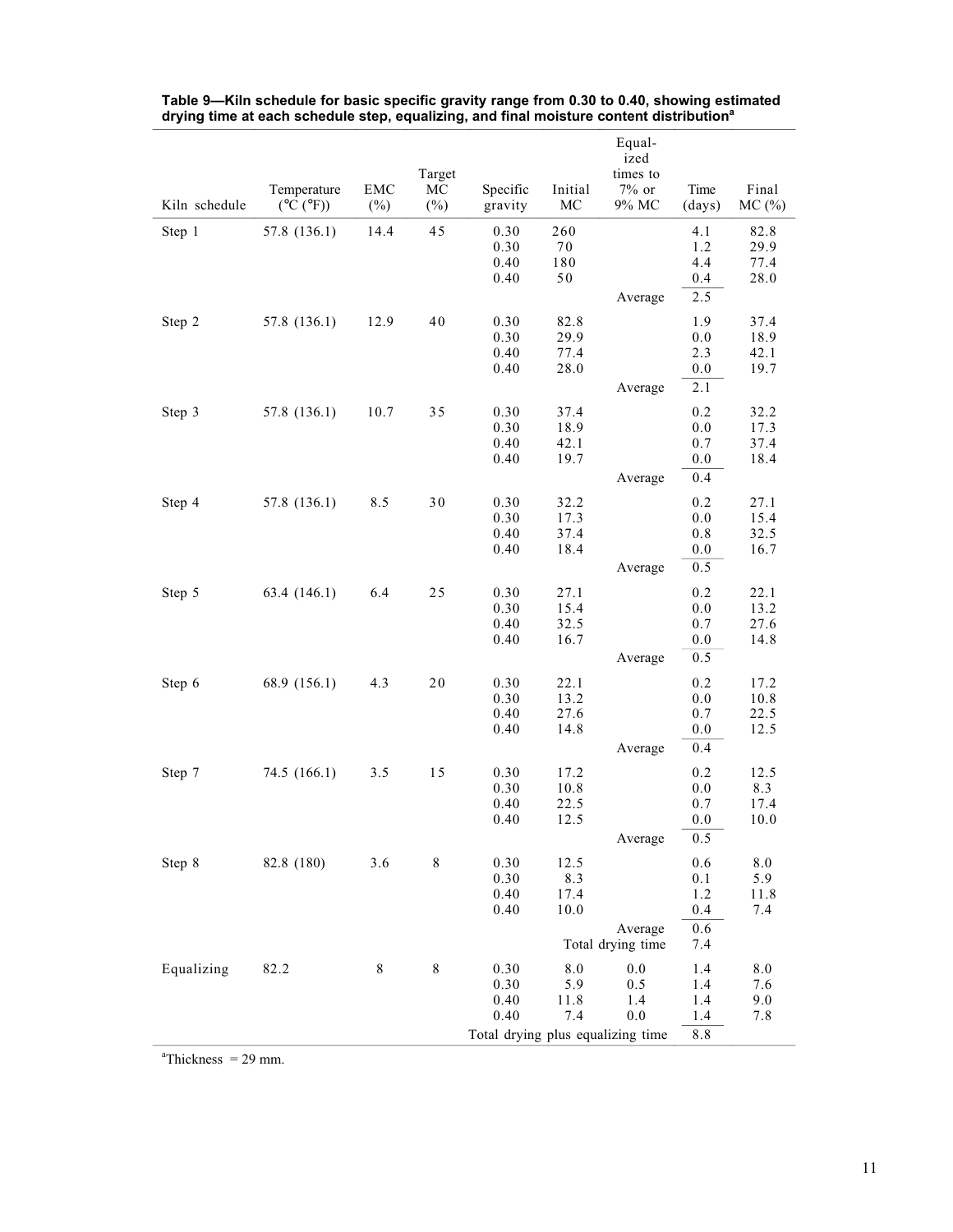### **Literature Cited**

**Anon.** 1951. African tropical timber. Paris: Organization for European Economic Cooperation.

**Berni, C.A.; Bolza, E.; Christensen, F.J.** 1979. South American timbers—The characteristics, properties and uses of 190 species. Melbourne, Australia: Commonwealth Scientific and Industrial Research Organization, Division of Building Research.

**Bolza, E.; Keating, W.G.** 1972. African timbers—The properties, uses and characteristics of 700 species. Melbourne, Australia: Division of Building Research, Commonwealth Scientific and Industrial Research Organizations.

**Boone, R.S.; Kozlik, C.J.; Bois, P.J.; Wengert, E.M.** 1988. Dry kiln schedules for commercial woods: Temperate and tropical. Gen. Tech. Rep. FPL–GTR–57. Madison, WI: U.S. Department of Agriculture, Forest Service, Forest Products Laboratory. 158 p.

**Bryce, J.M.** 1967. The commercial timbers of Tanzania. Moshi: Tanzania Forest Division, Utilization Section.

**Cheng, C.** 1992. Anatomy and properties of Chinese woods. Beijing: Chinese Forestry Publishing Company. 196 p.

**Chowdhury, K.A.; Ghosh, S.S.** 1958. Indian woods: Their identification, properties and uses. Dehra Dun, India: Forest Research Institute. 1: 304 p.

**Chowdhury, K.A.; Ghosh, S.S.** 1963. Indian woods: Their identification, properties and uses. Dehra Dun, India: Forest Research Institute. 2: 386 p.

**Chudnoff, M.** 1984. Tropical timbers of the world. Agric. Handb. 607. Washington, DC: U.S. Department of Agriculture. 464 p.

**Durand, P.Y.** 1985. Contribution to the study of determination tables of drying-physical properties of wood. Tropical Timbers and Forests, 207, 1st trimester, p. 63–78.

**Goldsmith, B.; Carter, D.T.** 1981. The indigenous timbers of Zimbabwe. The Zimbabwe Bulletin of Forestry Research, 9, Forestry Commission. 406 p.

**Hidayat, S.; Simpson, W.T.** 1994. Use of green moisture content and basic specific gravity to group tropical woods for kiln drying. Res. Note FPL–RN–0263. Madison, WI: U.S. Department of Agriculture, Forest Service, Forest Products Laboratory.

**Hildebrand, R.** 1970. Kiln drying of sawn timber. Nuertingen, Germany: Maschinerbau GmbH. 198 p.

**Hisada, T.; Sato, S.** 1976. Estimation of suitable kiln drying schedule for Southeast Asian woods based on wood properties. Journal Japan Wood Research Society. 22(9): 498–504.

**Hisada, T.; Sato, S.; Sumi, H.** 1986. Patternizing of kiln drying schedules of tropical woods. Bull. 340. Ibaraki, Japan: Forestry and Forest Products Research Institute.

**Howard, A.L.** 1934. A manual of the timbers of the world: Their characteristics and uses. London: MacMillan and Co. 672 p.

**Howard, A.L.** 1948. A manual of the timbers of the world: Their characteristics and uses. 3d ed. London: MacMillan and Co. 751 p.

**Hundley, H.G.; Gale, M.** 1962. Standard nomenclature of forest plants, Burma, including commercial timbers. Rangoon, Burma: Forest Research and Training Circle, Forest Department. 201 p.

**Hutchison, S.B.; Schumann, D.R.; Evans, H.R.; Hoofnagle, W.S.** 1974. Timber development opportunities in the Republic of Vietnam. FDD Field Rep. 46. U.S. Department of Agriculture, U.S. Agency for International Development, and the Vietnam Ministry of Agriculture and Land Development.

**Jankowsky, I.P.** 1992. A screening to select kiln schedules. IPEF International, Piracicaba. (2): 20–24.

**Keating, W.G.; Bolza, E.** 1982. Characteristics, properties and uses of timbers. Vol. 1. Southeast Asia, Northern Australia and the Pacific. College Station, TX: Texas A&M University Press. 362 p.

**Kukachka, B.F.** 1970. Properties of imported tropical woods. Res. Pap. FPL–125. Madison, WI: U.S. Department of Agriculture, Forest Service, Forest Products Laboratory.

**Londono, A.** 1983. Anatomia de 60 especies maderables del Ecuador. Quito, Ecuador: Departamento de Industrias, Comercio y Technologia de le Madera. Ministerio de Agricultura y Ganaderia.

**Mainieri, C.** 1978. Fichas de caracteristicas das Madeiras Brasileiras. Sao Paulo, Brazil: Instituto de Pesquisas Technologicas do Estado de Sao Paulo S/A–IPT.

**Mainieri, C.; Chimelo, J.P.** 1989. Fichas de caracteristicas das madeiras Brasileiras. Sao Paulo, Brazil: Instituto de Pesquisas Technologicas. Division de Madeiras.

**Meniado, J.A.; Valbuena, R.R.; Tamolang, F.N.** 1974. Timbers of the Philippines, Vol. 1. Manila, Philippines: Forest Products Research and Industrial Development Commission. Government Printing Office.

**McMillen, J.M.; Bois, P.J. 1972.** Kiln schedules for foreign woods. Forest Products Utilization Tech. Rep. 2. Madison, WI: U.S. Department of Agriculture, Forest Service, State and Private Forestry.

**Negi, G.S.; Bhatta, D.N.** 1958. Physical and mechanical properties of woods tested at F.R.I. Indian Forest Records, Timber Mechanics, Rep. 10. Dehra Dun, India: Timber Mechanics Branch, Forest Research Institute.

**Okoh, I.** 1977. Compilation of data on the properties of some tropical hardwoods indiginous to west Africa. Ghana: Forest Products Research Institute, Technical Note 22.

**Pratt, G.H.; Turner, C.H.C.** 1986. Timber drying manual. 2d ed. Building Research Establishment Rep., England: Department of the Environment. 152 p.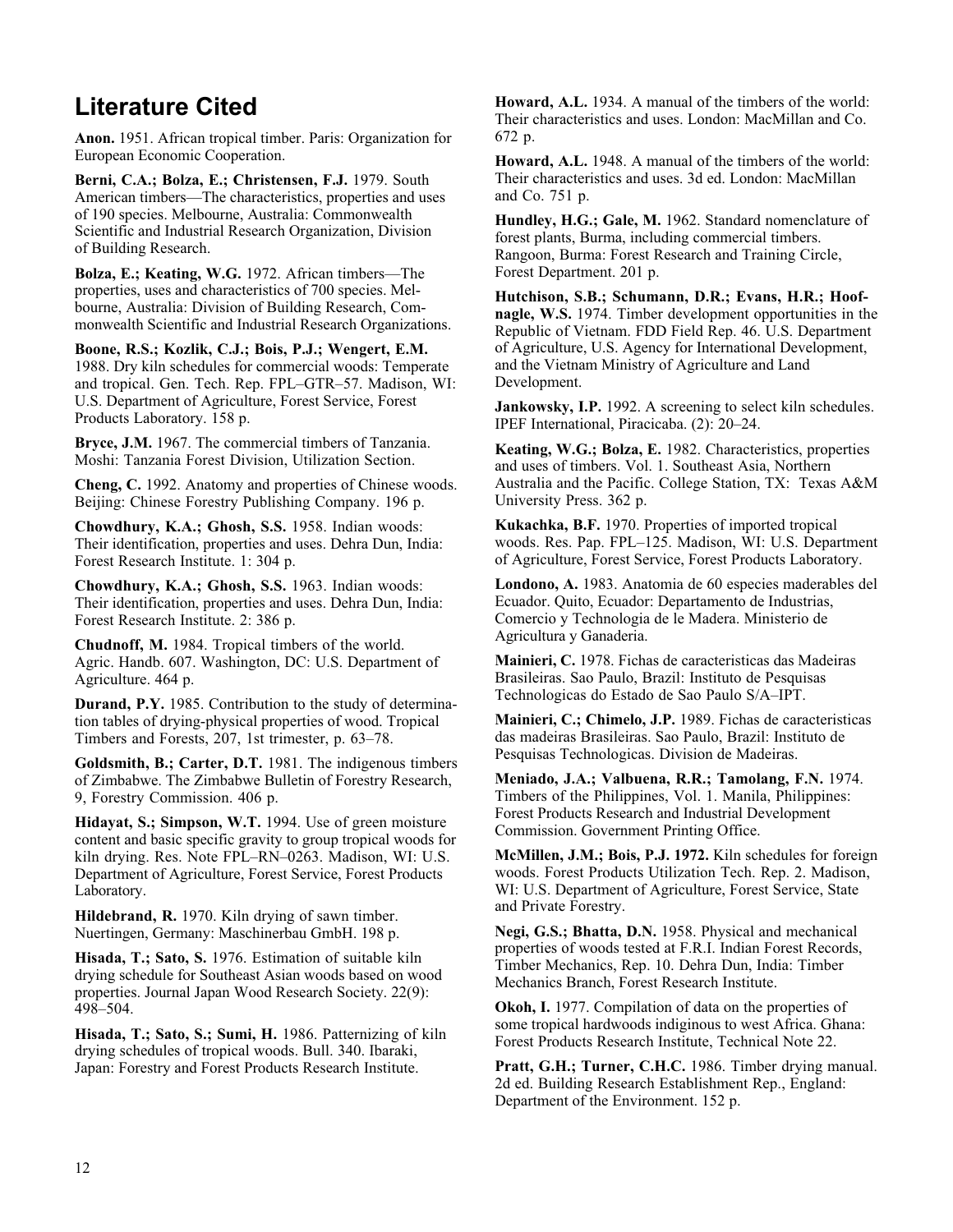**Ramesh, R.; Purkayastha, S.K.** 1972. Indian woods: Their identification, properties and uses. Dehra Dun, India: Forest Research Institute. 3: 262 p.

**Rasmussen, E.F.** 1961. Dry kiln operator's manual. Agric. Handb. 188. Washington, DC: U.S. Department of Agriculture. 197 p.

**Rawat, B.S.; Rawat, N.S.** 1960. Physical and mechanical properties of woods tested at the F.R.I. Indian Forest Records, Timber Mechanics, Rep. 11. Dehra Dun, India: Timber Mechanics Branch, Forest Research Institute.

**Reyes, G.; Brown, S., Chapman, J. and Lugo, A.** 1992. Wood densities of tropical tree species. Gen. Tech, Rep. SO–88. New Orleans, LA: U.S. Department of Agriculture, Forest Service, Southern Forest Experiment Station.

**Rodger, A.** 1963. A handbook of the forest products of Burma, 2d rev. ed. Rangoon, Burma: Office of the Conservator of Forests, Forest Research and Training Circle.

**Samad, A.; Wallin, W.B.** 1966. A case example of the application of statistical models to research on wood drying. Commonwealth Forestry Review. 45(4): 354–359.

**Sanyal, S.N.; Gaharwar, K.S.** 1981. Physical and mechanical properties of some Assam timbers. Indian Forest Record, Timber Mechanics. Dehra Dun, India: Timber Mechanics Branch, Forest Research Institute. 4(1).

**Sekhar, A. C.; Bhatnager, S.S.** 1955. Physical and mechanical properties of woods tested at the F.R.I. Indian Forest Records, Timber Mechanics. Dehra Dun, India: Timber Mechanics Branch, Forest Research Institute. 1(3).

**Sekhar, A. C.; Bhatnagar, S.S.** 1957. Physical and mechanical properties of woods tested at the F.R.I. Indian Forest Records, Timber Mechanics. Dehra Dun, India: Timber Mechanics Branch, Forest Research Institute. 1(6).

**Sekhar, A.C.; Bhatta, D.N.** 1957. Physical and mechanical properties of woods tested at the F.R.I. Indian Forest Records, Timber Mechanics, Rep. 7. Dehra Dun, India: Timber Mechanics Branch, Forest Research Institute.

**Sekhar, A.C.; Bhatta, D.N.** 1960. Physical and mechanical properties of woods tested at the F.R.I. Indian Forest Records, Timber Mechanics. Dehra Dun, India: Timber Mechanics Branch, Forest Research Institute. 1(9).

**Sekhar, A.C.; Rhana, R.S.** 1959. Physical and mechanical properties of woods tested at the F.R.I. Indian Forest Records, Timber Mechanics. Dehra Dun, India: Timber Mechanics Branch, Forest Research Institute. 1(10).

**Sekhar, A.C.; Sen, B.R.; Bhattnagar, S.S.** 1957. Physical and mechanical properties of woods tested at the F.R.I. Indian Forest Records, Timber Mechanics. Dehra Dun, India: Timber Mechanics Branch, Forest Research Institute. 1(8).

**Shukla, N.K.; Rajput, S.S.** 1980. Physical and mechanical properties of some Andaman timbers. Indian Forest Record, Timber Mechanics. Dehra Dun, India: Timber Mechanics Branch, Forest Research Institute. 3(1).

**Simpson, W.T.** 1993. Specific gravity, moisture content, and density relationships for wood. Gen. Tech. Rep, FPL– GTR–76. Madison, WI: U.S. Department of Agriculture, Forest Service, Forest Products Laboratory.

**Simpson, W.T.; Tschernitz, J.L.** 1980. Time, costs, and energy consumption for drying red oak lumber as affected by thickness and thickness variation. Forest Products Journal. 30(1): 23–28.

**Simpson, W.T.; Baah, C.K.** 1989. Grouping tropical wood species for kiln drying. Res. Note FPL–RN–0256. Madison, WI: U.S. Department of Agriculture, Forest Service, Forest Products Laboratory.

**Simpson, W.T.; Sagoe, J.A.** 1991. Relative drying times of 650 tropical woods: Estimation by green moisture content, specific gravity, and green weight density. Gen. Tech. Rep. FPL–GTR–71. Madison, WI: U.S. Department of Agriculture, Forest Service, Forest Products Laboratory.

**Skaar, C.** 1988. Wood–water relations. New York: Springer–Verlag. 283 p.

**Takahashi, A.** 1975. Compilation of data on the mechanical properties of foreign woods. (Central and South America; part 2). Res. Rep. of Foreign Wood 4. Matsue, Japan: Shimane University. 272 p.

**Teixeira, D.E.; Santana, M.A.; Rabelo, M.** 1988. Amazonian timber for the international market. Brazilian Institute for Forestry Development and International Tropical Timber Organization.

**Torelli, N.** 1994. Characteristics and properties for rational use (harvesting) of Mexican tropical forest. Holz als Roh- und Werkstoff. 52: 337–341.

**Trotter, H.** 1929. The common commercial timbers of India. Dehra Dun, India: Forest Research Institute.

**Tschernitz, J.L.; Simpson, W.T.** 1977. Solar kilns: Feasibility of utilizing solar energy for drying lumber in developing countries. FPL–AID–PASA TA(AG) 02–75. Madison, WI: U.S. Department of Agriculture, Forest Service, Forest Products Laboratory.

**USDA.** 1991. Dry kiln operator's manual. Agric. Handb. 188. Washington, DC: U.S. Department of Agriculture, Forest Service.

**van der Slooten, H.J.; Fedalto, L.C.; Lisboa, C.D.J.; Eustaquio, J.; Mendes, A.** 1981. Amazonian timbers— Characteristics and utilization, Vol. 1. Brasilia, Brazil: Istituto Brazileiro de Desenvolvimento Florestal (IBDF).

**Vega, M.T.** 1983. Secadoy Preservacion de 105 Maderas del Grupo Andino. Estudio Integral de la Madera para la Construccion. Padt-Refort, Lima: Junta del Acuerdo de Cartagena.

**Worbes, M.** 1989. Growth rings, increment and age of trees in inundation forests, savannas and a mountain forest in the neotropics. International Academy of Wood Anatomists. 10(2): 109–122.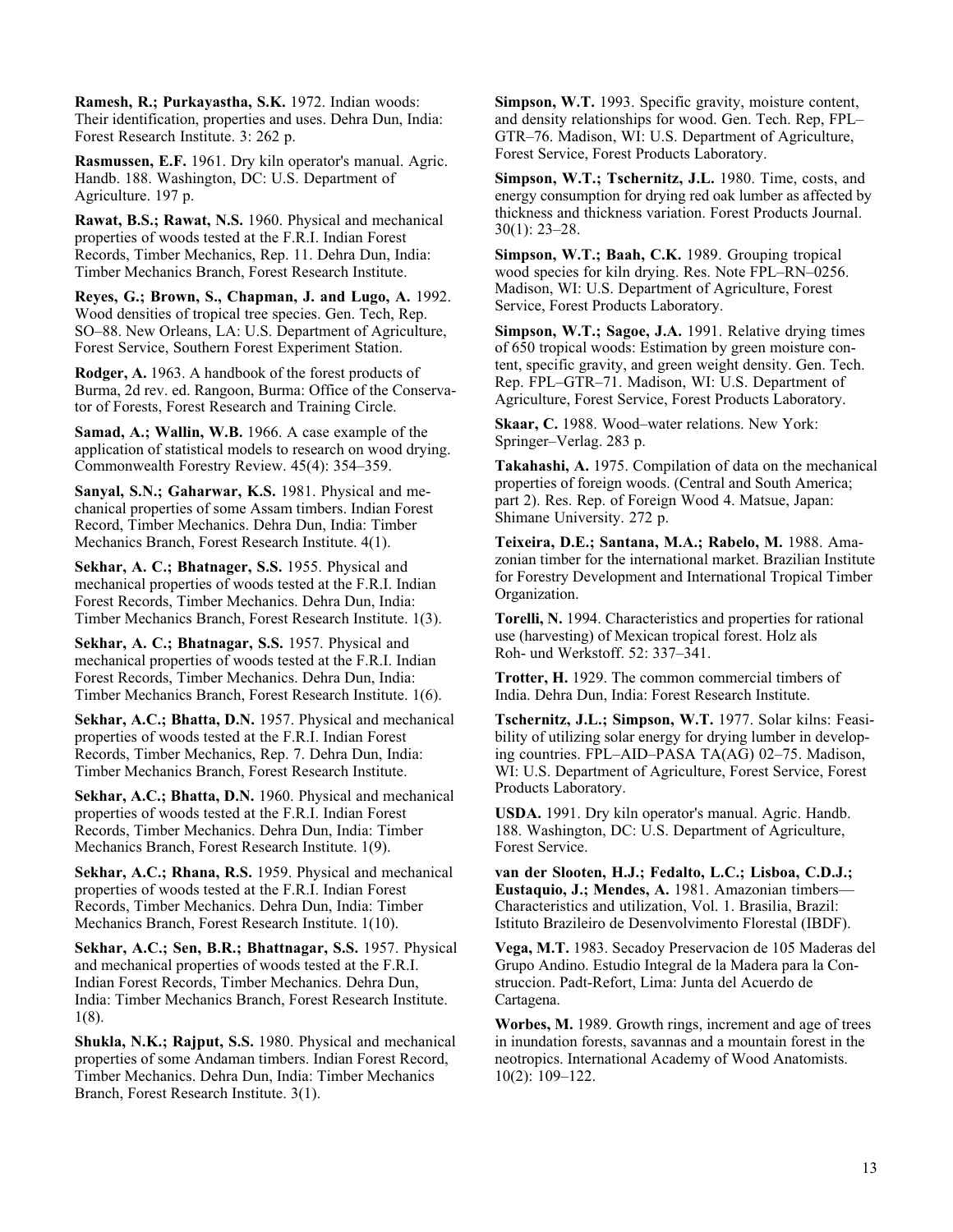### **Appendix A—Specific Gravity Conversion**

Specific gravity is reported in several forms in the literature. The regressions for the kiln schedule components use basic specific gravity  $G_b$ , so all forms were converted to  $G_b$ , which is defined as follows:

$$
Gb = \frac{\text{overdry weight of wood (g)}}{\text{volume of green wood (cm}^3)}
$$

Specific gravity conversions were made as follows.

1. When specific gravity  $G_m$  was based on ovendry weight and volume at some moisture content *m*, and

(a) total volumetric shrinkage  $S_v$  is known, then

$$
G_{\rm b} = G_m (1 - S_{\rm v} \frac{(30 - m)}{30})
$$

(b) volumetric shrinkage is not known (Simpson 1993), then

$$
G_{\rm b} = \frac{G_m}{1 + 0.265 G_m \frac{(30 - m)}{30}}
$$

When specific gravity was other than basic specific gravity, the moisture content was usually stated as being either 0, 12, or 15 percent, or air dry.

2. When specific gravity  $G_{AD}$  was based on air-dry weight and air-dry volume (Reyes and others 1992),

$$
G_{\rm b}=0.0134+0.800G_{\rm AD}
$$

### **Appendix B—Method to Estimate Drying Time**

The species grouping method uses green moisture content and basic specific gravity (based on ovendry weight and green volume) as the primary inputs for estimating drying time. Board thickness, drying temperature, and relative humidity are also incorporated into the grouping system. The method is based on the following mathematical model (Simpson and Baah 1989):

$$
t = \frac{-L^{1.52}}{b_s} \frac{b_{T1}}{b_{T2}} \ln \frac{M_a - M_e}{M_g - M_e}
$$
 (B1)

where

*t* is time (days),

- *L* board thickness (in.),
- *b*<sup>s</sup> empirical specific gravity coefficient,
- $b_{\text{T1}}$  empirical temperature coefficient for T1 = 49<sup>o</sup>C,
- $b_{T2}$  empirical temperature coefficient for T2 = 38°C to 82ºC,
- *M*<sup>a</sup> average moisture content at time *t* (percent),
- $M_e$  equilibrium moisture content in kiln (percent), and
- $M<sub>g</sub>$  initial moisture content (percent).

Determination of the coefficients is described in Tschernitz and Simpson (1977). In that experiment,  $T1 = 120^{\circ}F$ (49 $^{\circ}$ C). The coefficient  $b_s$  was determined for 43 Philippine species at T1 and related to specific gravity  $G<sub>b</sub>$  as follows:

$$
b_{s} = 0.0104 + 0.133/G_{b} \text{ (in.}^{1.5}/\text{day)} \tag{B2}
$$

$$
b_{s} = 1.42 + 18.2/G_{b} \text{ (mm}^{1.52}/\text{day)} \tag{B2}
$$

The ratio  $b_{T1}/b_{T2}$  adjusts  $b_s$  for temperatures other than 49<sup>o</sup>C (120ºF). The relationship between these coefficients, temperature, and humidity is as follows (Simpson and Tschernitz 1980):

$$
b_{\rm T} = 0.0575 + 0.00142p \quad \text{(mmHg)} \tag{B3}
$$

where *p* is the vapor pressure of water in millimeters of mercury (1 mmHg =  $0.0193$  lb/in<sup>2</sup> = 133 Pa) within the temperature range 38ºC (100ºF) to 82ºC (180ºF), and

$$
p = \exp(20.4 - 5132/(T + 273))
$$
 (B4)

where  $T$  is temperature in  $^{\circ}C$ .

Combining,  $b_{T1}$  and  $b_{T2}$  are calculated by

$$
b = 0.0575 + 0.00142 \exp[20.4 - 5132/(T + 273)]
$$
 (B5)

Equation (B1) can then be used to calulate the drying time between any two moisture content values, such as the beginning and ending moisture content of a kiln schedule step. FORTRAN 77 computer programs are available to calculate initial schedule conditions and drying times for each step of a schedule.

### **Appendix C—Species Data for Kiln Drying**

Appendix C contains four tables. The list of 268 species in Table C1 includes basic specific gravity, recommended initial conditions, initial conditions as estimated by the least squares curve fit, and the absolute value of the deviation between recommended and estimated temperatures. Initial dry-bulb temperatures and wet-bulb depressions for 3,237 species or species groups are given in Table C2 for Africa, Table C3 for Asia and Oceana, and Table C4 for Latin America.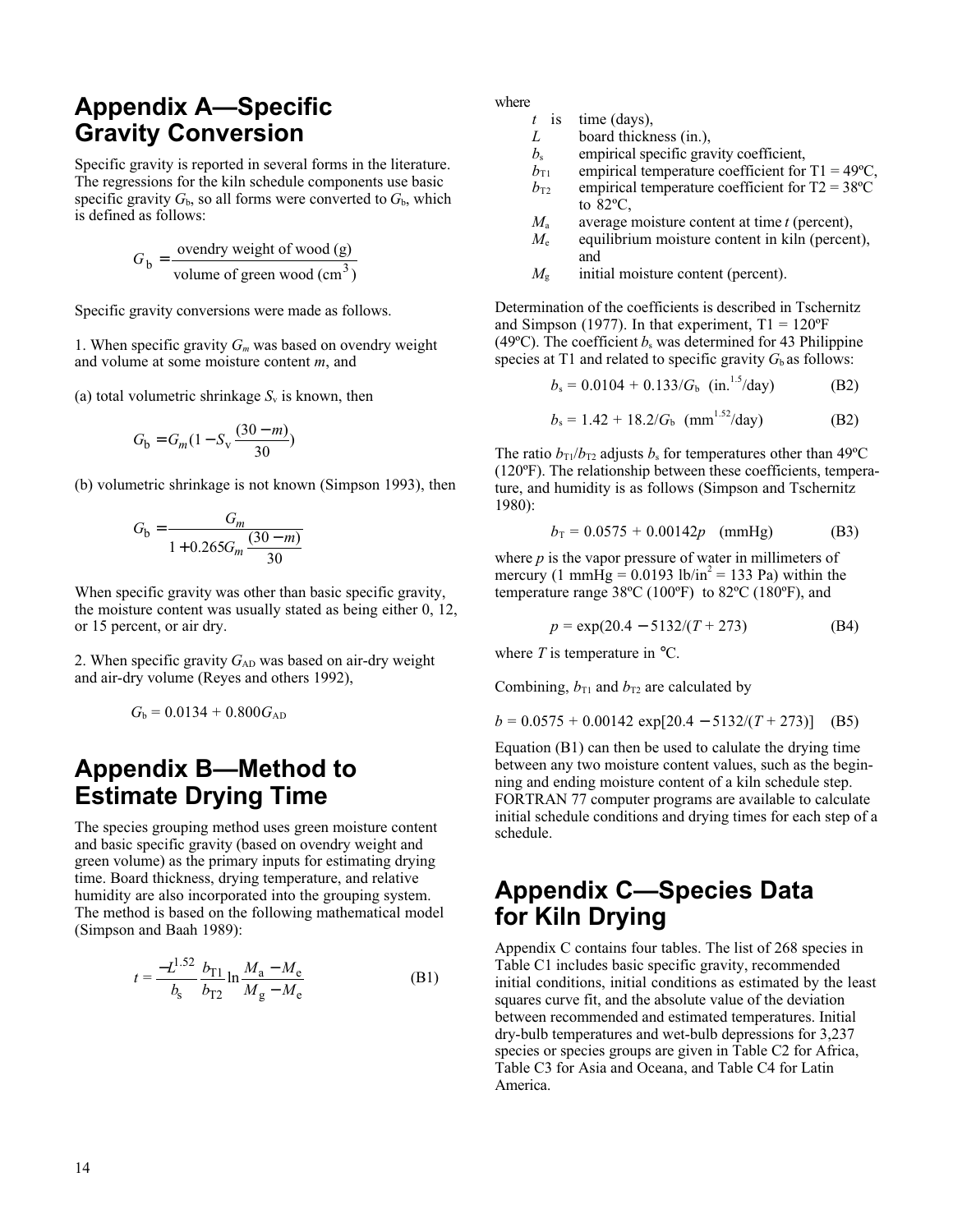|                                 |             | Recommended initial<br>conditions |              |                        |                                | <b>Estimated</b> initial<br>conditions |                        | Absolute value of            | deviations       |                          |
|---------------------------------|-------------|-----------------------------------|--------------|------------------------|--------------------------------|----------------------------------------|------------------------|------------------------------|------------------|--------------------------|
| Botanical name                  | $G_{\rm b}$ | $T_{\rm i}$<br>$(^{\circ}C)$      | MC<br>$(\%)$ | $D_i$<br>$(^{\circ}C)$ | $T_{\rm i}$<br>$({}^{\circ}C)$ | MC<br>$(\%)$                           | $D_i$<br>$(^{\circ}C)$ | $T_{\rm i}$<br>$(^{\circ}C)$ | MC<br>$(\%)$     | $D_i$<br>$({}^{\circ}C)$ |
| <b>North America and Europe</b> |             |                                   |              |                        |                                |                                        |                        |                              |                  |                          |
| Acer pseudoplatanus             | 0.504       | 50.0                              | 50           | 2.8                    | 50.8                           | 47                                     | 3.0                    | 0.8                          | 3                | 0.2                      |
| Acer saccharinum                | 0.440       | 54.4                              | 50           | 3.9                    | 53.5                           | 48                                     | 3.3                    | 0.9                          | $\overline{c}$   | 0.6                      |
| Aesculus hippocastanum          | 0.465       | 50.0                              |              | 2.2                    | 52.4                           | 48                                     | 3.1                    | 2.4                          |                  | 0.9                      |
| Aesculus octandra               | 0.330       | 60.0                              | 70           | 3.9                    | 58.8                           | 51                                     | 4.0                    | 1.2                          | 19               | 0.1                      |
| Alnus glutinosa                 | 0.430       | 60.0                              | 60           | 6.7                    | 54.0                           | 49                                     | 3.3                    | 6.0                          | 11               | 3.3                      |
| Alnus rubra                     | 0.370       | 60.0                              | 50           | 3.9                    | 56.8                           | 50                                     | 3.7                    | 3.2                          | $\boldsymbol{0}$ | 0.2                      |
| Arbutus menziesii               | 0.580       | 43.3                              | 35           | 2.2                    | 47.8                           | 45                                     | 2.7                    | 4.4                          | 10               | 0.4                      |
| Betula alleghaniensis           | 0.550       | 54.4                              | 40           | 3.9                    | 48.9                           | 46                                     | 2.8                    | 5.5                          | 6                | 1.1                      |
| Betula papyrifera               | 0.480       | 60.0                              | 40           | 3.9                    | 51.8                           | 47                                     | 3.1                    | 8.2                          | 7                | 0.8                      |
| Betula pubescens/verucosa       | 0.505       | 50.0                              | 50           | 5.0                    | 50.7                           | 47                                     | 3.0                    | 0.7                          | 3                | 2.0                      |
| <b>Buxus</b> sempervirens       | 0.736       | 40.0                              | 40           | 2.2                    | 42.4                           | 42                                     | 2.2                    | 2.4                          | 2                | 0.0                      |
| Carpinus betulus                | 0.598       | 50.0                              | 50           | 1.7                    | 47.1                           | 45                                     | 2.6                    | 2.9                          | 5                | 0.9                      |
| Carya spp. (pecan)              | 0.600       | 54.4                              | 50           | 2.8                    | 47.0                           | 45                                     | 2.6                    | 7.4                          | 5                | 0.2                      |
| Castanea dentata                | 0.400       | 60.0                              | 60           | 3.9                    | 55.4                           | 49                                     | 3.5                    | 4.6                          | 11               | 0.4                      |
| Castanea sativa                 | 0.512       | 40.0                              | 40           | 2.2                    | 50.4                           | 47                                     | 2.9                    | 10.4                         | 7                | 0.7                      |
| Celtis occidentalis             | 0.490       | 54.4                              | 40           | 3.9                    | 51.4                           | 47                                     | 3.0                    | 3.1                          | 7                | 0.9                      |
| Cornus florida                  | 0.796       | 50.0                              | 50           | 2.8                    | 40.5                           | 41                                     | 2.1                    | 9.5                          | 9                | 0.7                      |
| Diospyros virginiana            | 0.640       | 48.9                              | 40           | 2.8                    | 45.6                           | 44                                     | 2.5                    | 3.3                          | 4                | 0.3                      |
| Fagus grandifolia               | 0.560       | 54.4                              | 40           | 2.2                    | 48.5                           | 46                                     | 2.7                    | 5.9                          | 6                | 0.5                      |
| Fagus sylvatica                 | 0.550       | 40.0                              | 40           | 2.2                    | 48.9                           | 46                                     | 2.8                    | 8.9                          | 6                | 0.5                      |
| Fraxinus americana              | 0.550       | 54.4                              | 35           | 3.9                    | 48.9                           | 46                                     | 2.8                    | 5.5                          | 11               | 1.1                      |
| Fraxinus excelsior              | 0.549       | 40.0                              | 40           | 2.2                    | 49.0                           | 46                                     | 2.8                    | 9.0                          | 6                | 0.5                      |
| Fraxinus nigra                  | 0.450       | 54.4                              | 50           | 3.9                    | 53.1                           | 48                                     | 3.2                    | 1.4                          | 2                | 0.7                      |
| Ilex opaca                      | 0.500       | 48.9                              | 50           | 3.9                    | 50.9                           | 47                                     | 3.0                    | 2.0                          | 3                | 0.9                      |
| Juglans cinera                  | 0.360       | 60.0                              | 60           | 3.9                    | 57.3                           | 50                                     | 3.8                    | 2.7                          | 10               | 0.1                      |
| Juglans nigra                   | 0.510       | 48.9                              | 50           | 3.9                    | 50.5                           | 47                                     | 2.9                    | 1.6                          | 3                | 1.0                      |
| Juglans regia                   | 0.595       | 50.0                              | 50           | 2.8                    | 47.2                           | 45                                     | 2.6                    | 2.8                          | 5                | 0.2                      |
| Liquidambar styraciflua         | 0.440       | 54.4                              | 40           | 3.9                    | 53.5                           | 48                                     | 3.3                    | 0.9                          | 8                | 0.6                      |
| Liriodendron tulipifera         | 0.400       | 65.6                              | 50           | 3.9                    | 55.4                           | 49                                     | 3.5                    | 10.2                         | $\boldsymbol{0}$ | 0.4                      |
| Magnolia acuminata              | 0.450       | 60.0                              | 50           | 3.9                    | 53.1                           | 48                                     | 3.2                    | 6.9                          | $\overline{2}$   | 0.7                      |
| Malus spp.                      | 0.610       | 48.9                              | 40           | 2.8                    | 46.7                           | 45                                     | 2.5                    | 2.2                          | 5                | 0.2                      |
| Nyssa sylvatica                 | 0.460       | 71.1                              | 60           | 5.6                    | 52.6                           | 48                                     | 3.2                    | 18.5                         | 12               | 2.4                      |
| Platinus acerifolia/hybrida     | 0.496       | 50.0                              | 50           | 2.8                    | 51.1                           | 47                                     | 3.0                    | 1.1                          | 3                | 0.2                      |
| Platanus occidentalis           | 0.460       | 48.9                              | 50           | 2.2                    | 52.6                           | 48                                     | 3.2                    | 3.8                          | 2                | 0.9                      |
| Populus deltoides               | 0.370       | 60.0                              | 70           | 5.6                    | 56.8                           | 50                                     | 3.7                    | 3.2                          | 20               | 1.8                      |
| Populus nigra/alba              | 0.402       | 70.0                              |              | 3.9                    | 55.3                           | 49                                     | 3.5                    | 14.7                         |                  | 0.4                      |
| Populus tremuloides             | 0.350       | 71.1                              | 60           | 11.1                   | 57.8                           | 51                                     | 3.9                    | 13.3                         | 9                | 7.3                      |
| Populus trichocarpa             | 0.310       | 60.0                              | 70           | 5.6                    | 59.9                           | 52                                     | 4.2                    | 0.1                          | 18               | 1.4                      |
| Prunus avium                    | 0.457       | 50.0                              |              | 2.2                    | 52.8                           | 48                                     | 3.2                    | 2.8                          |                  | 1.0                      |
| Prunus serotina                 | 0.470       | 54.4                              | 35           | 3.9                    | 52.2                           | 48                                     | 3.1                    | 2.2                          | 13               | $0.8\,$                  |
| Pyrus communis                  | 0.547       | 50.0                              |              | 2.2                    | 49.0                           | 46                                     | 2.8                    | 1.0                          |                  | 0.6                      |
| Robinia pseudoacacia            | 0.660       | 48.9                              | 30           | 2.8                    | 44.9                           | 44                                     | 2.4                    | 4.0                          | 14               | 0.4                      |
| Salix nigra                     | 0.360       | 60.0                              | 70           | 3.9                    | 57.3                           | 50                                     | 3.8                    | 2.7                          | 20               | 0.1                      |
| Sassafras albidum               | 0.420       | 54.4                              | 50           | 3.9                    | 54.4                           | 49                                     | 3.4                    | 0.0                          | 1                | 0.5                      |
| Tilia americana/heterophylla    | 0.320       | 71.1                              | 60           | 11.1                   | 59.3                           | 51                                     | 4.1                    | 11.8                         | 9                | 7.0                      |
| Tilia vulgaris                  | 0.429       | 60.0                              | 60           | 4.4                    | 54.0                           | 49                                     | 3.3                    | 6.0                          | 11               | 1.1                      |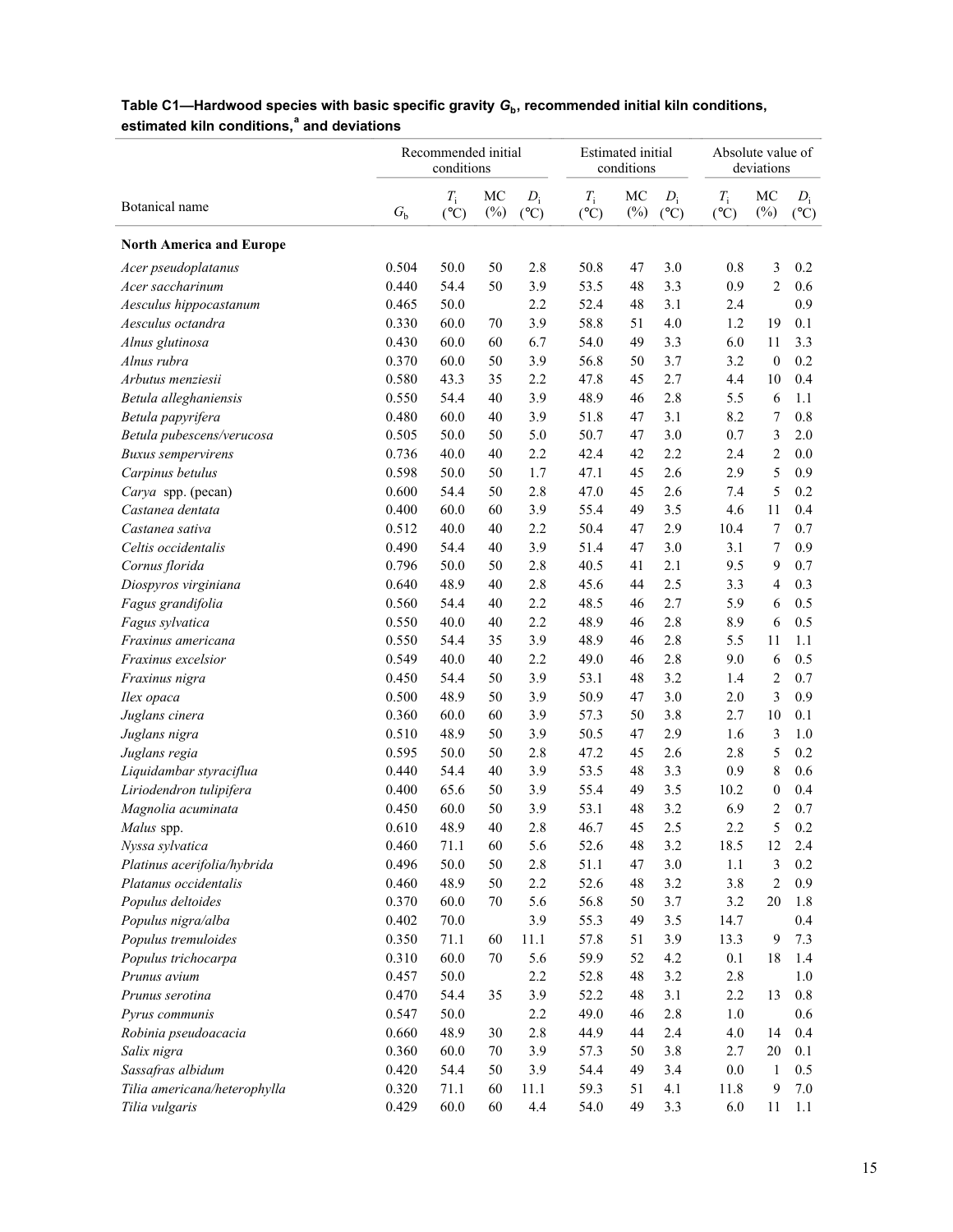|                                                     |                | Recommended initial<br>conditions |              |                        |                                | Estimated initial<br>conditions |                        | Absolute value of<br>deviations |                          |                        |  |  |
|-----------------------------------------------------|----------------|-----------------------------------|--------------|------------------------|--------------------------------|---------------------------------|------------------------|---------------------------------|--------------------------|------------------------|--|--|
| Botanical name                                      | $G_{\rm b}$    | $T_{\rm i}$<br>$(^{\circ}C)$      | MC<br>$(\%)$ | $D_i$<br>$(^{\circ}C)$ | $T_{\rm i}$<br>$({}^{\circ}C)$ | MC<br>$(\%)$                    | $D_i$<br>$(^{\circ}C)$ | $T_{\rm i}$<br>$(^{\circ}C)$    | MC<br>$(\%)$             | $D_i$<br>$(^{\circ}C)$ |  |  |
| Ulmus americana                                     | 0.460          | 48.9                              | 50           | 3.9                    | 52.6                           | 48                              | 3.2                    | 3.8                             | $\overline{2}$           | 0.7                    |  |  |
| Ulmus procera/hollandica                            | 0.556          | 60.0                              |              | 2.8                    | 48.7                           | 46                              | 2.7                    | 11.3                            |                          | 0.0                    |  |  |
| Ulmus thomasii                                      | 0.570          | 48.9                              | 35           | 2.8                    | 48.1                           | 46                              | 2.7                    | 0.7                             | 11                       | 0.0                    |  |  |
| Umbellularia californica                            | 0.510          | 48.9                              | 30           | 3.9                    | 50.5                           | 47                              | 2.9                    | 1.6                             | 17                       | 1.0                    |  |  |
| <b>African species</b>                              |                |                                   |              |                        |                                |                                 |                        |                                 |                          |                        |  |  |
| Afzelia africana                                    | 0.710          | 48.9                              | 50           | 2.2                    | 43.2                           | 43                              | 2.3                    | 5.7                             | 7                        | 0.0                    |  |  |
| Afzelia bella                                       | 0.790          | 48.9                              | 50           | 2.2                    | 40.7                           | 41                              | 2.1                    | 8.2                             | 9                        | 0.2                    |  |  |
| Afzelia quanzensis                                  | 0.580          | 48.9                              | 50           | 2.2                    | 47.8                           | 45                              | 2.7                    | 1.1                             | 5                        | 0.4                    |  |  |
| Albizia adianthifolia                               | 0.498          | 48.9                              | 50           | 3.9                    | 51.0                           | 47                              | 3.0                    | 2.1                             | 3                        | 0.9                    |  |  |
| Albizia ferruginea                                  | 0.538          | 48.9                              | 50           | 3.9                    | 49.4                           | 46                              | 2.8                    | 0.5                             | 4                        | 1.1                    |  |  |
| Albizia lebbek                                      | 0.624          | 48.9                              | 50           | 3.9                    | 46.1                           | 44                              | 2.5                    | 2.7                             | 6                        | 1.4                    |  |  |
| Albizia versicolor                                  | 0.482          | 48.9                              | 50           | 3.9                    | 51.7                           | 47                              | 3.1                    | 2.8                             | 3                        | 0.8                    |  |  |
| Alstonia boonei                                     | 0.342          | 60.0                              | 50           | 3.9                    | 58.2                           | 51                              | 3.9                    | 1.8                             | $\boldsymbol{0}$         | 0.0                    |  |  |
| Alstonia congensis                                  | 0.375          | 60.0                              | 50           | 3.9                    | 56.5                           | 50                              | 3.7                    | 3.5                             | $\boldsymbol{0}$         | 0.2                    |  |  |
| Androstachys johnsonii                              | 0.720          | 43.3                              | 50           | 2.2                    | 42.9                           | 43                              | 2.2                    | 0.5                             | 7                        | 0.0                    |  |  |
| Aningeria robusta                                   | 0.540          | 48.9                              | 50           | 3.9                    | 49.3                           | 46                              | 2.8                    | 0.4                             | $\overline{\mathcal{L}}$ | 1.1                    |  |  |
| Antiaris africana                                   | 0.517          | 37.8                              | 50           | 3.9                    | 50.2                           | 47                              | 2.9                    | 12.5                            | 3                        | 1.0                    |  |  |
| Aucoumea klaineana                                  | 0.382          | 48.9                              | 50           | 2.2                    | 56.2                           | 50                              | 3.6                    | 7.3                             | $\boldsymbol{0}$         | 1.4                    |  |  |
| Baikiaea insignis spp. minor                        | 0.692          | 43.3                              | 40           | 2.2                    | 43.8                           | 43                              | 2.3                    | 0.5                             | 3                        | 0.0                    |  |  |
| Baikiaea plurijuga                                  | 0.787          | 43.3                              | 50           | 2.2                    | 40.8                           | 41                              | 2.1                    | 2.6                             | 9                        | 0.1                    |  |  |
| Berlinia grandiflora                                | 0.701          | 48.9                              | 50           | 2.2                    | 43.5                           | 43                              | 2.3                    | 5.4                             | 7                        | 0.0                    |  |  |
| Berlinia ledermannii                                | 0.800          | 48.9                              | 50           | 2.2                    | 40.4                           | 41                              | 2.0                    | 8.5                             | 9                        | 0.2                    |  |  |
| Berlinia spp.                                       | 0.545          | 48.9                              | 50           | 2.2                    | 49.1                           | 46                              | 2.8                    | 0.2                             | 4                        | 0.6                    |  |  |
| Bombax spp.                                         | 0.400          | 48.9                              | 35           | 2.8                    | 55.4                           | 49                              | 3.5                    | 6.5                             | 14                       | 0.7                    |  |  |
| Bosquiea phoberos                                   | 0.501          | 60.0                              | 60           | 6.7                    | 50.9                           | 47                              | 3.0                    | 9.1                             | 13                       | 3.7                    |  |  |
| Brachylaena spp.                                    | 0.745          | 37.8                              | 40           | 2.2                    | 42.1                           | 42                              | 2.2                    | 4.3                             | $\overline{c}$           | 0.0                    |  |  |
| Brachystegia spiciformis                            | 0.726          | 43.3                              | 40           | 2.2                    | 42.7                           | 42                              | 2.2                    | 0.7                             | $\overline{c}$           | 0.0                    |  |  |
| Burkea africana                                     | 0.713          | 37.8                              | 40           | 2.2                    | 43.1                           | 43                              | 2.2                    | 5.3                             | 3                        | 0.0                    |  |  |
| Canarium schweinfurthii                             | 0.428          | 60.0                              | 50           | 3.9                    | 54.1                           | 49                              | 3.3                    | 5.9                             | $\mathbf{1}$             | 0.5                    |  |  |
| Casearia battiscombei                               | 0.520          | 37.8                              | 50           | 3.9                    | 50.1                           | 47                              | 2.9                    | 12.3                            | 3                        | 1.0                    |  |  |
| Cassipourea malosana                                | 0.590          | 37.8                              | 50           | 3.9                    | 47.4                           | 45                              | 2.6                    | 9.6                             | 5                        | 1.3                    |  |  |
| Ceiba pentandra                                     | 0.284          | 60.0                              | 50           | 5.6                    | 61.3                           | 52                              | 4.4                    | 1.3                             | $\overline{c}$           | 1.1                    |  |  |
| Cephalosphaera usambarensis                         | 0.480          | 60.0                              | 50           | 5.6                    | 51.8                           | 47                              | 3.1                    | 8.2                             | 3                        | 2.5                    |  |  |
| Chlorophora excelsa/regia                           | 0.632          | 48.9                              | 50           | 2.2                    | 45.9                           | 44                              | 2.5                    | 3.0                             | 6                        | 0.3                    |  |  |
| Chrysophyllum albidum                               | 0.560          | 50.0                              | 50           | 2.8                    | 48.5                           | 46                              | 2.7                    | 1.5                             | $\overline{\mathcal{A}}$ | $0.0\,$                |  |  |
| Combretodendron macrocarpum/africanum               | 0.714          | 37.8                              | 40           | 2.2                    | 43.1                           | 43                              | 2.2                    | 5.3                             | 3                        | 0.0                    |  |  |
| Cordia millenil/platythyrsa                         | 0.340          | 76.7                              | 40           | 3.9                    | 58.3                           | 51                              | 3.9                    | 18.4                            | 11                       | 0.0                    |  |  |
| Croton sylvaticus/megalocarpus                      | 0.537          | 43.3                              | 40           | 2.2                    | 49.4                           | 46                              | 2.8                    | 6.1                             | 6                        | 0.6                    |  |  |
| Cylicodiscus gabunensis                             | 0.819          | 37.8                              | 40           | 2.2                    | 39.8                           | 41                              | $2.0\,$                | 2.0                             | $\boldsymbol{0}$         | 0.2                    |  |  |
| Cynometra alexandri                                 | 0.740          | 37.8                              | 40           | 2.2                    | 42.2                           | 42                              | 2.2                    | 4.4                             | $\overline{c}$           | $0.0\,$                |  |  |
|                                                     |                |                                   |              |                        |                                |                                 |                        |                                 |                          |                        |  |  |
| Dalbergia melanoxylan<br>Daniellia thurifera & ogea | 0.910<br>0.450 | 30.0<br>60.0                      | 50           | 1.7<br>5.6             | 37.3<br>53.1                   | 39<br>48                        | 1.8<br>3.2             | 7.3<br>6.9                      | $\overline{c}$           | 0.2<br>2.3             |  |  |
|                                                     | 0.852          | 35.0                              |              | 1.7                    | 38.9                           | 40                              | 1.9                    | 3.9                             |                          | 0.3                    |  |  |
| Diospyros celebica<br>Diospyros sanza-minika        | 0.797          | 48.9                              | 50           | 2.2                    | 40.5                           | 41                              | 2.1                    | 8.4                             | 9                        | 0.2                    |  |  |
| Distemonanthus benthamianus                         | 0.580          | 48.9                              | 50           | 3.9                    | 47.8                           | 45                              | 2.7                    | 1.1                             | 5                        | 1.2                    |  |  |
| Dumoria africana                                    | 0.583          | 60.0                              |              | 2.2                    | 47.7                           | 45                              | 2.6                    | 12.3                            |                          | 0.4                    |  |  |
|                                                     |                |                                   |              |                        |                                |                                 |                        |                                 |                          |                        |  |  |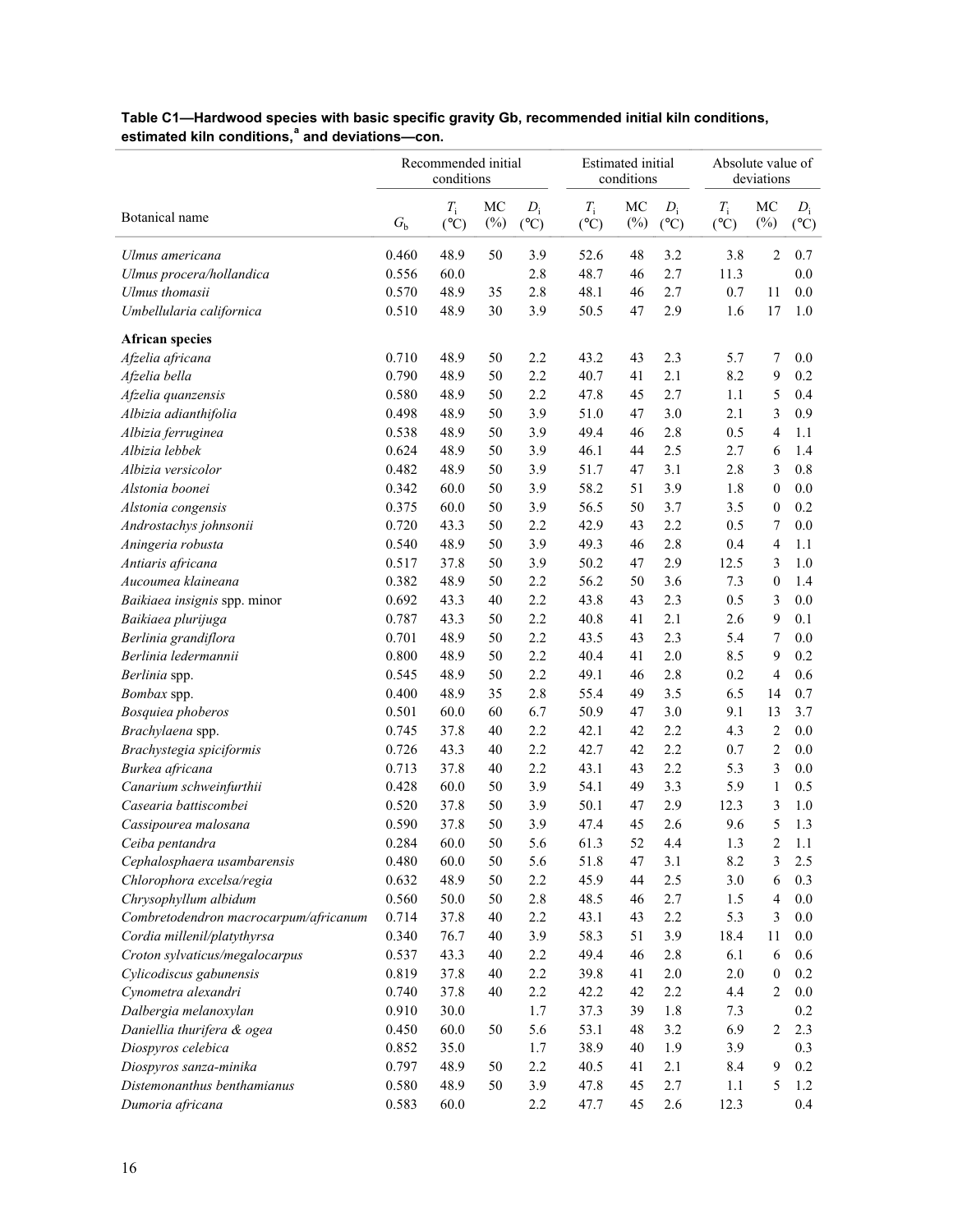|                                    |             | Recommended initial<br>conditions |              |                        |                          | <b>Estimated</b> initial<br>conditions |                        |                          | Absolute value of<br>deviations |                        |  |  |  |
|------------------------------------|-------------|-----------------------------------|--------------|------------------------|--------------------------|----------------------------------------|------------------------|--------------------------|---------------------------------|------------------------|--|--|--|
| Botanical name                     | $G_{\rm b}$ | $T_i$<br>$(^{\circ}C)$            | MC<br>$(\%)$ | $D_i$<br>$(^{\circ}C)$ | $T_i$<br>$({}^{\circ}C)$ | MC<br>$(\%)$                           | $D_i$<br>$(^{\circ}C)$ | $T_i$<br>$({}^{\circ}C)$ | MC<br>$(\%)$                    | $D_i$<br>$(^{\circ}C)$ |  |  |  |
| Dumoria heckilii                   | 0.533       | 60.0                              |              | 2.2                    | 49.6                     | 46                                     | 2.8                    | 10.4                     |                                 | 0.6                    |  |  |  |
| Entandrophragma angolense          | 0.486       | 37.8                              | 50           | 3.9                    | 51.5                     | 47                                     | 3.0                    | 13.7                     | 3                               | 0.8                    |  |  |  |
| Entandrophragma candolei           | 0.619       | 37.8                              | 50           | 3.9                    | 46.3                     | 45                                     | 2.5                    | 8.5                      | 5                               | 1.4                    |  |  |  |
| Entandrophragma caudatum           | 0.691       | 37.8                              | 50           | 3.9                    | 43.8                     | 43                                     | 2.3                    | 6.0                      | 7                               | 1.6                    |  |  |  |
| Entandrophragma cylindricum        | 0.591       | 37.8                              | 50           | 3.9                    | 47.4                     | 45                                     | 2.6                    | 9.6                      | 5                               | 1.3                    |  |  |  |
| Entandrophragma utile              | 0.549       | 37.8                              | 50           | 3.9                    | 49.0                     | 46                                     | 2.8                    | 11.2                     | $\overline{4}$                  | 1.1                    |  |  |  |
| Erythrophleum guineense            | 0.720       | 40.0                              | 45           | 2.2                    | 42.9                     | 43                                     | 2.2                    | 2.9                      | 2                               | 0.0                    |  |  |  |
| Erythrophleum ivorense             | 0.753       | 43.3                              | 50           | 2.2                    | 41.8                     | 42                                     | 2.2                    | 1.5                      | $\,$ 8 $\,$                     | $0.0\,$                |  |  |  |
| Erythroxylum mannii                | 0.500       | 65.0                              |              | 3.3                    | 50.9                     | 47                                     | 3.0                    | 14.1                     |                                 | 0.4                    |  |  |  |
| Fagaropsis angolensis              | 0.560       | 43.3                              | 40           | 2.2                    | 48.5                     | 46                                     | 2.7                    | 5.2                      | 6                               | 0.5                    |  |  |  |
| Gambeya africana                   | 0.630       | 48.9                              | 50           | 2.2                    | 45.9                     | 44                                     | 2.5                    | 3.0                      | 6                               | 0.3                    |  |  |  |
| Gonioma kamassi                    | 0.762       | 43.3                              | 40           | 2.2                    | 41.5                     | 42                                     | 2.1                    | 1.8                      | $\overline{c}$                  | 0.0                    |  |  |  |
| Gossweilerodendron balsamiferum    | 0.420       | 60.0                              | 50           | 5.6                    | 54.4                     | 49                                     | 3.4                    | 5.6                      | $\mathbf{1}$                    | 2.2                    |  |  |  |
| Guarea cedrata & thompsonii        | 0.536       | 48.9                              | 50           | 2.2                    | 49.5                     | 46                                     | 2.8                    | 0.6                      | $\overline{4}$                  | 0.6                    |  |  |  |
| Guibourtia arnoldiana              | 0.640       | 43.3                              | 40           | 2.2                    | 45.6                     | 44                                     | 2.5                    | 2.2                      | $\overline{4}$                  | 0.2                    |  |  |  |
| Guibourtia tessmannii              | 0.740       | 40.0                              |              | 1.7                    | 42.2                     | 42                                     | 2.2                    | 2.2                      |                                 | 0.5                    |  |  |  |
| Holopthelea grandis                | 0.674       | 40.0                              | 40           | 2.2                    | 44.4                     | 43                                     | 2.4                    | 4.4                      | 3                               | 0.1                    |  |  |  |
| Isoberlinia globiflora             | 0.780       | 40.0                              | 40           | 2.2                    | 41.0                     | 42                                     | 2.1                    | 1.0                      | 2                               | 0.1                    |  |  |  |
| Isoberlinia scheffleri             | 0.650       | 48.9                              | 50           | 2.2                    | 45.2                     | 44                                     | 2.4                    | 3.7                      | 6                               | 0.2                    |  |  |  |
| Khaya grandifoliola & senegalensis | 0.571       | 37.8                              | 50           | 3.9                    | 48.1                     | 46                                     | 2.7                    | 10.3                     | $\overline{4}$                  | 1.2                    |  |  |  |
| Khaya anthotheca & ivorensis       | 0.456       | 48.9                              | 50           | 3.9                    | 52.8                     | 48                                     | 3.2                    | 3.9                      | $\overline{c}$                  | 0.7                    |  |  |  |
| Lophira alata                      | 0.959       | 37.8                              | 40           | 2.2                    | 36.0                     | 39                                     | 1.8                    | 1.8                      | $\mathbf{1}$                    | 0.5                    |  |  |  |
| Lovoa klaineana                    | 0.434       | 50.0                              |              | 2.8                    | 53.8                     | 49                                     | 3.3                    | 3.8                      |                                 | 0.5                    |  |  |  |
| Lovoa trichilioides                | 0.470       | 48.9                              | 50           | 2.2                    | 52.2                     | 48                                     | 3.1                    | 3.3                      | 2                               | 0.9                    |  |  |  |
| Maesopsis eminii                   | 0.410       | 48.9                              | 50           | 3.9                    | 54.9                     | 49                                     | 3.4                    | 6.0                      | $\boldsymbol{0}$                | 0.4                    |  |  |  |
| Mansonia altissima                 | 0.538       | 60.0                              | 50           | 3.9                    | 49.4                     | 46                                     | 2.8                    | 10.6                     | $\overline{4}$                  | 1.1                    |  |  |  |
| Microberlinia brazzavillensis      | 0.700       | 37.8                              | 40           | 2.2                    | 43.5                     | 43                                     | 2.3                    | 5.7                      | 3                               | 0.0                    |  |  |  |
| Millettia laurentii                | 0.625       | 50.0                              |              | 2.2                    | 46.1                     | 44                                     | 2.5                    | 3.9                      |                                 | 0.3                    |  |  |  |
| Mitragyna ciliata                  | 0.477       | 76.7                              | 40           | 3.9                    | 51.9                     | 48                                     | 3.1                    | 24.8                     | 8                               | 0.8                    |  |  |  |
| Musanga cecropioides               | 0.226       | 71.1                              | 50           | 5.6                    | 64.6                     | 54                                     | 5.1                    | 6.5                      | $\overline{4}$                  | 0.5                    |  |  |  |
| Nauclea diderichii                 | 0.634       | 48.9                              | 50           | 2.2                    | 45.8                     | 44                                     | 2.5                    | 3.1                      | 6                               | 0.3                    |  |  |  |
| Naudea trillesii                   | 0.569       | 50.0                              |              | 2.2                    | 48.2                     | 46                                     | 2.7                    | 1.8                      |                                 | 0.5                    |  |  |  |
| Nesogordonia papaverifera          | 0.671       | 48.9                              | 50           | 2.2                    | 44.5                     | 44                                     | 2.4                    | 4.4                      | 6                               | 0.1                    |  |  |  |
| Newtonia buchananii                | 0.470       | 60.0                              | 60           | 6.7                    | 52.2                     | 48                                     | 3.1                    | 7.8                      | 12                              | 3.5                    |  |  |  |
| Ocotea usambarensis                | 0.510       | 54.4                              | 35           | 2.8                    | 50.5                     | 47                                     | 2.9                    | 3.9                      | 12                              | 0.2                    |  |  |  |
| Olea hochstetteri                  | 0.720       | 48.9                              | 50           | 2.2                    | 42.9                     | 43                                     | 2.2                    | 6.0                      | 7                               | 0.0                    |  |  |  |
| Oxystigma oxyphyllum               | 0.530       | 48.9                              | 50           | 2.2                    | 49.7                     | 46                                     | 2.8                    | 0.8                      | $\overline{4}$                  | 0.6                    |  |  |  |
| Parinari excelsa                   | 0.695       | 37.8                              | 40           | 2.2                    | 43.7                     | 43                                     | 2.3                    | 5.9                      | 3                               | 0.0                    |  |  |  |
| Pericopsis elata                   | 0.570       | 54.4                              | 50           | 3.9                    | 48.1                     | 46                                     | 2.7                    | 6.3                      | $\overline{4}$                  | 1.2                    |  |  |  |
| Piptadeniastrum africanum          | 0.599       | 37.8                              | 50           | 3.9                    | 47.1                     | 45                                     | 2.6                    | 9.3                      | 5                               | 1.3                    |  |  |  |
| Pterocarpus angolensis             | 0.549       | 60.0                              | 50           | 5.6                    | 49.0                     | 46                                     | $2.8\,$                | 11.0                     | 4                               | 2.8                    |  |  |  |
| Pterocarpus soyauxii               | 0.610       | 60.0                              | 50           | 5.6                    | 46.7                     | 45                                     | $2.5\,$                | 13.3                     | 5                               | 3.0                    |  |  |  |
| Pycnanthus angolensis              | 0.460       | 43.3                              | 40           | 2.2                    | 52.6                     | 48                                     | 3.2                    | 9.3                      | $\,$ 8 $\,$                     | 0.9                    |  |  |  |
| Ricondendron rautanrnii            | 0.150       | 70.0                              | 70           | $5.0\,$                | 69.4                     | 56                                     | 6.3                    | 0.6                      | 14                              | 1.3                    |  |  |  |
| Scottellia coriacea                | 0.560       | 48.9                              | 50           | 2.2                    | 48.5                     | 46                                     | 2.7                    | 0.4                      | $\overline{4}$                  | 0.5                    |  |  |  |
| Sterculia oblonga                  | 0.610       | 43.3                              | $40\,$       | 2.2                    | 46.7                     | 45                                     | $2.5\,$                | 3.3                      | 5                               | 0.3                    |  |  |  |
| Sterculia rhinopetala              | 0.633       | 37.8                              | $40\,$       | 2.2                    | 45.8                     | 44                                     | 2.5                    | 8.0                      | $\overline{4}$                  | 0.3                    |  |  |  |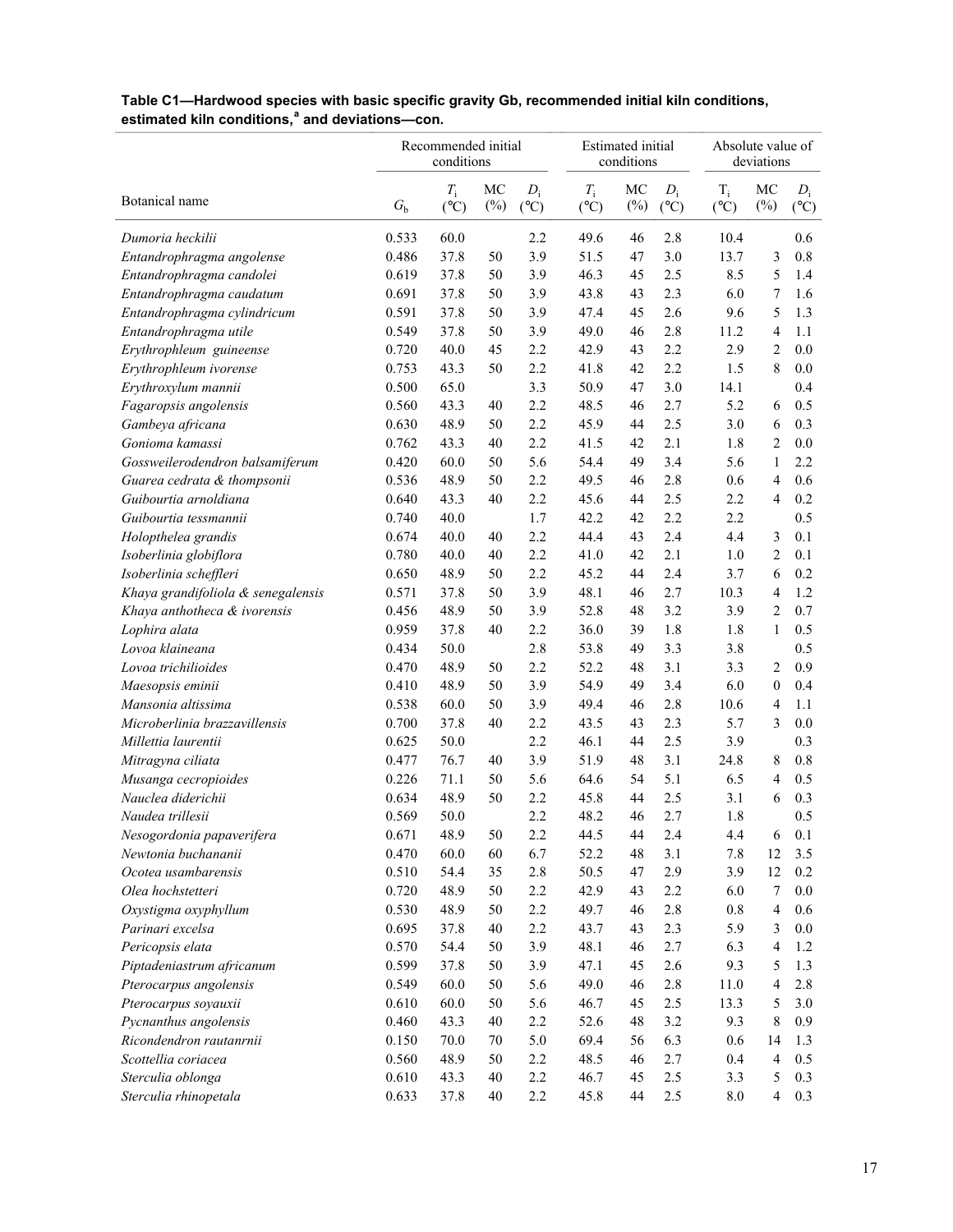|                                      |             | Recommended initial<br>conditions |              |                        | <b>Estimated</b> initial | conditions   |                        |                              | Absolute value of<br>deviations |                        |  |  |
|--------------------------------------|-------------|-----------------------------------|--------------|------------------------|--------------------------|--------------|------------------------|------------------------------|---------------------------------|------------------------|--|--|
| Botanical name                       | $G_{\rm b}$ | $T_{\rm i}$<br>$(^{\circ}C)$      | MC<br>$(\%)$ | $D_i$<br>$(^{\circ}C)$ | $T_i$<br>$({}^{\circ}C)$ | MC<br>$(\%)$ | $D_i$<br>$(^{\circ}C)$ | $T_{\rm i}$<br>$(^{\circ}C)$ | MC<br>$(\%)$                    | $D_i$<br>$(^{\circ}C)$ |  |  |
| Tarrietia utilis                     | 0.531       | 48.9                              | 50           | 2.2                    | 49.7                     | 46           | 2.8                    | 0.8                          | $\overline{4}$                  | 0.6                    |  |  |
| Terminalia ivorensis                 | 0.473       | 60.0                              | 50           | 5.6                    | 52.1                     | 48           | 3.1                    | 7.9                          | $\overline{c}$                  | 2.5                    |  |  |
| Terminalia superba                   | 0.486       | 60.0                              | 50           | 5.6                    | 51.5                     | 47           | 3.0                    | 8.5                          | 3                               | 2.5                    |  |  |
| Tieghemella heckelii                 | 0.523       | 60.0                              | 50           | 3.9                    | 50.0                     | 47           | 2.9                    | 10.0                         | 3                               | $1.0$                  |  |  |
| Triplochiton scleroxylon             | 0.334       | 82.2                              | 40           | 8.3                    | 58.6                     | 51           | 4.0                    | 23.6                         | 11                              | 4.4                    |  |  |
| Turreanthus africanus                | 0.493       | 48.9                              | 50           | 2.2                    | 51.2                     | 47           | 3.0                    | 2.3                          | 3                               | $0.8\,$                |  |  |
| Vitex doniana                        | 0.400       | 43.3                              | 40           | 2.2                    | 55.4                     | 49           | 3.5                    | 12.0                         | 9                               | 1.3                    |  |  |
| <b>Asian and Oceanean species</b>    |             |                                   |              |                        |                          |              |                        |                              |                                 |                        |  |  |
| Acacia melanoxylon                   | 0.570       | 48.9                              | 50           | 2.2                    | 48.1                     | 46           | 2.7                    | 0.7                          | $\overline{4}$                  | 0.5                    |  |  |
| Acanthopanax ricinifolius            | 0.434       | 60.0                              |              | 2.8                    | 53.8                     | 49           | 3.3                    | 6.2                          |                                 | 0.5                    |  |  |
| Adina cordifoia                      | 0.579       | 48.9                              | 50           | 2.2                    | 47.8                     | 45           | 2.7                    | 1.1                          | 5                               | 0.4                    |  |  |
| Agathis alba                         | 0.410       | 70.0                              |              | 5.0                    | 54.9                     | 49           | 3.4                    | 15.1                         |                                 | 1.6                    |  |  |
| Agathis australis                    | 0.440       | 60.0                              | 60           | 6.7                    | 53.5                     | 48           | 3.3                    | 6.5                          | 12                              | 3.4                    |  |  |
| Albizia falcata                      | 0.320       | 48.9                              | 50           | 3.9                    | 59.3                     | 51           | 4.1                    | 10.4                         | $\mathbf{1}$                    | 0.2                    |  |  |
| Albizia lebbek                       | 0.510       | 48.9                              | 50           | 2.2                    | 50.5                     | 47           | 2.9                    | 1.6                          | 3                               | 0.7                    |  |  |
| Alstonia spp.                        | 0.361       | 60.0                              | 50           | 3.9                    | 57.2                     | 50           | 3.8                    | 2.8                          | $\boldsymbol{0}$                | 0.1                    |  |  |
| Anthocephalus chinensis              | 0.355       | 60.0                              | 50           | 3.9                    | 57.5                     | 51           | 3.8                    | 2.5                          | $\boldsymbol{0}$                | 0.0                    |  |  |
| Balanocarpus utilis                  | 0.844       | 37.8                              | 40           | 2.2                    | 39.1                     | 40           | 2.0                    | 1.3                          | $\boldsymbol{0}$                | 0.3                    |  |  |
| Canarium euphyllum                   | 0.357       | 60.0                              | 50           | 3.9                    | 57.4                     | 50           | 3.8                    | 2.6                          | $\boldsymbol{0}$                | 0.0                    |  |  |
| Casuarina spp.                       | 0.830       | 37.8                              | 40           | 2.2                    | 39.5                     | 41           | 2.0                    | 1.7                          | $\boldsymbol{0}$                | 0.2                    |  |  |
| Ceratopetalum apetalum               | 0.470       | 50.0                              | 50           | 2.8                    | 52.2                     | 48           | 3.1                    | 2.2                          | $\overline{c}$                  | 0.3                    |  |  |
| Chloroxylon swietenia                | 0.800       | 43.3                              | 40           | 2.2                    | 40.4                     | 41           | 2.0                    | 2.9                          | $\mathbf{1}$                    | 0.2                    |  |  |
| Chukrasia tabularis                  | 0.570       | 48.9                              | 50           | 2.2                    | 48.1                     | 46           | 2.7                    | 0.7                          | $\overline{4}$                  | 0.5                    |  |  |
| Cinnamomum camphora                  | 0.435       | 60.0                              |              | 2.2                    | 53.7                     | 49           | 3.3                    | 6.3                          |                                 | 1.1                    |  |  |
| Cratoxylon arborescens               | 0.390       | 48.9                              | 50           | 2.2                    | 55.8                     | 50           | 3.6                    | 6.9                          | $\bf{0}$                        | 1.3                    |  |  |
| Dalbergia latifolia                  | 0.680       | 48.9                              | 50           | 2.2                    | 44.2                     | 43           | 2.3                    | 4.7                          | 7                               | 0.1                    |  |  |
| Dialium spp.                         | 0.800       | 48.9                              | 50           | 2.2                    | 40.4                     | 41           | 2.0                    | 8.5                          | 9                               | 0.2                    |  |  |
| Dillenia spp.                        | 0.720       | 43.3                              | 40           | 2.2                    | 42.9                     | 43           | 2.2                    | 0.5                          | 3                               | 0.0                    |  |  |
| Diospyros spp.                       | 0.700       | 43.3                              | 40           | 2.2                    | 43.5                     | 43           | 2.3                    | 0.2                          | 3                               | 0.0                    |  |  |
| Dipterocarpus spp.                   | 0.669       | 43.3                              | 50           | 1.7                    | 44.6                     | 44           | 2.4                    | 1.2                          | 6                               | 0.7                    |  |  |
| Dracontomelum dao                    | 0.547       | 50.0                              |              | 2.2                    | 49.0                     | 46           | 2.8                    | 1.0                          |                                 | 0.6                    |  |  |
| Dryobalanops lanceolata              | 0.660       | 60.0                              | 60           | 4.4                    | 44.9                     | 44           | 2.4                    | 15.1                         | 16                              | 2.1                    |  |  |
| Duabanga spp.                        | 0.330       | 76.7                              | 40           | 3.9                    | 58.8                     | 51           | $4.0$                  | 17.9                         | 11                              | 0.1                    |  |  |
| Dyera costulata                      | 0.360       | 60.0                              | 50           | 3.9                    | 57.3                     | 50           | $3.8$                  | 2.7                          | $\boldsymbol{0}$                | 0.1                    |  |  |
| Endiandra palmerstonii               | 0.550       | 48.9                              | 50           | 2.2                    | 48.9                     | 46           | $2.8\,$                | $0.0\,$                      | $\overline{4}$                  | 0.5                    |  |  |
| Endospermum spp.                     | 0.380       | 60.0                              | 50           | 5.6                    | 56.3                     | 50           | 3.6                    | 3.7                          | $\boldsymbol{0}$                | 1.9                    |  |  |
| Eusideroxylon zwageri                | 0.890       | 37.8                              | 40           | 2.2                    | 37.8                     | 40           | 1.9                    | $0.0\,$                      | $\boldsymbol{0}$                | 0.4                    |  |  |
| Garcinia spp.                        | 0.750       | 37.8                              | 40           | 2.2                    | 41.9                     | 42           | 2.2                    | 4.1                          | $\sqrt{2}$                      | $0.0\,$                |  |  |
| Gmelina arborea                      | 0.410       | 76.7                              | 40           | 3.9                    | 54.9                     | 49           | 3.4                    | 21.8                         | $\mathbf{9}$                    | 0.4                    |  |  |
| Gonystylus bancanus                  | 0.570       | 43.3                              | 40           | 2.2                    | 48.1                     | 46           | 2.7                    | 4.8                          | 6                               | 0.5                    |  |  |
| Grevillea robusta                    | 0.510       | 43.3                              | 40           | 2.2                    | 50.5                     | 47           | 2.9                    | 7.2                          | 7                               | 0.7                    |  |  |
| Heritiera spp. (syn. Tarrietia spp.) | 0.654       | 43.3                              | 50           | 2.2                    | 45.1                     | 44           | 2.4                    | 1.7                          | 6                               | 0.2                    |  |  |
| Hopea spp.                           | 0.746       | 43.3                              | 40           | 2.2                    | 42.0                     | 42           | 2.2                    | 1.3                          | $\sqrt{2}$                      | $0.0\,$                |  |  |
| Intsia bijuga & palembanica          | 0.720       | 43.3                              | 40           | 2.2                    | 42.9                     | 43           | 2.2                    | 0.5                          | 3                               | $0.0\,$                |  |  |
| Koompassia malaccensis               | 0.720       | 48.9                              | 50           | 2.2                    | 42.9                     | 43           | 2.2                    | 6.0                          | 7                               | 0.0                    |  |  |
| Metrosideros collina                 | 0.700       | 43.3                              | 40           | $2.2\,$                | 43.5                     | 43           | 2.3                    | 0.2                          | $\mathfrak{Z}$                  | $0.0\,$                |  |  |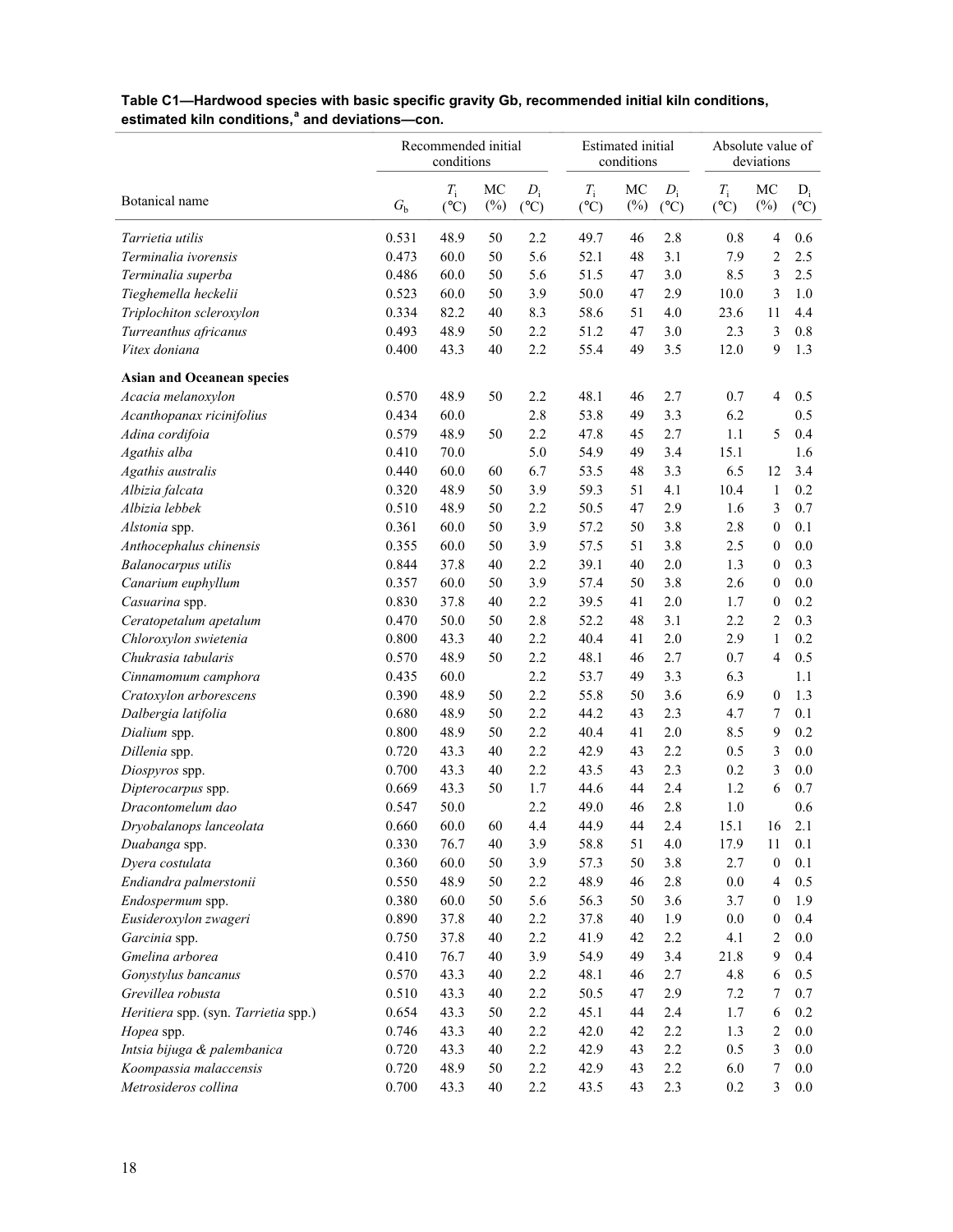|                                  |             | Recommended initial<br>conditions |              |                        |                                | Estimated initial<br>conditions |                        |                              | Absolute value of<br>deviations |                        |  |  |  |
|----------------------------------|-------------|-----------------------------------|--------------|------------------------|--------------------------------|---------------------------------|------------------------|------------------------------|---------------------------------|------------------------|--|--|--|
| Botanical name                   | $G_{\rm b}$ | $T_{\rm i}$<br>$(^{\circ}C)$      | MC<br>$(\%)$ | $D_i$<br>$(^{\circ}C)$ | $T_{\rm i}$<br>$({}^{\circ}C)$ | MC<br>$(\%)$                    | $D_i$<br>$(^{\circ}C)$ | $T_{\rm i}$<br>$(^{\circ}C)$ | MC<br>$(\%)$                    | $D_i$<br>$(^{\circ}C)$ |  |  |  |
| Mitragyna stipulosa              | 0.516       | 70.0                              | 70           | 5.0                    | 50.3                           | 47                              | 2.9                    | 19.7                         | 23                              | 2.1                    |  |  |  |
| Morus alba                       | 0.590       | 60.0                              |              | 2.8                    | 47.4                           | 45                              | 2.6                    | 12.6                         |                                 | 0.2                    |  |  |  |
| Parashorea spp.                  | 0.440       | 60.0                              | 50           | 5.6                    | 53.5                           | 48                              | 3.3                    | 6.5                          | 2                               | 2.3                    |  |  |  |
| Pentace spp.                     | 0.560       | 48.9                              | 50           | 2.2                    | 48.5                           | 46                              | 2.7                    | 0.4                          | $\overline{4}$                  | 0.5                    |  |  |  |
| Pentacme contorta                | 0.430       | 48.9                              | 50           | 2.2                    | 54.0                           | 49                              | 3.3                    | 5.1                          | 1                               | 1.1                    |  |  |  |
| Planchonia spp.                  | 0.665       | 37.8                              | 40           | 2.2                    | 44.7                           | 44                              | 2.4                    | 6.9                          | $\overline{4}$                  | 0.2                    |  |  |  |
| Pseudosindora palustris          | 0.550       | 54.4                              | 35           | 2.8                    | 48.9                           | 46                              | 2.8                    | 5.5                          | 11                              | 0.0                    |  |  |  |
| Pterocarpus dalbergioides        | 0.630       | 48.9                              | 50           | 3.9                    | 45.9                           | 44                              | 2.5                    | 3.0                          | 6                               | 1.4                    |  |  |  |
| Pterocarpus macrocarpus          | 0.750       | 48.9                              | 50           | 3.9                    | 41.9                           | 42                              | 2.2                    | 7.0                          | 8                               | 1.7                    |  |  |  |
| Syncarpia glomulifera            | 0.700       | 43.3                              | 40           | 2.2                    | 43.5                           | 43                              | 2.3                    | 0.2                          | 3                               | 0.0                    |  |  |  |
| Tectona grandis                  | 0.550       | 60.0                              | 50           | 3.9                    | 48.9                           | 46                              | 2.8                    | 11.1                         | $\overline{4}$                  | 1.1                    |  |  |  |
| Terminalia bialata               | 0.580       | 48.9                              | 50           | 2.2                    | 47.8                           | 45                              | 2.7                    | 1.1                          | 5                               | 0.4                    |  |  |  |
| Terminalia procera               | 0.520       | 48.9                              | 50           | 2.2                    | 50.1                           | 47                              | 2.9                    | 1.2                          | 3                               | 0.7                    |  |  |  |
| Terminalia tomentosa             | 0.730       | 43.3                              | 40           | 2.2                    | 42.5                           | 42                              | 2.2                    | 0.8                          | $\sqrt{2}$                      | 0.0                    |  |  |  |
| Tetramerista glabra              | 0.610       | 43.3                              | 40           | 2.2                    | 46.7                           | 45                              | 2.5                    | 3.3                          | 5                               | 0.3                    |  |  |  |
| Tristania spp.                   | 0.800       | 43.3                              | 40           | 2.2                    | 40.4                           | 41                              | 2.0                    | 2.9                          | $\mathbf{1}$                    | 0.2                    |  |  |  |
| Xylia xylocarpa                  | 0.810       | 43.3                              | 40           | 2.2                    | 40.1                           | 41                              | 2.0                    | 3.2                          | $\boldsymbol{0}$                | 0.2                    |  |  |  |
| <b>Latin American species</b>    |             |                                   |              |                        |                                |                                 |                        |                              |                                 |                        |  |  |  |
| Alexa imperatricis               | 0.550       | 37.8                              | 40           | 2.2                    | 48.9                           | 46                              | 2.8                    | 11.1                         | 6                               | 0.5                    |  |  |  |
| Amyris balsamifera               | 0.813       | 40.0                              |              | 1.7                    | 40.0                           | 41                              | 2.0                    | 0.0                          |                                 | 0.4                    |  |  |  |
| Anacardium excelsum              | 0.432       | 48.9                              | 50           | 2.2                    | 53.9                           | 49                              | 3.3                    | 5.0                          | $\mathbf{1}$                    | 1.1                    |  |  |  |
| Andira spp.                      | 0.691       | 43.3                              | 50           | 2.2                    | 43.8                           | 43                              | 2.3                    | 0.5                          | 7                               | 0.0                    |  |  |  |
| Aspidosperma spp. (Peroba group) | 0.650       | 48.9                              | 50           | 2.2                    | 45.2                           | 44                              | 2.4                    | 3.7                          | 6                               | 0.2                    |  |  |  |
| Astronium fraxinifolium          | 0.876       | 35.0                              |              | 1.7                    | 38.2                           | 40                              | 1.9                    | 3.2                          |                                 | 0.2                    |  |  |  |
| Astronium graveolens             | 0.835       | 43.3                              | 40           | 2.2                    | 39.4                           | 41                              | 2.0                    | 4.0                          | $\boldsymbol{0}$                | 0.2                    |  |  |  |
| Bowdichia spp.                   | 0.740       | 48.9                              | 35           | 2.2                    | 42.2                           | 42                              | 2.2                    | 6.7                          | 7                               | 0.0                    |  |  |  |
| Byrsonima coriacea               | 0.606       | 48.9                              | 50           | 2.2                    | 46.8                           | 45                              | 2.6                    | 2.1                          | 5                               | 0.3                    |  |  |  |
| Caesalpinia echinata             | 0.674       | 50.0                              |              | 1.7                    | 44.4                           | 43                              | 2.4                    | 5.6                          |                                 | 0.7                    |  |  |  |
| Caesalpinia grandillo            | 0.809       | 40.0                              |              | 1.7                    | 40.1                           | 41                              | 2.0                    | 0.1                          |                                 | 0.4                    |  |  |  |
| Calophyllum brasiliense          | 0.532       | 37.8                              | 50           | 2.2                    | 49.6                           | 46                              | 2.8                    | 11.9                         | 4                               | 0.6                    |  |  |  |
| Calophyllum candidissimum        | 0.670       | 37.8                              | 40           | 2.2                    | 44.5                           | 44                              | 2.4                    | 6.8                          | $\overline{4}$                  | 0.1                    |  |  |  |
| Carapa guianensis                | 0.562       | 43.3                              | 40           | 2.2                    | 48.5                           | 46                              | 2.7                    | 5.1                          | 6                               | 0.5                    |  |  |  |
| Cariniana pyriformis & spp.      | 0.570       | 43.3                              | 50           | 1.7                    | 48.1                           | 46                              | 2.7                    | 4.8                          | $\overline{4}$                  | $1.0\,$                |  |  |  |
| Catostemma commune               | 0.518       | 48.9                              | 50           | 2.2                    | 50.2                           | 47                              | 2.9                    | 1.3                          | 3                               | 0.7                    |  |  |  |
| Cecropia peltata                 | 0.360       | 54.4                              | 35           | 8.3                    | 57.3                           | 50                              | $3.8$                  | 2.8                          | 15                              | 4.6                    |  |  |  |
| Ceiba pentranda                  | 0.256       | 60.0                              | 50           | 5.6                    | 62.8                           | 53                              | 4.7                    | 2.8                          | 3                               | $0.8\,$                |  |  |  |
| Centrolobium spp.                | 0.650       | 48.9                              | 50           | 2.2                    | 45.2                           | 44                              | 2.4                    | 3.7                          | 6                               | 0.2                    |  |  |  |
| Cordia goeldiana                 | 0.431       | 50.0                              | 50           | 2.8                    | 53.9                           | 49                              | 3.3                    | 3.9                          | $\mathbf{1}$                    | 0.5                    |  |  |  |
| Cybistax donnell-smithii         | 0.400       | 48.9                              | $70\,$       | 2.8                    | 55.4                           | 49                              | $3.5$                  | 6.5                          | 21                              | 0.7                    |  |  |  |
| Dalbergia nigra                  | 0.675       | 43.3                              | 40           | 2.2                    | 44.4                           | 43                              | 2.4                    | 1.0                          | 3                               | 0.1                    |  |  |  |
| Dalbergia retusa                 | 0.973       | 37.8                              | 35           | 1.7                    | 35.7                           | 38                              | 1.7                    | 2.1                          | 3                               | $0.0\,$                |  |  |  |
| Dalbergia stevensonii            | 0.815       | 43.3                              | 40           | 1.7                    | 39.9                           | 41                              | $2.0\,$                | 3.4                          | $\boldsymbol{0}$                | 0.3                    |  |  |  |
| Dalbergia variabilis             | 0.759       | 35.0                              |              | 1.7                    | 41.6                           | 42                              | 2.1                    | 6.6                          |                                 | 0.5                    |  |  |  |
| Dialyanthera spp.                | 0.410       | 48.9                              | 40           | 2.8                    | 54.9                           | 49                              | 3.4                    | 6.0                          | 9                               | 0.7                    |  |  |  |
| Dicorynia guianensis             | 0.659       | 37.8                              | 35           | 2.2                    | 44.9                           | 44                              | 2.4                    | 7.1                          | 9                               | 0.2                    |  |  |  |
| Diplotropis purpurea             | 0.780       | 54.4                              | 35           | 2.8                    | 41.0                           | 42                              | 2.1                    | 13.5                         | 7                               | 0.7                    |  |  |  |
| Enterolobium cyclocarpum         | 0.348       | 48.9                              | 50           | 3.9                    | 57.9                           | 51                              | 3.9                    | 9.0                          | $\boldsymbol{0}$                | $0.0\,$                |  |  |  |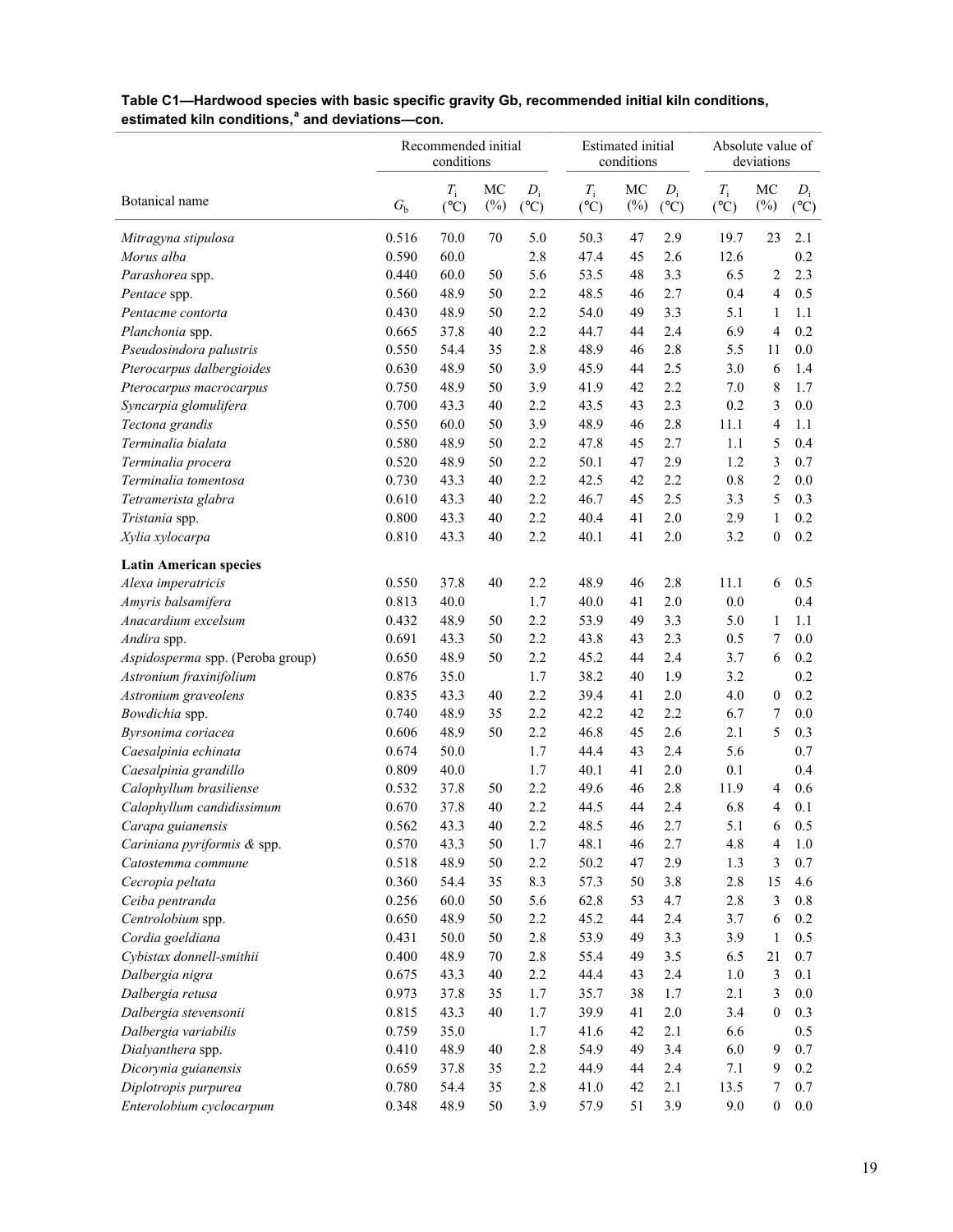| Table C1—Hardwood species with basic specific gravity Gb, recommended initial kiln conditions, |
|------------------------------------------------------------------------------------------------|
| estimated kiln conditions, <sup>a</sup> and deviations-con.                                    |

|                               |             | Recommended initial<br>conditions |              |                        |                                | <b>Estimated</b> initial<br>conditions |                        |                              | Absolute value of<br>deviations |                        |  |  |
|-------------------------------|-------------|-----------------------------------|--------------|------------------------|--------------------------------|----------------------------------------|------------------------|------------------------------|---------------------------------|------------------------|--|--|
| Botanical name                | $G_{\rm b}$ | $T_i$<br>$(^{\circ}C)$            | MC<br>$(\%)$ | $D_i$<br>$(^{\circ}C)$ | $T_{\rm i}$<br>$({}^{\circ}C)$ | MC<br>$(\%)$                           | $D_i$<br>$(^{\circ}C)$ | $T_{\rm i}$<br>$(^{\circ}C)$ | MC<br>$(\%)$                    | $D_i$<br>$(^{\circ}C)$ |  |  |
| Eperua spp.                   | 0.794       | 37.8                              | 40           | 2.2                    | 40.6                           | 41                                     | 2.1                    | 2.8                          | 1                               | 0.2                    |  |  |
| Eucryphia cordifolia          | 0.480       | 43.3                              | 40           | 2.2                    | 51.8                           | 47                                     | 3.1                    | 8.4                          | 7                               | 0.8                    |  |  |
| Goupia glabra                 | 0.720       | 54.4                              | 35           | 2.8                    | 42.9                           | 43                                     | 2.2                    | 11.6                         | 8                               | 0.5                    |  |  |
| Gossypiospermum praecox       | 0.626       | 45.0                              |              | 2.2                    | 46.1                           | 44                                     | 2.5                    | 1.1                          |                                 | 0.3                    |  |  |
| Guaiacum officinale           | 1.013       | 30.0                              |              | 1.7                    | 34.7                           | 38                                     | 1.7                    | 4.7                          |                                 | 0.0                    |  |  |
| Guarea spp.                   | 0.538       | 48.9                              | 50           | 2.2                    | 49.4                           | 46                                     | 2.8                    | 0.5                          | 4                               | 0.6                    |  |  |
| Hevea brasiliensis            | 0.490       | 48.9                              | 50           | 2.2                    | 51.4                           | 47                                     | 3.0                    | 2.5                          | 3                               | 0.8                    |  |  |
| Hura crepitans                | 0.387       | 48.9                              | 50           | 2.2                    | 56.0                           | 50                                     | 3.6                    | 7.1                          | $\boldsymbol{0}$                | 1.4                    |  |  |
| Hymenaea courbaril            | 0.760       | 43.3                              | 40           | 2.2                    | 41.6                           | 42                                     | 2.1                    | 1.7                          | 2                               | 0.0                    |  |  |
| Juglans spp.                  | 0.517       | 48.9                              | 50           | 3.9                    | 50.2                           | 47                                     | 2.9                    | 1.3                          | 3                               | 1.0                    |  |  |
| Lonchocarpus castilloi        | 0.770       | 54.4                              | 35           | 2.8                    | 41.3                           | 42                                     | 2.1                    | 13.2                         | 7                               | 0.7                    |  |  |
| Lysiloma spp.                 | 0.667       | 43.3                              | 40           | 2.2                    | 44.6                           | 44                                     | 2.4                    | 1.3                          | 4                               | 0.2                    |  |  |
| Manilkara bidentata           | 0.856       | 37.8                              | 35           | 1.7                    | 38.8                           | 40                                     | 1.9                    | 1.0                          | 5                               | 0.3                    |  |  |
| Manilkara huberi              | 0.890       | 35.0                              |              | 1.7                    | 37.8                           | 40                                     | 1.9                    | 2.8                          |                                 | 0.2                    |  |  |
| Mora excelsa                  | 0.780       | 37.8                              | 40           | 2.2                    | 41.0                           | 42                                     | 2.1                    | 3.2                          | 2                               | 0.1                    |  |  |
| Mora gonggrijpii              | 0.838       | 40.0                              | 45           | 2.2                    | 39.3                           | 41                                     | 2.0                    | 0.7                          | 4                               | 0.3                    |  |  |
| Nothofagus procera            | 0.490       | 48.9                              | 50           | 2.2                    | 51.4                           | 47                                     | 3.0                    | 2.5                          | 3                               | 0.8                    |  |  |
| Nothofagus dombeyi            | 0.530       | 37.8                              | 40           | 2.2                    | 49.7                           | 46                                     | 2.8                    | 11.9                         | 6                               | 0.6                    |  |  |
| Ochroma lagopus               | 0.116       | 70.0                              |              | 6.1                    | 71.7                           | 58                                     | 7.1                    | 1.7                          |                                 | 1.0                    |  |  |
| Ochroma pyramidale            | 0.186       | 60.0                              | 50           | 3.9                    | 67.0                           | 55                                     | 5.7                    | 7.0                          | 5                               | 1.8                    |  |  |
| Ocotea rodiaei                | 0.880       | 37.8                              | 40           | 2.2                    | 38.1                           | 40                                     | 1.9                    | 0.3                          | $\boldsymbol{0}$                | 0.3                    |  |  |
| Ocotea rubra                  | 0.551       | 48.9                              | 50           | 2.2                    | 48.9                           | 46                                     | 2.8                    | 0.0                          | 4                               | 0.5                    |  |  |
| Paratecoma peroba             | 0.600       | 43.3                              | 50           | 2.2                    | 47.0                           | 45                                     | 2.6                    | 3.7                          | 5                               | 0.4                    |  |  |
| Parinari spp.                 | 0.674       | 37.8                              | 40           | 2.2                    | 44.4                           | 43                                     | 2.4                    | 6.6                          | 3                               | 0.1                    |  |  |
| Phoebe porosa                 | 0.530       | 48.9                              | 50           | 2.2                    | 49.7                           | 46                                     | 2.8                    | 0.8                          | $\overline{\mathcal{L}}$        | 0.6                    |  |  |
| Piptadenia rigida             | 0.730       | 50.0                              |              | 1.7                    | 42.5                           | 42                                     | 2.2                    | 7.5                          |                                 | 0.5                    |  |  |
| Prioria copaifera             | 0.427       | 43.3                              | 40           | 2.2                    | 54.1                           | 49                                     | 3.3                    | 10.8                         | 9                               | 1.1                    |  |  |
| Protium decandrum             | 0.539       | 40.0                              | 40           | 2.2                    | 49.4                           | 46                                     | 2.8                    | 9.4                          | 6                               | 0.6                    |  |  |
| Qualea spp.                   | 0.578       | 43.3                              | 50           | 2.2                    | 47.8                           | 45                                     | 2.7                    | 4.5                          | 5                               | 0.4                    |  |  |
| Schinopsis balansae           | 0.852       | 30.0                              |              | 1.7                    | 38.9                           | 40                                     | 1.9                    | 8.9                          |                                 | 0.3                    |  |  |
| Sterculia pruriens            | 0.461       | 37.8                              | 50           | 3.9                    | 52.6                           | 48                                     | 3.2                    | 14.8                         | 2                               | 0.7                    |  |  |
| Swartzia spp.                 | 0.916       | 37.8                              | 40           | 2.2                    | 37.1                           | 39                                     | 1.8                    | 0.7                          | $\boldsymbol{0}$                | 0.4                    |  |  |
| Swietenia macrophylla         | 0.486       | 48.9                              | 50           | 3.9                    | 51.5                           | 47                                     | 3.0                    | 2.6                          | 3                               | 0.8                    |  |  |
| Symphonia globulifera         | 0.587       | 43.3                              | 40           | 2.2                    | 47.5                           | 45                                     | 2.6                    | 4.2                          | 5                               | 0.4                    |  |  |
| Tabebuia spp. (Lapacho group) | 0.910       | 43.3                              | 40           | 1.7                    | 37.3                           | 39                                     | 1.8                    | 6.1                          | $\boldsymbol{0}$                | 0.2                    |  |  |
| Tabebuia spp. (Roble group)   | 0.520       | 48.9                              | 50           | 2.2                    | 50.1                           | 47                                     | 2.9                    | 1.2                          | 3                               | 0.7                    |  |  |
| Terminalia amazonia           | 0.665       | 43.3                              | 40           | 2.2                    | 44.7                           | 44                                     | 2.4                    | 1.4                          | $\overline{\mathcal{L}}$        | 0.2                    |  |  |
| Triplaris spp.                | 0.585       | 48.9                              | 50           | 2.2                    | 47.6                           | 45                                     | 2.6                    | 1.3                          | 5                               | 0.4                    |  |  |
| Vocysia spp.                  | 0.470       | 37.8                              | 50           | 3.9                    | 52.2                           | 48                                     | 3.1                    | 14.4                         | $\overline{c}$                  | 0.8                    |  |  |
| Average                       |             |                                   | 47           |                        |                                |                                        |                        | 5.2                          | 5.2                             | 0.7                    |  |  |
| Standard deviation            |             |                                   |              |                        |                                |                                        |                        | 4.6                          | 4.1                             | 0.9                    |  |  |

<sup>a</sup>Initial temperature T<sub>i</sub> = 1/(0.0115 + 0.0167 $G_b$ ) ( $R^2$  = 0.468)); moisture content (MC) for first

change is  $1/(0.0162 + 0.0101G_b)$  ( $R^2 = 0.196$ ); initial depression  $D_i = 1/(0.0832 + 0.509G_b)$  ( $R^2 = 0.455$ ).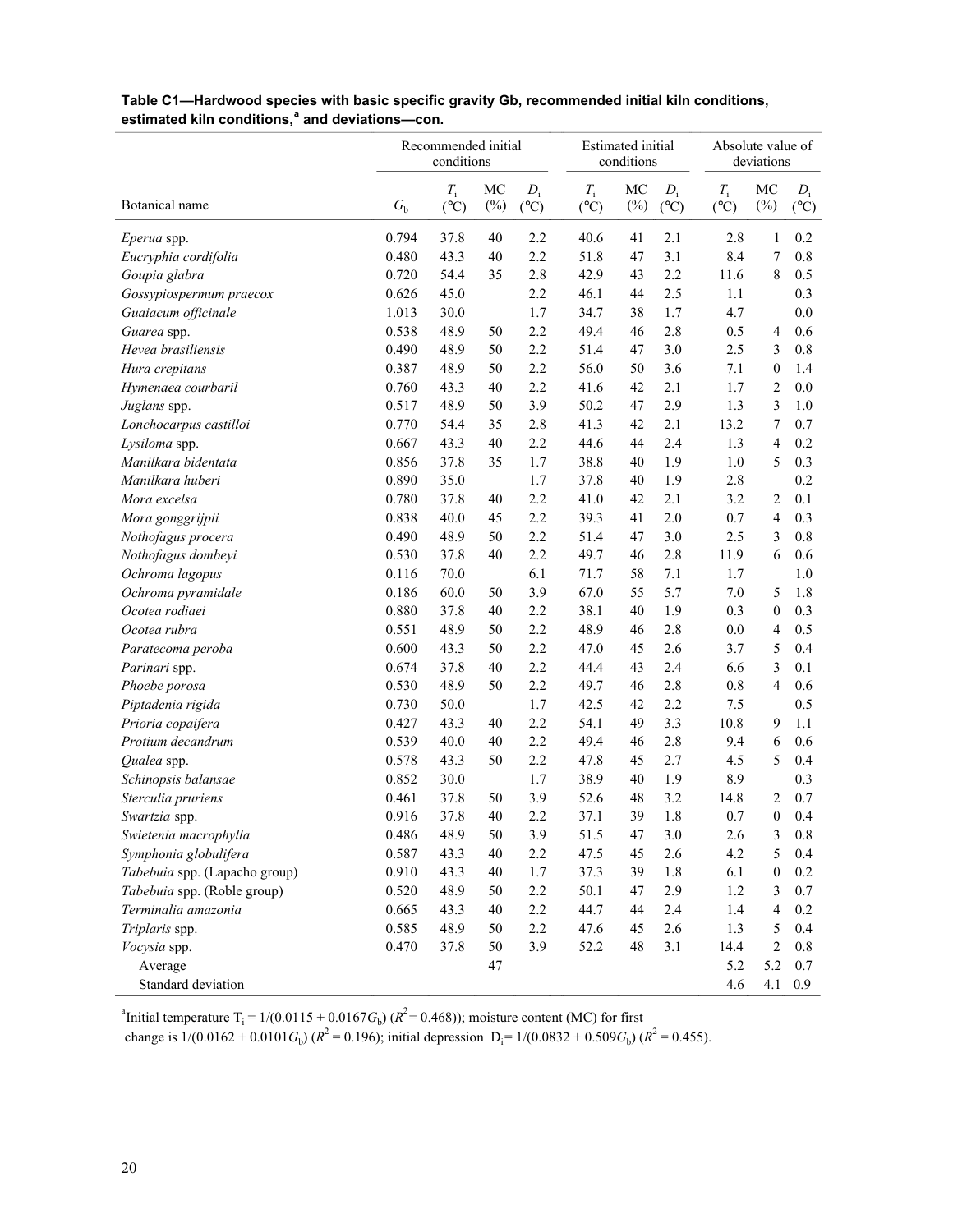| Estimated initial conditions |           |                       |                              |                        |                              |                        |                                                 |                |                       |                              |                        | Estimated initial conditions |                        |
|------------------------------|-----------|-----------------------|------------------------------|------------------------|------------------------------|------------------------|-------------------------------------------------|----------------|-----------------------|------------------------------|------------------------|------------------------------|------------------------|
| Botanical name               | $G_{b}$   | $M_{\rm g}$<br>$(\%)$ | $T_{\rm i}$<br>$(^{\circ}C)$ | $D_i$<br>$(^{\circ}C)$ | $T_{\rm i}$<br>$(^{\circ}F)$ | $D_i$<br>$(^{\circ}F)$ | Botanical name                                  | $G_{\rm b}$    | $M_{\rm g}$<br>$(\%)$ | $T_{\rm i}$<br>$(^{\circ}C)$ | $D_i$<br>$(^{\circ}C)$ | $T_{\rm i}$<br>$(^{\circ}F)$ | $D_i$<br>$(^{\circ}F)$ |
| Acacia albida                | 0.526     | 81                    | 49                           | 2.9                    | 122                          | 5                      | Allanblackia stuhlmannii                        | 0.565          | 75                    | 48                           | 2.7                    | 119                          | 5                      |
| Acacia decurrens             | 0.626     | 67                    | 46                           | 2.5                    | 115                          | 4                      | Allophylus abyssinicus                          | 0.501          | 86                    | 51                           | 3.0                    | 124                          | 5                      |
| Acacia erioloba              | 1.001     | 30                    | 36                           | 1.7                    | 95                           | 3                      | Allophylus africanus                            | 0.450          | 96                    | 53                           | 3.2                    | 128                          | 6                      |
| Acacia galpinii              | 0.626     | 67                    | 46                           | 2.5                    | 115                          | 4                      | Allophylus chirindensis                         | 0.539          | 79                    | 49                           | 2.8                    | 121                          | 5                      |
| Acacia gerrardi              | 0.731     | 55                    | 42                           | 2.2                    | 109                          | 4                      | Alnus glutinosa                                 | 0.446          | 97                    | 53                           | 3.2                    | 128                          | 6                      |
| Acacia goetzei               | 0.834     | 45                    | 39                           | 2.0                    | 103                          | 4                      | Alstonia gilletii                               | 0.356          | 123                   | 58                           | 3.8                    | 136                          | 7                      |
| Acacia hockii                | 0.501     | 86                    | 51                           | 3.0                    | 124                          | 5                      | Amblygonocarpus                                 | 0.834          | 45                    | 39                           | 2.0                    | 103                          | 4                      |
| Acacia karroo                | 0.654     | 64                    | 45                           | 2.4                    | 113                          | $\overline{4}$         | andongensis                                     |                |                       |                              |                        |                              |                        |
| Acacia lakai                 | 0.975     | 33                    | 36                           | 1.7                    | 96                           | 3                      | Amblygonocarpus<br>obtusangulus                 | 0.829          | 46                    | 40                           | 2.0                    | 103                          | 4                      |
| Acacia macrothyrsa           | 0.949     | 35                    | 37                           | 1.8                    | 97                           | 3                      | Amphimas ferrugineus                            | 0.630          | 67                    | 46                           | 2.5                    | 115                          | 4                      |
| Acacia mearnsii              | 0.583     | 73                    | 47                           | 2.6                    | 118                          | 5                      | <b>Amphimas</b>                                 | 0.726          | 56                    | 42                           | 2.2                    | 109                          | 4                      |
| Acacia mellifera             | 0.898     | 39                    | 38                           | 1.9                    | 100                          | 3                      | pterocarpoides                                  |                |                       |                              |                        |                              |                        |
| Acacia nigrescens            | 0.911     | 38                    | 38                           | 1.8                    | 99                           | 3                      | Amphimas spp.                                   | 0.620          | 68                    | 46                           | 2.5                    | 115                          | 5                      |
| Acacia nilotica              | 0.779     | 51                    | 41                           | 2.1                    | 106                          | $\overline{4}$         | Aningeria<br>adolfi-friederici                  | 0.446          | 97                    | 53                           | 3.2                    | 128                          | 6                      |
| Acacia polyacantha           | 0.696     | 59                    | 43                           | 2.3                    | 111                          | 4                      | Aningeria altissima                             | 0.474          | 91                    | 52                           | 3.1                    | 126                          | 6                      |
| Acacia robusta               | 0.693     | 60                    | 43                           | 2.3                    | 111                          | 4                      | Anisophyllea obtusifolia                        | 0.630          | 67                    | 46                           | 2.5                    | 115                          | 4                      |
| Acacia seyal                 | 0.626     | 67                    | 46                           | 2.5                    | 115                          | 4                      | Annonidium mannii                               | 0.290          | 156                   | 61                           | 4.3                    | 142                          | 8                      |
| Acacia sieberana             | 0.561     | 76                    | 48                           | 2.7                    | 119                          | 5                      | Anogeissus leiocarpus                           | 0.820          | 46                    | 40                           | 2.0                    | 104                          | 4                      |
| Africana bingeria            | 0.276     | 165                   | 62                           | 4.5                    | 143                          | 8                      | Anopyxis klaineana                              | 0.888          | 40                    | 38                           | 1.9                    | 100                          | 3                      |
| Afrocrania volkensii         | 0.501     | 86                    | 51                           | 3.0                    | 124                          | 5                      | Anthocleista grandiflora                        | 0.603          | 70                    | 47                           | 2.6                    | 116                          | 5                      |
| Afzelia bipindensis          | 0.660     | 63                    | 45                           | 2.4                    | 113                          | 4                      | Anthocleista keniensis                          | 0.500          | 86                    | 51                           | 3.0                    | 124                          | 5                      |
| Afzelia pachyloba            | 0.630     | 67                    | 46                           | 2.5                    | 115                          | 4                      | Anthonotha macrophylla                          | 0.780          | 50                    | 41                           | 2.1                    | 106                          | $\overline{4}$         |
| Afzelia spp.                 | 0.670     | 62                    | 44                           | 2.4                    | 112                          | $\overline{4}$         | Anthostemma aubryanum                           | 0.320          | 139                   | 60                           | 4.1                    | 139                          | 7                      |
| Aidia micrantha              | 0.629     | 67                    | 46                           | 2.5                    | 115                          | $\overline{4}$         | Antiaris spp.                                   | 0.380          | 115                   | 56                           | 3.6                    | 133                          | 7                      |
| Aidia ochroleuca             | 0.780     | 50                    | 41                           | 2.1                    | 106                          | 4                      | Antiaris toxicaria                              | 0.372          | 118                   | 57                           | 3.7                    | 134                          | 7                      |
| Albizia amara                | 0.719     | 57                    | 43                           | 2.2                    | 109                          | 4                      | Antiaris welwitschii                            | 0.449          | 96                    | 53                           | 3.2                    | 128                          | 6                      |
| Albizia antunesiana          | 0.552     | 77                    | 48                           | 2.7                    | 120                          | 5                      |                                                 | 0.578          | 74                    | 47                           | 2.7                    | 118                          |                        |
| Albizia aylmeri              | 0.626     | 67                    | 46                           | 2.5                    | 115                          | 4                      | Antidesma venosum                               | 0.500          | 86                    | 51                           | 3.0                    | 124                          | 5                      |
| Albizia brevifolia           | 0.757     | 53                    | 42                           | 2.1                    | 107                          | 4                      | Antrocaryon klaineanum<br>Antrocaryon micraster | 0.479          | 90                    | 51                           | 3.1                    | 125                          | 6                      |
| Albizia glaberrima           | 0.520     | 82                    | 50                           | 2.9                    | 122                          | 5                      | Antrocaryon nannanii                            | 0.446          | 97                    | 53                           | 3.2                    | 128                          | 6                      |
| Albizia glabrescens          | 0.488     | 88                    | 51                           | 3.0                    | 125                          | 5                      | Aphloia theiformis                              | 0.526          | 81                    | 49                           | 2.9                    | 122                          | 5                      |
| Albizia grandibracteata      | 0.398 109 |                       | 55                           | 3.5                    | 132                          | 6                      |                                                 | 0.501          | 86                    | 51                           | 3.0                    | 124                          | 5                      |
| Albizia gummifera            | 0.510     | 84                    | 50                           | 2.9                    | 123                          | 5                      | Apodocephala pauciflora                         |                | 59                    | 43                           | 2.3                    |                              |                        |
| Albizia schimperiana         | 0.488     | 88                    | 51                           | 3.0                    | 125                          | 5                      | Apodytes dimidiata<br>Apollonias canariensis    | 0.696<br>0.671 | 62                    | 44                           | 2.4                    | 111<br>112                   | 4<br>4                 |
| Albizia tanganyicensis       | 0.257     | 180                   | 64                           | 4.7                    | 145                          | 8                      | Apollonias velutina                             | 0.671          | 62                    | 44                           | 2.4                    | 112                          | 4                      |
| Albizia zimmermannii         | 0.757     | 53                    | 42                           | 2.1                    | 107                          | 4                      | Arbutus canariensis                             |                |                       |                              |                        |                              |                        |
| Albizia zygia                | 0.472     | 91                    | 52                           | 3.1                    | 126                          | 6                      |                                                 | 0.561          | 76                    | 48                           | 2.7                    | 119                          | 5                      |
| Alchornea hirtella           | 0.501     | 86                    | 51                           | 3.0                    | 124                          | 5                      | Asteropeia rhopaloides                          | 0.696          | 59                    | 43                           | 2.3                    | 111                          | 4                      |
| Allanblackia floribunda      | 0.807     | 48                    | 40                           | 2.0                    | 104                          | 4                      | Aulacocalyx dievilleoides                       | 0.539          | 79                    | 49                           | 2.8                    | 121                          | 5                      |
| Allanblackia stanerana       | 0.561     | 76                    | 48                           | 2.7                    | 119                          | 5                      | Autranella congolensis<br>Avicennia africana    | 0.720<br>0.779 | 57<br>51              | 43<br>41                     | 2.2<br>2.1             | 109<br>106                   | 4<br>4                 |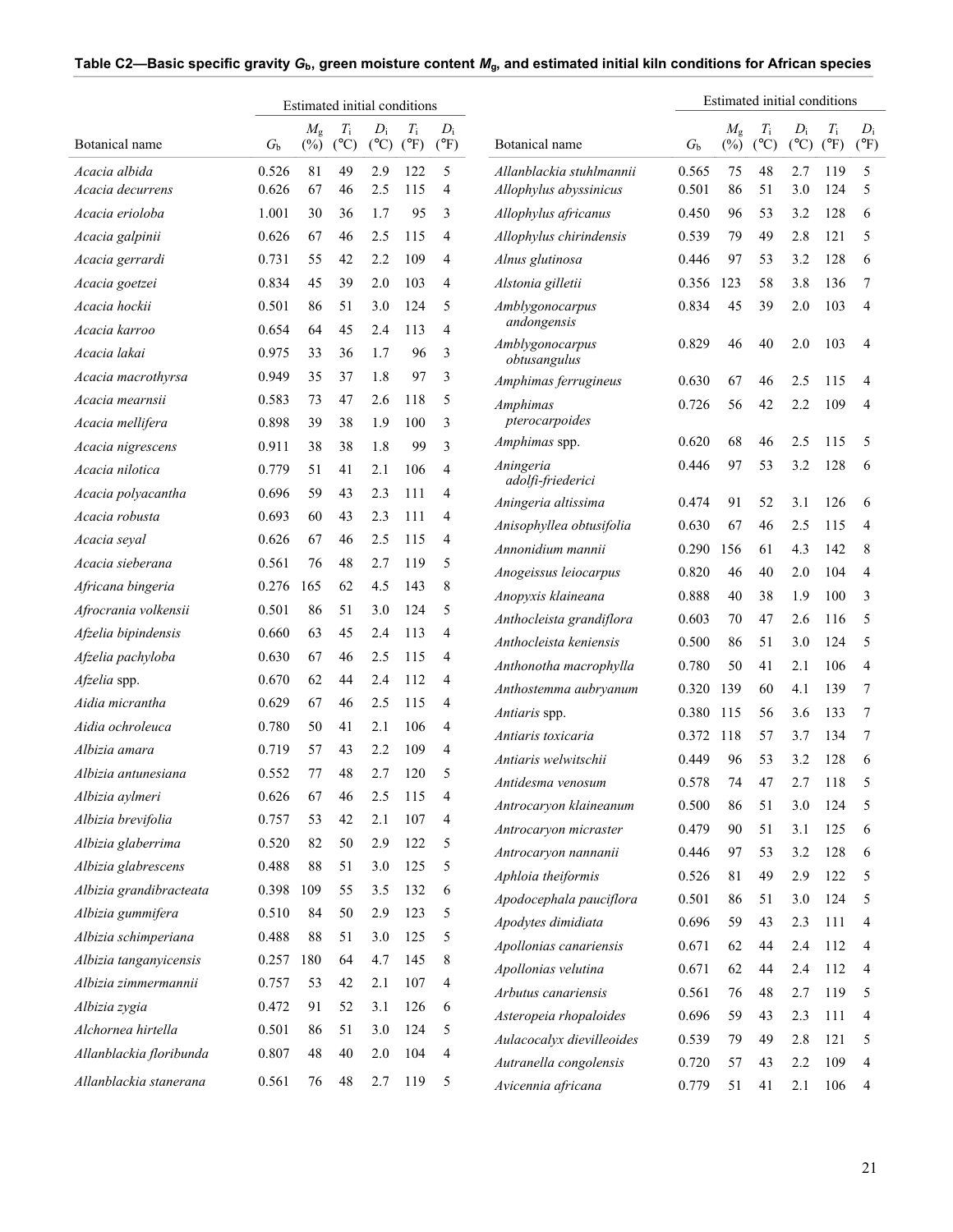|                                       | Estimated initial conditions |                       |                              |                          |                              |                        | Estimated initial conditions |                |                       |                              |                          |                              |                        |
|---------------------------------------|------------------------------|-----------------------|------------------------------|--------------------------|------------------------------|------------------------|------------------------------|----------------|-----------------------|------------------------------|--------------------------|------------------------------|------------------------|
| Botanical name                        | $G_{b}$                      | $M_{\rm g}$<br>$(\%)$ | $T_{\rm i}$<br>$(^{\circ}C)$ | $D_i$<br>$({}^{\circ}C)$ | $T_{\rm i}$<br>$(^{\circ}F)$ | $D_i$<br>$(^{\circ}F)$ | Botanical name               | G <sub>b</sub> | $M_{\rm g}$<br>$(\%)$ | $T_{\rm i}$<br>$(^{\circ}C)$ | $D_i$<br>$({}^{\circ}C)$ | $T_{\rm i}$<br>$(^{\circ}F)$ | $D_i$<br>$(^{\circ}F)$ |
| Azanza garkeana                       | 0.693                        | 60                    | 43                           | 2.3                      | 111                          | $\overline{4}$         | Bridelia grandis             | 0.500          | 86                    | 51                           | 3.0                      | 124                          | 5                      |
| Baillonella toxisperma                | 0.710                        | 58                    | 43                           | 2.3                      | 110                          | $\overline{4}$         | Bridelia micrantha           | 0.525          | 81                    | 49                           | 2.9                      | 122                          | 5                      |
| Balanites aegyptiaca                  | 0.630                        | 67                    | 46                           | 2.5                      | 115                          | 4                      | Bussea occidentalis          | 0.818          | 47                    | 40                           | 2.0                      | 104                          | $\overline{4}$         |
| Baphia kirkii                         | 0.930                        | 36                    | 37                           | 1.8                      | 98                           | 3                      | Buxus macowani               | 0.779          | 51                    | 41                           | 2.1                      | 106                          | $\overline{4}$         |
| Baphia nitida                         | 0.815                        | 47                    | 40                           | 2.0                      | 104                          | 4                      | <b>Buxus</b> sempervirens    | 0.779          | 51                    | 41                           | 2.1                      | 106                          | $\overline{4}$         |
| Barringtonia racemosa                 | 0.446                        | 97                    | 53                           | 3.2                      | 128                          | 6                      | Calodendrum capense          | 0.561          | 76                    | 48                           | 2.7                      | 119                          | 5                      |
| Bauhinia petersiana                   | 0.654                        | 64                    | 45                           | 2.4                      | 113                          | 4                      | Calophyllum deouhardii       | 0.561          | 76                    | 48                           | 2.7                      | 119                          | 5                      |
| Beilschmiedia corbisieri              | 0.630                        | 67                    | 46                           | 2.5                      | 115                          | $\overline{4}$         | Calophyllum parviflorum      | 0.696          | 59                    | 43                           | 2.3                      | 111                          | 4                      |
| Beilschmiedia diversiflora            | 0.630                        | 67                    | 46                           | 2.5                      | 115                          | 4                      | Calpocalyx heitzii           | 0.660          | 63                    | 45                           | 2.4                      | 113                          | $\overline{4}$         |
| Beilschmiedia kweo                    | 0.560                        | 76                    | 48                           | 2.7                      | 119                          | 5                      | Calpocalyx klainei           | 0.630          | 67                    | 46                           | 2.5                      | 115                          | $\overline{4}$         |
| Beilschmiedia louisii                 | 0.700                        | 59                    | 43                           | 2.3                      | 110                          | $\overline{4}$         | Calpurnia aurea              | 0.616          | 69                    | 46                           | 2.5                      | 116                          | 5                      |
| Beilschmiedia membranifolia           | 0.500                        | 86                    | 51                           | 3.0                      | 124                          | 5                      | Canarium euphyllum           | 0.424          | 102                   | 54                           | 3.3                      | 130                          | 6                      |
| Beilschmiedia nitida                  | 0.500                        | 86                    | 51                           | 3.0                      | 124                          | 5                      | Canarium madagascariense     | 0.501          | 86                    | 51                           | 3.0                      | 124                          | 5                      |
| Bequaertiodendron                     | 0.693                        | 60                    | 43                           | 2.3                      | 111                          | $\overline{4}$         | Canarium velutinum           | 0.398          | 109                   | 55                           | 3.5                      | 132                          | 6                      |
| magalismontanum<br>Berchemia discolor | 0.795                        | 49                    | 40                           | 2.1                      | 105                          | $\overline{4}$         | Canthium lactescens          | 0.680          | 61                    | 44                           | 2.3                      | 112                          | $\overline{4}$         |
| Berchemia zeyheri                     | 0.898                        | 39                    | 38                           | 1.9                      | 100                          | 3                      | Canthium rubrocostratum      | 0.630          | 67                    | 46                           | 2.5                      | 115                          | $\overline{4}$         |
| Bersama abyssinica                    | 0.539                        | 79                    | 49                           | 2.8                      | 121                          | 5                      | Carapa grandiflora           | 0.561          | 76                    | 48                           | 2.7                      | 119                          | 5                      |
| Bersama swynnertonii                  | 0.590                        | 72                    | 47                           | 2.6                      | 117                          | 5                      | Carapa procera               | 0.590          | 72                    | 47                           | 2.6                      | 117                          | 5                      |
| Blighia unijugata                     | 0.501                        | 86                    | 51                           | 3.0                      | 124                          | 5                      | Carissa spp.                 | 0.779          | 51                    | 41                           | 2.1                      | 106                          | $\overline{4}$         |
| Blighia welwitschii                   | 0.812                        | 47                    | 40                           | 2.0                      | 104                          | $\overline{4}$         | Casearia engleri             | 0.501          | 86                    | 51                           | 3.0                      | 124                          | 5                      |
| <b>Bolusanthus</b> speciosus          | 0.795                        | 49                    | 40                           | 2.1                      | 105                          | $\overline{4}$         | Cassia abbreviata            | 0.834          | 45                    | 39                           | 2.0                      | 103                          | $\overline{4}$         |
| Borassus aethiopum                    | 0.876                        | 41                    | 38                           | 1.9                      | 101                          | 3                      | Cassia singueana             | 0.667          | 62                    | 44                           | 2.4                      | 112                          | $\overline{4}$         |
| Boscia salicifolia                    | 0.565                        | 75                    | 48                           | 2.7                      | 119                          | 5                      | Cassine aethiopica           | 0.782          | 50                    | 41                           | 2.1                      | 106                          | $\overline{4}$         |
| Bosqueia angolensis                   | 0.501                        | 86                    | 51                           | 3.0                      | 124                          | 5                      | Cassine buchananii           | 0.626          | 67                    | 46                           | 2.5                      | 115                          | $\overline{4}$         |
| Brachystegia allenii                  | 0.616                        | 69                    | 46                           | 2.5                      | 116                          | 5                      | Cassine crocea               | 0.626          | 67                    | 46                           | 2.5                      | 115                          | 4                      |
| Brachystegia appendiculata            | 0.626                        | 67                    | 46                           | 2.5                      | 115                          | $\overline{4}$         | Cassine papillosa            | 0.526          | 81                    | 49                           | 2.9                      | 122                          | 5                      |
| Brachystegia boehmii                  | 0.561                        | 76                    | 48                           | 2.7                      | 119                          | 5                      | Cassine schlecterana         | 0.731          | 55                    | 42                           | 2.2                      | 109                          | 4                      |
| Brachystegia cynometroides            | 0.560                        | 76                    | 48                           | 2.7                      | 119                          | 5                      | Cassine transvaalensis       | 0.782          | 50                    | 41                           | 2.1                      | 106                          | 4                      |
| Brachystegia glaucescens              | 0.782                        | 50                    | 41                           | 2.1                      | 106                          | 4                      | Cassipourea congoensis       | 0.576          | 74                    | 48                           | 2.7                      | 118                          | 5                      |
| Brachystegia laurentii                | 0.450                        | 96                    | 53                           | 3.2                      | 128                          | 6                      | Cassipourea elliotii         | 0.629          | 67                    | 46                           | 2.5                      | 115                          | 4                      |
| Brachystegia leonensis                | 0.501                        | 86                    | 51                           | 3.0                      | 124                          | 5                      | Cassipourea euryoides        | 0.700          | 59                    | 43                           | 2.3                      | 110                          | 4                      |
| Brachystegia mildbraedii              | 0.500                        | 86                    | 51                           | 3.0                      | 124                          | 5                      | Cassipourea gerrardii        | 0.529          | 81                    | 49                           | 2.8                      | 122                          | 5                      |
| Brachystegia nigerica                 | 0.561                        | 76                    | 48                           | 2.7                      | 119                          | 5                      | Cassipourea gummiflua        | 0.501          | 86                    | 51                           | 3.0                      | 124                          | 5                      |
| Brachystegia tamarindoides            | 0.626                        | 67                    | 46                           | 2.5                      | 115                          | 4                      | Cassipourea ruwensorensis    | 0.696          | 59                    | 43                           | 2.3                      | 111                          | 4                      |
| Brachystegia spp.                     | 0.520                        | 82                    | 50                           | 2.9                      | 122                          | 5                      | Catha edulis                 | 0.616          | 69                    | 46                           | 2.5                      | 116                          | 5                      |
| Brachystegia utilis                   | 0.782                        | 50                    | 41                           | 2.1                      | 106                          | 4                      | Celastrus acuminatus         | 0.876          | 41                    | 38                           | 1.9                      | 101                          | 3                      |
| Breonia decidua                       | 0.696                        | 59                    | 43                           | 2.3                      | 111                          | 4                      | Celtis adolfi-friderici      | 0.594          | 71                    | 47                           | 2.6                      | 117                          | 5                      |
| Breonia madagascarensis               | 0.696                        | 59                    | 43                           | 2.3                      | 111                          | 4                      | Celtis africana              | 0.627          | 67                    | 46                           | 2.5                      | 115                          | 4                      |
| Breviea leptosperma                   | 0.501                        | 86                    | 51                           | 3.0                      | 124                          | 5                      | Celtis brieyi                | 0.500          | 86                    | 51                           | 3.0                      | 124                          | 5                      |
|                                       |                              |                       |                              |                          |                              |                        | Celtis gomphophylla          | 0.446          | 97                    | 53                           | 3.2                      | 128                          | 6                      |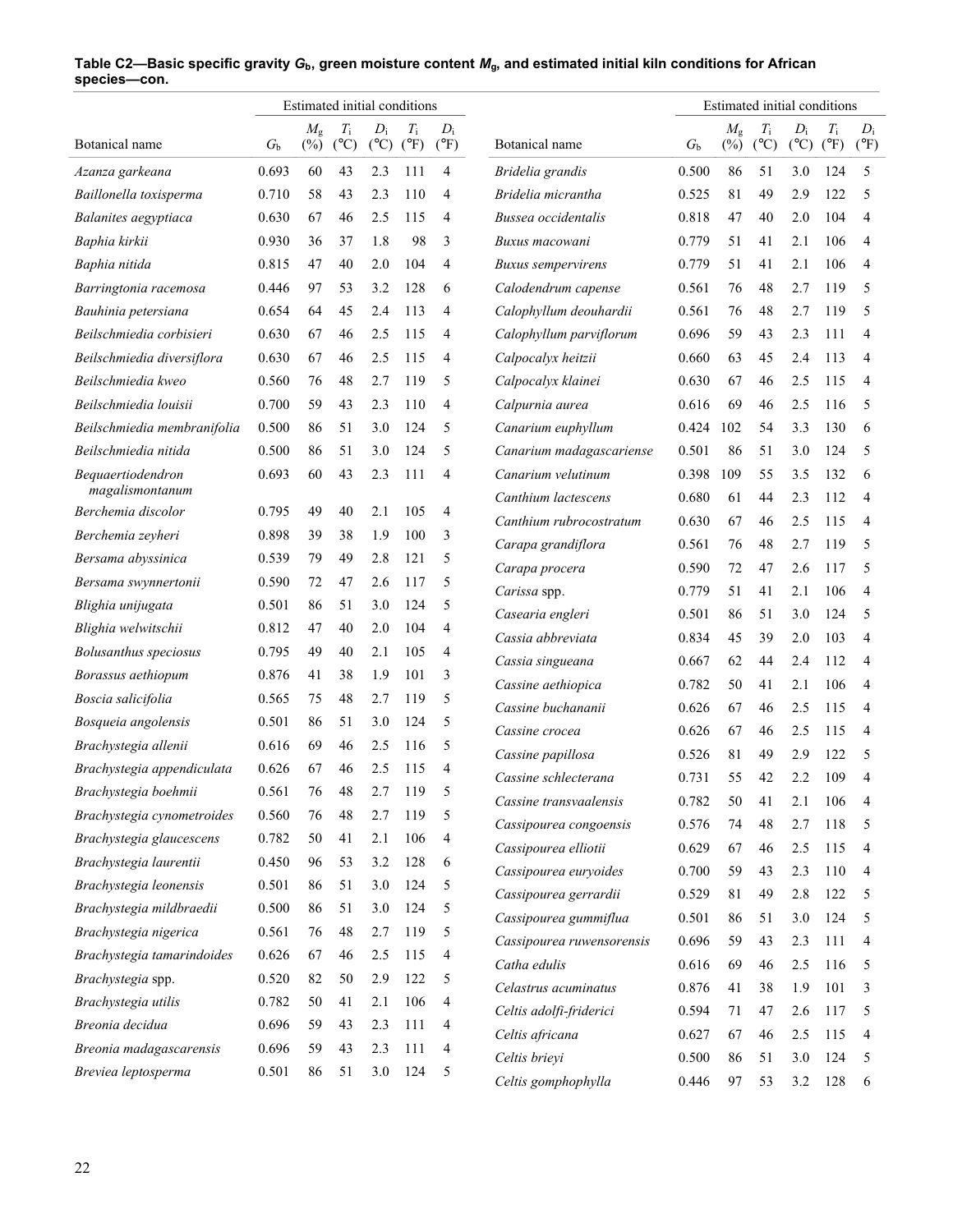|                               | Estimated initial conditions |                       |                              | Estimated initial conditions |                              |                        |                                             |                |                       |                              |                          |                              |                        |
|-------------------------------|------------------------------|-----------------------|------------------------------|------------------------------|------------------------------|------------------------|---------------------------------------------|----------------|-----------------------|------------------------------|--------------------------|------------------------------|------------------------|
| Botanical name                | $G_{\rm b}$                  | $M_{\rm g}$<br>$(\%)$ | $T_{\rm i}$<br>$(^{\circ}C)$ | $D_i$<br>$(^{\circ}C)$       | $T_{\rm i}$<br>$(^{\circ}F)$ | $D_i$<br>$(^{\circ}F)$ | Botanical name                              | G <sub>b</sub> | $M_{\rm g}$<br>$(\%)$ | $T_{\rm i}$<br>$(^{\circ}C)$ | $D_i$<br>$({}^{\circ}C)$ | $T_{\rm i}$<br>$(^{\circ}F)$ | $D_i$<br>$(^{\circ}F)$ |
| Celtis mildbraedii            | 0.800                        | 48                    | 40                           | 2.0                          | 105                          | $\overline{4}$         | Commiphora africana                         | 0.270          | 170                   | 63                           | 4.5                      | 144                          | 8                      |
| Celtis soyauxii               | 0.635                        | 66                    | 45                           | 2.5                          | 114                          | $\overline{4}$         | Commiphora edulis                           | 0.616          | 69                    | 46                           | 2.5                      | 116                          | 5                      |
| Celtis zenkeri                | 0.590                        | 72                    | 47                           | 2.6                          | 117                          | 5                      | Commiphora marlothii                        | 0.436          | 99                    | 53                           | 3.3                      | 129                          | 6                      |
| Chloroxylon swietenia         | 0.696                        | 59                    | 43                           | 2.3                          | 111                          | $\overline{4}$         | Commiphora mollis                           | 0.360          | 122                   | 57                           | 3.8                      | 135                          | 7                      |
| Chrysophyllum africanum       | 0.523                        | 82                    | 50                           | 2.9                          | 122                          | 5                      | Commiphora pyracanthoides                   | 0.283          | 161                   | 62                           | 4.4                      | 142                          | 8                      |
| Chrysophyllum autranianum     | 0.594                        | 71                    | 47                           | 2.6                          | 117                          | 5                      | Commiphora spp.                             | 0.552          | 77                    | 48                           | 2.7                      | 120                          | 5                      |
| Chrysophyllum boivianum       | 0.561                        | 76                    | 48                           | 2.7                          | 119                          | 5                      | Conopharyngia holstii                       | 0.500          | 86                    | 51                           | 3.0                      | 124                          | 5                      |
| Chrysophyllum<br>gorungosanum | 0.513                        | 83                    | 50                           | 2.9                          | 123                          | 5                      | Copaifera coleosperma<br>Copaifera demeusei | 0.892<br>0.573 | 40<br>74              | 38<br>48                     | 1.9<br>2.7               | 100<br>118                   | 3<br>5                 |
| Chrysophyllum natalense       | 0.626                        | 67                    | 46                           | 2.5                          | 115                          | 4                      | Copaifera mildbraedii                       | 0.630          | 67                    | 46                           | 2.5                      | 115                          | $\overline{4}$         |
| Chrysophyllum perpulchrum     | 0.748                        | 54                    | 42                           | 2.2                          | 108                          | $\overline{4}$         | Copaifera mopane                            | 0.600          | 71                    | 47                           | 2.6                      | 117                          | 5                      |
| Chrysophyllum viridifolium    | 0.488                        | 88                    | 51                           | 3.0                          | 125                          | 5                      | Copaifera religiosa                         | 0.500          | 86                    | 51                           | 3.0                      | 124                          | 5                      |
| Cistanthera papaverifera      | 0.633                        | 66                    | 45                           | 2.5                          | 114                          | $\overline{4}$         | Copaifera salikounda                        | 0.727          | 56                    | 42                           | 2.2                      | 109                          | $\overline{4}$         |
| Citropsis daweana             | 0.783                        | 50                    | 41                           | 2.1                          | 106                          | $\overline{4}$         | Cordia abyssinica                           | 0.366          | 120                   | 57                           | 3.7                      | 135                          | 7                      |
| Clausena anisata              | 0.462                        | 93                    | 52                           | 3.1                          | 127                          | 6                      | Cordia africana                             | 0.400          | 109                   | 55                           | 3.5                      | 132                          | 6                      |
| Cleistanthus apetales         | 0.603                        | 70                    | 47                           | 2.6                          | 116                          | 5                      | Cordia caffra                               | 0.661          | 63                    | 45                           | 2.4                      | 113                          | $\overline{4}$         |
| Cleistanthus mildbraedii      | 0.870                        | 42                    | 39                           | 1.9                          | 101                          | 3                      | Cordia goetzei                              | 0.719          | 57                    | 43                           | 2.2                      | 109                          | 4                      |
| Cleistopholis patens          | 0.220                        | 217                   | 66                           | 5.1                          | 149                          | 9                      | Cordyla africana                            | 0.706          | 58                    | 43                           | 2.3                      | 110                          | $\overline{4}$         |
| Clerodendron glabrum          | 0.576                        | 74                    | 48                           | 2.7                          | 118                          | 5                      | Cordyla madagascariensis                    | 0.779          | 51                    | 41                           | 2.1                      | 106                          | $\overline{4}$         |
| Coelocaryon preussii          | 0.604                        | 70                    | 46                           | 2.6                          | 116                          | 5                      | Cordyla pinnata                             | 0.696          | 59                    | 43                           | 2.3                      | 111                          | $\overline{4}$         |
| Coffea arabica                | 0.590                        | 72                    | 47                           | 2.6                          | 117                          | 5                      | Corylus avellana                            | 0.526          | 81                    | 49                           | 2.9                      | 122                          | 5                      |
| Coffea zanguebariae           | 0.616                        | 69                    | 46                           | 2.5                          | 116                          | 5                      | Corynanthe gabonensis                       | 0.560          | 76                    | 48                           | 2.7                      | 119                          | 5                      |
| Cola acuminata                | 0.480                        | 89                    | 51                           | 3.1                          | 125                          | 6                      | Corynanthe pachyceras                       | 0.630          | 67                    | 46                           | 2.5                      | 115                          | $\overline{4}$         |
| Cola cordifolia               | 0.500                        | 86                    | 51                           | 3.0                          | 124                          | 5                      | Coula edulis                                | 0.985          | 32                    | 36                           | 1.7                      | 96                           | 3                      |
| Cola gigantea                 | 0.460                        | 94                    | 52                           | 3.2                          | 127                          | 6                      | Craibia brevicaudata                        | 0.654          | 64                    | 45                           | 2.4                      | 113                          | $\overline{4}$         |
| Cola greenwayi                | 0.731                        | 55                    | 42                           | 2.2                          | 109                          | $\overline{4}$         | Craspidospermum                             | 0.779          | 51                    | 41                           | 2.1                      | 106                          | $\overline{4}$         |
| Cola laterita                 | 0.472                        | 91                    | 52                           | 3.1                          | 126                          | 6                      | verticillatum                               |                |                       |                              |                          |                              |                        |
| Cola natalensis               | 0.700                        | 59                    | 43                           | 2.3                          | 110                          | $\overline{4}$         | Crataegus oxyacantha                        | 0.696          | 59                    | 43                           | 2.3                      | 111                          | 4                      |
| Cola spp.                     | 0.700                        | 59                    | 43                           | 2.3                          | 110                          | 4                      | Craterispermum                              | 0.629          | 67                    | 46                           | 2.5                      | 115                          | 4                      |
| Colophospermum mopane         | 0.876                        | 41                    | 38                           | 1.9                          | 101                          | 3                      | schweinfurthii                              |                |                       |                              |                          |                              |                        |
| Combretum apiculatum          | 0.821                        | 46                    | 40                           | 2.0                          | 104                          | $\overline{4}$         | Crossopteryx febrifuga                      | 0.667          | 62                    | 44                           | 2.4                      | 112                          | 4                      |
| Combretum collinum            | 0.821                        | 46                    | 40                           | 2.0                          | 104                          | $\overline{4}$         | Croton gratissmus                           | 0.860          | 43                    | 39                           | 1.9                      | 102                          | 3                      |
| Combretum elaeagnoides        | 0.808                        | 48                    | 40                           | 2.0                          | 104                          | $\overline{4}$         | Croton macrostachyus                        | 0.500          | 86                    | 51                           | 3.0                      | 124                          | 5                      |
| Combretum erythrophyllum      | 0.576                        | 74                    | 48                           | 2.7                          | 118                          | 5                      | Croton megalobotrys                         | 0.526          | 81                    | 49                           | 2.9                      | 122                          | 5                      |
| Combretum fragrens            | 0.616                        | 69                    | 46                           | 2.5                          | 116                          | 5                      | Cryptocarya louvelii                        | 0.696          | 59                    | 43                           | 2.3                      | 111                          | 4                      |
| Combretum hereroense          | 0.770                        | 51                    | 41                           | 2.1                          | 106                          | $\overline{4}$         | Cryptosepalum staudtii                      | 0.700          | 59                    | 43                           | 2.3                      | 110                          | 4                      |
| Combretum imberbe             | 1.000                        | 30                    | 36                           | 1.7                          | 95                           | 3                      | Ctenolophon englerianus                     | 0.780          | 50                    | 41                           | 2.1                      | 106                          | 4                      |
| Combretum kraussii            | 0.626                        | 67                    | 46                           | 2.5                          | 115                          | 4                      | Cunonia capensis                            | 0.561          | 76                    | 48                           | 2.7                      | 119                          | 5                      |
| Combretum molle               | 0.719                        | 57                    | 43                           | 2.2                          | 109                          | 4                      | Curtisia dentata                            | 0.757          | 53                    | 42                           | 2.1                      | 107                          | 4                      |
| Combretum schumannii          | 0.879                        | 41                    | 38                           | 1.9                          | 101                          | 3                      | Curtisia faginea                            | 0.696          | 59                    | 43                           | 2.3                      | 111                          | 4                      |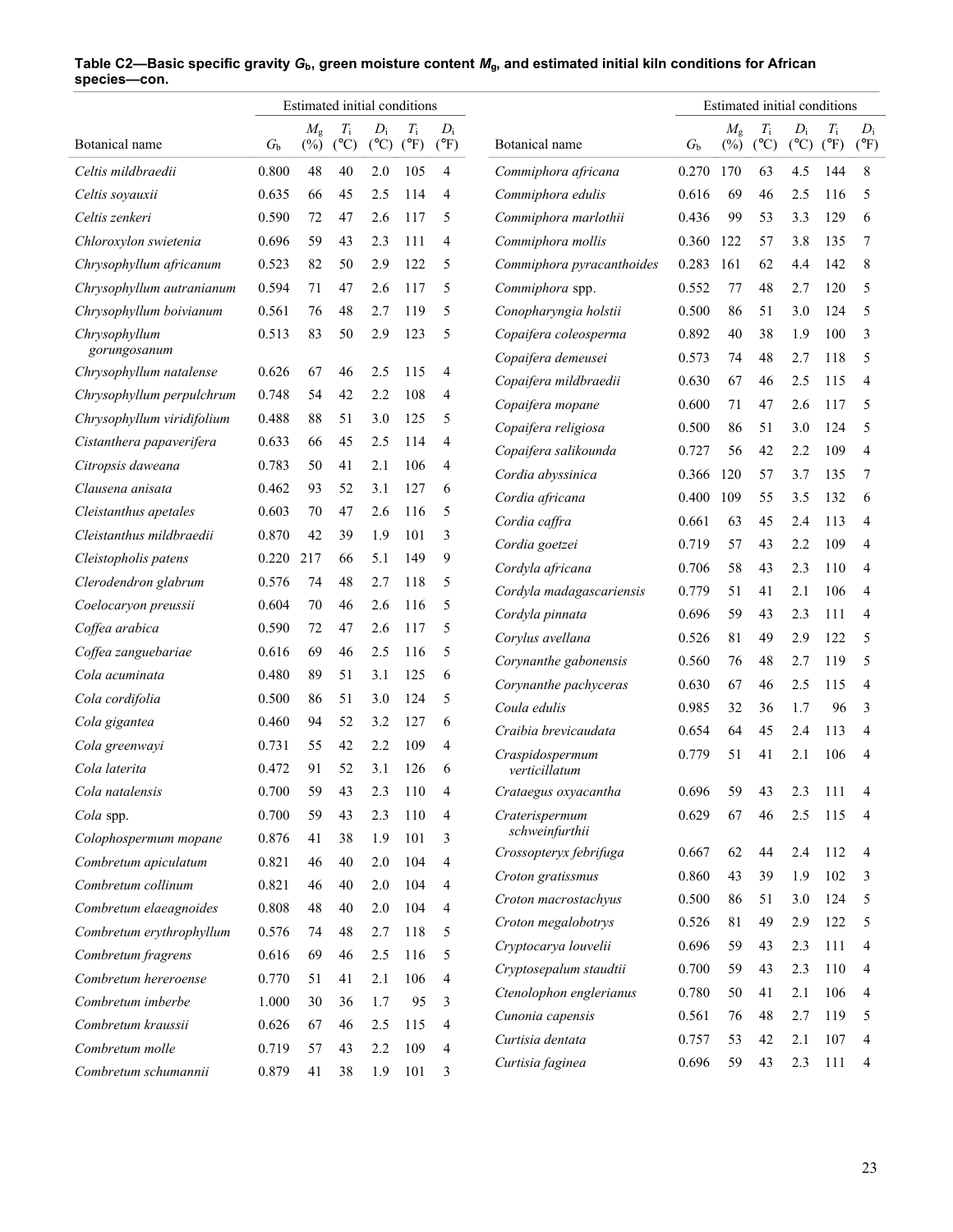|                           | Estimated initial conditions |                       |                              |                        |                              |                        | Estimated initial conditions |             |                       |                              |                        |                              |                        |
|---------------------------|------------------------------|-----------------------|------------------------------|------------------------|------------------------------|------------------------|------------------------------|-------------|-----------------------|------------------------------|------------------------|------------------------------|------------------------|
| Botanical name            | $G_{h}$                      | $M_{\rm g}$<br>$(\%)$ | $T_{\rm i}$<br>$(^{\circ}C)$ | $D_i$<br>$(^{\circ}C)$ | $T_{\rm i}$<br>$(^{\circ}F)$ | $D_i$<br>$(^{\circ}F)$ | Botanical name               | $G_{\rm b}$ | $M_{\rm g}$<br>$(\%)$ | $T_{\rm i}$<br>$(^{\circ}C)$ | $D_i$<br>$(^{\circ}C)$ | $T_{\rm i}$<br>$(^{\circ}F)$ | $D_i$<br>$(^{\circ}F)$ |
| Cussonia arborea          | 0.360                        | 122                   | 57                           | 3.8                    | 135                          | 7                      | Didelotia letouzeyi          | 0.500       | 86                    | 51                           | 3.0                    | 124                          | 5                      |
| Cussonia spp.             | 0.322                        | 138                   | 59                           | 4.1                    | 139                          | 7                      | Didelotia spp.               | 0.500       | 86                    | 51                           | 3.0                    | 124                          | 5                      |
| Cussonia spicata          | 0.385                        | 113                   | 56                           | 3.6                    | 133                          | 6                      | Didymosalpinx norea          | 0.680       | 61                    | 44                           | 2.3                    | 112                          | $\overline{4}$         |
| Cynometra ananta          | 0.836                        | 45                    | 39                           | 2.0                    | 103                          | $\overline{4}$         | Dilobeia thouarsii           | 0.876       | 41                    | 38                           | 1.9                    | 101                          | 3                      |
| Cynometra hankei          | 0.779                        | 51                    | 41                           | 2.1                    | 106                          | 4                      | Diospyros abyssinica         | 0.667       | 62                    | 44                           | 2.4                    | 112                          | 4                      |
| Cynometra lujae           | 0.679                        | 61                    | 44                           | 2.3                    | 112                          | $\overline{4}$         | Diospyros crassiflora        | 0.779       | 51                    | 41                           | 2.1                    | 106                          | 4                      |
| Dacryodes buettneri       | 0.530                        | 81                    | 49                           | 2.8                    | 122                          | 5                      | Diospyros dendo              | 1.013       | 29                    | 35                           | 1.7                    | 94                           | 3                      |
| Dacryodes edulis          | 0.500                        | 86                    | 51                           | 3.0                    | 124                          | 5                      | Diospyros ferrea             | 0.744       | 54                    | 42                           | 2.2                    | 108                          | $\overline{4}$         |
| Dacryodes igaganga        | 0.530                        | 81                    | 49                           | 2.8                    | 122                          | 5                      | Diospyros kamerunensis       | 0.780       | 50                    | 41                           | 2.1                    | 106                          | 4                      |
| Dacryodes klaineana       | 0.740                        | 54                    | 42                           | 2.2                    | 108                          | 4                      | Diospyros kirkii             | 0.603       | 70                    | 47                           | 2.6                    | 116                          | 5                      |
| Dacryodes le-testui       | 0.500                        | 86                    | 51                           | 3.0                    | 124                          | 5                      | Diospyros mannii             | 0.779       | 51                    | 41                           | 2.1                    | 106                          | 4                      |
| Dacryodes normandii       | 0.500                        | 86                    | 51                           | 3.0                    | 124                          | 5                      | Diospyros mespiliformis      | 0.634       | 66                    | 45                           | 2.5                    | 114                          | 4                      |
| Dacryodes pubescens       | 0.561                        | 76                    | 48                           | 2.7                    | 119                          | 5                      | Diospyros natalensis         | 0.808       | 48                    | 40                           | 2.0                    | 104                          | 4                      |
| Dalbergia africana        | 0.779                        | 51                    | 41                           | 2.1                    | 106                          | $\overline{4}$         | Diospyros quiloensis         | 0.770       | 51                    | 41                           | 2.1                    | 106                          | 4                      |
| Dalbergia baronii         | 0.696                        | 59                    | 43                           | 2.3                    | 111                          | 4                      | Diospyros senensis           | 0.642       | 65                    | 45                           | 2.4                    | 114                          | 4                      |
| Dalbergia divers          | 0.793                        | 49                    | 41                           | 2.1                    | 105                          | $\overline{4}$         | Diospyros spp.               | 0.820       | 46                    | 40                           | 2.0                    | 104                          | 4                      |
| Dalbergia greviana        | 0.876                        | 41                    | 38                           | 1.9                    | 101                          | 3                      | Diplorhynchus condylocarpon  | 0.629       | 67                    | 46                           | 2.5                    | 115                          | 4                      |
| Dalbergia nitidula        | 0.783                        | 50                    | 41                           | 2.1                    | 106                          | $\overline{4}$         | Discoglypremna caloneura     | 0.320       | 139                   | 60                           | 4.1                    | 139                          | 7                      |
| Daniellia klainei         | 0.450                        | 96                    | 53                           | 3.2                    | 128                          | 6                      | Dombeya burgessiae           | 0.511       | 84                    | 50                           | 2.9                    | 123                          | 5                      |
| Daniellia oliveri         | 0.489                        | 88                    | 51                           | 3.0                    | 125                          | 5                      | Dombeya goetzeni             | 0.511       | 84                    | 50                           | 2.9                    | 123                          | 5                      |
| Daniellia soyauxii        | 0.450                        | 96                    | 53                           | 3.2                    | 128                          | 6                      | Dombeya rotundifolia         | 0.629       | 67                    | 46                           | 2.5                    | 115                          | 4                      |
| Desbordesia pierreana     | 0.870                        | 42                    | 39                           | 1.9                    | 101                          | 3                      | Dovyalis caffra              | 0.642       | 65                    | 45                           | 2.4                    | 114                          | 4                      |
| Detarium senegalense      | 0.762                        | 52                    | 41                           | 2.1                    | 107                          | 4                      | Dovyalis macrocalyx          | 0.462       | 93                    | 52                           | 3.1                    | 127                          | 6                      |
| Dialiopsis africana       | 0.654                        | 64                    | 45                           | 2.4                    | 113                          | $\overline{4}$         | Drypetes battiscombei        | 0.561       | 76                    | 48                           | 2.7                    | 119                          | 5                      |
| Dialium bipindense        | 0.830                        | 46                    | 40                           | 2.0                    | 103                          | 4                      | Drypetes gerrardii           | 0.696       | 59                    | 43                           | 2.3                    | 111                          | 4                      |
| Dialium corbisieri        | 0.876                        | 41                    | 38                           | 1.9                    | 101                          | 3                      | Drypetes gossweilleri        | 0.630       | 67                    | 46                           | 2.5                    | 115                          | 4                      |
| Dialium dinklagei         | 0.720                        | 57                    | 43                           | 2.2                    | 109                          | $\overline{4}$         | Drypetes spp.                | 0.630       | 67                    | 46                           | 2.5                    | 115                          | 4                      |
| Dialium engleranum        | 0.757                        | 53                    | 42                           | 2.1                    | 107                          | 4                      | Ehretia acuminata            | 0.510       | 84                    | 50                           | 2.9                    | 123                          | 5                      |
| Dialium excelsum          | 0.780                        | 50                    | 41                           | 2.1                    | 106                          | 4                      | Ehretia cymosa               | 0.462       | 93                    | 52                           | 3.1                    | 127                          | 6                      |
| Dialium guineense         | 0.696                        | 59                    | 43                           | 2.3                    | 111                          | 4                      | Ekebergia benguelensis       | 0.488       | 88                    | 51                           | 3.0                    | 125                          | 5                      |
| Dialium holtzii           | 0.667                        | 62                    | 44                           | 2.4                    | 112                          | 4                      | Ekebergia capensis           | 0.471       | 91                    | 52                           | 3.1                    | 126                          | 6                      |
| Dialium macranthum        | 0.696                        | 59                    | 43                           | 2.3                    | 111                          | 4                      | Ekebergia rueppelliana       | 0.501       | 86                    | 51                           | 3.0                    | 124                          | 5                      |
| Dialium orientale         | 0.779                        | 51                    | 41                           | 2.1                    | 106                          | 4                      | Elaeocarpus quadrilobus      | 0.501       | 86                    | 51                           | 3.0                    | 124                          | 5                      |
| Dialium pachyphyllum      | 0.812                        | 47                    | 40                           | 2.0                    | 104                          | 4                      | Enantia affinis              | 0.446       | 97                    | 53                           | 3.2                    | 128                          | 6                      |
| Dialium pentandrum        | 0.779                        | 51                    | 41                           | 2.1                    | 106                          | 4                      | Enantia ambigua              | 0.561       | 76                    | 48                           | 2.7                    | 119                          | 5                      |
| Dialium soyauxii          | 0.626                        | 67                    | 46                           | 2.5                    | 115                          | 4                      | Enantia chlorantha           | 0.420       | 103                   | 54                           | 3.4                    | 130                          | 6                      |
| Dichrostachys cinerea     | 0.936                        | 36                    | 37                           | 1.8                    | 98                           | 3                      | Enantia lebrunii             | 0.446       | 97                    | 53                           | 3.2                    | 128                          | 6                      |
| Didelotia africana        | 0.780                        | 50                    | 41                           | 2.1                    | 106                          | 4                      | Enantia polycarpa            | 0.446       | 97                    | 53                           | 3.2                    | 128                          | 6                      |
| Didelotia brevipaniculata | 0.530                        | 81                    | 49                           | 2.8                    | 122                          | 5                      | Endodesmia calophylloides    | 0.660       | 63                    | 45                           | 2.4                    | 113                          | 4                      |
| Didelotia idae            | 0.626                        | 67                    | 46                           | 2.5                    | 115                          | $\overline{4}$         | Entandrophragma bussei       | 0.680       | 61                    | 44                           | 2.3                    | 112                          | 4                      |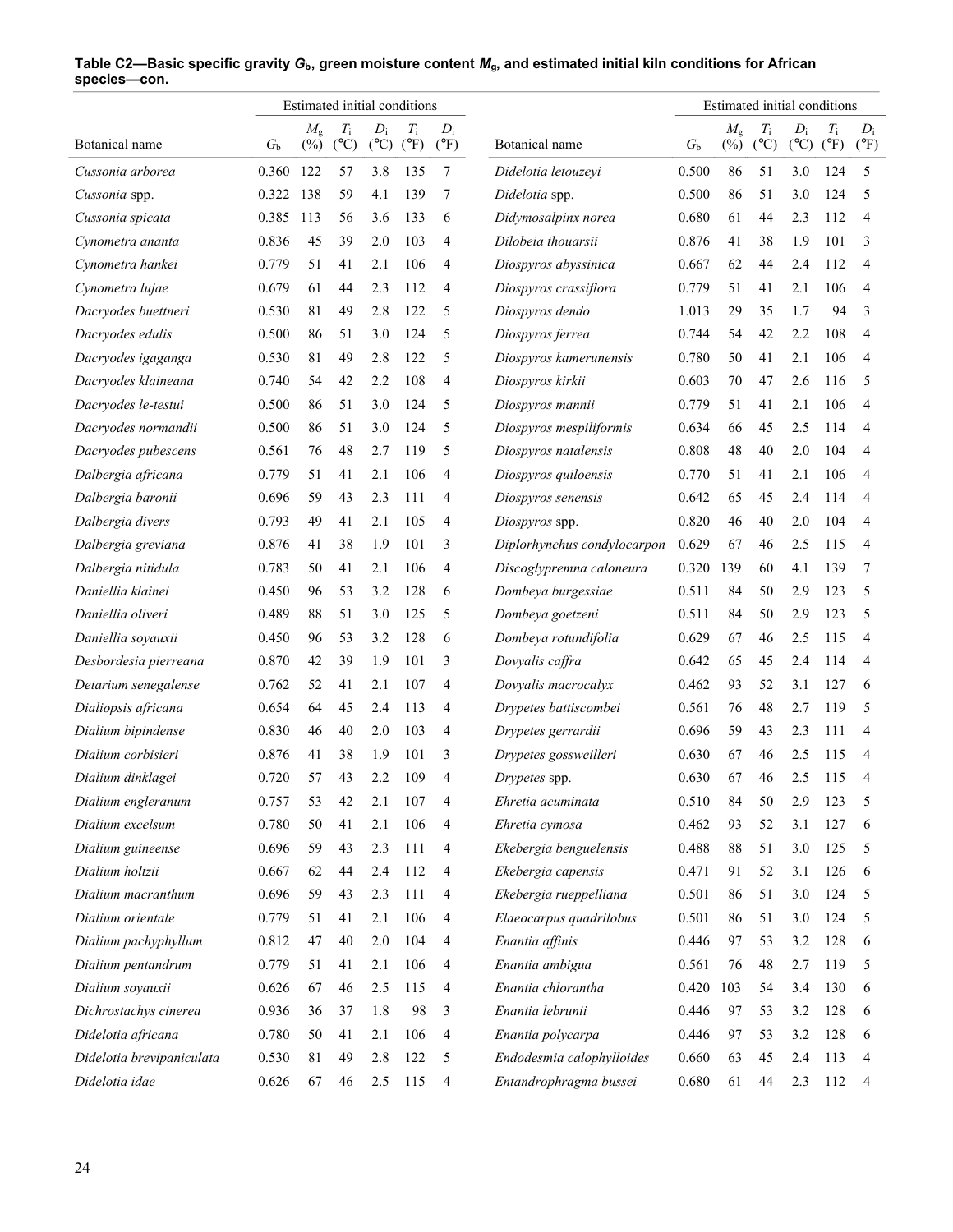|                          |             |                       | Estimated initial conditions |                          |                              |                        |                                           |             |                       |                              |                          | Estimated initial conditions |                        |
|--------------------------|-------------|-----------------------|------------------------------|--------------------------|------------------------------|------------------------|-------------------------------------------|-------------|-----------------------|------------------------------|--------------------------|------------------------------|------------------------|
| Botanical name           | $G_{\rm b}$ | $M_{\rm g}$<br>$(\%)$ | $T_{\rm i}$<br>$(^{\circ}C)$ | $D_i$<br>$({}^{\circ}C)$ | $T_{\rm i}$<br>$(^{\circ}F)$ | $D_i$<br>$(^{\circ}F)$ | Botanical name                            | $G_{\rm b}$ | $M_{\rm g}$<br>$(\%)$ | $T_{\rm i}$<br>$(^{\circ}C)$ | $D_i$<br>$({}^{\circ}C)$ | $T_{\rm i}$<br>$(^{\circ}F)$ | $D_i$<br>$(^{\circ}F)$ |
| Entandrophragma excelsum | 0.446       | 97                    | 53                           | 3.2                      | 128                          | 6                      | Ficus kirkii                              | 0.411       | 105                   | 55                           | 3.4                      | 131                          | 6                      |
| Entandrophragma palustre | 0.561       | 76                    | 48                           | 2.7                      | 119                          | 5                      | Ficus mucuso                              | 0.390       | 112                   | 56                           | 3.6                      | 133                          | 6                      |
| Entandrophragma stolzii  | 0.385       | 113                   | 56                           | 3.6                      | 133                          | 6                      | Ficus sansibarica                         | 0.501       | 86                    | 51                           | 3.0                      | 124                          | 5                      |
| Eribroma oblongum        | 0.600       | 71                    | 47                           | 2.6                      | 117                          | 5                      | Ficus stuhlmannii                         | 0.501       | 86                    | 51                           | 3.0                      | 124                          | 5                      |
| Eriocoelum microspermum  | 0.500       | 86                    | 51                           | 3.0                      | 124                          | 5                      | Ficus sycomorus                           | 0.398       | 109                   | 55                           | 3.5                      | 132                          | 6                      |
| Erismadelphus exsul      | 0.560       | 76                    | 48                           | 2.7                      | 119                          | 5                      | Ficus thonningii                          | 0.411       | 105                   | 55                           | 3.4                      | 131                          | 6                      |
| Erythrina abyssinca      | 0.411       | 105                   | 55                           | 3.4                      | 131                          | 6                      | Ficus vogelii                             | 0.411       | 105                   | 55                           | 3.4                      | 131                          | 6                      |
| Erythrina latissima      | 0.308       | 146                   | 60                           | 4.2                      | 140                          | 8                      | Ficus zenkeri                             | 0.446       | 97                    | 53                           | 3.2                      | 128                          | 6                      |
| Erythrina lysistemom     | 0.321       | 139                   | 60                           | 4.1                      | 139                          | 7                      | Filicium decipiens                        | 0.744       | 54                    | 42                           | 2.2                      | 108                          | 4                      |
| Erythrina vogelii        | 0.250       | 186                   | 64                           | 4.8                      | 146                          | 9                      | Foetidia clusioides                       | 0.779       | 51                    | 41                           | 2.1                      | 106                          | 4                      |
| Erythrophleum africanum  | 0.876       | 41                    | 38                           | 1.9                      | 101                          | 3                      | Fraxinus excelsior                        | 0.594       | 71                    | 47                           | 2.6                      | 117                          | 5                      |
| Erythrophleum le-testui  | 0.876       | 41                    | 38                           | 1.9                      | 101                          | 3                      | Friesodielsia obovata                     | 0.706       | 58                    | 43                           | 2.3                      | 110                          | 4                      |
| Erythrophleum micranthum | 0.813       | 47                    | 40                           | 2.0                      | 104                          | 4                      | Funtumia africana                         | 0.400       | 109                   | 55                           | 3.5                      | 132                          | 6                      |
| Erythrophleum spp.       | 0.900       | 39                    | 38                           | 1.8                      | 100                          | 3                      | Funtumia elastica                         | 0.370       | 118                   | 57                           | 3.7                      | 134                          | 7                      |
| Erythrophleum suaveolens | 0.783       | 50                    | 41                           | 2.1                      | 106                          | 4                      | Funtumia latifolia                        | 0.450       | 96                    | 53                           | 3.2                      | 128                          | 6                      |
| Erythroxylum emarginatum | 0.744       | 54                    | 42                           | 2.2                      | 108                          | 4                      | Gaertnera paniculata                      | 0.696       | 59                    | 43                           | 2.3                      | 111                          | 4                      |
| Erythroxylum zambesiacum | 0.821       | 46                    | 40                           | 2.0                      | 104                          | 4                      | Gambeya lacourtiana                       | 0.630       | 67                    | 46                           | 2.5                      | 115                          | 4                      |
| Euclea divinorum         | 0.731       | 55                    | 42                           | 2.2                      | 109                          | 4                      | Gambeya madagascariensis                  | 0.560       | 76                    | 48                           | 2.7                      | 119                          | 5                      |
| Euclea lanceolata        | 0.661       | 63                    | 45                           | 2.4                      | 113                          | 4                      | Gambeya spp.                              | 0.560       | 76                    | 48                           | 2.7                      | 119                          | 5                      |
| Euclea natalensis        | 0.770       | 51                    | 41                           | 2.1                      | 106                          | 4                      | Gambeya subnuda                           | 0.594       | 71                    | 47                           | 2.6                      | 117                          | 5                      |
| Euclea schimperi         | 0.603       | 70                    | 47                           | 2.6                      | 116                          | 5                      | Ganophyllum giganteum                     | 0.696       | 59                    | 43                           | 2.3                      | 111                          | 4                      |
| Eugenia spp.             | 0.696       | 59                    | 43                           | 2.3                      | 111                          | 4                      | Garcinia gerardii                         | 0.660       | 63                    | 45                           | 2.4                      | 113                          | 4                      |
| Excoecaria bussei        | 0.501       | 86                    | 51                           | 3.0                      | 124                          | 5                      | Garcinia huillensis                       | 0.770       | 51                    | 41                           | 2.1                      | 106                          | 4                      |
| Fagara amaniensis        | 0.449       | 96                    | 53                           | 3.2                      | 128                          | 6                      | Garcinia kola                             | 0.561       | 76                    | 48                           | 2.7                      | 119                          | 5                      |
| Fagara davyi             | 0.696       | 59                    | 43                           | 2.3                      | 111                          | 4                      | Garcinia livingstonei                     | 0.693       | 60                    | 43                           | 2.3                      | 111                          | 4                      |
| Fagara heitzii           | 0.410       | 106                   | 55                           | 3.4                      | 131                          | 6                      | Garcinia mannii                           | 0.780       | 50                    | 41                           | 2.1                      | 106                          | 4                      |
| Fagara macrophylla       | 0.690       | 60                    | 44                           | 2.3                      | 111                          | 4                      | Garcinia punctata                         | 0.780       | 50                    | 41                           | 2.1                      | 106                          | 4                      |
| Fagara xanthoxyloides    | 0.603       | 70                    | 47                           | 2.6                      | 116                          | 5                      | Gardenia jovis-tonantis                   | 0.693       | 60                    | 43                           | 2.3                      | 111                          | 4                      |
| Fauchera ambrensis       | 0.876       | 41                    | 38                           | 1.9                      | 101                          | 3                      | Gilbertiodendron dewevrei                 | 0.650       | 64                    | 45                           | 2.4                      | 113                          | 4                      |
| Fauchera parvifolia      | 0.876       | 41                    | 38                           | 1.9                      | 101                          | 3                      | Gilbertiodendron                          | 0.660       | 63                    | 45                           | 2.4                      | 113                          | 4                      |
| Faurea macnaughtonii     | 0.779       | 51                    | 41                           | 2.1                      | 106                          | 4                      | grandiflorum<br>Gilbertiodendron ivorense |             | 59                    | 43                           | 2.3                      |                              | 4                      |
| Faurea saligna           | 0.626       | 67                    | 46                           | 2.5                      | 115                          | 4                      | Gilbertiodendron                          | 0.696       | 67                    |                              | 2.5                      | 111                          |                        |
| Faurea speciosa          | 0.561       | 76                    | 48                           | 2.7                      | 119                          | 5                      | mayombense                                | 0.630       |                       | 46                           |                          | 115                          | 4                      |
| Ficalhoa laurifolia      | 0.552       | 77                    | 48                           | 2.7                      | 120                          | 5                      | Gilbertiodendron mildbraedii              | 0.870       | 42                    | 39                           | 1.9                      | 101                          | 3                      |
| Ficus burkei             | 0.526       | 81                    | 49                           | 2.9                      | 122                          | 5                      | Gilbertiodendron splendidum               | 0.561       | 76                    | 48                           | 2.7                      | 119                          | 5                      |
| Ficus capensis           | 0.247       | 189                   | 64                           | 4.8                      | 146                          | 9                      | Gilbertiodendron spp.                     | 0.660       | 63                    | 45                           | 2.4                      | 113                          | 4                      |
| Ficus capreifolia        | 0.372 118   |                       | 57                           | 3.7                      | 134                          | 7                      | Gluta turtur                              | 0.501       | 86                    | 51                           | 3.0                      | 124                          | 5                      |
| Ficus exasperata         | 0.334 133   |                       | 59                           | 4.0                      | 138                          | 7                      | Grewia monticola                          | 0.719       | 57                    | 43                           | 2.2                      | 109                          | 4                      |
| Ficus ingens             | 0.488       | 88                    | 51                           | 3.0                      | 125                          | 5                      | Guarea laurentii                          | 0.560       | 76                    | 48                           | 2.7                      | 119                          | 5                      |
| Ficus iteophylla         | 0.400 109   |                       | 55                           | 3.5                      | 132                          | 6                      | Guibourtia coleosperma                    | 0.599       | 71                    | 47                           | 2.6                      | 117                          | 5                      |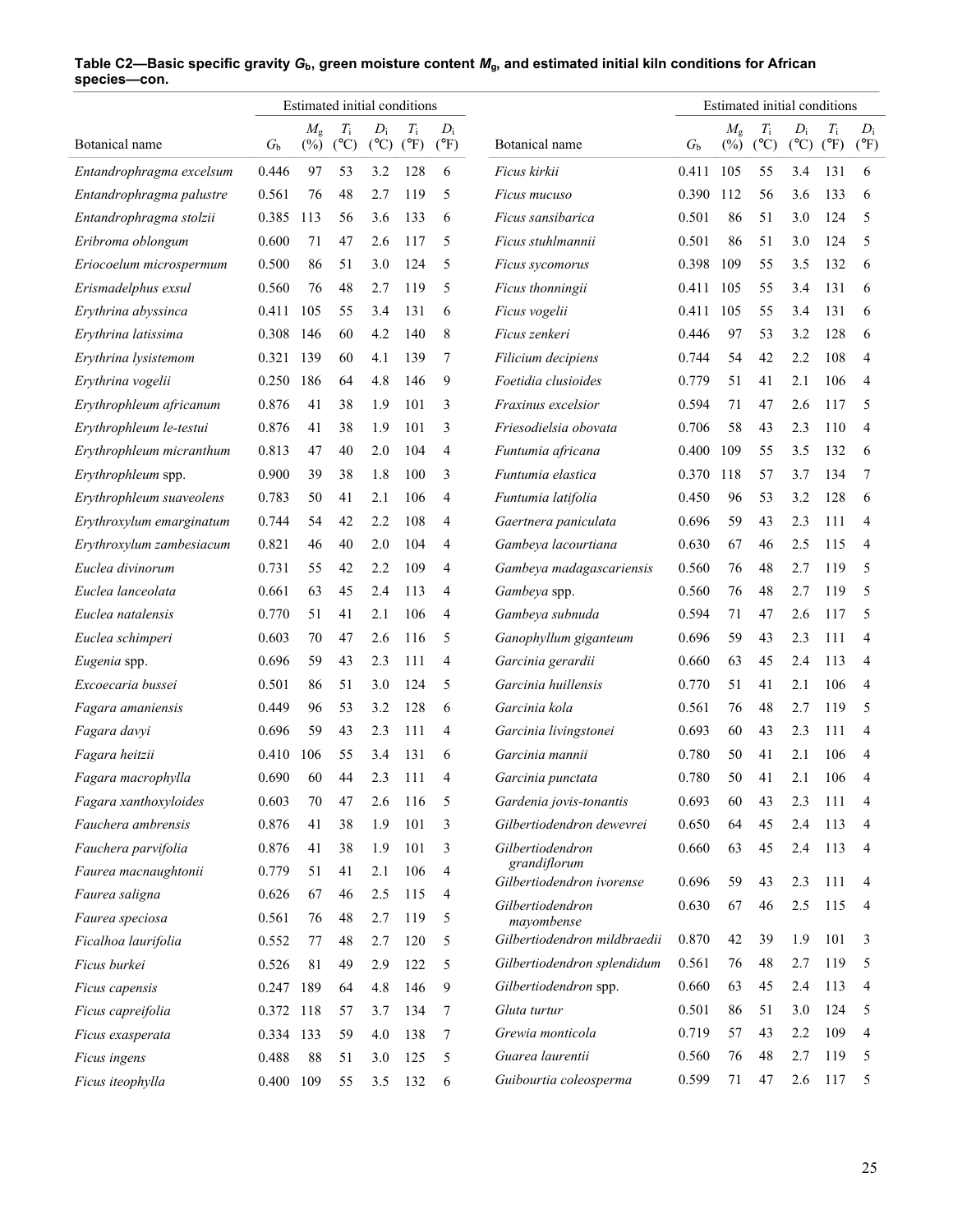|                               |             |                       | Estimated initial conditions |                          |                              |                        |                            |             |                       | Estimated initial conditions |                        |                              |                         |
|-------------------------------|-------------|-----------------------|------------------------------|--------------------------|------------------------------|------------------------|----------------------------|-------------|-----------------------|------------------------------|------------------------|------------------------------|-------------------------|
| Botanical name                | $G_{\rm b}$ | $M_{\rm g}$<br>$(\%)$ | $T_{\rm i}$<br>$(^{\circ}C)$ | $D_i$<br>$({}^{\circ}C)$ | $T_{\rm i}$<br>$(^{\circ}F)$ | $D_i$<br>$(^{\circ}F)$ | Botanical name             | $G_{\rm b}$ | $M_{\rm g}$<br>$(\%)$ | $T_{\rm i}$<br>$(^{\circ}C)$ | $D_i$<br>$(^{\circ}C)$ | $T_{\rm i}$<br>$(^{\circ}F)$ | $D_i$<br>$(^{\circ}F)$  |
| Guibourtia conjugata          | 0.872       | 42                    | 38                           | 1.9                      | 101                          | 3                      | Julbernardia globiflora    | 0.780       | 50                    | 41                           | 2.1                    | 106                          | $\overline{4}$          |
| Guibourtia demeusei           | 0.700       | 59                    | 43                           | 2.3                      | 110                          | $\overline{4}$         | Julbernardia seretii       | 0.696       | 59                    | 43                           | 2.3                    | 111                          | $\overline{4}$          |
| Guibourtia ehie               | 0.670       | 62                    | 44                           | 2.4                      | 112                          | 4                      | Khaya nyasica              | 0.470       | 91                    | 52                           | 3.1                    | 126                          | 6                       |
| Guibourtia pellegriniana      | 0.740       | 54                    | 42                           | 2.2                      | 108                          | 4                      | Kigelia africana           | 0.539       | 79                    | 49                           | 2.8                    | 121                          | 5                       |
| Guibourtia spp.               | 0.720       | 57                    | 43                           | 2.2                      | 109                          | $\overline{4}$         | Kigelia pinnata            | 0.501       | 86                    | 51                           | 3.0                    | 124                          | 5                       |
| Gyrocarpus americanus         | 0.199       | 244                   | 68                           | 5.4                      | 151                          | 10                     | Kiggelaria africana        | 0.626       | 67                    | 46                           | 2.5                    | 115                          | $\overline{4}$          |
| Haematostaphis barteri        | 0.779       | 51                    | 41                           | 2.1                      | 106                          | 4                      | Kirkia acuminata           | 0.531       | 80                    | 49                           | 2.8                    | 121                          | 5                       |
| Hagenia abyssinica            | 0.565       | 75                    | 48                           | 2.7                      | 119                          | 5                      | Klainedoxa busgenii        | 0.876       | 41                    | 38                           | 1.9                    | 101                          | 3                       |
| Halleria lucida               | 0.680       | 61                    | 44                           | 2.3                      | 112                          | 4                      | Klainedoxa gabonensis      | 1.031       | 28                    | 35                           | 1.6                    | 94                           | 3                       |
| Hannoa klaineana              | 0.280       | 163                   | 62                           | 4.4                      | 143                          | 8                      | Klainedoxa latifolia       | 0.751       | 53                    | 42                           | 2.2                    | 107                          | $\overline{4}$          |
| Haplocoelum foliolosum        | 0.744       | 54                    | 42                           | 2.2                      | 108                          | 4                      | Lachnopylis floribunda     | 0.626       | 67                    | 46                           | 2.5                    | 115                          | $\overline{4}$          |
| Haplormosia monophylla        | 0.696       | 59                    | 43                           | 2.3                      | 111                          | $\overline{4}$         | Lannea discolor            | 0.436       | 99                    | 53                           | 3.3                    | 129                          | 6                       |
| Harungana madagascariensis    | 0.450       | 96                    | 53                           | 3.2                      | 128                          | 6                      | Lannea schweinfurthii      | 0.526       | 81                    | 49                           | 2.9                    | 122                          | 5                       |
| Heberdenia excelsa            | 0.696       | 59                    | 43                           | 2.3                      | 111                          | 4                      | Lannea welwitschii         | 0.450       | 96                    | 53                           | 3.2                    | 128                          | 6                       |
| Heritiera utilis <sup>a</sup> | 0.591       | 72                    | 47                           | 2.6                      | 117                          | 5                      | Lasiodiscus usambarensis   | 0.744       | 54                    | 42                           | 2.2                    | 108                          | $\overline{4}$          |
| Herminiera elaphroxylon       | 0.135       | 387                   | 73                           | 6.6                      | 159                          | 12                     | Laurus canariensis         | 0.561       | 76                    | 48                           | 2.7                    | 119                          | 5                       |
| Hernandia voyroni             | 0.356       | 123                   | 58                           | 3.8                      | 136                          | 7                      | Lecomtedoxa klaineana      | 0.780       | 50                    | 41                           | 2.1                    | 106                          | $\overline{4}$          |
| Heteropyxis dehniae           | 0.616       | 69                    | 46                           | 2.5                      | 116                          | 5                      | Leptolaena multiflora      | 0.876       | 41                    | 38                           | 1.9                    | 101                          | 3                       |
| Hexalobus crispiflorus        | 0.480       | 89                    | 51                           | 3.1                      | 125                          | 6                      | Letestua durissima         | 0.870       | 42                    | 39                           | 1.9                    | 101                          | 3                       |
| Hexalobus monopetalus         | 0.629       | 67                    | 46                           | 2.5                      | 115                          | $\overline{4}$         | Loesenera kalantha         | 0.626       | 67                    | 46                           | 2.5                    | 115                          | $\overline{4}$          |
| Heywoodia lucens              | 0.696       | 59                    | 43                           | 2.3                      | 111                          | 4                      | Lonchocarpus capassa       | 0.719       | 57                    | 43                           | 2.2                    | 109                          | $\overline{4}$          |
| Hibiscus lasiococcus          | 0.356       | 123                   | 58                           | 3.8                      | 136                          | 7                      | Lonchocarpus nelsii        | 0.731       | 55                    | 42                           | 2.2                    | 109                          | $\overline{4}$          |
| Holarrhena pubescens          | 0.693       | 60                    | 43                           | 2.3                      | 111                          | 4                      | Lophira lanceolata         | 0.696       | 59                    | 43                           | 2.3                    | 111                          | $\overline{4}$          |
| Holarrhena wulfsbergii        | 0.501       | 86                    | 51                           | 3.0                      | 124                          | 5                      | Lophira procera            | 0.833       | 45                    | 39                           | 2.0                    | 103                          | $\overline{4}$          |
| Homalium le-testui            | 0.660       | 63                    | 45                           | 2.4                      | 113                          | 4                      | Lovoa brownii              | 0.449       | 96                    | 53                           | 3.2                    | 128                          | 6                       |
| Homalium spp.                 | 0.700       | 59                    | 43                           | 2.3                      | 110                          | $\overline{4}$         | Lovoa swynnwetonil         | 0.501       | 86                    | 51                           | 3.0                    | 124                          | 5                       |
| Humbertia madagascariensis    | 0.876       | 41                    | 38                           | 1.9                      | 101                          | 3                      | Macaranga capensis         | 0.462       | 93                    | 52                           | 3.1                    | 127                          | 6                       |
| Hylodendron gabonense         | 0.780       | 50                    | 41                           | 2.1                      | 106                          | 4                      | Macaranga conglomerata     | 0.400       | - 109                 | 55                           | 3.5                    | 132                          | 6                       |
| Hymenocardia acida            | 0.667       | 62                    | 44                           | 2.4                      | 112                          | 4                      | Macaranga kilimandscharica | 0.400       | 109                   | 55                           | 3.5                    | 132                          | 6                       |
| Hymenostegia afzelii          | 0.780       | 50                    | 41                           | 2.1                      | 106                          | 4                      | Macaranga mellifera        | 0.347 127   |                       | 58                           | 3.9                    | 136                          | 7                       |
| Hymenostegia pellegrini       | 0.780       | 50                    | 41                           | 2.1                      | 106                          | 4                      | Macrolobium dewevrei       | 0.693       | 60                    | 43                           | 2.3                    | 111                          | 4                       |
| Ilex canariensis              | 0.779       | 51                    | 41                           | 2.1                      | 106                          | 4                      | Macrorhammus faralaotra    | 0.626       | 67                    | 46                           | 2.5                    | 115                          | 4                       |
| Ilex mitis                    | 0.526       | 81                    | 49                           | 2.9                      | 122                          | 5                      | Maesa lanceolata           | 0.642       | 65                    | 45                           | 2.4                    | 114                          | 4                       |
| Ilex platyphylla              | 0.501       | 86                    | 51                           | 3.0                      | 124                          | 5                      | Majidea fosteri            | 0.626       | 67                    | 46                           | 2.5                    | 115                          | 4                       |
| Imbricaria maxima             | 0.626       | 67                    | 46                           | 2.5                      | 115                          | 4                      | Malacantha alnifolia       | 0.450       | 96                    | 53                           | 3.2                    | 128                          | 6                       |
| Irvingia gabonensis           | 0.848       | 44                    | 39                           | 1.9                      | 102                          | 4                      | Malacantha superba         | 0.506       | 85                    | 50                           | 2.9                    | 123                          | 5                       |
| Irvingia grandifolia          | 0.780       | 50                    | 41                           | 2.1                      | 106                          | 4                      | Mammea africana            | 0.661       | 63                    | 44                           | 2.4                    | 113                          | 4                       |
| Isoberlinia angolensis        | 0.675       | 62                    | 44                           | 2.3                      | 112                          | 4                      | Manilkara cuneifolia       | 0.810       | 47                    | 40                           | 2.0                    | 104                          | 4                       |
| Isoberlinia doka              | 0.604       | 70                    | 46                           | 2.6                      | 116                          | 5                      | Manilkara lacera           | 0.868       | 42                    | 39                           | 1.9                    | 101                          | 3                       |
| Julbernardia brieyi           | 0.661       | 63                    | 45                           | 2.4                      | 113                          | 4                      | Manilkara mochisia         | 1.013       | 29                    | 35                           | 1.7                    | 94                           | $\overline{\mathbf{3}}$ |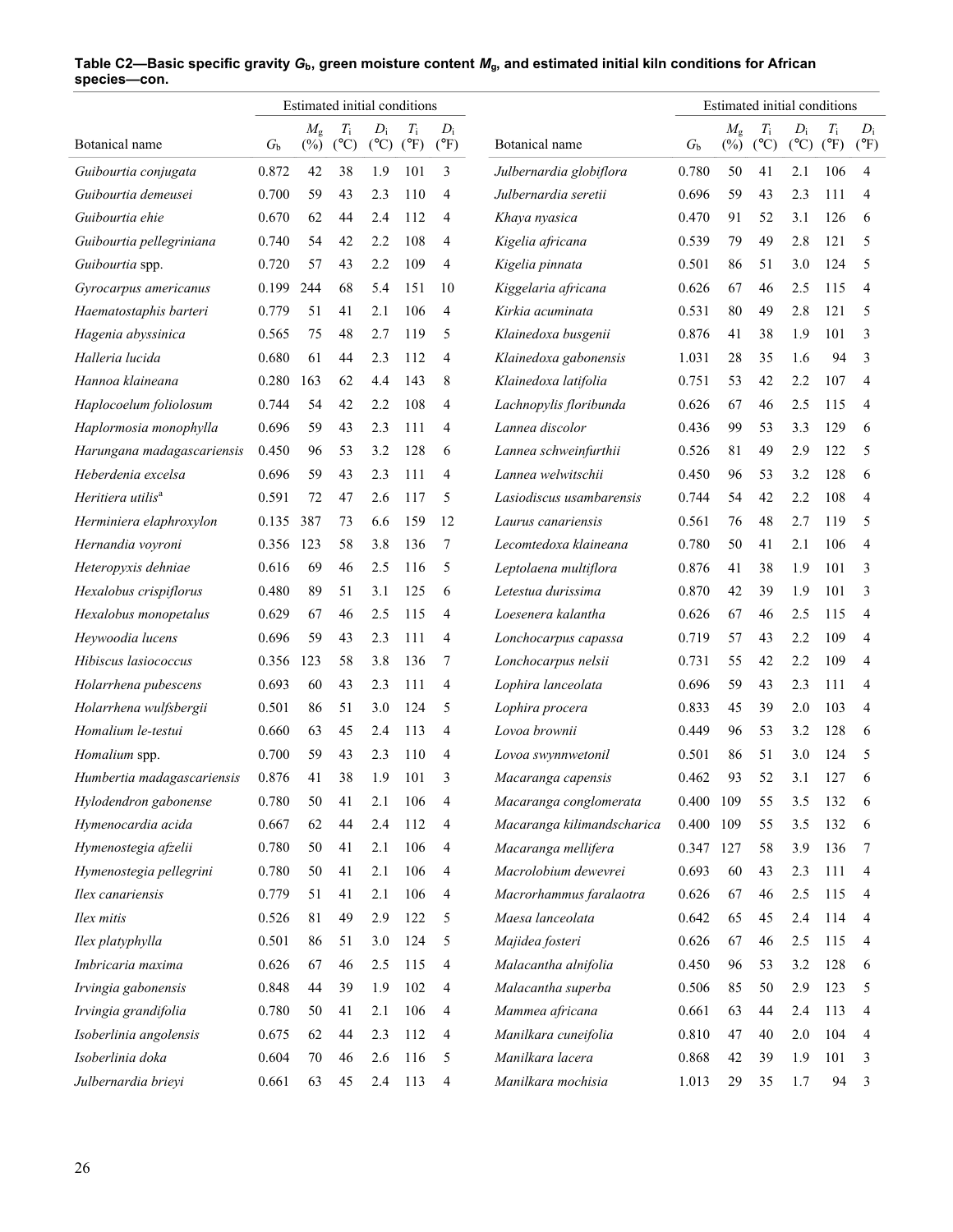|                                             |             |                       | Estimated initial conditions |                          |                              |                        |                           |             |                                | Estimated initial conditions |                          |                              |                        |
|---------------------------------------------|-------------|-----------------------|------------------------------|--------------------------|------------------------------|------------------------|---------------------------|-------------|--------------------------------|------------------------------|--------------------------|------------------------------|------------------------|
| Botanical name                              | $G_{\rm b}$ | $M_{\rm g}$<br>$(\%)$ | $T_{\rm i}$<br>$(^{\circ}C)$ | $D_i$<br>$({}^{\circ}C)$ | $T_{\rm i}$<br>$(^{\circ}F)$ | $D_i$<br>$(^{\circ}F)$ | Botanical name            | $G_{\rm b}$ | $M_{\rm g}$<br>$(\frac{6}{6})$ | $T_{\rm i}$<br>(C)           | $D_i$<br>$({}^{\circ}C)$ | $T_{\rm i}$<br>$(^{\circ}F)$ | $D_i$<br>$(^{\circ}F)$ |
| Manilkara multinervis                       | 0.920       | 37                    | 37                           | 1.8                      | 99                           | 3                      | Neopalissya castaneifolia | 0.539       | 79                             | 49                           | 2.8                      | 121                          | 5                      |
| Manilkara propinqua                         | 0.872       | 42                    | 38                           | 1.9                      | 101                          | 3                      | Nesogordonia fouassieri   | 0.700       | 59                             | 43                           | 2.3                      | 110                          | 4                      |
| Maranthes geotzeniana                       | 0.706       | 58                    | 43                           | 2.3                      | 110                          | 4                      | Nesogordonia leplaei      | 0.696       | 59                             | 43                           | 2.3                      | 111                          | 4                      |
| Markhamia acuminata                         | 0.731       | 55                    | 42                           | 2.2                      | 109                          | 4                      | Nesogordonia parvifolia   | 0.696       | 59                             | 43                           | 2.3                      | 111                          | 4                      |
| Markhamia hildebrandtii                     | 0.500       | 86                    | 51                           | 3.0                      | 124                          | 5                      |                           | 0.740       | 54                             | 42                           | 2.2                      | 108                          | 4                      |
|                                             | 0.450       | 96                    | 53                           | 3.2                      | 128                          | 6                      | Newtonia glandulifera     | 0.561       | 76                             |                              | 2.7                      | 119                          | 5                      |
| Markhamia platycalyx<br>Markhamia tomentosa | 0.446       | 97                    | 53                           | 3.2                      | 128                          |                        | Newtonia leucocarpa       |             | 74                             | 48<br>47                     | 2.7                      | 118                          | 5                      |
|                                             |             |                       |                              |                          |                              | 6                      | Newtonia paucijuga        | 0.578       |                                |                              |                          |                              |                        |
| Maytenus acuminata                          | 0.603       | 70                    | 47                           | 2.6                      | 116                          | 5                      | Notelaea excelsa          | 0.779       | 51                             | 41                           | 2.1                      | 106                          | 4                      |
| Maytenus heterophylia                       | 0.475       | 90                    | 52                           | 3.1                      | 126                          | 6                      | Nuxia congesta            | 0.642       | 65                             | 45                           | 2.4                      | 114                          | 4                      |
| Maytenus undata                             | 0.693       | 60                    | 43                           | 2.3                      | 111                          | 4                      | Nuxia floribunda          | 0.616       | 69                             | 46                           | 2.5                      | 116                          | 5                      |
| Melia bombolo                               | 0.289       | 157                   | 61                           | 4.3                      | 142                          | 8                      | Ochna arborea             | 0.860       | 43                             | 39                           | 1.9                      | 102                          | 3                      |
| Melia volkensii                             | 0.501       | 86                    | 51                           | 3.0                      | 124                          | 5                      | Ochna gambleoides         | 0.719       | 57                             | 43                           | 2.2                      | 109                          | 4                      |
| Memecylon capitellatum                      | 0.770       | 51                    | 41                           | 2.1                      | 106                          | 4                      | Ochna hiernii             | 0.779       | 51                             | 41                           | 2.1                      | 106                          | 4                      |
| Microberlinia bisulcata                     | 0.630       | 67                    | 46                           | 2.5                      | 115                          | 4                      | Ochna holstii             | 0.779       | 51                             | 41                           | 2.1                      | 106                          | 4                      |
| Microcos coriaceus                          | 0.420       | 103                   | 54                           | 3.4                      | 130                          | 6                      | Ochna ovata               | 0.779       | 51                             | 41                           | 2.1                      | 106                          | 4                      |
| Microcos oligoneura                         | 0.422       | 102                   | 54                           | 3.4                      | 130                          | 6                      | Ochna pulchra             | 0.603       | 70                             | 47                           | 2.6                      | 116                          | 5                      |
| Millettia caffra                            | 0.876       | 41                    | 38                           | 1.9                      | 101                          | 3                      | Ochna schweinfurthiana    | 0.590       | 72                             | 47                           | 2.6                      | 117                          | 5                      |
| Millettia grandis                           | 0.876       | 41                    | 38                           | 1.9                      | 101                          | 3                      | Ochrocarpus africanus     | 0.619       | 68                             | 46                           | 2.5                      | 115                          | 5                      |
| Millettia stuhlmannii                       | 0.769       | 52                    | 41                           | 2.1                      | 106                          | 4                      | Ochtocosmus africanus     | 0.780       | 50                             | 41                           | 2.1                      | 106                          | $\overline{4}$         |
| Millettia spp.                              | 0.720       | 57                    | 43                           | 2.2                      | 109                          | 4                      | Ocotea bullata            | 0.630       | 67                             | 46                           | 2.5                      | 115                          | 4                      |
| Millettia sutherlandii                      | 0.561       | 76                    | 48                           | 2.7                      | 119                          | 5                      | Ocotea comoriensis        | 0.501       | 86                             | 51                           | 3.0                      | 124                          | 5                      |
| Mitragyna rubrostipulata                    | 0.526       | 81                    | 49                           | 2.9                      | 122                          | 5                      | Ocotea cymosa             | 0.501       | 86                             | 51                           | 3.0                      | 124                          | 5                      |
| Mitragyna stipulosa                         | 0.470       | 91                    | 52                           | 3.1                      | 126                          | 6                      | Ocotea macrocarpa         | 0.501       | 86                             | 51                           | 3.0                      | 124                          | 5                      |
| Monopetalanthus coriaceus                   | 0.450       | 96                    | 53                           | 3.2                      | 128                          | 6                      | Ocotea phoetens           | 0.501       | 86                             | 51                           | 3.0                      | 124                          | 5                      |
| Monopetalanthus durandii                    | 0.500       | 86                    | 51                           | 3.0                      | 124                          | 5                      | Ocotea platidisca         | 0.626       | 67                             | 46                           | 2.5                      | 115                          | 4                      |
| Monopetalanthus heitzii                     | 0.390       | 112                   | 56                           | 3.6                      | 133                          | 6                      | Ocotea racemosa           | 0.501       | 86                             | 51                           | 3.0                      | 124                          | 5                      |
| Monopetalanthus le-testui                   | 0.500       | 86                    | 51                           | 3.0                      | 124                          | 5                      | Ocotea thouventii         | 0.501       | 86                             | 51                           | 3.0                      | 124                          | 5                      |
| Monopetalanthus pellegrinii                 | 0.470       | 91                    | 52                           | 3.1                      | 126                          | 6                      | Ocotea trichophlebia      | 0.501       | 86                             | 51                           | 3.0                      | 124                          | 5                      |
| Monotes engleri                             | 0.731       | 55                    | 42                           | 2.2                      | 109                          | 4                      | Ocotea viridis            | 0.626       | 67                             | 46                           | 2.5                      | 115                          | 4                      |
| Monotes glaber                              | 0.706       | 58                    | 43                           | 2.3                      | 110                          | 4                      | Odyenda gabonensis        | 0.320       | 139                            | 60                           | 4.1                      | 139                          | 7                      |
| Morus alba                                  | 0.588       | $72\,$                | 47                           | 2.6                      | 117                          | 5                      | Odyenda spp.              | 0.320       | 139                            | 60                           | 4.1                      | 139                          | 7                      |
| Morus lactea                                | 0.626       | 67                    | 46                           | 2.5                      | 115                          | 4                      | Odyenda zimmermannii      | 0.308       | 146                            | 60                           | 4.2                      | 140                          | 8                      |
| Morus mesozyga                              | 0.827       | 46                    | 40                           | 2.0                      | 103                          | 4                      | Oldfieldia africana       | 0.780       | 50                             | 41                           | 2.1                      | 106                          | 4                      |
| Myrianthus holstii                          | 0.449       | 96                    | 53                           | 3.2                      | 128                          | 6                      | Olea africana             | 0.882       | 41                             | 38                           | 1.9                      | 100                          | 3                      |
| Myrica faya                                 | 0.696       | 59                    | 43                           | 2.3                      | 111                          | 4                      | Olea capensis             | 0.797       | 49                             | 40                           | 2.0                      | 105                          | 4                      |
| Myrica pilulifera                           | 0.411       | 105                   | 55                           | 3.4                      | 131                          | 6                      | Olea welwitschii          | 0.616       | 69                             | 46                           | 2.5                      | 116                          | 5                      |
| Myrsine canariensis                         | 0.779       | 51                    | 41                           | 2.1                      | 106                          | 4                      | Olinia cymosa             | 0.561       | 76                             | 48                           | 2.7                      | 119                          | 5                      |
| Nauclea spp.                                | 0.650       | 64                    | 45                           | 2.4                      | 113                          | 4                      | Olinia usambarensis       | 0.696       | 59                             | 43                           | 2.3                      | 111                          | 4                      |
| Neobeguea spp.                              | 0.779       | 51                    | 41                           | 2.1                      | 106                          | 4                      | Olinia vanguerioides      | 0.808       | 48                             | 40                           | 2.0                      | 104                          | 4                      |
| Neoboutonia macrocalyx                      | 0.320 139   |                       | 60                           | 4.1                      | 139                          | 7                      | Ongokea gore              | 0.825       | 46                             | 40                           | 2.0                      | 103                          | 4                      |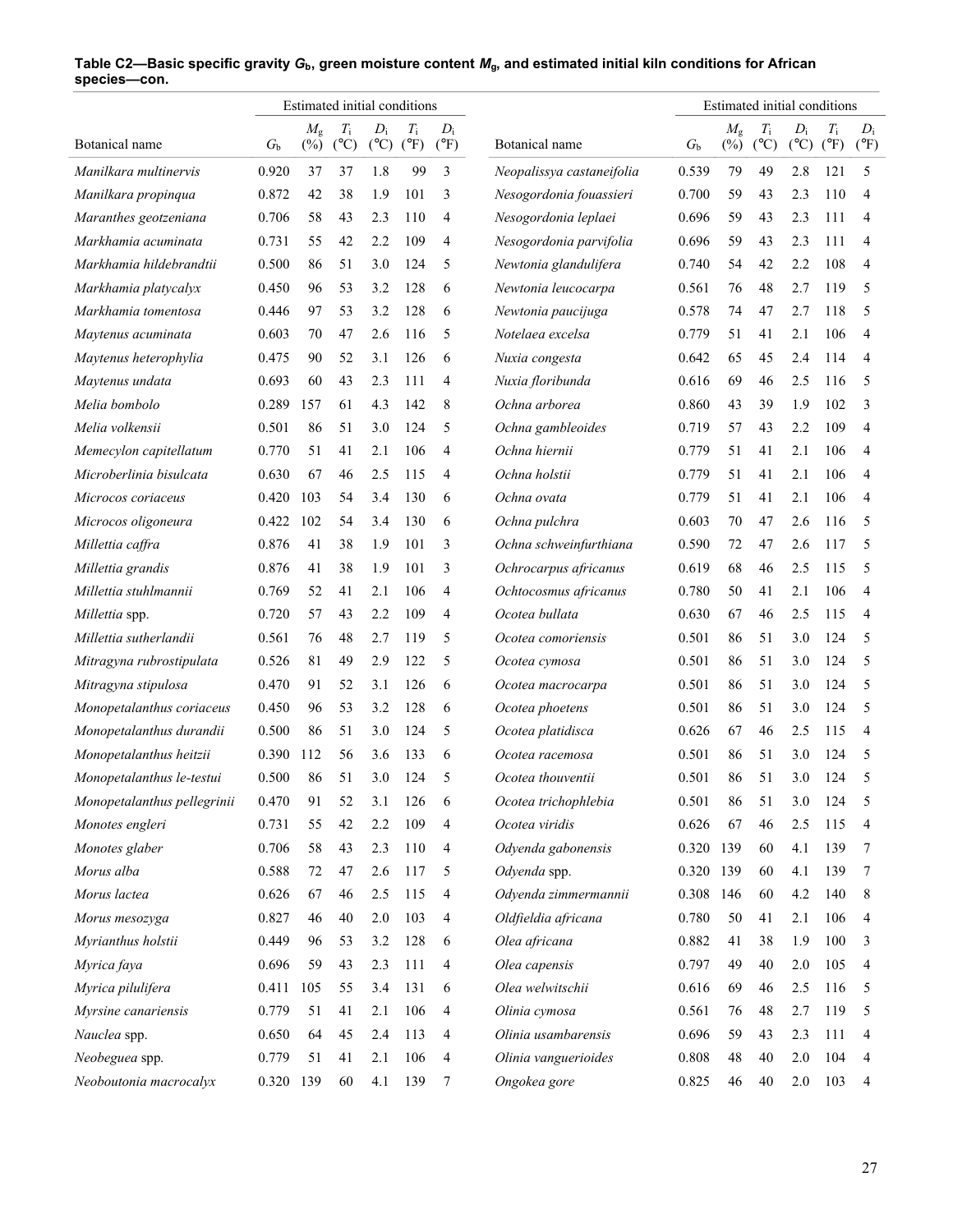|                                 |             |                       | Estimated initial conditions |                          |                              |                        |                                      |         |                       |                              | Estimated initial conditions |                              |                        |
|---------------------------------|-------------|-----------------------|------------------------------|--------------------------|------------------------------|------------------------|--------------------------------------|---------|-----------------------|------------------------------|------------------------------|------------------------------|------------------------|
| Botanical name                  | $G_{\rm b}$ | $M_{\rm g}$<br>$(\%)$ | $T_{\rm i}$<br>$(^{\circ}C)$ | $D_i$<br>$({}^{\circ}C)$ | $T_{\rm i}$<br>$(^{\circ}F)$ | $D_i$<br>$(^{\circ}F)$ | Botanical name                       | $G_{h}$ | $M_{\rm g}$<br>$(\%)$ | $T_{\rm i}$<br>$(^{\circ}C)$ | $D_i$<br>$(^{\circ}C)$       | $T_{\rm i}$<br>$(^{\circ}F)$ | $D_i$<br>$(^{\circ}F)$ |
| Orhtocarpus africanus           | 0.605       | 70                    | 46                           | 2.6                      | 116                          | 5                      | Pierreodendron africanum             | 0.700   | 59                    | 43                           | 2.3                          | 110                          | $\overline{4}$         |
| Oricia bachmannii               | 0.680       | 61                    | 44                           | 2.3                      | 112                          | 4                      | Piliostigma thonningii               | 0.578   | 74                    | 47                           | 2.7                          | 118                          | 5                      |
| Ormocarpum kirkii               | 0.706       | 58                    | 43                           | 2.3                      | 110                          | 4                      | Piptadenia africana                  | 0.494   | 87                    | 51                           | 3.0                          | 124                          | 5                      |
| Ostryoderris stuhlmannii        | 0.667       | 62                    | 44                           | 2.4                      | 112                          | $\overline{4}$         | Piptadenia buchananni                | 0.554   | 77                    | 48                           | 2.7                          | 120                          | 5                      |
| Osyris compressa                | 0.779       | 51                    | 41                           | 2.1                      | 106                          | 4                      | Piptadenia gabunensis                | 0.700   | 59                    | 43                           | 2.3                          | 110                          | $\overline{4}$         |
| Oxyanthus speciosus             | 0.501       | 86                    | 51                           | 3.0                      | 124                          | 5                      | Pittosporum viridiflorum             | 0.603   | 70                    | 47                           | 2.6                          | 116                          | 5                      |
| Oxystigma mannii                | 0.446       | 97                    | 53                           | 3.2                      | 128                          | 6                      | Plagiostyles africana                | 0.700   | 59                    | 43                           | 2.3                          | 110                          | $\overline{4}$         |
| Oxystigma msoo                  | 0.462       | 93                    | 52                           | 3.1                      | 127                          | 6                      | Platylophus trifoliatus              | 0.446   | 97                    | 53                           | 3.2                          | 128                          | 6                      |
| Pachyelasma tessmannii          | 0.700       | 59                    | 43                           | 2.3                      | 110                          | 4                      | Platysepalum chevalieri              | 0.696   | 59                    | 43                           | 2.3                          | 111                          | 4                      |
| Pachypodanthium confine         | 0.580       | 73                    | 47                           | 2.6                      | 118                          | 5                      | Pleurostylia africana                | 0.706   | 58                    | 43                           | 2.3                          | 110                          | 4                      |
| Pachypodanthium staudtii        | 0.580       | 73                    | 47                           | 2.6                      | 118                          | 5                      | Pleurostylia capensis                | 0.626   | 67                    | 46                           | 2.5                          | 115                          | 4                      |
| Panax spp.                      | 0.385       | 113                   | 56                           | 3.6                      | 133                          | 6                      | Poga oleosa                          | 0.360   | 122                   | 57                           | 3.8                          | 135                          | 7                      |
| Pappea capensis                 | 0.834       | 45                    | 39                           | 2.0                      | 103                          | 4                      | Polyalthia suaveolens                | 0.660   | 63                    | 45                           | 2.4                          | 113                          | $\overline{4}$         |
| Paraberlinia bifoliolata        | 0.560       | 76                    | 48                           | 2.7                      | 119                          | 5                      | Polyscias fulva                      | 0.231   | 204                   | 65                           | 5.0                          | 148                          | 9                      |
| Paramacrolobium<br>coeruleoides | 0.561       | 76                    | 48                           | 2.7                      | 119                          | 5                      | Polyscias kikuyuensis                | 0.339   | 130                   | 58                           | 3.9                          | 137                          | $\tau$                 |
| Paramacrolobium coeruleum       | 0.626       | 67                    | 46                           | 2.5                      | 115                          | $\overline{4}$         | Polyscias ornifolia                  | 0.501   | 86                    | 51                           | 3.0                          | 124                          | 5                      |
| Parinari curatellifolia         | 0.587       | 72                    | 47                           | 2.6                      | 118                          | 5                      | Premna angolensis                    | 0.630   | 67                    | 46                           | 2.5                          | 115                          | $\overline{4}$         |
| Parinari glabra                 | 0.870       | 42                    | 39                           | 1.9                      | 101                          | 3                      | Premna maxima                        | 0.561   | 76                    | 48                           | 2.7                          | 119                          | 5                      |
| Parinari goetzeniana            | 0.780       | 50                    | 41                           | 2.1                      | 106                          | $\overline{4}$         | Prosopis africana                    | 0.828   | 46                    | 40                           | 2.0                          | 103                          | $\overline{4}$         |
| Parinari robusta                | 0.779       | 51                    | 41                           | 2.1                      | 106                          | 4                      | Protea gaguedi                       | 0.629   | 67                    | 46                           | 2.5                          | 115                          | 4                      |
| Parinari spp.                   | 0.650       | 64                    | 45                           | 2.4                      | 113                          | 4                      | Protorhus thouarsii                  | 0.696   | 59                    | 43                           | 2.3                          | 111                          | 4                      |
| Parkia bicolor                  | 0.360       | 122                   | 57                           | 3.8                      | 135                          | 7                      | Prunus africana                      | 0.740   | 54                    | 42                           | 2.2                          | 108                          | 4                      |
| Parkia biglobosa                | 0.501       | 86                    | 51                           | 3.0                      | 124                          | 5                      | Prunus lusitanica                    | 0.626   | 67                    | 46                           | 2.5                          | 115                          | 4                      |
| Parkia filicoidea               | 0.501       | 86                    | 51                           | 3.0                      | 124                          | 5                      | Pseudocedrela kotschyi               | 0.626   | 67                    | 46                           | 2.5                          | 115                          | $\overline{4}$         |
| Pausinystalia brachythyrsa      | 0.560       | 76                    | 48                           | 2.7                      | 119                          | 5                      | Pseudolachnostylis<br>maprouneifolia | 0.590   | 72                    | 47                           | 2.6                          | 117                          | 5                      |
| Pausinystalia lane-poolei       | 0.589       | 72                    | 47                           | 2.6                      | 117                          | 5                      | Ptaeroxylon obliquum                 | 0.840   | 45                    | 39                           | 2.0                          | 103                          | 4                      |
| Pausinystalia talbotii          | 0.560       | 76                    | 48                           | 2.7                      | 119                          |                        | Ptaeroxylon utile                    | 0.911   | 38                    | 38                           | 1.8                          | 99                           | 3                      |
| Peltophorum africanum           | 0.565       | 75                    | 48                           | 2.7                      | 119                          | 5                      | Pteleopsis hylodendron               | 0.630   | 67                    | 46                           | 2.5                          | 115                          | 4                      |
| Pentaclethra eetveldeana        | 0.630       | 67                    | 46                           | 2.5                      | 115                          | 4                      | Pteleopsis myrtifolia                | 0.654   | 64                    | 45                           | 2.4                          | 113                          | 4                      |
| Pentaclethra macrophylla        | 0.914       | 38                    | 37                           | 1.8                      | 99                           | 3                      | Pterocarpus antunesii                | 0.626   | 67                    | 46                           | 2.5                          | 115                          | 4                      |
| Pentadesma butyracea            | 0.788       | 50                    | 41                           | 2.1                      | 105                          | 4                      | Pterocarpus brenanii                 | 0.757   | 53                    | 42                           | 2.1                          | 107                          | 4                      |
| Pericopsis angolensis           | 0.757       | 53                    | 42                           | 2.1                      | 107                          | 4                      | Pterocarpus erinaceus                | 0.661   | 63                    | 45                           | 2.4                          | 113                          | 4                      |
| Persea indica                   | 0.446       | 97                    | 53                           | 3.2                      | 128                          | 6                      | Pterocarpus rotundifolius            | 0.578   | 74                    | 47                           | 2.7                          | 118                          | 5                      |
| Phyllanthus discoideus          | 0.760       | 52                    | 41                           | 2.1                      | 107                          | $\overline{4}$         | Pterocarpus tinctorius               | 0.378   | 116                   | 56                           | 3.6                          | 134                          | 7                      |
| Phyllanthus polyanthus          | 0.626       | 67                    | 46                           | 2.5                      | 115                          | 4                      | Pterocelastrus echinatus             | 0.744   | 54                    | 42                           | 2.2                          | 108                          | 4                      |
| Phyllarthron articulatum        | 0.876       | 41                    | 38                           | 1.9                      | 101                          | 3                      | Pterygopodium oxyphyllum             | 0.573   | 74                    | 48                           | 2.7                          | 118                          | 5                      |
| Phyllarthron<br>madagascariense | 0.876       | 41                    | 38                           | 1.9                      | 101                          | 3                      | Pterygota bequaertii                 | 0.560   | 76                    | 48                           | 2.7                          | 119                          | 5                      |
| Phyllogeiton zeyheri            | 0.876       | 41                    | 38                           | 1.9                      | 101                          | 3                      | Pterygota macrocarpa                 | 0.470   | 91                    | 52                           | 3.1                          | 126                          | 6                      |
|                                 |             |                       |                              |                          |                              |                        | Pterygota spp.                       | 0.520   | 82                    | 50                           | 2.9                          | 122                          | 5                      |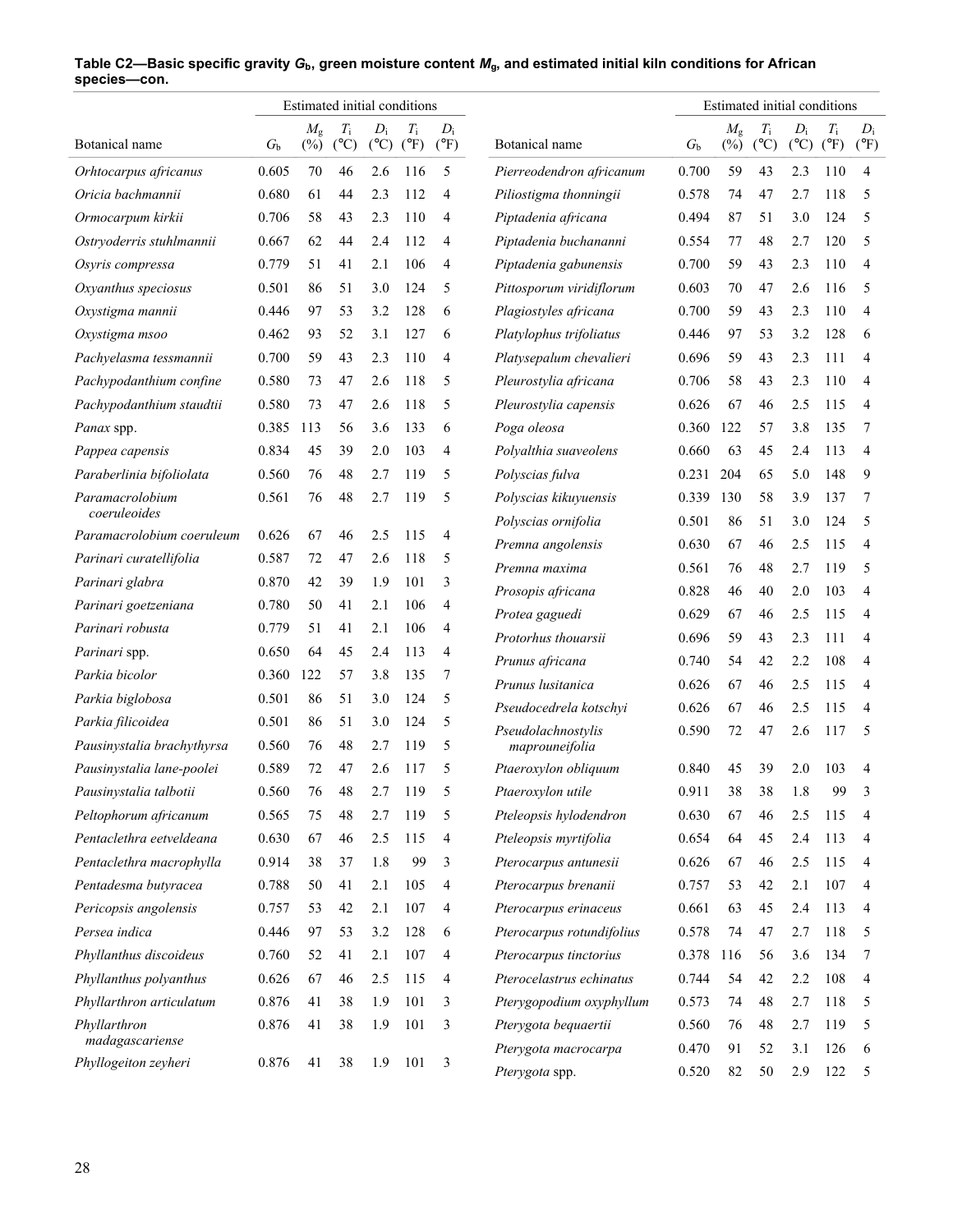|                          |             |                       | Estimated initial conditions |                        |                              |                        |                            |             |                       |                     |                        | Estimated initial conditions |                        |
|--------------------------|-------------|-----------------------|------------------------------|------------------------|------------------------------|------------------------|----------------------------|-------------|-----------------------|---------------------|------------------------|------------------------------|------------------------|
| Botanical name           | $G_{\rm b}$ | $M_{\rm g}$<br>$(\%)$ | $T_{\rm i}$<br>$(^{\circ}C)$ | $D_i$<br>$(^{\circ}C)$ | $T_{\rm i}$<br>$(^{\circ}F)$ | $D_i$<br>$(^{\circ}F)$ | Botanical name             | $G_{\rm b}$ | $M_{\rm g}$<br>$(\%)$ | Ti<br>$(^{\circ}C)$ | $D_i$<br>$(^{\circ}C)$ | $T_{\rm i}$<br>$(^{\circ}F)$ | $D_i$<br>$(^{\circ}F)$ |
| Pycnanthus kombo         | 0.440       | 98                    | 53                           | 3.3                    | 128                          | 6                      | Sindoropsis le-testui      | 0.560       | 76                    | 48                  | 2.7                    | 119                          | 5                      |
| Quercus ilex             | 0.783       | 50                    | 41                           | 2.1                    | 106                          | 4                      | Spathodea campanulata      | 0.250       | 186                   | 64                  | 4.8                    | 146                          | 9                      |
| Randia cladantha         | 0.780       | 50                    | 41                           | 2.1                    | 106                          | 4                      | Spirostachys africana      | 0.847       | 44                    | 39                  | 1.9                    | 102                          | $\overline{4}$         |
| Rapanea melanophleos     | 0.626       | 67                    | 46                           | 2.5                    | 115                          | 4                      | Spirostachys venenifera    | 0.626       | 67                    | 46                  | 2.5                    | 115                          | 4                      |
| Rapanea rhododendroides  | 0.654       | 64                    | 45                           | 2.4                    | 113                          | 4                      | Staudtia gabonensis        | 0.653       | 64                    | 45                  | 2.4                    | 113                          | $\overline{4}$         |
| Rauvolfia macrophylla    | 0.470       | 91                    | 52                           | 3.1                    | 126                          | 6                      | Staudtia stipitata         | 0.760       | 52                    | 41                  | 2.1                    | 107                          | $\overline{4}$         |
| Rauvolfia caffra         | 0.424       | 102                   | 54                           | 3.3                    | 130                          | 6                      | Steganthus welwitschii     | 0.660       | 63                    | 45                  | 2.4                    | 113                          | 4                      |
| Ravensara ovalifolia     | 0.561       | 76                    | 48                           | 2.7                    | 119                          | 5                      | Stemonocoleus micranthus   | 0.560       | 76                    | 48                  | 2.7                    | 119                          | 5                      |
| Ravensara retusa         | 0.696       | 59                    | 43                           | 2.3                    | 111                          | 4                      | Sterculia appendiculata    | 0.578       | 74                    | 47                  | 2.7                    | 118                          | 5                      |
| Rawsonia lucida          | 0.706       | 58                    | 43                           | 2.3                    | 110                          | 4                      | Sterculia bequaertii       | 0.321       | 139                   | 60                  | 4.1                    | 139                          | 7                      |
| Rhamnus glandulosa       | 0.561       | 76                    | 48                           | 2.7                    | 119                          | 5                      | Sterculia dawei            | 0.356       | 123                   | 58                  | 3.8                    | 136                          | 7                      |
| Rhizophora racemosa      | 0.962       | 34                    | 36                           | 1.7                    | 97                           | 3                      | Sterculia murex            | 0.472       | 91                    | 52                  | 3.1                    | 126                          | 6                      |
| Rhodolaena bakeriana     | 0.696       | 59                    | 43                           | 2.3                    | 111                          | 4                      | Sterculia quinqueloba      | 0.629       | 67                    | 46                  | 2.5                    | 115                          | 4                      |
| Rhus lancea              | 0.783       | 50                    | 41                           | 2.1                    | 106                          | 4                      | Strephonema pseudocola     | 0.715       | 57                    | 43                  | 2.2                    | 109                          | $\overline{4}$         |
| Rhus longipes            | 0.667       | 62                    | 44                           | 2.4                    | 112                          | 4                      | Stereospermum kunthianum   | 0.578       | 74                    | 47                  | 2.7                    | 118                          | 5                      |
| Rhus pyroides            | 0.949       | 35                    | 37                           | 1.8                    | 97                           | 3                      | Strombosia glaucescens     | 0.932       | 36                    | 37                  | 1.8                    | 98                           | 3                      |
| Rhus tenuinervis         | 0.898       | 39                    | 38                           | 1.9                    | 100                          | 3                      | Strombosia grandifolia     | 0.740       | 54                    | 42                  | 2.2                    | 108                          | $\overline{4}$         |
| Ricinodendron africanum  | 0.206       | 234                   | 67                           | 5.3                    | 151                          | 10                     | Strombosia pustulata       | 0.696       | 59                    | 43                  | 2.3                    | 111                          | $\overline{4}$         |
| Ricinodendron heudelotii | 0.200       | 243                   | 68                           | 5.4                    | 151                          | 10                     | Strombosia scheffleri      | 0.731       | 55                    | 42                  | 2.2                    | 109                          | $\overline{4}$         |
| Ricinodendron viticoides | 0.167       | 301                   | 70                           | 6.0                    | 155                          | 11                     | Strombosiopsis tetrandra   | 0.630       | 67                    | 46                  | 2.5                    | 115                          | $\overline{4}$         |
| Rinorea ferruginea       | 0.654       | 64                    | 45                           | 2.4                    | 113                          | 4                      | Strychnos atherstonei      | 0.696       | 59                    | 43                  | 2.3                    | 111                          | $\overline{4}$         |
| Rothmannia fischeri      | 0.706       | 58                    | 43                           | 2.3                    | 110                          | 4                      | Strychnos cocculoides      | 0.616       | 69                    | 46                  | 2.5                    | 116                          | 5                      |
| Rothmannia urcelliformis | 0.513       | 83                    | 50                           | 2.9                    | 123                          | 5                      | Strychnos madagascariensis | 0.629       | 67                    | 46                  | 2.5                    | 115                          | $\overline{4}$         |
| Saccoglottis gabonensis  | 0.842       | 44                    | 39                           | 2.0                    | 102                          | 4                      | Strychnos mellodora        | 0.654       | 64                    | 45                  | 2.4                    | 113                          | 4                      |
| Salix hutchinsii         | 0.446       | 97                    | 53                           | 3.2                    | 128                          | 6                      | Strychnos mitis            | 0.661       | 63                    | 45                  | 2.4                    | 113                          | 4                      |
| Santiria trimera         | 0.530       | 81                    | 49                           | 2.8                    | 122                          | 5                      | Strychnos potatorum        | 0.847       | 44                    | 39                  | 1.9                    | 102                          | 4                      |
| Sapium ellipticum        | 0.500       | 86                    | 51                           | 3.0                    | 124                          | 5                      | Strychnos spp.             | 0.626       | 67                    | 46                  | 2.5                    | 115                          | $\overline{4}$         |
| Sapium integerrimum      | 0.526       | 81                    | 49                           | 2.9                    | 122                          | 5                      | Strychnos usambarensis     | 0.696       | 59                    | 43                  | 2.3                    | 111                          | 4                      |
| Schefflera umbellifera   | 0.270       | 170                   | 63                           | 4.5                    | 144                          | 8                      | Suregada procera           | 0.696       | 59                    | 43                  | 2.3                    | 111                          | 4                      |
| Schotia brachypetala     | 0.654       | 64                    | 45                           | 2.4                    | 113                          | 4                      | Swartzia fistuloides       | 0.820       | 46                    | 40                  | 2.0                    | 104                          | 4                      |
| Schrebera alata          | 0.626       | 67                    | 46                           | 2.5                    | 115                          | 4                      | Swartzia madagascariensis  | 0.975       | 33                    | 36                  | 1.7                    | 96                           | 3                      |
| Schrebera arborea        | 0.630       | 67                    | 46                           | 2.5                    | 115                          | 4                      | Symphonia acuminata        | 0.501       | 86                    | 51                  | 3.0                    | 124                          | 5                      |
| Sclerocarya birrea       | 0.424       | 102                   | 54                           | 3.3                    | 130                          | 6                      | Symphonia globulifora      | 0.492       | 87                    | 51                  | 3.0                    | 124                          | 5                      |
| Sclerocarya caffra       | 0.446       | 97                    | 53                           | 3.2                    | 128                          | 6                      | Symphonia tanalensis       | 0.501       | 86                    | 51                  | 3.0                    | 124                          | 5                      |
| Sclerocarya spp.         | 0.440       | 98                    | 53                           | 3.3                    | 128                          | 6                      | Syzygium cordatum          | 0.590       | 72                    | 47                  | 2.6                    | 117                          | 5                      |
| Sclorodophloeus zenkeri  | 0.680       | 61                    | 44                           | 2.3                    | 112                          | 4                      | Syzygium gerrardii         | 0.616       | 69                    | 46                  | 2.5                    | 116                          | 5                      |
| Scolopia zeyheri         | 0.686       | 60                    | 44                           | 2.3                    | 111                          | 4                      | Syzygium guineense         | 0.578       | 74                    | 47                  | 2.7                    | 118                          | 5                      |
| Scottellia chevalieri    | 0.500       | 86                    | 51                           | 3.0                    | 124                          | 5                      | Tabernaemontana elegans    | 0.616       | 69                    | 46                  | 2.5                    | 116                          | 5                      |
| Scottellia kamerunensis  | 0.501       | 86                    | 51                           | 3.0                    | 124                          | 5                      | Tamarindus indica          | 0.706       | 58                    | 43                  | 2.3                    | 110                          | 4                      |
| Scyphocephalium ochocoa  | 0.480       | 89                    | 51                           | 3.1                    | 125                          | 6                      | Tambourissa thouvenotii    | 0.501       | 86                    | 51                  | 3.0                    | 124                          | 5                      |
| Scytopetalum tieghemia   | 0.686       | 60                    | 44                           | 2.3                    | 111                          | 4                      | Tarrenna neurophylla       | 0.795       | 49                    | 40                  | 2.1                    | 105                          | 4                      |
| Sersalisia micrantha     | 0.779       | 51                    | 41                           | 2.1                    | 106                          | 4                      | Tarrenna pavettoides       | 0.488       | 88                    | 51                  | 3.0                    | 125                          | 5                      |
| Sindora klaineana        | 0.561       | 76                    | 48                           | 2.7                    | 119                          | 5                      | Tarrietia densiflora       | 0.630       | 67                    | 46                  | 2.5                    | 115                          | 4                      |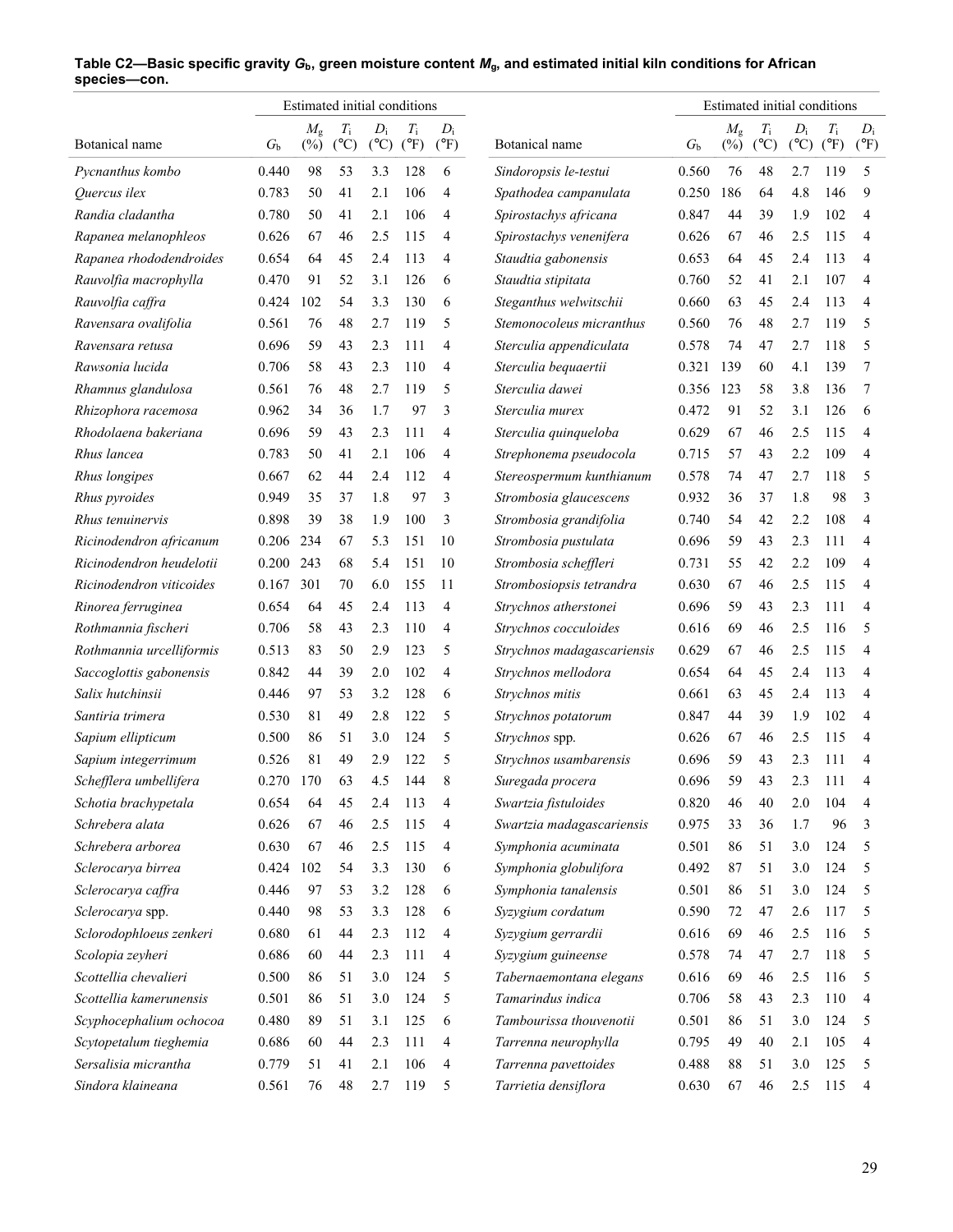|                             |         |                       | Estimated initial conditions |                        |                              |                        |                                             |                       |                       | Estimated initial conditions |                        |                              |                          |
|-----------------------------|---------|-----------------------|------------------------------|------------------------|------------------------------|------------------------|---------------------------------------------|-----------------------|-----------------------|------------------------------|------------------------|------------------------------|--------------------------|
| Botanical name              | $G_{h}$ | $M_{\rm g}$<br>$(\%)$ | $T_{\rm i}$<br>$(^{\circ}C)$ | $D_i$<br>$(^{\circ}C)$ | $T_{\rm i}$<br>$(^{\circ}F)$ | $D_i$<br>$(^{\circ}F)$ | Botanical name                              | $G_{\rm b}$           | $M_{\rm g}$<br>$(\%)$ | $T_{\rm i}$<br>$(^{\circ}C)$ | $D_i$<br>$(^{\circ}C)$ | $T_{\rm i}$<br>$(^{\circ}F)$ | $D_i$<br>$(^{\circ}F)$   |
| Teclea nobilis              | 0.696   | 59                    | 43                           | 2.3                    | 111                          | $\overline{4}$         | Tylostemon manni                            | 0.565                 | 75                    | 48                           | 2.7                    | 119                          | 5                        |
| Teclea simplicifolia        | 0.696   | 59                    | 43                           | 2.3                    | 111                          | 4                      | Uapaca benguelensis                         | 0.561                 | 76                    | 48                           | 2.7                    | 119                          | 5                        |
| Terminalia aemula           | 0.642   | 65                    | 45                           | 2.4                    | 114                          | 4                      | Uapaca brieyi                               | 0.626                 | 67                    | 46                           | 2.5                    | 115                          | $\overline{4}$           |
| Terminalia chebula          | 0.744   | 54                    | 42                           | 2.2                    | 108                          | 4                      | Uapaca esculenta                            | 0.626                 | 67                    | 46                           | 2.5                    | 115                          | $\overline{4}$           |
| Terminalia gazensis         | 0.578   | 74                    | 47                           | 2.7                    | 118                          | 5                      | Uapaca guineensis                           | 0.685                 | 60                    | 44                           | 2.3                    | 111                          | 4                        |
| Terminalia glaucescens      | 0.696   | 59                    | 43                           | 2.3                    | 111                          | $\overline{4}$         | Uapaca heudelotii                           | 0.610                 | 69                    | 46                           | 2.5                    | 116                          | 5                        |
| Terminalia kilimandscharica | 0.561   | 76                    | 48                           | 2.7                    | 119                          | 5                      | Uapaca kirkiana                             | 0.552                 | 77                    | 48                           | 2.7                    | 120                          | 5                        |
| Terminalia macroptera       | 0.738   | 55                    | 42                           | 2.2                    | 108                          | 4                      | Uapaca nitida                               | 0.616                 | 69                    | 46                           | 2.5                    | 116                          | 5                        |
| Terminalia mantaly          | 0.561   | 76                    | 48                           | 2.7                    | 119                          | 5                      | Uapaca paludosa                             | 0.686                 | 60                    | 44                           | 2.3                    | 111                          | $\overline{4}$           |
| Terminalia mollis           | 0.834   | 45                    | 39                           | 2.0                    | 103                          | 4                      | Uapaca sansibarica                          | 0.501                 | 86                    | 51                           | 3.0                    | 124                          | 5                        |
| Terminalia prunioides       | 0.975   | 33                    | 36                           | 1.7                    | 96                           | 3                      | Uapaca thouarsii                            | 0.626                 | 67                    | 46                           | 2.5                    | 115                          | 4                        |
| Terminalia sericea          | 0.738   | 55                    | 42                           | 2.2                    | 108                          | $\overline{4}$         | Vepris undulata                             | 0.696                 | 59                    | 43                           | 2.3                    | 111                          | 4                        |
| Terminalia stenostachya     | 0.834   | 45                    | 39                           | 2.0                    | 103                          | 4                      | Visnea mocanera                             | 0.779                 | 51                    | 41                           | 2.1                    | 106                          | $\overline{4}$           |
| Terminalia stuhlmannii      | 0.834   | 45                    | 39                           | 2.0                    | 103                          | 4                      | Vitex congolensis                           | 0.446                 | 97                    | 53                           | 3.2                    | 128                          | 6                        |
| Terminalia tetranda         | 0.561   | 76                    | 48                           | 2.7                    | 119                          | 5                      | Vitex fischeri                              | 0.422                 | 102                   | 54                           | 3.4                    | 130                          | 6                        |
| Tessmania africana          | 0.850   | 44                    | 39                           | 1.9                    | 102                          | 3                      | Vitex grandifolia                           | 0.398                 | 109                   | 55                           | 3.5                    | 132                          | 6                        |
| Tessmania claessensii       | 0.733   | 55                    | 42                           | 2.2                    | 108                          | $\overline{4}$         | Vitex micrantha                             | 0.488                 | 88                    | 51                           | 3.0                    | 125                          | 5                        |
| Tessmania lescrauwatii      | 0.779   | 51                    | 41                           | 2.1                    | 106                          | $\overline{4}$         | Vitex pachyphylla                           | 0.446                 | 97                    | 53                           | 3.2                    | 128                          | 6                        |
| Tessmania yangambiensis     | 0.779   | 51                    | 41                           | 2.1                    | 106                          | 4                      | Vitex payos                                 | 0.603                 | 70                    | 47                           | 2.6                    | 116                          | 5                        |
| Testulea gabonensis         | 0.600   | 71                    | 47                           | 2.6                    | 117                          | 5                      | Warburgia stuhlmannii                       | 0.783                 | 50                    | 41                           | 2.1                    | 106                          | $\overline{4}$           |
| Tetraberlinia bifoliolata   | 0.540   | 79                    | 49                           | 2.8                    | 121                          | 5                      | Warburgia ugandensis                        | 0.696                 | 59                    | 43                           | 2.3                    | 111                          | $\overline{4}$           |
| Tetraberlinia tubmania      | 0.575   | 74                    | 48                           | 2.7                    | 118                          | 5                      | Weinmannia minutiflora                      | 0.626                 | 67                    | 46                           | 2.5                    | 115                          | $\overline{4}$           |
| Tetrapleura tetraptera      | 0.567   | 75                    | 48                           | 2.7                    | 119                          | 5                      | Weinmannia spp.                             | 0.626                 | 67                    | 46                           | 2.5                    | 115                          | $\overline{4}$           |
| Tieghemella africana        | 0.550   | 78                    | 49                           | 2.8                    | 120                          | 5                      | Xanthocercis                                | 0.876                 | 41                    | 38                           | 1.9                    | 101                          | 3                        |
| Tieghemella callophylloides | 0.780   | 50                    | 41                           | 2.1                    | 106                          | 4                      | madagascariensis<br>Xanthocercis zambesiaca | 0.834                 | 45                    | 39                           | 2.0                    | 103                          | $\overline{4}$           |
| Tieghemella djave           | 0.590   | 72                    | 47                           | 2.6                    | 117                          | 5                      | Xeroderris stuhlmanni                       | 0.603                 | 70                    | 47                           | 2.6                    | 116                          | 5                        |
| Tieghemella heckelii        | 0.610   | 69                    | 46                           | 2.5                    | 116                          | 5                      | Xylopia aethiopica                          | 0.500                 | 86                    | 51                           | 3.0                    | 124                          | 5                        |
| Tieghemella obovata         | 0.630   | 67                    | 46                           | 2.5                    | 115                          | $\overline{4}$         | Xylopia chrysophylla                        | 0.700                 | 59                    | 43                           | 2.3                    | 110                          | $\overline{4}$           |
| Tieghemella zeyheri         | 0.770   | 51                    | 41                           | 2.1                    | 106                          | $\overline{4}$         | Xylopia hypolambra                          | 0.630                 | 67                    | 46                           | 2.5                    | 115                          | $\overline{4}$           |
| Toubaouate brevipaniculata  | 0.542   | 79                    | 49                           | 2.8                    | 121                          | 5                      | Xylopia quintasii                           | 0.700                 | 59                    | 43                           | 2.3                    | 110                          | $\overline{\mathcal{A}}$ |
| Trachylobium verrucosum     | 0.654   | 64                    | 45                           | 2.4                    | 113                          | 4                      | Xylopia rubescens                           | 0.504                 | 85                    | 50                           | 2.9                    | 123                          | 5                        |
| Trema guineensis            | 0.400   | 109                   | 55                           | 3.5                    | 132                          | 6                      | Xylopia staudtii                            | 0.360                 | 122                   | 57                           | 3.8                    | 135                          | 7                        |
| Trema orientalis            | 0.372   | 118                   | 57                           | 3.7                    | 134                          | 7                      | Xylopia wilwerthii                          | 0.876                 | 41                    | 38                           | 1.9                    | 101                          | 3                        |
| Trema spp.                  | 0.400   | 109                   | 55                           | 3.5                    | 132                          | 6                      | Xymalos monospora                           | 0.462                 | 93                    | 52                           | 3.1                    | 127                          | 6                        |
| Trichilia dregeana          | 0.507   | 84                    | 50                           | 2.9                    | 123                          | 5                      | Zanha africana<br>Zanha golungensis         | 0.808<br>0.693        | 48<br>60              | 40<br>43                     | 2.0<br>2.3             | 104<br>111                   | 4<br>4                   |
| Trichilia gilgiana          | 0.531   | 80                    | 49                           | 2.8                    | 121                          | 5                      | Zanthoxylum capensis <sup>a</sup>           | 0.750                 | 53                    | 42                           | 2.2                    | 107                          | 4                        |
| Trichilia heudelotii        | 0.500   | 86                    | 51                           | 3.0                    | 124                          | 5                      | Zanthoxylum davyi <sup>a</sup>              | 0.709                 | 58                    | 43                           | 2.3                    | 110                          | 4                        |
| Trichilia prieureana        | 0.630   | 67                    | 46                           | 2.5                    | 115                          | 4                      | Zanthoxylum macrophy <sup>a</sup>           | 0.922                 | 37                    | 37                           | 1.8                    | 99                           | 3                        |
| Trichilia roka              | 0.465   | 92                    | 52                           | 3.1                    | 126                          | 6                      | Ziziphus abyssinica                         | 0.770                 | 51                    | 41                           | 2.1                    | 106                          | 4                        |
| Trichoscypha arborea        | 0.590   | 72                    | 47                           | 2.6                    | 117                          | 5                      | Ziziphus mauritiana                         | 0.552                 | 77                    | 48                           | 2.7                    | 120                          | 5                        |
| Tristania spp.              | 0.738   | 55                    | 42                           | 2.2                    | 108                          | 4                      | Ziziphus mucronata                          | 0.719                 | 57                    | 43                           | 2.2                    | 109                          | $\overline{\mathcal{L}}$ |
| Turrala nilotica            | 0.629   | 67                    | 46                           | 2.5                    | 115                          | 4                      | <sup>a</sup> Older scientific name          | Newer scientific name |                       |                              |                        |                              |                          |
| Tylostemon crassifolius     | 0.520   | 82                    | 50                           | 2.9                    | 122                          | 5                      | Tarrieta spp.                               |                       | Heritiera spp.        |                              |                        |                              |                          |

*Tarrieta* spp. *Heritiera* spp.

*<i>Zanthoxylum* spp.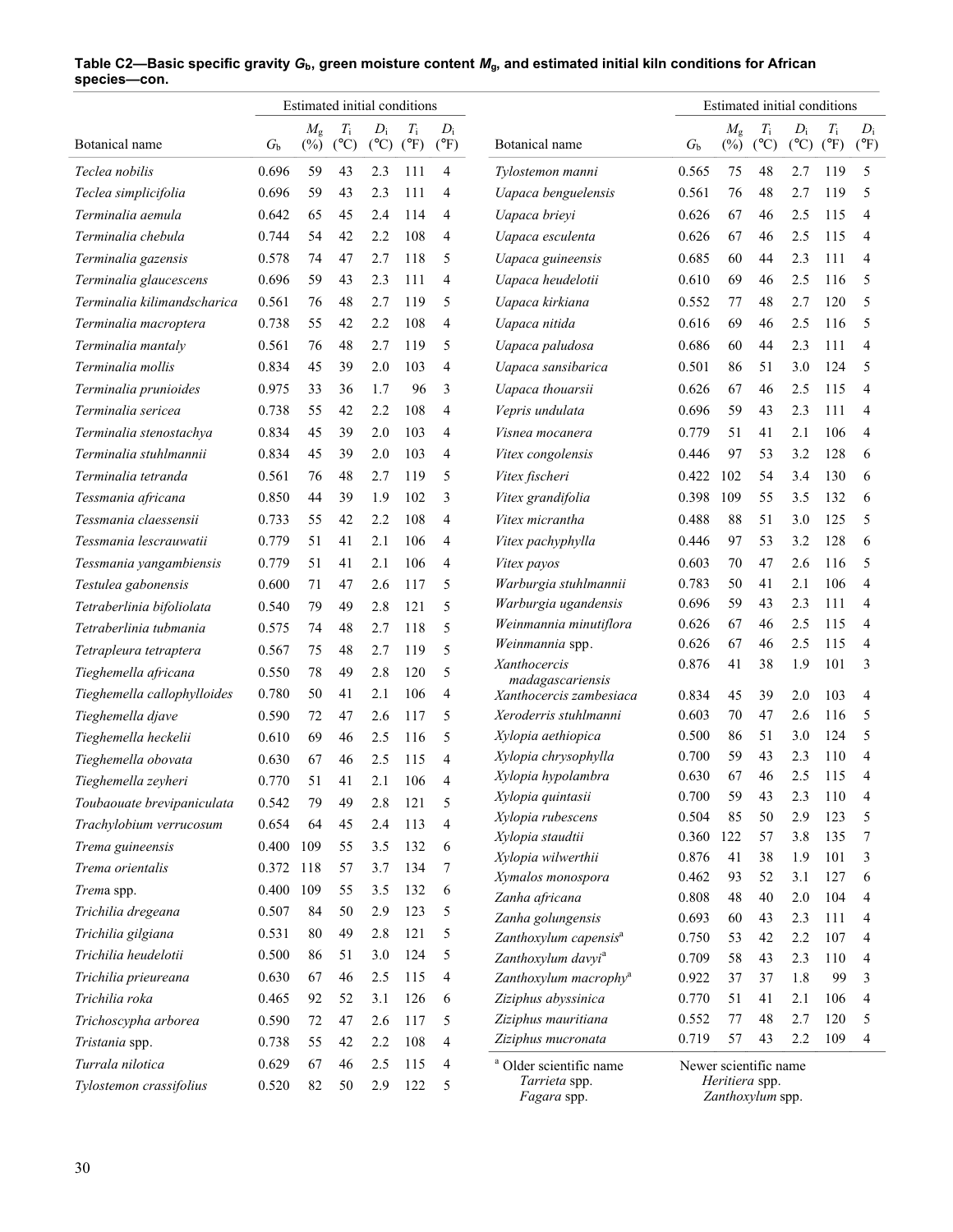|                                  |             | Estimated initial conditions |               |                 |               |               |                            |             |             |               | Estimated initial conditions |               |                |
|----------------------------------|-------------|------------------------------|---------------|-----------------|---------------|---------------|----------------------------|-------------|-------------|---------------|------------------------------|---------------|----------------|
|                                  |             | $M_{\rm g}$                  | $T_{\rm i}$   | $D_i$           | $T_{\rm i}$   | $D_i$         |                            |             | $M_{\rm g}$ | $T_{\rm i}$   | $D_i$                        | $T_{\rm i}$   | $D_i$          |
| Botanical name                   | $G_{\rm b}$ | $(\%)$                       | $(^{\circ}C)$ | $({}^{\circ}C)$ | $(^{\circ}F)$ | $(^{\circ}F)$ | Botanical name             | $G_{\rm b}$ | $(\%)$      | $(^{\circ}C)$ | $(^{\circ}C)$                | $(^{\circ}F)$ | $(^{\circ}F)$  |
| Acacia arabica                   | 0.708       | 58                           | 43            | 2.3             | 110           | 4             | Ailanthus glandulosa       | 0.507       | 84          | 50            | 2.9                          | 123           | 5              |
| Acacia auriculiformis            | 0.501       | 86                           | 51            | 3.0             | 124           | 5             | Ailanthus grandis          | 0.350       | 126         | 58            | 3.8                          | 136           | 7              |
| Acacia catechu                   | 0.875       | 41                           | 38            | 1.9             | 101           | 3             | Ailanthus malabarica       | 0.365       | 120         | 57            | 3.7                          | 135           | 7              |
| Acacia chundra                   | 0.976       | 32                           | 36            | 1.7             | 96            | 3             | Alangium chinense          | 0.492       | 87          | 51            | 3.0                          | 124           | 5              |
| Acacia confusa                   | 0.747       | 54                           | 42            | 2.2             | 108           | 4             | Alangium longiflorum       | 0.648       | 65          | 45            | 2.4                          | 114           | 4              |
| Acacia dealbata                  | 0.616       | 69                           | 46            | 2.5             | 116           | 5             | Alangium meyeri            | 0.631       | 67          | 46            | 2.5                          | 115           | $\overline{4}$ |
| Acacia ferruginea                | 0.876       | 41                           | 38            | 1.9             | 101           | 3             | Albizia acle <sup>a</sup>  | 0.573       | 74          | 48            | 2.7                          | 118           | 5              |
| Acacia granulosa                 | 0.561       | 76                           | 48            | 2.7             | 119           | 5             | Albizia amara              | 0.700       | 59          | 43            | 2.3                          | 110           | 4              |
| Acacia lenticularis              | 0.717       | 57                           | 43            | 2.2             | 109           | 4             | Albizia chinensis          | 0.297       | 152         | 61            | 4.3                          | 141           | 8              |
| Acacia leucophloea               | 0.725       | 56                           | 42            | 2.2             | 109           | 4             | Albizia julibrissin        | 0.585       | 73          | 47            | 2.6                          | 118           | 5              |
| Acacia modesta                   | 0.845       | 44                           | 39            | 1.9             | 102           | 4             | Albizia kalkora            | 0.482       | 89          | 51            | 3.0                          | 125           | 6              |
| Acacia pavonima                  | 0.668       | 62                           | 44            | 2.4             | 112           | 4             | Albizia lucida             | 0.571       | 74          | 48            | 2.7                          | 119           | 5              |
| Acacia planifrons                | 0.581       | 73                           | 47            | 2.6             | 118           | 5             | Albizia moluccana          | 0.380       | 115         | 56            | 3.6                          | 133           | 7              |
| Acacia richii                    | 0.690       | 60                           | 44            | 2.3             | 111           | 4             | Albizia odoratissima       | 0.632       | 67          | 45            | 2.5                          | 115           | 4              |
| Acacia senegal                   | 0.773       | 51                           | 41            | 2.1             | 106           | 4             | Albizia procera            | 0.647       | 65          | 45            | 2.4                          | 114           | $\overline{4}$ |
| Acacia suma                      | 0.764       | 52                           | 41            | 2.1             | 107           | 4             | Albizia saman <sup>a</sup> | 0.536       | 80          | 49            | 2.8                          | 121           | 5              |
| Acacia tomentosa                 | 0.517       | 83                           | 50            | 2.9             | 122           | 5             | Albizia saponaria          | 0.629       | 67          | 46            | 2.5                          | 115           | 4              |
| Acer davidii                     | 0.444       | 97                           | 53            | 3.2             | 128           | 6             | Albizia stipulata          | 0.380       | 115         | 56            | 3.6                          | 133           | 7              |
| Acer decandrum                   | 0.679       | 61                           | 44            | 2.3             | 112           | 4             | Albizia thompsoni          | 0.597       | 71          | 47            | 2.6                          | 117           | 5              |
| Acer mandshuricum                | 0.614       | 69                           | 46            | 2.5             | 116           | 5             | Aleurites moluccana        | 0.336       | 132         | 59            | 3.9                          | 137           | 7              |
| Acer mono                        | 0.616       | 69                           | 46            | 2.5             | 116           | 5             | Aleurites montana          | 0.321       | 139         | 60            | 4.1                          | 139           | 7              |
| Acrocarpus fraxinifolius         | 0.587       | 72                           | 47            | 2.6             | 118           | 5             | Aleurites trisperma        | 0.427       | 101         | 54            | 3.3                          | 129           | 6              |
| Acronychia pedunculata           | 0.417       | 104                          | 54            | 3.4             | 130           | 6             | Alniphyllum fortunei       | 0.388       | 112         | 56            | 3.6                          | 133           | 6              |
| Adenanthera pavonina             | 0.731       | 55                           | 42            | 2.2             | 109           | 4             | Alnus japonica             | 0.430       | 100         | 54            | 3.3                          | 129           | 6              |
| Adina fagifolia                  | 0.610       | 69                           | 46            | 2.5             | 116           | 5             | Alnus nepalensis           | 0.365       | 120         | 57            | 3.7                          | 135           | 7              |
| Adina microcephala               | 0.751       | 53                           | 42            | 2.2             | 107           | 4             | Alnus sibirica             | 0.455       | 95          | 53            | 3.2                          | 127           | 6              |
| Adina minutiflora                | 0.850       | 44                           | 39            | 1.9             | 102           | 3             | Alnus trabeculate          | 0.437       | 99          | 53            | 3.3                          | 129           | 6              |
| Adina pilulifera                 | 0.917       | 38                           | 37            | 1.8             | 99            | 3             | Alphitonia neo-caledonica  | 0.561       | 76          | 48            | 2.7                          | 119           | 5              |
| Adinandra acutifolia             | 0.639       | 66                           | 45            | 2.5             | 114           | 4             | Alphitonia philippinensis  | 0.395       | 110         | 55            | 3.5                          | 132           | 6              |
| Adinandra fragrans               | 0.722       | 56                           | 43            | 2.2             | 109           | 4             | Alphitonia zizyphoides     | 0.500       | 86          | 51            | 3.0                          | 124           | 5              |
| Aegele marmelos                  | 0.754       | 53                           | 42            | 2.1             | 107           | 4             | Alphonsea arborea          | 0.691       | 60          | 44            | 2.3                          | 111           | 4              |
| Afzelia cochinchinensis          | 0.748       | 54                           | 42            | 2.2             | 108           | 4             | Alseodaphne hainanensis    | 0.578       | 74          | 47            | 2.7                          | 118           | 5              |
| Aglaia andamancia                | 0.713       | 57                           | 43            | 2.2             | 110           | 4             | Alseodaphne umbaliflora    | 0.520       | 82          | 50            | 2.9                          | 122           | 5              |
| Aglaia argentea                  | 0.658       | 63                           | 45            | 2.4             | 113           | 4             | Alseodaphne insignis       | 0.580       | 73          | 47            | 2.6                          | 118           | 5              |
| Aglaia dasyclada                 | 0.600       | 71                           | 47            | 2.6             | 117           | 5             | Alseodaphne longipes       | 0.486       | 88          | 51            | 3.0                          | 125           | 5              |
| Aglaia diffusa                   | 0.699       | 59                           | 43            | 2.3             | 110           | 4             | Alseodaphne                | 0.719       | 57          | 43            | 2.2                          | 109           | 4              |
| Aglaia edulis                    | 0.702       | 59                           | 43            | 2.3             | 110           | 4             | semecarpifolia             |             |             |               |                              |               |                |
|                                  | 0.657       | 64                           | 45            | 2.4             | 113           | 4             | Altingia excelsa           | 0.739       | 55          | 42            | 2.2                          | 108           | 4              |
| Aglaia gigantea<br>Aglaia iloilo | 0.527       | 81                           | 49            | 2.8             | 122           | 5             | Altingia chinensis         | 0.652       | 64          | 45            | 2.4                          | 113           | 4              |
|                                  |             |                              | 38            |                 | 100           |               | Altingia obovata           | 0.723       | 56          | 43            | 2.2                          | 109           | 4              |
| Aglaia llanosiana                | 0.892       | 40                           |               | 1.9             |               | 3             | Altingia yunnanensis       | 0.613       | 69          | 46            | 2.5                          | 116           | 5              |
| Aglaia maiae                     | 0.597       | 71                           | 47            | 2.6             | 117           | 5             | Amesiodendron chniense     | 0.803       | 48          | 40            | 2.0                          | 105           | 4              |
| Aglaia odoratissima              | 0.717       | 57                           | 43            | 2.2             | 109           | 4             | Amoora aherniana           | 0.584       | 73          | 47            | 2.6                          | 118           | 5              |
| Aglaia polystachya               | 0.632       | 67                           | 45            | 2.5             | 115           | 4             | Amoora cucullata           | 0.555       | 77          | 48            | 2.7                          | 120           | 5              |
| Aglaia roxburghiana              | 0.783       | 50                           | 41            | 2.1             | 106           | 4             | Amoora macrocarpa          | 0.545       | 78          | 49            | 2.8                          | 120           | 5              |
| Aglaia sapindina                 | 0.658       | 63                           | 45            | 2.4             | 113           | 4             | Amoora rohituka            | 0.576       | 74          | 48            | 2.7                          | 118           | 5              |
| Ailanthus altissima              | 0.521       | 82                           | 50            | 2.9             | 122           | 5             | Amoora rugbiginosa         | 0.700       | 59          | 43            | 2.3                          | 110           | 4              |
| Ailanthus excelsa                | 0.328       | 135                          | 59            | 4.0             | 138           | 7             |                            |             |             |               |                              |               |                |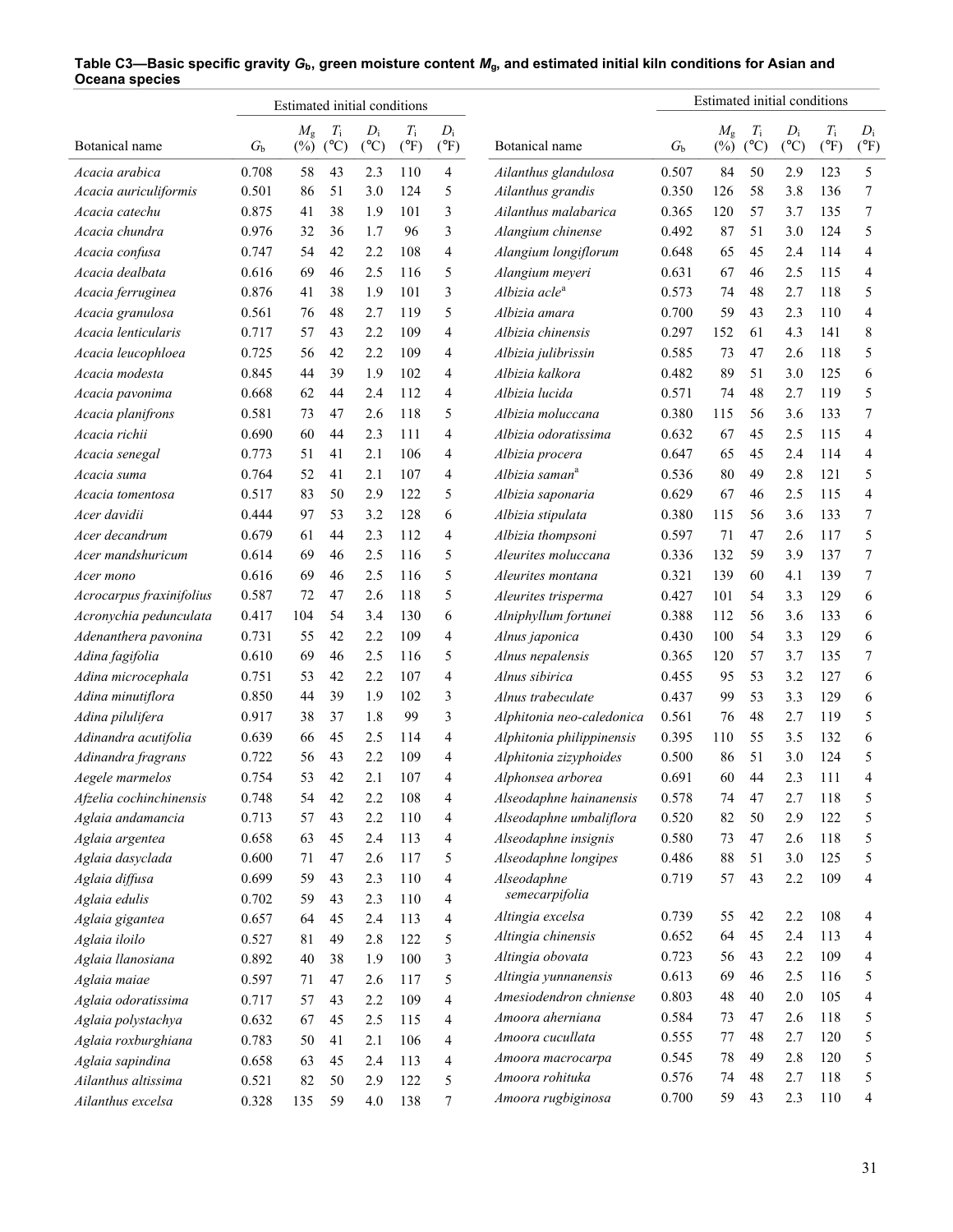|                                               |             | Estimated initial conditions |                              |                        |                              |                        |                                          |                  | Estimated initial conditions |                              |                        |                              |                        |
|-----------------------------------------------|-------------|------------------------------|------------------------------|------------------------|------------------------------|------------------------|------------------------------------------|------------------|------------------------------|------------------------------|------------------------|------------------------------|------------------------|
| Botanical name                                | $G_{\rm b}$ | $M_{\rm g}$<br>$(\%)$        | $T_{\rm i}$<br>$(^{\circ}C)$ | $D_i$<br>$(^{\circ}C)$ | $T_{\rm i}$<br>$(^{\circ}F)$ | $D_i$<br>$(^{\circ}F)$ | Botanical name                           | $G_{\mathrm{b}}$ | $M_{\rm g}$<br>$(\%)$        | $T_{\rm i}$<br>$(^{\circ}C)$ | $D_i$<br>$(^{\circ}C)$ | $T_{\rm i}$<br>$(^{\circ}F)$ | $D_i$<br>$(^{\circ}F)$ |
| Amoora wallichii                              | 0.496       | 86                           | 51                           | 3.0                    | 124                          | 5                      | Artocarpus styracifolius                 | 0.522            | 82                           | 50                           | 2.9                    | 122                          | 5                      |
| Anacolosa densiflora                          | 0.781       | 50                           | 41                           | 2.1                    | 106                          | 4                      | Artocarpus tonkinensis                   | 0.547            | 78                           | 49                           | 2.8                    | 120                          | 5                      |
| Angelesia splendens                           | 0.513       | 83                           | 50                           | 2.9                    | 123                          | 5                      | Arytera littoralis                       | 0.733            | 55                           | 42                           | 2.2                    | 108                          | 4                      |
| Anisophyllea zeylanica                        | 0.460       | 94                           | 52                           | 3.2                    | 127                          | 6                      | Atalantia missionis                      | 0.877            | 41                           | 38                           | 1.9                    | 101                          | 3                      |
| Anisoptera aurea                              | 0.532       | 80                           | 49                           | 2.8                    | 121                          | 5                      | Atalantia monophylla                     | 0.773            | 51                           | 41                           | 2.1                    | 106                          | 4                      |
| Anisoptera brunnea                            | 0.540       | 79                           | 49                           | 2.8                    | 121                          | 5                      | Averrhoa carambola                       | 0.549            | 78                           | 49                           | 2.8                    | 120                          | 5                      |
| Anisoptera costata                            | 0.610       | 69                           | 46                           | 2.5                    | 116                          | 5                      | Avicennia marina                         | 0.661            | 63                           | 45                           | 2.4                    | 113                          | 4                      |
| Anisoptera glabra                             | 0.475       | 90                           | 52                           | 3.1                    | 126                          | 6                      | Avicennia officinalis                    | 0.654            | 64                           | 45                           | 2.4                    | 113                          | 4                      |
| Anisoptera grossivenia                        | 0.730       | 56                           | 42                           | 2.2                    | 109                          | 4                      | Azadirachta indica                       | 0.690            | 60                           | 44                           | 2.3                    | 111                          | 4                      |
| Anisoptera laevis                             | 0.490       | 88                           | 51                           | 3.0                    | 124                          | 5                      | Azadirachta spp.                         | 0.520            | 82                           | 50                           | 2.9                    | 122                          | 5                      |
| Anisoptera marginata                          | 0.565       | 75                           | 48                           | 2.7                    | 119                          | 5                      | Baccaurea sapida                         | 0.590            | 72                           | 47                           | 2.6                    | 117                          | 5                      |
| Anisoptera oblonga                            | 0.516       | 83                           | 50                           | 2.9                    | 123                          | 5                      | <b>Balanites triflora</b>                | 0.629            | 67                           | 46                           | 2.5                    | 115                          | 4                      |
| Anisoptera scaphula                           | 0.477       | 90                           | 52                           | 3.1                    | 125                          | 6                      | Balanocarpus heimii                      | 0.847            | 44                           | 39                           | 1.9                    | 102                          | 4                      |
| Anisoptera thurifera                          | 0.532       | 80                           | 49                           | 2.8                    | 121                          | 5                      | Balanocarpus spp.                        | 0.760            | 52                           | 41                           | 2.1                    | 107                          | 4                      |
| Anneslea fragrens                             | 0.557       | 76                           | 48                           | 2.7                    | 120                          | 5                      | Barringtonia acutangula                  | 0.488            | 88                           | 51                           | 3.0                    | 125                          | 5                      |
| Annona squamosa                               | 0.603       | 70                           | 47                           | 2.6                    | 116                          | 5                      | Barringtonia edulis                      | 0.480            | 89                           | 51                           | 3.1                    | 125                          | 6                      |
| Anogeissus acuminata                          | 0.739       | 55                           | 42                           | 2.2                    | 108                          | 4                      | Barringtonia racemosa                    | 0.360            | 122                          | 57                           | 3.8                    | 135                          | 7                      |
| Anogeissus latifolia                          | 0.828       | 46                           | 40                           | 2.0                    | 103                          | 4                      | Bassia butyracea                         | 0.632            | 67                           | 45                           | 2.5                    | 115                          | 4                      |
| Anogeissus pendula                            | 0.795       | 49                           | 40                           | 2.1                    | 105                          | 4                      | Bassia latifolia                         | 0.737            | 55                           | 42                           | 2.2                    | 108                          | 4                      |
| Anogeissus phillyreaefolia                    | 0.719       | 57                           | 43                           | 2.2                    | 109                          | 4                      | Bassia longifolia                        | 0.795            | 49                           | 40                           | 2.1                    | 105                          | 4                      |
| Anogeissus sericea                            | 0.738       | 55                           | 42                           | 2.2                    | 108                          | 4                      | Bassia pasquieri                         | 0.844            | 44                           | 39                           | 2.0                    | 102                          | 4                      |
| Anthocephalus cadamba                         | 0.435       | 99                           | 53                           | 3.3                    | 129                          | 6                      | Bauhinia foveolata                       | 0.725            | 56                           | 42                           | 2.2                    | 109                          | 4                      |
| Anthocephalus chinensis                       | 0.308       | 146                          | 60                           | 4.2                    | 140                          | 8                      | Bauhinia malabarica                      | 0.530            | 81                           | 49                           | 2.8                    | 122                          | 5                      |
| Antiaris toxicana                             | 0.358       | 123                          | 57                           | 3.8                    | 135                          | 7                      | Bauhinia purpurea                        | 0.527            | 81                           | 49                           | 2.8                    | 122                          | 5                      |
| Antidesma pleuricum                           | 0.593       | 71                           | 47                           | 2.6                    | 117                          | 5                      | Bauhinia racemosa                        | 0.577            | 74                           | 47                           | 2.7                    | 118                          | 5                      |
| Aphanamixis cumingiana                        | 0.581       | 73                           | 47                           | 2.6                    | 118                          | 5                      | Bauhinia retusa                          | 0.657            | 64                           | 45                           | 2.4                    | 113                          | 4                      |
| Aphanamixis perrottetiana                     | 0.511       | 84                           | 50                           | 2.9                    | 123                          | 5                      | Bauhinia spp.                            | 0.670            | 62                           | 44                           | 2.4                    | 112                          | 4                      |
| Aphanamixis polystachya                       | 0.576       | 74                           | 48                           | 2.7                    | 118                          | 5                      | Bauhinia variegata                       | 0.544            | 78                           | 49                           | 2.8                    | 121                          | 5                      |
| Aphananthe aspera                             | 0.525       | 81                           | 50                           | 2.9                    | 122                          | 5                      | Beauprea spathulafolia                   | 0.876            | 41                           | 38                           | 1.9                    | 101                          | 3                      |
| Aphananthe philippinensis                     | 0.446       | 97                           | 53                           | 3.2                    | 128                          | 6                      | Beilschmiedia intermedia                 | 0.560            | 76                           | 48                           | 2.7                    | 119                          | 5                      |
| Aquilaria agallocha                           | 0.347       | 127                          | 58                           | 3.9                    | 136                          | 7                      | Beilschmiedia                            | 0.488            | 88                           | 51                           | 3.0                    | 125                          | 5                      |
| Aquilaria sinensis                            | 0.375       | 117                          | 56                           | 3.7                    | 134                          | 7                      | roxburghiana                             |                  |                              |                              |                        |                              |                        |
| Archidendron oblongum                         | 0.356       | 123                          | 58                           | 3.8                    | 136                          | 7                      | Beilschmiedia tawa                       | 0.580            | 73                           | 47                           | 2.6                    | 118                          | 5                      |
| Ardisia densilepidotula                       | 0.648       | 65                           | 45                           | 2.4                    | 114                          | 4                      | Berrya ammonilla                         | 0.772            | 51                           | 41                           | 2.1                    | 106                          | 4                      |
| Artocarpus altilis                            | 0.339       | 130                          | 58                           | 3.9                    | 137                          | 7                      | Berrya cordifolia                        | 0.780            | 50                           | 41                           | 2.1                    | 106                          | 4                      |
| Artocarpus blancoi                            | 0.422       | 102                          | 54                           | 3.4                    | 130                          | 6                      | Betula albo-sinensis                     | 0.523            | 82                           | 50                           | 2.9                    | 122                          | 5                      |
| Artocarpus chaplasha                          | 0.424       | 102                          | 54                           | 3.3                    | 130                          | 6                      | Betula alnoides                          | 0.539            | 79                           | 49                           | 2.8                    | 121                          | 5                      |
| Artocarpus elasticus                          | 0.440       | 98                           | 53                           | 3.3                    | 128                          | 6                      | Betula costata                           | 0.628            | 67                           | 46                           | 2.5                    | 115                          | 4                      |
|                                               | 0.505       | 85                           | 50                           | 2.9                    | 123                          | 5                      | Betula liminifera                        | 0.533            | 80                           | 49                           | 2.8                    | 121                          | 5                      |
| Artocarpus heterophyllus                      |             |                              |                              |                        |                              |                        |                                          |                  |                              |                              |                        |                              |                        |
| Artocarpus hirsuta<br>Artocarpus integrifolia | 0.516       | 83<br>$80\,$                 | 50<br>49                     | 2.9                    | 123<br>121                   | 5                      | Betula platyphylla<br>Bischofia javanica | 0.515<br>0.589   | 83<br>72                     | 50<br>47                     | 2.9                    | 123                          | 5<br>5                 |
|                                               | 0.531       |                              |                              | 2.8                    |                              | 5                      |                                          |                  |                              |                              | 2.6                    | 117                          |                        |
| Artocarpus lakoocha                           | 0.530       | 81                           | 49                           | 2.8                    | 122                          | 5                      | Bleasdalea vitiensis                     | 0.430            | 100                          | 54                           | 3.3                    | 129                          | 6                      |
| Artocarpus lanceifolius                       | 0.620       | 68                           | 46                           | 2.5                    | 115                          | 5                      | Blepharistemma                           | 0.589            | 72                           | 47                           | 2.6                    | 117                          | 5                      |
| Artocarpus nobilis                            | 0.629       | 67                           | 46                           | 2.5                    | 115                          | 4                      | Blumeodendron tokbrai                    | 0.560            | 76                           | 48                           | 2.7                    | 119                          | 5                      |
| Artocarpus ovata                              | 0.470       | 91                           | 52                           | 3.1                    | 126                          | 6                      | Boehmeria rugulosa                       | 0.539            | 79                           | 49                           | 2.8                    | 121                          | 5                      |
| Artocarpus rigidus                            | 0.480       | 89                           | 51                           | 3.1                    | 125                          | 6                      | Bombax ceiba <sup>a</sup>                | 0.330            | 135                          | 59                           | 4.0                    | 138                          | 7                      |
| Artocarpus scortechinii                       | 0.430       | 100                          | 54                           | 3.3                    | 129                          | 6                      | Bombax insigne                           | 0.313            | 143                          | 60                           | 4.1                    | 140                          | 7                      |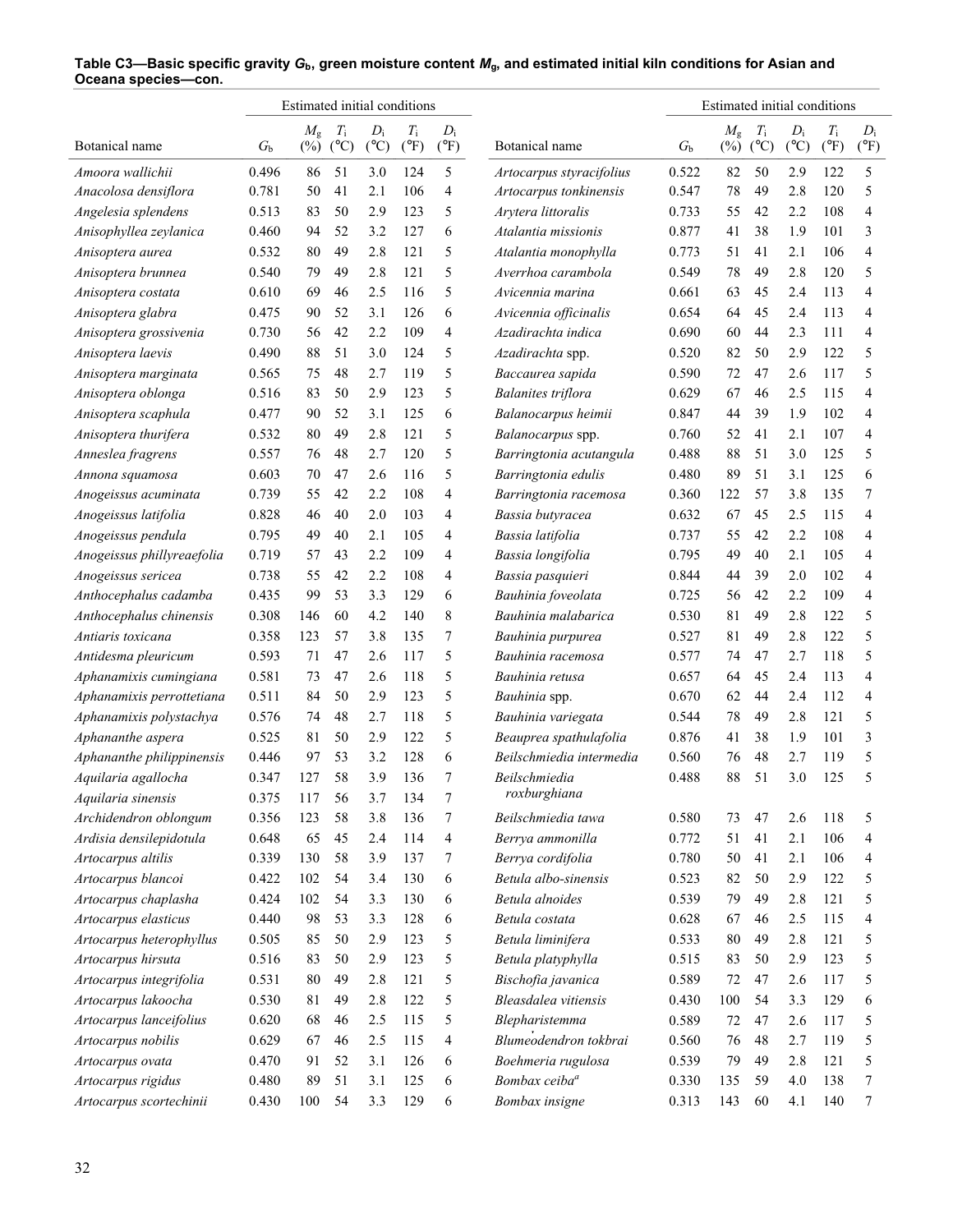|                                |             | Estimated initial conditions |                              |                        |                              |                        |                         |             | Estimated initial conditions |                              |                        |                              |                        |
|--------------------------------|-------------|------------------------------|------------------------------|------------------------|------------------------------|------------------------|-------------------------|-------------|------------------------------|------------------------------|------------------------|------------------------------|------------------------|
| Botanical name                 | $G_{\rm b}$ | $M_{\rm g}$<br>$(\%)$        | $T_{\rm i}$<br>$(^{\circ}C)$ | $D_i$<br>$(^{\circ}C)$ | $T_{\rm i}$<br>$(^{\circ}F)$ | $D_i$<br>$(^{\circ}F)$ | Botanical name          | $G_{\rm b}$ | $M_{\rm g}$<br>$(\%)$        | $T_{\rm i}$<br>$(^{\circ}C)$ | $D_i$<br>$(^{\circ}C)$ | $T_{\rm i}$<br>$(^{\circ}F)$ | $D_i$<br>$(^{\circ}F)$ |
| Bombax malabarica <sup>a</sup> | 0.330       | 135                          | 59                           | 4.0                    | 138                          | 7                      | Calophyllum saigonensis | 0.598       | 71                           | 47                           | 2.6                    | 117                          | 5                      |
| Bombycidendron                 | 0.532       | 80                           | 49                           | 2.8                    | 121                          | 5                      | Calophyllum soulatri    | 0.540       | 79                           | 49                           | 2.8                    | 121                          | 5                      |
| vidalianum                     |             |                              |                              |                        |                              |                        | Calophyllum spectabile  | 0.533       | 80                           | 49                           | 2.8                    | 121                          | 5                      |
| Borassus flabellifer           | 0.681       | 61                           | 44                           | 2.3                    | 111                          | 4                      | Calophyllum tomentosum  | 0.516       | 83                           | 50                           | 2.9                    | 123                          | 5                      |
| Boschia griffithii             | 0.552       | 77                           | 48                           | 2.7                    | 120                          | 5                      | Calophyllum venustum    | 0.549       | 78                           | 49                           | 2.8                    | 120                          | 5                      |
| Boswellia serrata              | 0.498       | 86                           | 51                           | 3.0                    | 124                          | 5                      | Callophyllum vitiense   | 0.500       | 86                           | 51                           | 3.0                    | 124                          | 5                      |
| Bouea burmanica                | 0.661       | 63                           | 45                           | 2.4                    | 113                          | 4                      | Calophyllum wightianum  | 0.569       | 75                           | 48                           | 2.7                    | 119                          | 5                      |
| Bretschneidera sinensis        | 0.537       | 80                           | 49                           | 2.8                    | 121                          | 5                      | Calycarpa arborea       | 0.530       | 81                           | 49                           | 2.8                    | 122                          | 5                      |
| Bridelia balansae              | 0.627       | 67                           | 46                           | 2.5                    | 115                          | 4                      | Campnosperma auriculata | 0.350       | 126                          | 58                           | 3.8                    | 136                          | 7                      |
| Bridelia retusa                | 0.499       | 86                           | 51                           | 3.0                    | 124                          | 5                      | Campnosperma            | 0.313       | 143                          | 60                           | 4.1                    | 140                          | 7                      |
| Bridelia squamosa              | 0.500       | 86                           | 51                           | 3.0                    | 124                          | 5                      | brevipetiolata          |             |                              |                              |                        |                              |                        |
| Broussonetia papyrifera        | 0.321       | 139                          | 60                           | 4.1                    | 139                          | 7                      | Campnosperma            | 0.405       | 107                          | 55                           | 3.5                    | 131                          | 6                      |
| Brownlowia elata               | 0.573       | 74                           | 48                           | 2.7                    | 118                          | 5                      | macrophylla             |             |                              |                              |                        |                              |                        |
| Bruguiera caryophylloides      | 0.725       | 56                           | 42                           | 2.2                    | 109                          | 4                      | Campnosperma spp.       | 0.356       | 123                          | 58                           | 3.8                    | 136                          | 7                      |
| Bruguiera eriopetala           | 0.733       | 55                           | 42                           | 2.2                    | 108                          | 4                      | Campthotheca acuminata  | 0.412       | 105                          | 55                           | 3.4                    | 131                          | 6                      |
| Bruguiera gymnorrhiza          | 0.741       | 54                           | 42                           | 2.2                    | 108                          | 4                      | Cananga odorata         | 0.310       | 145                          | 60                           | 4.2                    | 140                          | 8                      |
| Bruguiera parviflora           | 0.825       | 46                           | 40                           | 2.0                    | 103                          | 4                      | Canarium album          | 0.559       | 76                           | 48                           | 2.7                    | 119                          | 5                      |
| Bruguiera sexangula            | 0.808       | 48                           | 40                           | 2.0                    | 104                          | 4                      | Canarium asperum        | 0.605       | 70                           | 46                           | 2.6                    | 116                          | 5                      |
| Buchanania angustifolia        | 0.517       | 83                           | 50                           | 2.9                    | 122                          | 5                      | Canarium bengalense     | 0.557       | 76                           | 48                           | 2.7                    | 120                          | 5                      |
| Buchanania lancifolia          | 0.539       | 79                           | 49                           | 2.8                    | 121                          | 5                      | Canarium calophyllum    | 0.500       | 86                           | 51                           | 3.0                    | 124                          | 5                      |
| Buchanania lanzan              | 0.450       | 96                           | 53                           | 3.2                    | 128                          | 6                      | Canarium copaliferum    | 0.632       | 67                           | 45                           | 2.5                    | 115                          | 4                      |
| Buchanania latifolia           | 0.458       | 94                           | 52                           | 3.2                    | 127                          | 6                      | Canarium hirsutum       | 0.397       | 109                          | 55                           | 3.5                    | 132                          | 6                      |
| Buchanania spp.                | 0.322       | 138                          | 59                           | 4.1                    | 139                          | 7                      | Canarium luzonicum      | 0.489       | 88                           | 51                           | 3.0                    | 125                          | 5                      |
| Bucklandia populnea            | 0.552       | 77                           | 48                           | 2.7                    | 120                          | 5                      | Canarium nigrum         | 0.513       | 83                           | 50                           | 2.9                    | 123                          | 5                      |
| Burckella spp.                 | 0.561       | 76                           | 48                           | 2.7                    | 119                          | 5                      | Canarium pimela         | 0.560       | 76                           | 48                           | 2.7                    | 119                          | 5                      |
| Burreavella wakere             | 0.876       | 41                           | 38                           | 1.9                    | 101                          | 3                      | Canarium rufum          | 0.470       | 91                           | 52                           | 3.1                    | 126                          | 6                      |
| Burretiodendron hsienmu        | 0.880       | 41                           | 38                           | 1.9                    | 101                          | 3                      | Canarium salomonense    | 0.446       | 97                           | 53                           | 3.2                    | 128                          | 6                      |
| Bursera serrata                | 0.590       | 72                           | 47                           | 2.6                    | 117                          | 5                      | Canarium sikkimense     | 0.257       | 180                          | 64                           | 4.7                    | 145                          | 8                      |
| Butea frondosa                 | 0.513       | 83                           | 50                           | 2.9                    | 123                          | 5                      | Canarium spp.           | 0.503       | 85                           | 50                           | 3.0                    | 123                          | 5                      |
| Butea monosperma               | 0.480       | 89                           | 51                           | 3.1                    | 125                          | 6                      | Canarium strictum       | 0.532       | 80                           | 49                           | 2.8                    | 121                          | 5                      |
| Caesalpinia sappan             | 0.837       | 45                           | 39                           | 2.0                    | 103                          | 4                      | Canarium vanikoroense   | 0.540       | 79                           | 49                           | 2.8                    | 121                          | 5                      |
| Callicarpa tomentosa           | 0.462       | 93                           | 52                           | 3.1                    | 127                          | 6                      | Canarium vitense        | 0.540       | 79                           | 49                           | 2.8                    | 121                          | 5                      |
| Callistemon lanceolatus        | 0.706       | 58                           | 43                           | 2.3                    | 110                          | 4                      | Canarium vrieseanum     | 0.562       | 76                           | 48                           | 2.7                    | 119                          | 5                      |
| Calophyllum amoenum            | 0.517       | 83                           | 50                           | 2.9                    | 122                          | 5                      | Canarium zeylanicum     | 0.372       | 118                          | 57                           | 3.7                    | 134                          | 7                      |
| Calophyllum blancoi            | 0.510       | 84                           | 50                           | 2.9                    | 123                          | 5                      | Canthium dicoccum       | 0.750       | 53                           | 42                           | 2.2                    | 107                          | 4                      |
| Calophyllum curtisii           | 0.510       | 84                           | 50                           | 2.9                    | 123                          | 5                      | Canthium didymum        | 0.699       | 59                           | 43                           | 2.3                    | 110                          | 4                      |
| Calophyllum inophyllum         | 0.620       | 68                           | 46                           | 2.5                    | 115                          | 5                      | Canthium monstrosum     | 0.422       | 102                          | 54                           | 3.4                    | 130                          | 6                      |
| Calophyllum kunstleri          | 0.549       | 78                           | 49                           | 2.8                    | 120                          | 5                      | Cantleya corniculata    | 1.040       | 27                           | 35                           | 1.6                    | 93                           | 3                      |
| Calophyllum montanum           | 0.696       | 59                           | 43                           | 2.3                    | 111                          | $\overline{4}$         | Carallia brachiata      | 0.772       | 51                           | 41                           | 2.1                    | 106                          | 4                      |
| Calophyllum                    | 0.500       | 86                           | 51                           | 3.0                    | 124                          | 5                      | Carallia calycina       | 0.660       | 63                           | 45                           | 2.4                    | 113                          | 4                      |
| neo-ebudicum                   |             |                              |                              |                        |                              |                        | Carallia integerrima    | 0.603       | 70                           | 47                           | 2.6                    | 116                          | 5                      |
| Calophyllum                    | 0.580       | 73                           | 47                           | 2.6                    | 118                          | 5                      | Carallia lucida         | 0.624       | 68                           | 46                           | 2.5                    | 115                          | 5                      |
| obliquinervium                 |             |                              |                              |                        |                              |                        | Carapa borneensis       | 0.530       | 81                           | 49                           | 2.8                    | 122                          | 5                      |
| Calophyllum polyanthum         | 0.549       | 78                           | 49                           | 2.8                    | 120                          | 5                      | Carapa granatum         | 0.706       | 58                           | 43                           | 2.3                    | 110                          | 4                      |
| Calophyllum                    | 0.770       | 51                           | 41                           | 2.1                    | 106                          | $\overline{4}$         | Carapa mollucensis      | 0.670       | 62                           | 44                           | 2.4                    | 112                          | 4                      |
| pulcherrimum                   |             |                              |                              |                        |                              |                        | Carapa obovata          | 0.563       | 76                           | 48                           | 2.7                    | 119                          | 5                      |
| Calophyllum retusum            | 0.450       | 96                           | 53                           | 3.2                    | 128                          | 6                      | Careya arborea          | 0.644       | 65                           | 45                           | 2.4                    | 114                          | 4                      |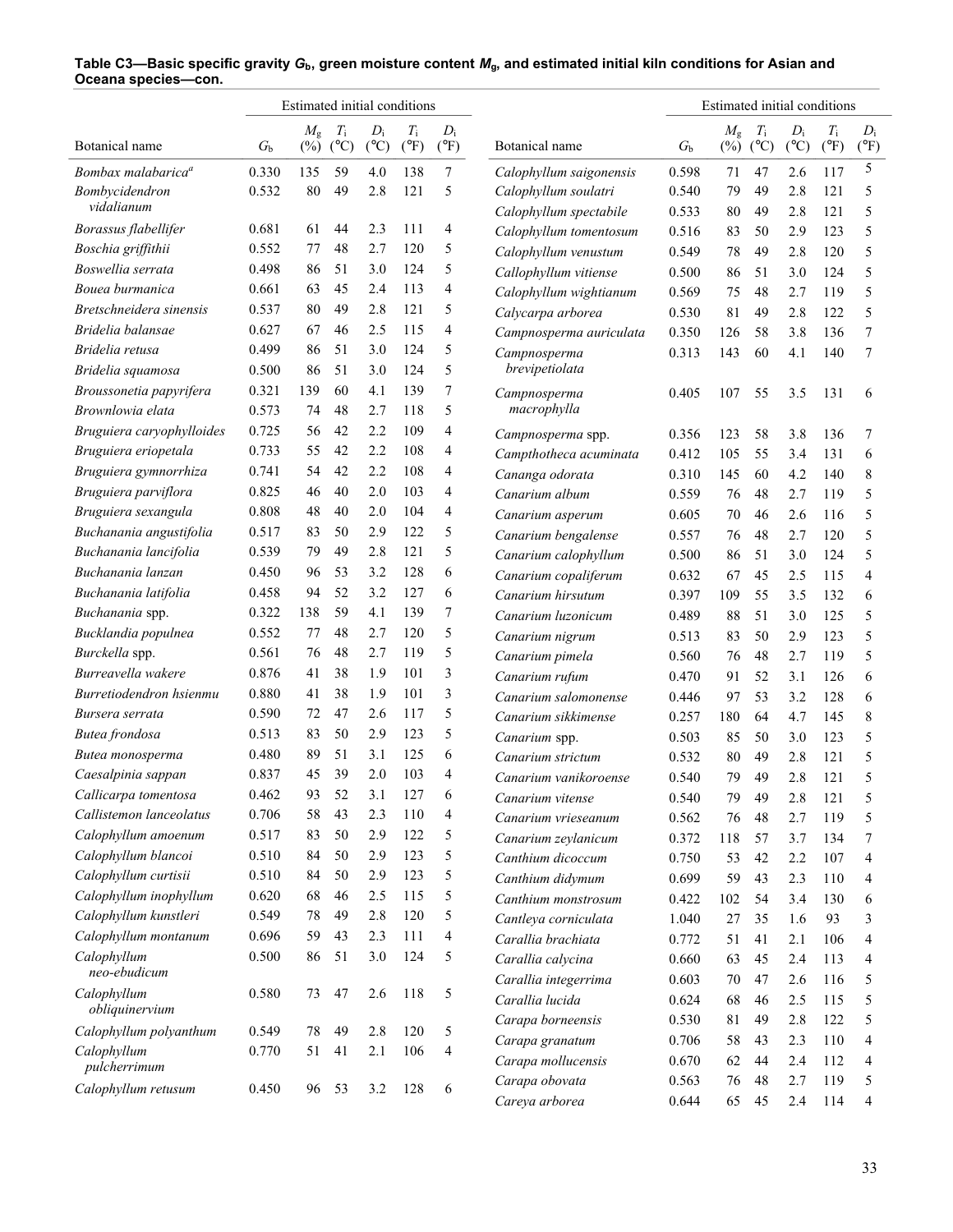|                          |             | Estimated initial conditions |               |               |               |               |                          |             | Estimated initial conditions |               |               |               |                |
|--------------------------|-------------|------------------------------|---------------|---------------|---------------|---------------|--------------------------|-------------|------------------------------|---------------|---------------|---------------|----------------|
|                          |             | $M_{\rm g}$                  | $T_{\rm i}$   | $D_i$         | $T_{\rm i}$   | $D_i$         |                          |             | $M_{\rm g}$                  | $T_{\rm i}$   | $D_i$         | $T_{\rm i}$   | $D_i$          |
| Botanical name           | $G_{\rm b}$ | $(\%)$                       | $(^{\circ}C)$ | $(^{\circ}C)$ | $(^{\circ}F)$ | $(^{\circ}F)$ | Botanical name           | $G_{\rm b}$ | $(\%)$                       | $(^{\circ}C)$ | $(^{\circ}C)$ | $(^{\circ}F)$ | $(^{\circ}F)$  |
| Carpinus chinensis       | 0.574       | 74                           | 48            | 2.7           | 118           | 5             | Ceriops tagal            | 0.803       | 48                           | 40            | 2.0           | 105           | 4              |
| Carpinus fangiana        | 0.561       | 76                           | 48            | 2.7           | 119           | 5             | Chailletia gelonioides   | 0.541       | 79                           | 49            | 2.8           | 121           | 5              |
| Carpinus londoniana      | 0.528       | 81                           | 49            | 2.8           | 122           | 5             | Chisocheton cumingianus  | 0.520       | 82                           | 50            | 2.9           | 122           | 5              |
| Carya cathayensis        | 0.596       | 71                           | 47            | 2.6           | 117           | 5             | Chisocheton divergens    | 0.517       | 83                           | 50            | 2.9           | 122           | 5              |
| Caryota urens            | 0.590       | 72                           | 47            | 2.6           | 117           | 5             | Chisocheton grandiflorus | 0.645       | 65                           | 45            | 2.4           | 114           | $\overline{4}$ |
| Casaeria graveolens      | 0.578       | 74                           | 47            | 2.7           | 118           | 5             | Chisocheton paniculatus  | 0.533       | 80                           | 49            | 2.8           | 121           | 5              |
| Cassia fistula           | 0.728       | 56                           | 42            | 2.2           | 109           | 4             | Chisocheton pentandrus   | 0.518       | 83                           | 50            | 2.9           | 122           | 5              |
| Cassia javanica          | 0.685       | 60                           | 44            | 2.3           | 111           | 4             | Chisocheton schvmanii    | 0.501       | 86                           | 51            | 3.0           | 124           | 5              |
| Cassia marginata         | 0.770       | 51                           | 41            | 2.1           | 106           | 4             | Choerospondias axillaris | 0.474       | 91                           | 52            | 3.1           | 126           | 6              |
| Cassia nodosa            | 0.517       | 83                           | 50            | 2.9           | 122           | 5             | Chosenia macrolepis      | 0.320       | 139                          | 60            | 4.1           | 139           | 7              |
| Cassia siamea            | 0.840       | 45                           | 39            | 2.0           | 103           | 4             | Chukrasia velutina       | 0.680       | 61                           | 44            | 2.3           | 112           | 4              |
| Cassia spectabilis       | 0.484       | 89                           | 51            | 3.0           | 125           | 5             | Cinnamomum               | 0.440       | 98                           | 53            | 3.3           | 128           | 6              |
| Cassia timoriensis       | 0.744       | 54                           | 42            | 2.2           | 108           | 4             | austro-sinense           |             |                              |               |               |               |                |
| Cassia tonkinensis       | 0.564       | 75                           | 48            | 2.7           | 119           | 5             | Cinnamomum               | 0.475       | 90                           | 52            | 3.1           | 126           | 6              |
| Castanea henryi          | 0.536       | 80                           | 49            | 2.8           | 121           | 5             | cecicodaphne             |             |                              |               |               |               |                |
| Castanea mollissima      | 0.565       | 75                           | 48            | 2.7           | 119           | 5             | Cinnamomum densiflora    | 0.444       | 97                           | 53            | 3.2           | 128           | 6              |
| Castanea seguinii        | 0.506       | 85                           | 50            | 2.9           | 123           | 5             | Cinnamomum               | 0.475       | 90                           | 52            | 3.1           | 126           | 6              |
| Castanopsis argentea     | 0.730       | 56                           | 42            | 2.2           | 109           | 4             | granduliferum            |             |                              |               |               |               |                |
| Castanopsis brevispina   | 0.539       | 79                           | 49            | 2.8           | 121           | 5             | Cinnamomum iners         | 0.508       | 84                           | 50            | 2.9           | 123           | 5              |
| Castanopsis carlesii     | 0.477       | 90                           | 52            | 3.1           | 125           | 6             | Cinnamomum inunctum      | 0.573       | 74                           | 48            | 2.7           | 118           | 5              |
| Castanopsis delavayi     | 0.650       | 64                           | 45            | 2.4           | 113           | 4             | Cinnamomum mercadoi      | 0.650       | 64                           | 45            | 2.4           | 113           | 4              |
| Castanopsis eyrei        | 0.486       | 88                           | 51            | 3.0           | 125           | 5             | Cinnamomum obtusifolium  | 0.590       | 72                           | 47            | 2.6           | 117           | 5              |
| Castanopsis fabri        | 0.483       | 89                           | 51            | 3.0           | 125           | 5             | Cinnamomum               | 0.630       | 67                           | 46            | 2.5           | 115           | 4              |
| Castanopsis fargesii     | 0.508       | 84                           | 50            | 2.9           | 123           | 5             | parthenoxylon            |             |                              |               |               |               |                |
| Castanopsis fissa        | 0.421       | 103                          | 54            | 3.4           | 130           | 6             | Cinnamomum porrectum     | 0.411       | 105                          | 55            | 3.4           | 131           | 6              |
| Castanopsis fordii       | 0.450       | 96                           | 53            | 3.2           | 128           | 6             | Cinnamomum tamala        | 0.488       | 88                           | 51            | 3.0           | 125           | 5              |
| Castanopsis hainanensis  | 0.634       | 66                           | 45            | 2.5           | 114           | 4             | Cinnamomum tsangii       | 0.447       | 96                           | 53            | 3.2           | 128           | 6              |
| Castanopsis hystrix      | 0.550       | 78                           | 49            | 2.8           | 120           | 5             | Cinnamomum zeylanicum    | 0.545       | 78                           | 49            | 2.8           | 120           | 5              |
| Castanopsis indica       | 0.578       | 74                           | 47            | 2.7           | 118           | 5             | Citrus aurantium         | 0.581       | 73                           | 47            | 2.6           | 118           | 5              |
| Castanopsis lamontii     | 0.469       | 92                           | 52            | 3.1           | 126           | 6             | Citrus decumana          | 0.533       | 80                           | 49            | 2.8           | 121           | 5              |
| Castanopsis magacarpa    | 0.719       | 57                           | 43            | 2.2           | 109           | 4             | Citrus grandis           | 0.592       | 72                           | 47            | 2.6           | 117           | 5              |
| Castanopsis philippensis | 0.510       | 84                           | 50            | 2.9           | 123           | 5             | Citrus medica            | 0.605       | 70                           | 46            | 2.6           | 116           | 5              |
| Castanopsis sclerophylla | 0.486       | $88\,$                       | 51            | 3.0           | 125           | 5             | Cleidion spiciflorum     | 0.495       | 87                           | 51            | 3.0           | 124           | 5              |
| Castanopsis tibetana     | 0.566       | 75                           | $48\,$        | 2.7           | 119           | 5             | Cleistanthus collinus    | 0.880       | 41                           | 38            | 1.9           | 101           | 3              |
| Castanopsis tribuloides  | 0.666       | 63                           | 44            | 2.4           | 112           | 4             | Cleistocalyx operculatus | 0.664       | 63                           | 44            | 2.4           | 113           | 4              |
| Catalpa duclouxii        | 0.392       | 111                          | 56            | 3.5           | 132           | 6             | Cleistocalyx spp.        | 0.760       | 52                           | 41            | 2.1           | 107           | 4              |
| Cedrela microcarpa       | 0.401       | 108                          | 55            | 3.5           | 132           | 6             | Cleyera japonica         | 0.558       | 76                           | 48            | 2.7           | 120           | 5              |
| Cedrela multijuga        | 0.475       | 90                           | 52            | 3.1           | 126           | 6             | Coccoceras plicatum      | 0.462       | 93                           | 52            | 3.1           | 127           | 6              |
| Cedrela serrata          | 0.474       | 91                           | 52            | 3.1           | 126           | 6             | Cochlospermum            | 0.270       | 170                          | 63            | 4.5           | 144           | 8              |
| Celtis luzonica          | 0.488       | 88                           | 51            | 3.0           | 125           | 5             | religiosum               |             |                              |               |               |               |                |
| Celtis philippinensis    | 0.604       | 70                           | 46            | 2.6           | 116           | 5             | Coelestegia spp.         | 0.561       | 76                           | 48            | 2.7           | 119           | 5              |
| Celtis sinensis          | 0.552       | 77                           | $48\,$        | 2.7           | 120           | 5             | Colona serratifolia      | 0.389       | 112                          | 56            | 3.6           | 133           | 6              |
| Celtis spp.              | 0.422       | 102                          | 54            | 3.4           | 130           | 6             | Combretocarpus           | 0.760       | 52                           | 41            | 2.1           | 107           | 4              |
| Celtis yunnanrnsis       | 0.517       | 83                           | 50            | 2.9           | 122           | 5             | rotundatus               |             |                              |               |               |               |                |
| Cerbera manghas          | 0.283       | 161                          | 62            | 4.4           | 142           | 8             | Combretodendron          | 0.570       | 75                           | 48            | 2.7           | 119           | 5              |
| Cercidiphyllum japonicum | 0.417       | 104                          | 54            | 3.4           | 130           | 6             | quadrialatum             |             |                              |               |               |               |                |
| Ceriops roxburghiana     | 0.719       | 57                           | 43            | 2.2           | 109           | 4             | Cordia dichotoma         | 0.436       | 99                           | 53            | 3.3           | 129           | 6              |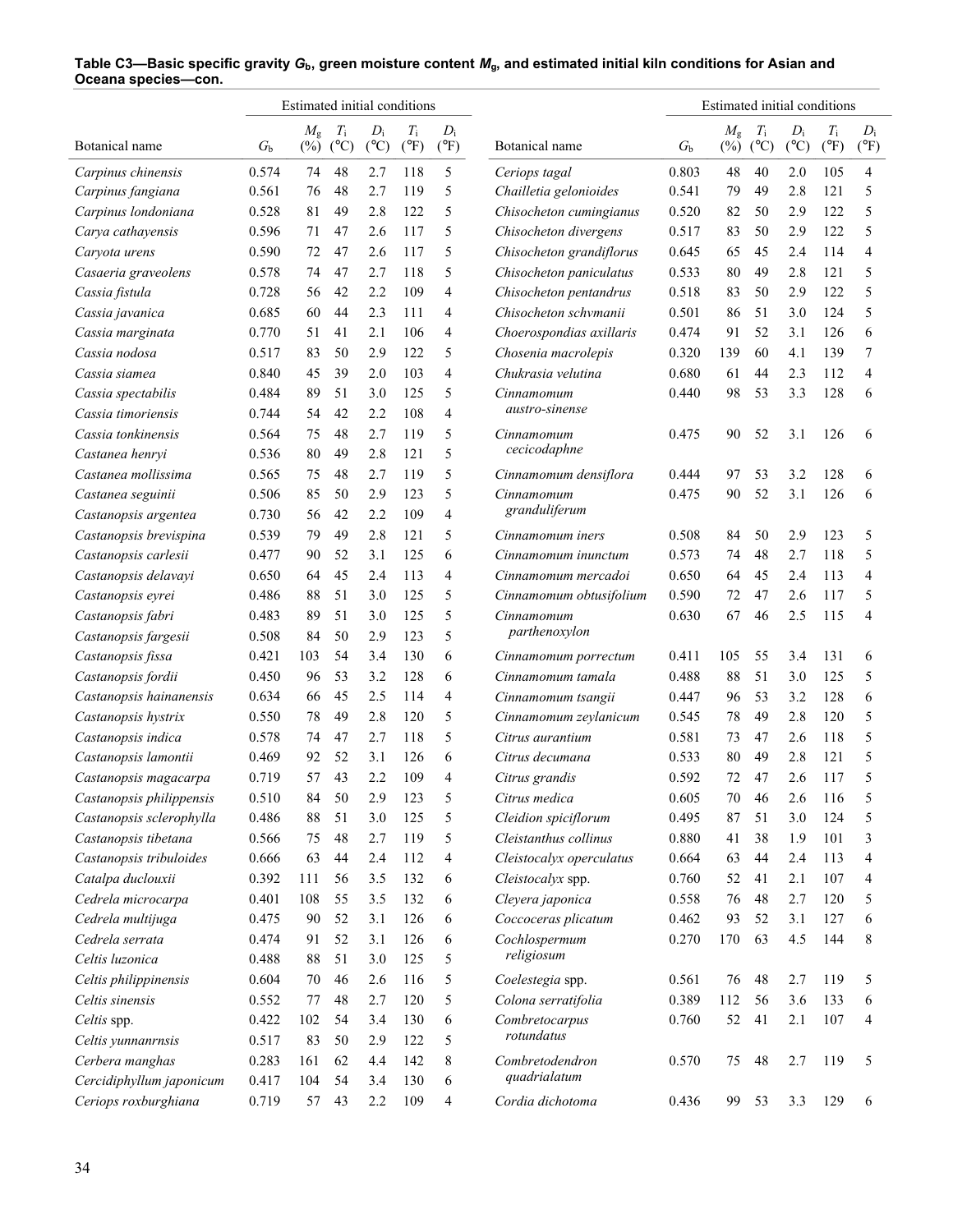|                                      |             |             |               | Estimated initial conditions |               |                |                            |             | Estimated initial conditions |               |               |               |                |
|--------------------------------------|-------------|-------------|---------------|------------------------------|---------------|----------------|----------------------------|-------------|------------------------------|---------------|---------------|---------------|----------------|
|                                      |             | $M_{\rm g}$ | $T_{\rm i}$   | $D_i$                        | $T_{\rm i}$   | $D_i$          |                            |             | $M_{\rm g}$                  | $T_{\rm i}$   | $D_i$         | $T_{\rm i}$   | $D_i$          |
| Botanical name                       | $G_{\rm b}$ | $(\%)$      | $(^{\circ}C)$ | $({}^{\circ}C)$              | $(^{\circ}F)$ | $(^{\circ}F)$  | Botanical name             | $G_{\rm b}$ | $(\%)$                       | $(^{\circ}C)$ | $(^{\circ}C)$ | $(^{\circ}F)$ | $(^{\circ}F)$  |
| Cordia fragrantissima                | 0.654       | 64          | 45            | 2.4                          | 113           | 4              | Cynometra spp.             | 0.800       | 48                           | 40            | 2.0           | 105           | 4              |
| Cordia subcordata                    | 0.640       | 66          | 45            | 2.4                          | 114           | 4              | Dacryodes rastrata         | 0.660       | 63                           | 45            | 2.4           | 113           | 4              |
| Cordia spp.                          | 0.530       | 81          | 49            | 2.8                          | 122           | 5              | Dacryodes rugose           | 0.840       | 45                           | 39            | 2.0           | 103           | 4              |
| Cornus controversa                   | 0.565       | 75          | 48            | 2.7                          | 119           | 5              | Dacroydes spp.             | 0.610       | 69                           | 46            | 2.5           | 116           | 5              |
| Cotoneaster bacillaris               | 0.656       | 64          | 45            | 2.4                          | 113           | 4              | Dactylocladus stenostachys | 0.530       | 81                           | 49            | 2.8           | 122           | 5              |
| Cotylelobium burckii                 | 1.010       | 30          | 35            | 1.7                          | 95            | 3              |                            |             |                              |               |               |               |                |
| Cotylelobium malayanum               | 0.970       | 33          | 36            | 1.7                          | 96            | 3              | Dalbergia assamica         | 0.452       | 95                           | 53            | 3.2           | 127           | 6              |
| Cotylelobium melanoxylon             | 0.990       | 31          | 36            | 1.7                          | 95            | 3              | Dalbergia balanse          | 0.538       | 79                           | 49            | 2.8           | 121           | 5              |
| Crataeva religiosa                   | 0.530       | 81          | 49            | 2.8                          | 122           | 5              | Dalbergia bariensis        | 0.875       | 41                           | 38            | 1.9           | 101           | 3              |
| Crataeva roxburghii                  | 0.526       | 81          | 49            | 2.9                          | 122           | 5              | Dalbergia cana             | 0.593       | 71                           | 47            | 2.6           | 117           | 5              |
| Cratoxylon formosum                  | 0.682       | 61          | 44            | 2.3                          | 111           | 4              | Dalbergia cochinchinensis  | 0.922       | 37                           | 37            | 1.8           | 99            | 3              |
| Cratoxylum ligustrinum               | 0.745       | 54          | 42            | 2.2                          | 108           | $\overline{4}$ | Dalbergia cultrata         | 0.766       | 52                           | 41            | 2.1           | 107           | 4              |
| Cratoxylon neriifolium               | 0.706       | 58          | 43            | 2.3                          | 110           | 4              | Dalbergia fusia            | 0.805       | 48                           | 40            | 2.0           | 104           | 4              |
| Crossostylis spp.                    | 0.501       | 86          | 51            | 3.0                          | 124           | 5              | Dalbergia hainanensis      | 0.710       | 58                           | 43            | 2.3           | 110           | 4              |
| Croton oblongifolius                 | 0.578       | 74          | 47            | 2.7                          | 118           | 5              | Dalbergia hipeana          | 0.733       | 55                           | 42            | 2.2           | 108           | 4              |
| Crypteronia paniculata               | 0.513       | 83          | 50            | 2.9                          | 123           | 5              | Dalbergia kurzii           | 0.661       | 63                           | 45            | 2.4           | 113           | 4              |
| Cryptocarya liebertiana              | 0.497       | 86          | 51            | 3.0                          | 124           | 5              | Dalbergia lanceolaria      | 0.596       | 71                           | 47            | 2.6           | 117           | 5              |
| Cryptocarya spp.                     | 0.590       | 72          | 47            | 2.6                          | 117           | 5              | Dalbergia obtusifolia      | 0.685       | 60                           | 44            | 2.3           | 111           | 4              |
| Ctenolophon parvifolius              | 0.760       | 52          | 41            | 2.1                          | 107           | 4              | Dalbergia odorifera        | 0.890       | 40                           | 38            | 1.9           | 100           | 3              |
| Ctenolophon spp.                     | 0.719       | 57          | 43            | 2.2                          | 109           | 4              | Dalbergia oliveri          | 0.787       | 50                           | 41            | 2.1           | 105           | $\overline{4}$ |
| Cubilia cubili                       | 0.486       | 88          | 51            | 3.0                          | 125           | 5              | Dalbergia ovata            | 0.621       | 68                           | 46            | 2.5           | 115           | 5              |
| Cudrania tricuspidata                | 0.936       | 36          | 37            | 1.8                          | 98            | 3              | Dalbergia paniculata       | 0.640       | 66                           | 45            | 2.4           | 114           | 4              |
| Cullenia ceylanica                   | 0.510       | 84          | 50            | 2.9                          | 123           | 5              | Dalbergia rimosa           | 0.590       | 72                           | 47            | 2.6           | 117           | 5              |
| Cullenia excelsa                     | 0.532       | 80          | 49            | 2.8                          | 121           | 5              | Dalbergia sissoo           | 0.678       | 61                           | 44            | 2.3           | 112           | 4              |
| Cupaniopsis apiocarpa                | 0.696       | 59          | 43            | 2.3                          | 111           | 4              | Daphniphyllum              | 0.543       | 79                           | 49            | 2.8           | 121           | 5              |
| Cyanodaphne cuneata                  | 0.922       | 37          | 37            | 1.8                          | 99            | 3              | atrobadium                 |             |                              |               |               |               |                |
| Cyathocalyx maingayi                 | 0.500       | 86          | 51            | 3.0                          | 124           | 5              | Daphniphyllum              | 0.536       | 80                           | 49            | 2.8           | 121           | 5              |
| Cyathocalyx martabanicus             | 0.709       | 58          | 43            | 2.3                          | 110           | 4              | glaucescens                |             |                              |               |               |               |                |
| Cyclobalanopsis                      | 0.810       | 47          | 40            | 2.0                          | 104           | $\overline{4}$ | Davidia involucrata        | 0.411       | 105                          | 55            | 3.4           | 131           | 6              |
| bambusaefolia <sup>a</sup>           |             |             |               |                              |               |                | Degeneria vitiensis        | 0.350       | 126                          | 58            | 3.8           | 136           | 7              |
| Cyclobalanopsis blakei <sup>a</sup>  | 0.796       | 49          | 40            | 2.0                          | 105           | 4              | Dehaasia caesis            | 0.820       | 46                           | 40            | 2.0           | 104           | 4              |
| Cyclobalanopsis chungii <sup>a</sup> | 0.780       | 50          | 41            | 2.1                          | 106           | 4              | Dehaasia cuneata           | 0.770       | 51                           | 41            | 2.1           | 106           | 4              |
| Cyclobalanopsis                      | 0.730       | 56          | 42            | 2.2                          | 109           | $\overline{4}$ | Dehaasia nigrescens        | 0.510       | 84                           | 50            | 2.9           | 123           | 5              |
| delavayi <sup>a</sup>                |             |             |               |                              |               |                | Dehaasia triandra          | 0.643       | 65                           | 45            | 2.4           | 114           | 4              |
| Cyclobalanopsis fleuryi <sup>a</sup> | 0.863       | 42          | 39            | 1.9                          | 101           | 3              | Delonix regia              | 0.479       | 90                           | 51            | 3.1           | 125           | 6              |
| Cyclobalanopsis glauca <sup>a</sup>  | 0.694       | 59          | 43            | 2.3                          | 111           | $\overline{4}$ | Derris robusta             | 0.617       | 68                           | 46            | 2.5           | 116           | 5              |
| Cyclobalanopsis                      | 0.738       | 55          | 42            | 2.2                          | 108           | 4              | Dichopsis polyantha        | 0.594       | 71                           | 47            | 2.6           | 117           | 5              |
| glaucoides <sup>a</sup>              |             |             |               |                              |               |                | Dicrostachys cinera        | 1.103       | 22                           | 34            | 1.6           | 91            | 3              |
| Cyclobalanopsis                      | 0.721       | 56          | 43            | 2.2                          | 109           | $\overline{4}$ | Diplodiscus paniculatus    | 0.632       | 67                           | 45            | 2.5           | 115           | 4              |
| myrsinaefolia <sup>a</sup>           |             |             |               |                              |               |                | Diploknema butyracea       | 0.632       | 67                           | 45            | 2.5           | 115           | 4              |
| Cyclobalanopsis                      | 0.839       | 45          | 39            | 2.0                          | 103           | $\overline{4}$ | Distylium racemosum        | 0.731       | 55                           | 42            | 2.2           | 109           | 4              |
| patelliformis <sup>a</sup>           |             |             |               |                              |               |                | Docynia indica             | 0.685       | 60                           | 44            | 2.3           | 111           | 4              |
| Cydonia oblonga                      | 0.610       | 69          | 46            | 2.5                          | 116           | 5              | Dodonaea viscosa           | 0.994       | 31                           | 36            | 1.7           | 95            | 3              |
|                                      | 0.610       |             | 46            |                              | 116           | 5              | Dolichandrone serrulata    | 0.424       | 102                          | 54            | 3.3           | 130           | 6              |
| Cydonia vulgaris                     |             | 69          |               | 2.5                          |               |                | Dolichandrone stipulata    | 0.475       | 90                           | 52            | 3.1           | 126           | 6              |
| Cynometra insularis                  | 0.760       | 52          | 41            | 2.1                          | 107           | 4              | Doona zeylanica            | 0.385       | 113                          | 56            | 3.6           | 133           | 6              |
| Cynometra polyandra                  | 0.757       | 53          | 42            | 2.1                          | 107           | 4              | Dracontomelon edule        | 0.459       | 94                           | 52            | 3.2           | 127           | 6              |
| Cynometra ramiflora                  | 0.697       | 59          | 43            | 2.3                          | 111           | 4              |                            |             |                              |               |               |               |                |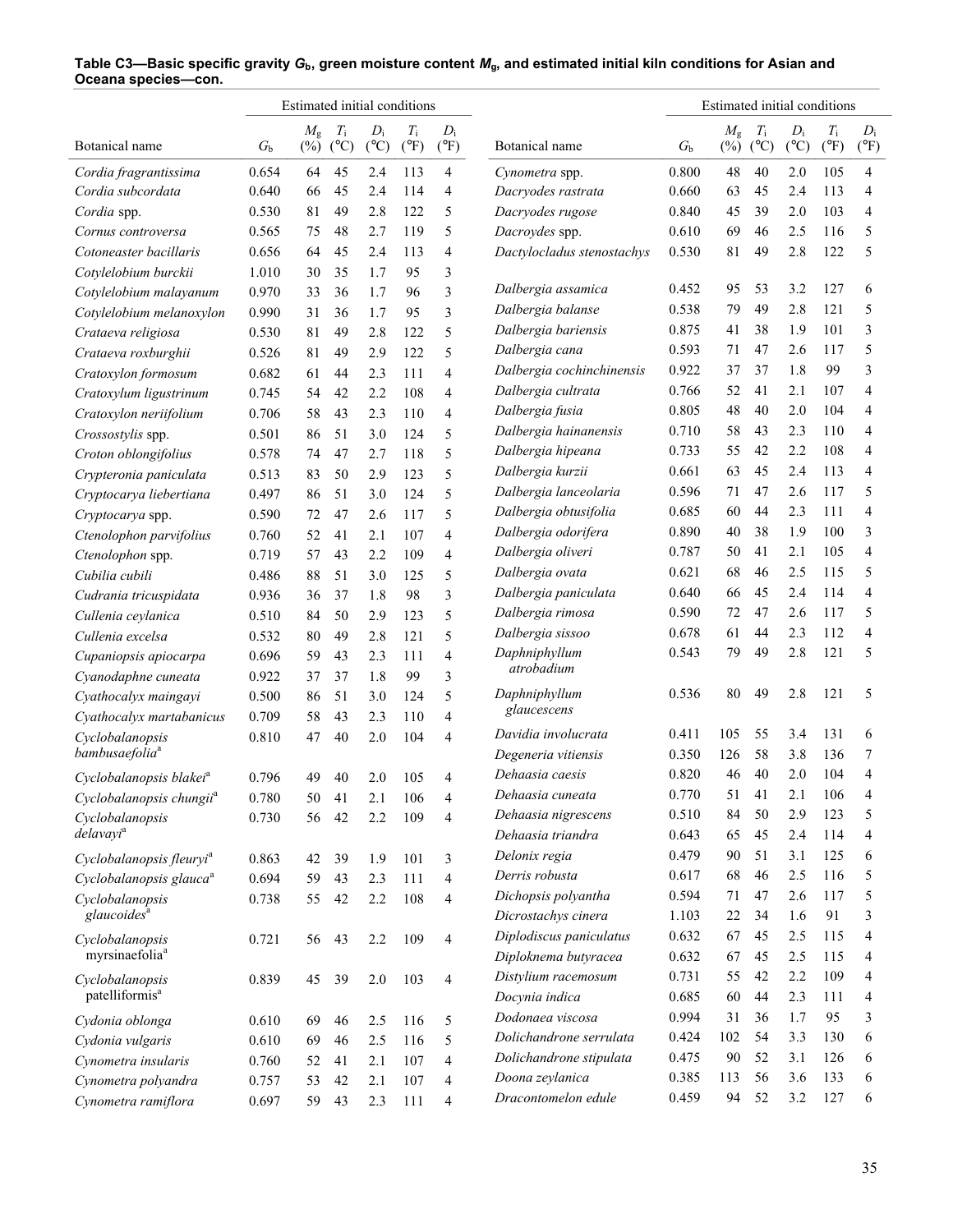|                                    |                | Estimated initial conditions |               |               |               |               |                                             |                | Estimated initial conditions |               |               |               |               |
|------------------------------------|----------------|------------------------------|---------------|---------------|---------------|---------------|---------------------------------------------|----------------|------------------------------|---------------|---------------|---------------|---------------|
|                                    |                | $M_{\rm g}$                  | $T_{\rm i}$   | $D_i$         | $T_{\rm i}$   | $D_i$         |                                             |                | $M_{\rm g}$                  | $T_{\rm i}$   | $D_i$         | $T_{\rm i}$   | $D_i$         |
| Botanical name                     | G <sub>b</sub> | $(\%)$                       | $(^{\circ}C)$ | $(^{\circ}C)$ | $(^{\circ}F)$ | $(^{\circ}F)$ | Botanical name                              | $G_{\rm b}$    | $(\%)$                       | $(^{\circ}C)$ | $(^{\circ}C)$ | $(^{\circ}F)$ | $(^{\circ}F)$ |
| <b>Dracontomelon</b><br>mangiferum | 0.580          | 73                           | 47            | 2.6           | 118           | 5             | Elaeocarpus rugosus<br>Elaeocarpus serratus | 0.453<br>0.400 | 95<br>109                    | 53<br>55      | 3.2<br>3.5    | 127<br>132    | 6<br>6        |
| Dracontomelon spp.                 | 0.500          | 86                           | 51            | 3.0           | 124           | 5             | Elaeocarpus stapfianus                      | 0.453          | 95                           | 53            | 3.2           | 127           | 6             |
| Drimycarpus racemosus              | 0.545          | 78                           | 49            | 2.8           | 120           | 5             | Elaeocarpus subglobosus                     | 0.558          | 76                           | 48            | 2.7           | 120           | 5             |
| Dryobalanops aromatica             | 0.730          | 56                           | 42            | 2.2           | 109           | 4             | Elaeocarpus sylvestris                      | 0.464          | 93                           | 52            | 3.1           | 126           | 6             |
| Dryobalanops beccarii              | 0.680          | 61                           | 44            | 2.3           | 112           | 4             | Elaeocarpus tuberculatus                    | 0.403          | 108                          | 55            | 3.5           | 131           | 6             |
| Dryobalanops fusca                 | 0.840          | 45                           | 39            | 2.0           | 103           | 4             | Elaeocarpus varunna                         | 0.349          | 126                          | 58            | 3.8           | 136           | 7             |
| Dryobalanops keithii               | 0.600          | 71                           | 47            | 2.6           | 117           | 5             | Elaeocarpus wallichii                       | 0.541          | 79                           | 49            | 2.8           | 121           | 5             |
| Dryobalanops oblongifolia          | 0.670          | 62                           | 44            | 2.4           | 112           | 4             | Elaeodendron glaucum                        | 0.659          | 63                           | 45            | 2.4           | 113           | 4             |
| Dryobalanops rappa                 | 0.820          | 46                           | 40            | 2.0           | 104           | 4             | Elaeodendron roxburghii                     | 0.693          | 60                           | 43            | 2.3           | 111           | 4             |
| Drypetes bordenii                  | 0.754          | 53                           | 42            | 2.1           | 107           | 4             | Elateriospermum tapos                       | 0.740          | 54                           | 42            | 2.2           | 108           | 4             |
| Drypetes hainanensis               | 0.790          | 49                           | 41            | 2.1           | 105           | 4             | Elmelliria mollis                           | 0.450          | 96                           | 53            | 3.2           | 128           | 6             |
| Duabanga grandifolia               | 0.376          | 116                          | 56            | 3.6           | 134           | 7             | Elmelliria ovalis                           | 0.430          | 100                          | 54            | 3.3           | 129           | 6             |
| Duboisia myoporoides               | 0.321          | 139                          | 60            | 4.1           | 139           | 7             | Emblica officinalis                         | 0.800          | 48                           | 40            | 2.0           | 105           | 4             |
| Durio carinatus                    | 0.580          | 73                           | 47            | 2.6           | 118           | 5             | Endiandra hainanensis                       | 0.626          | 67                           | 46            | 2.5           | 115           | 4             |
| Durio oxleyanus                    | 0.555          | 77                           | 48            | 2.7           | 120           | 5             | Endiandra laxiflora                         | 0.536          | 80                           | 49            | 2.8           | 121           | 5             |
| Durio zibethinus                   | 0.502          | 85                           | 50            | 3.0           | 124           | 5             | Engelhardtia roxburghiana                   | 0.490          | 88                           | 51            | 3.0           | 124           | 5             |
| Durio spp.                         | 0.530          | 81                           | 49            | 2.8           | 122           | 5             | Engelhardtia spicata                        | 0.460          | 94                           | 52            | 3.2           | 127           | 6             |
| Dyera laxiflora                    | 0.295          | 153                          | 61            | 4.3           | 141           | 8             | Engelhardtia chrysolepsis                   | 0.539          | 79                           | 49            | 2.8           | 121           | 5             |
| Dyera lowii                        | 0.360          | 122                          | 57            | 3.8           | 135           | 7             | Epicharis cumingiana                        | 0.729          | 56                           | 42            | 2.2           | 109           | 4             |
| Dysoxylum altissimum               | 0.424          | 102                          | 54            | 3.3           | 130           | 6             | Erinocarpus nimmonii                        | 0.589          | 72                           | 47            | 2.6           | 117           | 5             |
| Dysoxylum binectariferum           | 0.569          | 75                           | 48            | 2.7           | 119           | 5             | Eriobotrya bengalensis                      | 0.709          | 58                           | 43            | 2.3           | 110           | 4             |
| Dysoxylum decandrum                | 0.507          | 84                           | 50            | 2.9           | 123           | 5             | Eriobotrya deflexa                          | 0.772          | 51                           | 41            | 2.1           | 106           | 4             |
| Dysoxylum densiflorum              | 0.710          | 58                           | 43            | 2.3           | 110           | 4             | Eriobotrya japonica                         | 0.757          | 53                           | 42            | 2.1           | 107           | 4             |
| Dysoxylum euphlebium               | 0.637          | 66                           | 45            | 2.5           | 114           | 4             | Eriobotrya petiolata                        | 0.665          | 63                           | 44            | 2.4           | 112           | 4             |
| Dysoxylum glandulosum              | 0.590          | 72                           | 47            | 2.6           | 117           | 5             | Erioglossum rubiginosum                     | 0.765          | 52                           | 41            | 2.1           | 107           | 4             |
| Dysoxylum grande                   | 0.616          | 69                           | 46            | 2.5           | 116           | 5             | Eriolaena candollei                         | 0.676          | 61                           | 44            | 2.3           | 112           | 4             |
| Dysoxylum hamiltonii               | 0.476          | 90                           | 52            | 3.1           | 126           | 6             | Erythrina fusca                             | 0.254          | 183                          | 64            | 4.7           | 145           | 9             |
| Dysoxylum loureirii                | 0.715          | 57                           | 43            | 2.2           | 109           | 4             | Erythrina indica                            | 0.313          | 143                          | 60            | 4.1           | 140           | 7             |
| Dysoxylum macranthum               | 0.696          | 59                           | 43            | 2.3           | 111           | 4             | Erythrina lithosperma                       | 0.283          | 161                          | 62            | 4.4           | 142           | 8             |
| Dysoxylum malabaricum              | 0.581          | 73                           | 47            | 2.6           | 118           | 5             | Erythrina stricta                           | 0.301          | 150                          | 61            | 4.2           | 141           | 8             |
| Dysoxylum purpureum                | 0.701          | 59                           | 43            | 2.3           | 110           | 4             | Erythrina suberosa                          | 0.320          | 139                          | 60            | 4.1           | 139           | 7             |
| Dysoxylum quercifolium             | 0.490          | $88\,$                       | 51            | 3.0           | 124           | 5             | Erythrina subumbrans                        | 0.236          | 199                          | 65            | 4.9           | 147           | 9             |
| Dysoxylum richii                   | 0.490          | $88\,$                       | 51            | 3.0           | 124           | 5             | Erythrophleum densiflorus                   | 0.687          | 60                           | 44            | 2.3           | 111           | 4             |
| Echinocarpus assamicus             | 0.297          | 152                          | 61            | 4.3           | 141           | 8             | Erythrophleum fordii                        | 0.804          | 48                           | 40            | 2.0           | 104           | 4             |
| Echinocarpus dasycarpus            | 0.403          | 108                          | 55            | 3.5           | 131           | 6             | Eugenia formosa                             | 0.795          | 49                           | 40            | 2.1           | 105           | 4             |
| Echinocarpus sigun                 | 0.421          | 103                          | 54            | 3.4           | 130           | 6             | Eugenia gardneri                            | 0.758          | 53                           | 42            | 2.1           | 107           | 4             |
| Ehretia acuminata                  | 0.526          | 81                           | 49            | 2.9           | 122           | 5             | Eugenia griffithii                          | 0.660          | 63                           | 45            | 2.4           | 113           | 4             |
| Ehretia thyrisiflora               | 0.533          | 80                           | 49            | 2.8           | 121           | 5             | Eugenia jambolana                           | 0.647          | 65                           | 45            | 2.4           | 114           | 4             |
| Elaeagnus angustifolia             | 0.431          | 100                          | 54            | 3.3           | 129           | 6             | Eugenia kurzii                              | 0.731          | 55                           | 42            | 2.2           | 109           | 4             |
| Elaeocarpus chinensis              | 0.474          | 91                           | 52            | 3.1           | 126           | 6             | Eugenia spp.                                | 0.650          | 64                           | 45            | 2.4           | 113           | 4             |
| Elaeocarpus ferrugineus            | 0.581          | 73                           | 47            | 2.6           | 118           | 5             | Eugenia sylvestris                          | 0.642          | 65                           | 45            | 2.4           | 114           | 4             |
| Elaeocarpus floribundus            | 0.557          | 76                           | $48\,$        | 2.7           | 120           | 5             | Euodia meliaefolia                          | 0.383          | 114                          | 56            | 3.6           | 133           | 7             |
| Elaeocarpus ganitrus               | 0.347          | 127                          | 58            | 3.9           | 136           | 7             | Euphoria longan                             | 0.913          | 38                           | 37            | 1.8           | 99            | 3             |
| Elaeocarpus lacunosus              | 0.437          | 99                           | 53            | 3.3           | 129           | 6             | Euptelea pleiospermum                       | 0.534          | 80                           | 49            | 2.8           | 121           | 5             |
| Elaeocarpus lanceaefolius          | 0.456          | 94                           | 52            | 3.2           | 127           | 6             | Euroshinus viellardii                       | 0.501          | 86                           | 51            | 3.0           | 124           | 5             |
| Elaeocarpus robustus               | 0.469          | 92                           | 52            | 3.1           | 126           | 6             | Eurya japonica                              | 0.590          | 72                           | 47            | 2.6           | 117           | 5             |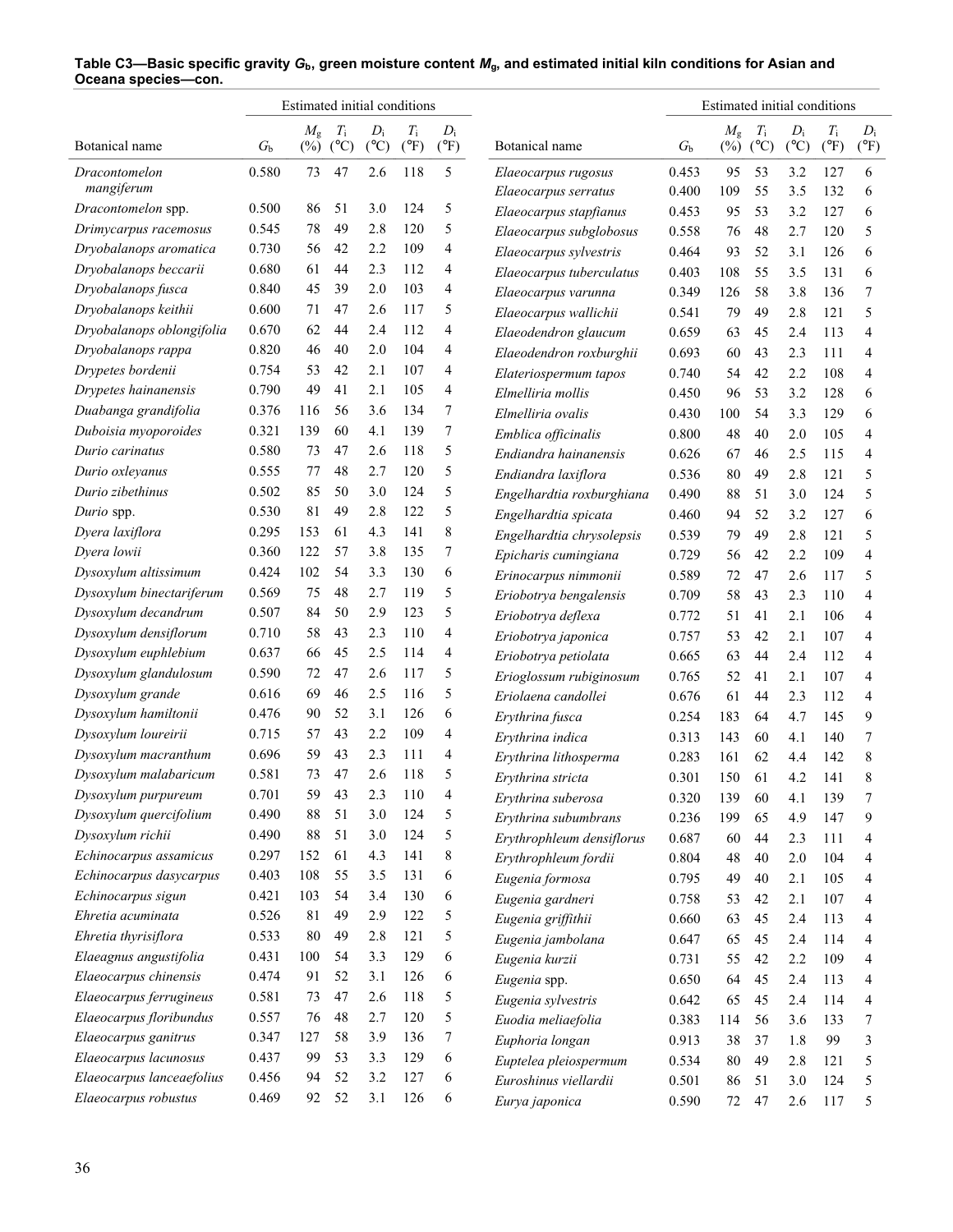|                                       |         | Estimated initial conditions |                |               |                              |                        |                                     |             | Estimated initial conditions |                              |               |               |               |
|---------------------------------------|---------|------------------------------|----------------|---------------|------------------------------|------------------------|-------------------------------------|-------------|------------------------------|------------------------------|---------------|---------------|---------------|
| Botanical name                        |         | $M_{\rm g}$<br>$(\%)$        | $T_{\rm i}$    | $D_i$         | $T_{\rm i}$<br>$(^{\circ}F)$ | $D_i$<br>$(^{\circ}F)$ | Botanical name                      |             | $M_{\rm g}$<br>$(\%)$        | $T_{\rm i}$<br>$(^{\circ}C)$ | $D_i$         | $T_{\rm i}$   | $D_i$         |
|                                       | $G_{b}$ |                              | $(C^{\circ}C)$ | $(^{\circ}C)$ |                              |                        |                                     | $G_{\rm b}$ |                              |                              | $(^{\circ}C)$ | $(^{\circ}F)$ | $(^{\circ}F)$ |
| Evodia aromatica                      | 0.430   | 100                          | 54             | 3.3           | 129                          | 6                      | Garcinia paucinervia                | 0.845       | 44                           | 39                           | 1.9           | 102           | 4             |
| Evodia fraxinifolia                   | 0.277   | 165                          | 62             | 4.5           | 143                          | 8                      | Gardenia coronaria                  | 0.654       | 64                           | 45                           | 2.4           | 113           | 4             |
| Evodia meliaefolia                    | 0.323   | 138                          | 59             | 4.0           | 139                          | 7                      | Gardenia erythroclada               | 0.680       | 61                           | 44                           | 2.3           | 112           | 4             |
| Evodia roxburghiana                   | 0.365   | 120                          | 57             | 3.7           | 135                          | 7                      | Gardenia gummifera                  | 0.607       | 70                           | 46                           | 2.6           | 116           | 5             |
| Exbucklandia populnea <sup>a</sup>    | 0.610   | 69                           | 46             | 2.5           | 116                          | 5                      | Gardenia latifolia                  | 0.635       | 66                           | 45                           | 2.5           | 114           | 4             |
| Exbucklandia tonkinensis <sup>a</sup> | 0.525   | 81                           | 50             | 2.9           | 122                          | 5                      | Gardenia obtusifolia                | 0.719       | 57                           | 43                           | 2.2           | 109           | 4             |
| Excoecaria agallocha                  | 0.334   | 133                          | 59             | 4.0           | 138                          | 7                      | Gardenia turgida                    | 0.636       | 66                           | 45                           | 2.5           | 114           | 4             |
| Fagraea fragans                       | 0.810   | 47                           | 40             | 2.0           | 104                          | 4                      | Garuga floribunda                   | 0.562       | 76                           | 48                           | 2.7           | 119           | 5             |
| Fagraea gracilipes                    | 0.840   | 45                           | 39             | 2.0           | 103                          | 4                      | Garuga gamblei                      | 0.457       | 94                           | 52                           | 3.2           | 127           | 6             |
| Fagraea sogroria                      | 0.660   | 63                           | 45             | 2.4           | 113                          | 4                      | Garuga pinnata                      | 0.511       | 84                           | 50                           | 2.9           | 123           | 5             |
| Fagraea spp.                          | 0.730   | 56                           | 42             | 2.2           | 109                          | 4                      | Geijera salicifolia                 | 0.876       | 41                           | 38                           | 1.9           | 101           | 3             |
| Fagus engleriana                      | 0.668   | 62                           | 44             | 2.4           | 112                          | 4                      | Geissocs spp.                       | 0.501       | 86                           | 51                           | 3.0           | 124           | 5             |
| Fagus longipetiolata                  | 0.610   | 69                           | 46             | 2.5           | 116                          | 5                      | Gelonium multiflorus                | 0.616       | 69                           | 46                           | 2.5           | 116           | 5             |
| Feronia elephantum                    | 0.633   | 66                           | 45             | 2.5           | 114                          | 4                      | Gironniera sinensis                 | 0.478       | 90                           | 51                           | 3.1           | 125           | 6             |
| Ficus altissima                       | 0.495   | 87                           | 51             | 3.0           | 124                          | 5                      | Gironniera subaequalis              | 0.439       | 98                           | 53                           | 3.3           | 128           | 6             |
| Ficus bengalensis                     | 0.475   | 90                           | 52             | 3.1           | 126                          | 6                      | Gleditsia sinensis                  | 0.590       | 72                           | 47                           | 2.6           | 117           | 5             |
| Ficus benjamina                       | 0.649   | 65                           | 45             | 2.4           | 113                          | 4                      | Glochidion puberum                  | 0.580       | 73                           | 47                           | 2.6           | 118           | 5             |
| Ficus botryocarpa                     | 0.430   | 100                          | 54             | 3.3           | 129                          | 6                      | Gluta renghas                       | 0.690       | 60                           | 44                           | 2.3           | 111           | 4             |
| Ficus cunia                           | 0.295   | 153                          | 61             | 4.3           | 141                          | 8                      | Gluta spp.                          | 0.630       | 67                           | 46                           | 2.5           | 115           | 4             |
| Ficus elastica                        | 0.565   | 75                           | 48             | 2.7           | 119                          | 5                      | Gluta tavoyana                      | 0.725       | 56                           | 42                           | 2.2           | 109           | 4             |
| Ficus glomerata                       | 0.398   | 109                          | 55             | 3.5           | 132                          | 6                      | Gluta tranvancorica                 | 0.621       | 68                           | 46                           | 2.5           | 115           | 5             |
| Ficus harmandii                       | 0.363   | 121                          | 57             | 3.7           | 135                          | 7                      | Glycosmis citrifolia                | 0.478       | 90                           | 51                           | 3.1           | 125           | 6             |
| Ficus hispida                         | 0.398   | 109                          | 55             | 3.5           | 132                          | 6                      | Glycosmis pentaphylla               | 0.541       | 79                           | 49                           | 2.8           | 121           | 5             |
| Ficus infrctoria                      | 0.449   | 96                           | 53             | 3.2           | 128                          | 6                      | Gmelina hainanensis                 | 0.650       | 64                           | 45                           | 2.4           | 113           | 4             |
| Ficus minahassae                      | 0.419   | 103                          | 54             | 3.4           | 130                          | 6                      | Gmelina moluccana                   | 0.398       | 109                          | 55                           | 3.5           | 132           | 6             |
| Ficus religiosa                       | 0.462   | 93                           | 52             | 3.1           | 127                          | 6                      | Gmelina spp.                        | 0.446       | 97                           | 53                           | 3.2           | 128           | 6             |
| Ficus retusa                          | 0.526   | 81                           | 49             | 2.9           | 122                          | 5                      | Gmelina vitiensis                   | 0.540       | 79                           | 49                           | 2.8           | 121           | 5             |
| Ficus roxburghii                      | 0.449   | 96                           | 53             | 3.2           | 128                          | 6                      | Gnetum gnemon                       | 0.570       | 75                           | 48                           | 2.7           | 119           | 5             |
| Ficus rumphii                         | 0.360   | 122                          | 57             | 3.8           | 135                          | 7                      | Gonocaryum calleryanum              | 0.639       | 66                           | 45                           | 2.5           | 114           | 4             |
| Ficus tsiela                          | 0.449   | 96                           | 53             | 3.2           | 128                          | 6                      | Gonystylus macrophyllus             | 0.528       | 81                           | 49                           | 2.8           | 122           | 5             |
| Ficus varietata                       | 0.282   | 161                          | 62             | 4.4           | 143                          | 8                      | Gonystylus punctatus                | 0.570       | 75                           | 48                           | 2.7           | 119           | 5             |
| Filicium decipiens                    | 0.805   | 48                           | 40             | $2.0$         | 104                          | 4                      | Gordonia hainanensis                | 0.667       | 62                           | 44                           | 2.4           | 112           | 4             |
| Firmiana simplex                      | 0.417   | 104                          | 54             | 3.4           | 130                          | 6                      | Gordonia obtusa                     | 0.513       | 83                           | 50                           | 2.9           | 123           | 5             |
| Flacourtia cataphracta                | 0.781   | 50                           | 41             | 2.1           | 106                          | 4                      | Grewia asiatica                     | 0.629       | 67                           | 46                           | 2.5           | 115           | 4             |
| Flindersia ifflaiano                  | 0.779   | 51                           | 41             | 2.1           | 106                          | 4                      | Grewia elastica                     | 0.606       | 70                           | 46                           | 2.6           | 116           | 5             |
| Flindersia laevicarpa                 | 0.561   | 76                           | 48             | 2.7           | 119                          | 5                      | Grewia humilis                      | 0.565       | 75                           | 48                           | 2.7           | 119           | 5             |
|                                       |         |                              |                |               |                              |                        |                                     |             |                              | 53                           |               |               |               |
| Flindersia spp.<br>Fokienia kwai      | 0.561   | 76                           | 48<br>53       | 2.7           | 119                          | 5                      | Grewia laevigata<br>Grewia microcos | 0.453       | 95                           | 47                           | 3.2           | 127           | 6<br>5        |
|                                       | 0.442   | 98                           |                | 3.2           | 128                          | 6                      |                                     | 0.577       | 74                           |                              | 2.7           | 118           |               |
| Fraxinus chinensis                    | 0.536   | 80                           | 49             | 2.8           | 121                          | 5                      | Grewia multiflora                   | 0.462       | 93                           | 52                           | 3.1           | 127           | 6             |
| Fraxinus excelsior                    | 0.600   | 71                           | 47             | 2.6           | 117                          | 5                      | Grewia oppositifolia                | 0.683       | 61                           | 44                           | 2.3           | 111           | 4             |
| Fraxinus griffithii                   | 0.561   | 76                           | 48             | 2.7           | 119                          | 5                      | Grewia tiliaefolia                  | 0.651       | 64                           | 45                           | 2.4           | 113           | 4             |
| Fraxinus mandshurica                  | 0.564   | 75                           | 48             | 2.7           | 119                          | 5                      | Grewia vestita                      | 0.606       | 70                           | 46                           | 2.6           | 116           | 5             |
| Fraxinus micrantha                    | 0.605   | 70                           | 46             | 2.6           | 116                          | 5                      | Gymnocladus burmanicus              | 0.413       | 105                          | 55                           | 3.4           | 131           | 6             |
| Ganophyllum falcatum                  | 0.626   | 67                           | 46             | 2.5           | 115                          | 4                      | Halfordia spp.                      | 0.876       | 41                           | 38                           | 1.9           | 101           | 3             |
| Ganua motleyana                       | 0.420   | 103                          | 54             | 3.4           | 130                          | 6                      | Hardwickia binata                   | 0.733       | 55                           | 42                           | 2.2           | 108           | 4             |
| Ganua obovatifolia                    | 0.590   | 72                           | 47             | 2.6           | 117                          | 5                      | Hardwickia pinnata                  | 0.528       | 81                           | 49                           | 2.8           | 122           | 5             |
| Garcinia oblongifolia                 | 0.662   | 63                           | 44             | 2.4           | 113                          | 4                      | Harpullia arborea                   | 0.623       | 68                           | 46                           | 2.5           | 115           | 5             |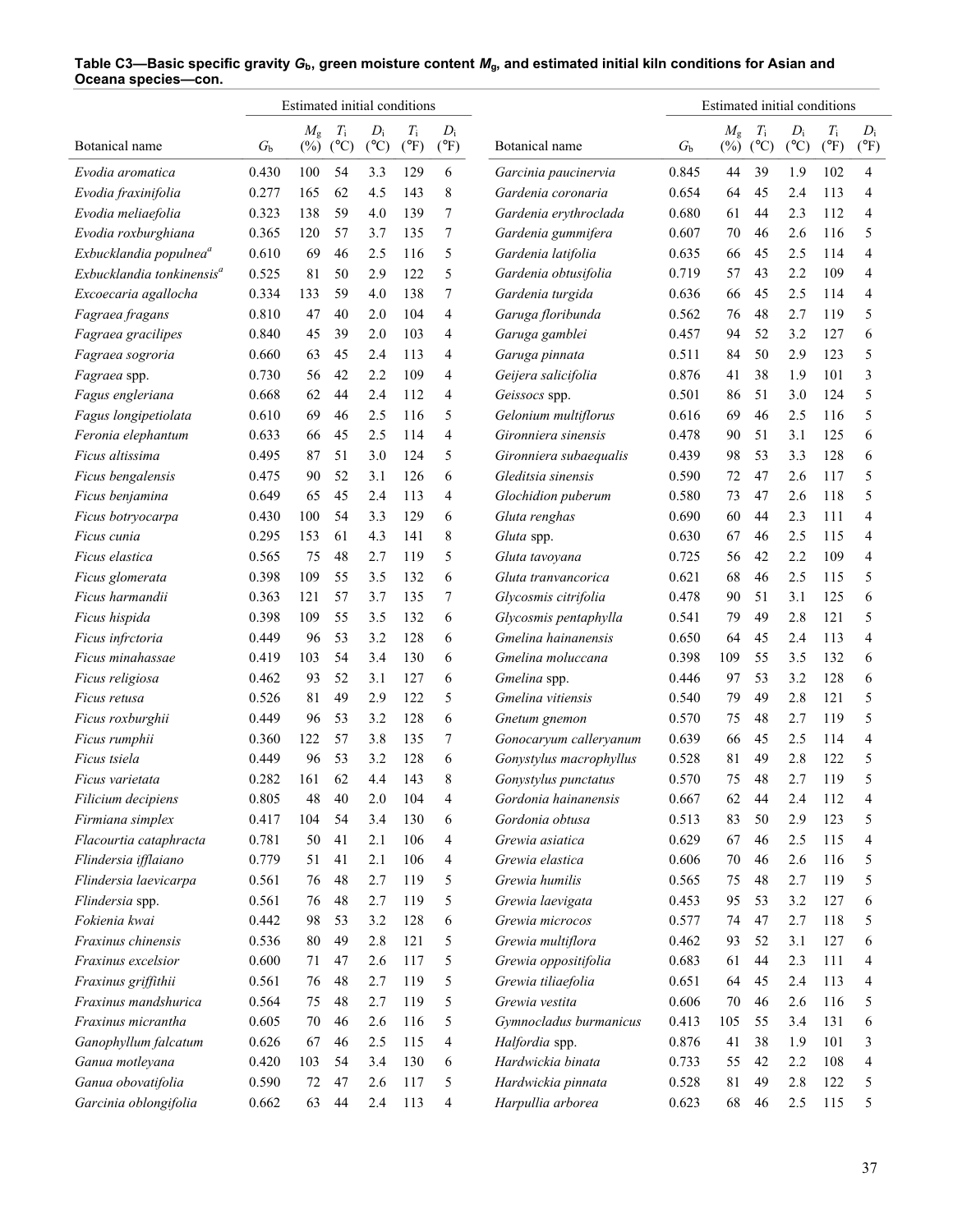|                                             |                | Estimated initial conditions |               |               |               |                |                                   |                | Estimated initial conditions |               |               |               |                |
|---------------------------------------------|----------------|------------------------------|---------------|---------------|---------------|----------------|-----------------------------------|----------------|------------------------------|---------------|---------------|---------------|----------------|
|                                             |                | $M_{\rm g}$                  | $T_{\rm i}$   | $D_i$         | $T_{\rm i}$   | $D_i$          |                                   |                | $M_{\rm g}$                  | $T_{\rm i}$   | $D_i$         | $T_{\rm i}$   | $D_i$          |
| Botanical name                              | G <sub>b</sub> | $(\%)$                       | $(^{\circ}C)$ | $(^{\circ}C)$ | $(^{\circ}F)$ | $(^{\circ}F)$  | Botanical name                    | $G_{\rm b}$    | $(\%)$                       | $(^{\circ}C)$ | $(^{\circ}C)$ | $(^{\circ}F)$ | $(^{\circ}F)$  |
| Harpullia cupaniodes                        | 0.549          | 78                           | 49            | 2.8           | 120           | 5              | Hymenodictyon excelsum            | 0.418          | 104                          | 54            | 3.4           | 130           | 6              |
| Harpullia imbricata                         | 0.526          | 81                           | 49            | 2.9           | 122           | 5              | Idesia polycarpa                  | 0.424          | 102                          | 54            | 3.3           | 130           | 6              |
| Harpullia pendula                           | 0.626          | 67                           | 46            | 2.5           | 115           | 4              | Ilex chinensis                    | 0.587          | 72                           | 47            | 2.6           | 118           | 5              |
| Harrisonia bennettii<br>(syn. H. perforata) | 0.744          | 54                           | 42            | 2.2           | 108           | 4              | Ilex denticulala<br>Ilex dipyrena | 0.497<br>0.565 | 86<br>75                     | 51<br>48      | 3.0<br>2.7    | 124<br>119    | 5<br>5         |
| Hartia kwangtungensis                       | 0.671          | 62                           | 44            | 2.4           | 112           | 4              | Ilex godajam                      | 0.557          | 76                           | 48            | 2.7           | 120           | 5              |
| Helicia erratica                            | 0.578          | 74                           | 47            | 2.7           | 118           | 5              | Iiex hookeri                      | 0.645          | 65                           | 45            | 2.4           | 114           | 4              |
| Helicia milagirica                          | 0.617          | 68                           | 46            | 2.5           | 116           | 5              | Ilex insignis                     | 0.509          | 84                           | 50            | 2.9           | 123           | 5              |
| Helicia obvatifolia                         | 0.595          | 71                           | 47            | 2.6           | 117           | 5              | Ilex odorata                      | 0.413          | 105                          | 55            | 3.4           | 131           | 6              |
| Hemicyclia sepiara                          | 0.757          | 53                           | 42            | 2.1           | 107           | 4              | Ilex plelobrachiata               | 0.610          | 69                           | 46            | 2.5           | 116           | 5              |
| Heteropanax fragrans                        | 0.334          | 133                          | 59            | 4.0           | 138           | 7              | Ilex sterrophylla                 | 0.653          | 64                           | 45            | 2.4           | 113           | 4              |
| Heterophragma<br>adenophyllum               | 0.726          | 56                           | 42            | 2.2           | 109           | 4              | Ilex sulcata                      | 0.605          | 70                           | 46            | 2.6           | 116           | 5              |
|                                             |                |                              |               |               |               |                | Ilex venulosa                     | 0.501          | 86                           | 51            | 3.0           | 124           | 5              |
| Heterophragma roxburghii                    | 0.525          | 81                           | 50            | 2.9           | 122           | 5              | Ilex wightiana                    | 0.453          | 95                           | 53            | 3.2           | 127           | 6              |
| Heterophragma sulfuerum                     | 0.552<br>0.512 | 77                           | 48            | 2.7           | 120           | 5              | Illicium verum                    | 0.585          | 73                           | 47            | 2.6           | 118           | 5              |
| Heynea trijuga                              |                | 84                           | 50<br>51      | 2.9           | 123<br>125    | 5              | Irvingia malayana                 | 0.840          | 45                           | 39            | 2.0           | 103           | $\overline{4}$ |
| Hibiscus macrophyllus                       | 0.488          | 88                           |               | 3.0           |               | 5              | Irvingia oliveri                  | 0.773          | 51                           | 41            | 2.1           | 106           | 4              |
| Hibiscus tiliaceus                          | 0.571          | 74                           | 48            | 2.7           | 119           | 5              | Ixonanthes chinensis              | 0.645          | 65                           | 45            | 2.4           | 114           | 4              |
| Holarrhena<br>antidysenterica               | 0.445          | 97                           | 53            | 3.2           | 128           | 6              | Ixonanthes khasiana               | 0.589          | 72                           | 47            | 2.6           | 117           | 5              |
| Holigarna arnottiana                        | 0.313          | 143                          | 60            | 4.1           | 140           | 7              | Jackia ornata                     | 0.834          | 45                           | 39            | 2.0           | 103           | 4              |
| Holigarna beddomei                          | 0.365          | 120                          | 57            | 3.7           | 135           | 7              | Juglans fallax                    | 0.468          | 92                           | 52            | 3.1           | 126           | 6              |
| Holigarna grahamii                          | 0.413          | 105                          | 55            | 3.4           | 131           | 6              | Juglans mandshurica               | 0.424          | 102                          | 54            | 3.3           | 130           | 6              |
| Holigarna helferi                           | 0.365          | 120                          | 57            | 3.7           | 135           | 7              | Kalopanax septemlobus             | 0.422          | 102                          | 54            | 3.4           | 130           | 6              |
| Holigarna longifolia                        | 0.337          | 131                          | 59            | 3.9           | 137           | 7              | Kandelia candel                   | 0.557          | 76                           | 48            | 2.7           | 120           | 5              |
| Holoptelea integrifolia                     | 0.498          | 86                           | 51            | 3.0           | 124           | 5              | Kandelia rheedeii                 | 0.488          | 88                           | 51            | 3.0           | 125           | 5              |
| Homalanthus populneus                       | 0.381          | 115                          | 56            | 3.6           | 133           | 7              | Kayea assamica                    | 0.713          | 57                           | 43            | 2.2           | 110           | 4              |
| Homalium bhamoense                          | 0.685          | 60                           | 44            | 2.3           | 111           | 4              | Kayea floribunda                  | 0.665          | 63                           | 44            | 2.4           | 112           | 4              |
| Homalium foetidum                           | 0.910          | 38                           | 38            | 1.8           | 99            | 3              | Kayea garciae                     | 0.661          | 63                           | 45            | 2.4           | 113           | 4              |
| Homalium grandiflorum                       | 0.805          | 48                           | 40            | 2.0           | 104           | 4              | Kayea kinstleri                   | 0.709          | 58                           | 43            | 2.3           | 110           | 4              |
| Homalium hainanense                         | 0.675          | 62                           | 44            | 2.3           | 112           | 4              | Kermadecia sinuata                | 0.501          | 86                           | 51            | 3.0           | 124           | 5              |
| Homalium longifolium                        | 0.790          | 49                           | 41            | 2.1           | 105           | 4              | Keteleeria davidiana              | 0.780          | 50                           | 41            | 2.1           | 106           | 4              |
| Homalium minutiflorum                       | 0.613          | 69                           | 46            | 2.5           | 116           | 5              | Kingiodendron                     | 0.480          | 89                           | 51            | 3.1           | 125           | 6              |
| Homalium tomentosum                         | 0.755          | 53                           | 42            | 2.1           | 107           | 4              | alternifolium                     |                |                              |               |               |               |                |
| Homalium spp.                               | 0.760          | 52                           | 41            | 2.1           | 107           | $\overline{4}$ | Kleinhovia hospita                | 0.364          | 120                          | 57            | 3.7           | 135           | 7              |
| Homalium zeylanicum                         | 0.725          | 56                           | 42            | 2.2           | 109           | 4              | Knema conferta                    | 0.573          | 74                           | 48            | 2.7           | 118           | 5              |
| Hopea hainan                                | 0.970          | 33                           | 36            | 1.7           | 96            | 3              | Knema spp.                        | 0.530          | 81                           | 49            | 2.8           | 122           | 5              |
| Hopea mollissima                            | 0.749          | 54                           | 42            | 2.2           | 108           | 4              | Kokoona filiformis                | 0.749          | 54                           | 42            | 2.2           | 108           | 4              |
| Horsfieldia spp.                            | 0.398          | 109                          | 55            | 3.5           | 132           | 6              | Kokoona littoralis                | 0.750          | 53                           | 42            | 2.2           | 107           | 4              |
| Hovenia delcis                              | 0.538          | 79                           | 49            | 2.8           | 121           | 5              | Kokoona spp.                      | 0.626          | 67                           | 46            | 2.5           | 115           | 4              |
| Humboldtia decurrens                        | 0.581          | 73                           | 47            | 2.6           | 118           | 5              | Koompassia borneensis             | 1.013          | 29                           | 35            | 1.7           | 94            | 3              |
| Humboldtia vahliana                         | 0.437          | 99                           | 53            | 3.3           | 129           | 6              | Koompassia excelsa                | 0.743          | 54                           | 42            | 2.2           | 108           | 4              |
| Huodendron biaristatum                      | 0.594          | 71                           | 47            | 2.6           | 117           | 5              | Koordersiodendron                 | 0.720          | 57                           | 43            | 2.2           | 109           | 4              |
| Hydnocarpus alpinia                         | 0.635          | 66                           | 45            | 2.5           | 114           | 4              | Kurrimia paniculata               | 0.505          | 85                           | 50            | 2.9           | 123           | 5              |
| Hydnocarpus                                 | 0.517          | 83                           | 50            | 2.9           | 122           | 5              | Kurrimia pulcherrima              | 0.541<br>0.720 | 79                           | 49<br>43      | 2.8<br>2.2    | 121<br>109    | 5<br>4         |
| anthelminthica                              |                |                              |               |               |               |                | Kydia calycina                    |                | 57                           |               |               |               |                |
| Hydnocarpus wightiana                       | 0.457          | 94                           | 52            | 3.2           | 127           | 6              | Lagerstroemia divers              | 0.649          | 65                           | 45            | 2.4           | 113           | 4              |
| Hydnocarpus woodii                          | 0.667          | 62                           | 44            | 2.4           | 112           | 4              | Lagerstroemia flos-reginae        | 0.518          | 83                           | 50            | 2.9           | 122           | 5              |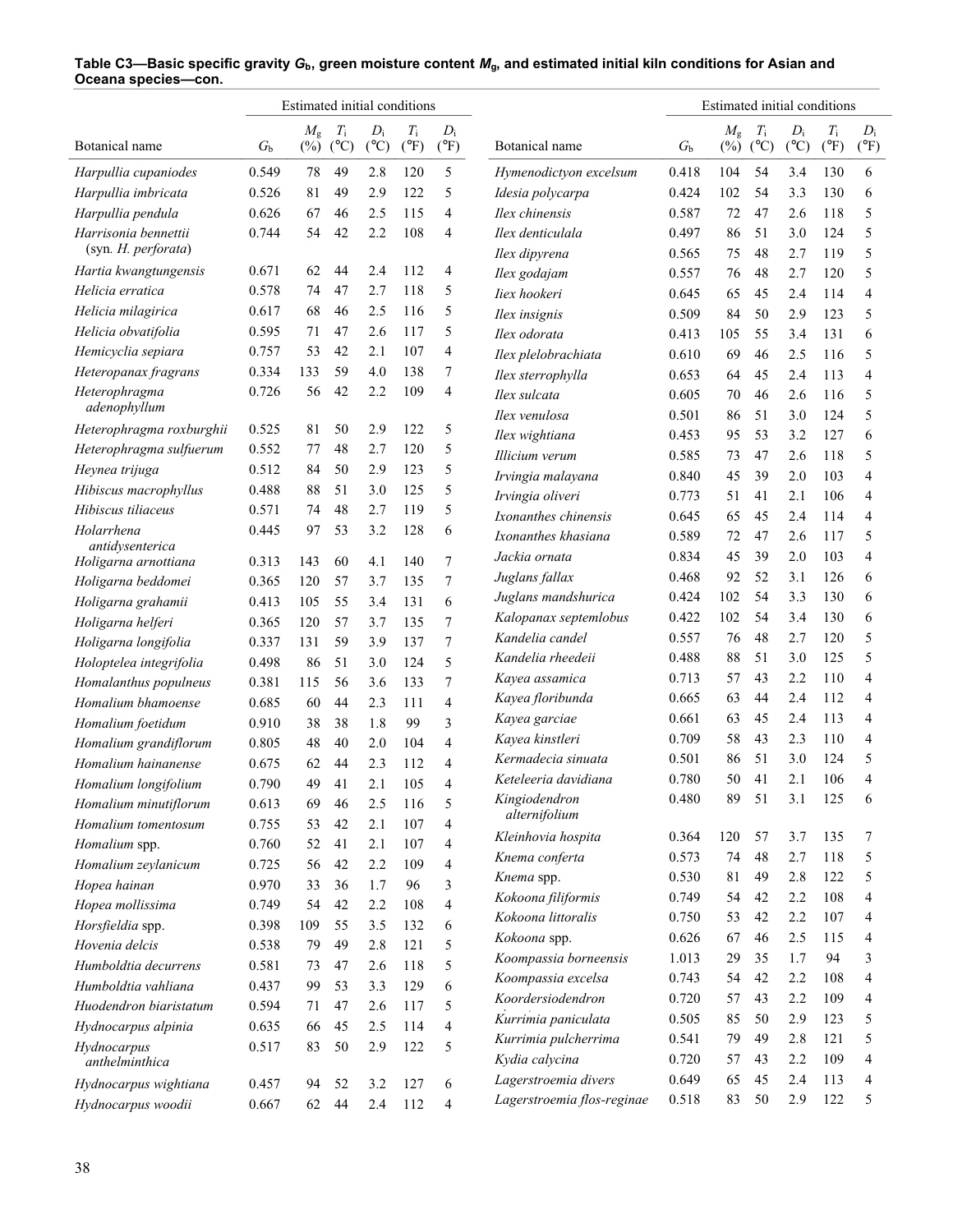|                          |             | Estimated initial conditions |                              |                        |                              |                        |                                      |             | Estimated initial conditions |                              |                        |                              |                        |
|--------------------------|-------------|------------------------------|------------------------------|------------------------|------------------------------|------------------------|--------------------------------------|-------------|------------------------------|------------------------------|------------------------|------------------------------|------------------------|
| Botanical name           | $G_{\rm b}$ | $M_{\rm g}$<br>$(\%)$        | $T_{\rm i}$<br>$(^{\circ}C)$ | $D_i$<br>$(^{\circ}C)$ | $T_{\rm i}$<br>$(^{\circ}F)$ | $D_i$<br>$(^{\circ}F)$ | Botanical name                       | $G_{\rm b}$ | $M_{\rm g}$<br>$(\%)$        | $T_{\rm i}$<br>$(^{\circ}C)$ | $D_i$<br>$(^{\circ}C)$ | $T_{\rm i}$<br>$(^{\circ}F)$ | $D_i$<br>$(^{\circ}F)$ |
| Lagerstroemia hypoleuca  | 0.517       | 83                           | 50                           | 2.9                    | 122                          | 5                      | Litsea perrottetii                   | 0.486       | 88                           | 51                           | 3.0                    | 125                          | 5                      |
| Lagerstroemia lanceolata | 0.504       | 85                           | 50                           | 2.9                    | 123                          | 5                      | Litsea sebifera                      | 0.610       | 69                           | 46                           | 2.5                    | 116                          | 5                      |
| Lagerstroemia microcarpa | 0.603       | 70                           | 47                           | 2.6                    | 116                          | 5                      | Litsea zeylanica                     | 0.706       | 58                           | 43                           | 2.3                    | 110                          | 4                      |
| Lagerstroemia parviflora | 0.620       | 68                           | 46                           | 2.5                    | 115                          | 5                      | Livistona rotundifolia               | 0.787       | 50                           | 41                           | 2.1                    | 105                          | 4                      |
| Lagerstroemia piriformis | 0.487       | 88                           | 51                           | 3.0                    | 125                          | 5                      | Lophopetalum                         | 0.521       | 82                           | 50                           | 2.9                    | 122                          | 5                      |
| Lagerstroemia speciosa   | 0.612       | 69                           | 46                           | 2.5                    | 116                          | 5                      | duperreanum <sup>a</sup>             |             |                              |                              |                        |                              |                        |
| Lagerstroemia tomentosa  | 0.546       | 78                           | 49                           | 2.8                    | 120                          | 5                      | Lophopetalum fimbriatum <sup>a</sup> | 0.530       | 81                           | 49                           | 2.8                    | 122                          | 5                      |
| Lagerstroemia villosa    | 0.654       | 64                           | 45                           | 2.4                    | 113                          | 4                      | Lophopetalum javanicum <sup>a</sup>  | 0.560       | 76                           | 48                           | 2.7                    | 119                          | 5                      |
| Lannea coromandelica     | 0.497       | 86                           | 51                           | 3.0                    | 124                          | 5                      | Lophopetalum wallichii <sup>a</sup>  | 0.428       | 101                          | 54                           | 3.3                    | 129                          | 6                      |
| Lannea grandis           | 0.497       | 86                           | 51                           | 3.0                    | 124                          | 5                      | Lophopetalum                         | 0.374       | 117                          | 57                           | 3.7                    | 134                          | 7                      |
| Lansium anamallayanum    | 0.789       | 50                           | 41                           | 2.1                    | 105                          | 4                      | wightianum <sup>a</sup>              |             |                              |                              |                        |                              |                        |
| Lansium decandrum        | 0.525       | 81                           | 50                           | 2.9                    | 122                          | 5                      | Loropetalum chinenses                | 0.822       | 46                           | 40                           | 2.0                    | 104                          | 4                      |
| Lepisanthes tetraphylla  | 0.813       | 47                           | 40                           | 2.0                    | 104                          | 4                      | Lumnitzera coccinea                  | 0.706       | 58                           | 43                           | 2.3                    | 110                          | 4                      |
| Letsea vang              | 0.615       | 69                           | 46                           | 2.5                    | 116                          | 5                      | Lumnitzera spp.                      | 0.565       | 75                           | 48                           | 2.7                    | 119                          | 5                      |
| Leucaena leucocephala    | 0.728       | 56                           | 42                           | 2.2                    | 109                          | $\overline{4}$         | Lysidice rhodostegia                 | 0.564       | 75                           | 48                           | 2.7                    | 119                          | 5                      |
| Ligustrum lucidum        | 0.542       | 79                           | 49                           | 2.8                    | 121                          | 5                      | Macaranga bicolor                    | 0.291       | 156                          | 61                           | 4.3                    | 142                          | 8                      |
| Limonia acidissima       | 0.795       | 49                           | 40                           | 2.1                    | 105                          | 4                      | Macaranga denticulata                | 0.510       | 84                           | 50                           | 2.9                    | 123                          | 5                      |
| Lindera assamica         | 0.488       | 88                           | 51                           | 3.0                    | 125                          | 5                      | Macaranga sampsoni                   | 0.336       | 132                          | 59                           | 3.9                    | 137                          | 7                      |
| Lindera kwangtungensis   | 0.612       | 69                           | 46                           | 2.5                    | 116                          | 5                      | Machilus chinensis                   | 0.463       | 93                           | 52                           | 3.1                    | 127                          | 6                      |
| Linociera ramiflora      | 0.798       | 49                           | 40                           | 2.0                    | 105                          | 4                      | Machilus edulis                      | 0.545       | 78                           | 49                           | 2.8                    | 120                          | 5                      |
| Liquidambar acalycina    | 0.624       | 68                           | 46                           | 2.5                    | 115                          | 5                      | Machilus gammieana                   | 0.462       | 93                           | 52                           | 3.1                    | 127                          | 6                      |
| Liquidambar formosama    | 0.699       | 59                           | 43                           | 2.3                    | 110                          | 4                      | Machilus micrantha                   | 0.445       | 97                           | 53                           | 3.2                    | 128                          | 6                      |
| Liriodendron chinense    | 0.453       | 95                           | 53                           | 3.2                    | 127                          | 6                      | Machilus odoratissima                | 0.570       | 75                           | 48                           | 2.7                    | 119                          | 5                      |
| Litchi chinensis         | 0.857       | 43                           | 39                           | 1.9                    | 102                          | 3                      | Machilus pauhoi                      | 0.473       | 91                           | 52                           | 3.1                    | 126                          | 6                      |
| Litchi philippinensis    | 0.872       | 42                           | 38                           | 1.9                    | 101                          | 3                      | Machilus pingii                      | 0.518       | 83                           | 50                           | 2.9                    | 122                          | 5                      |
| Lithocarpus              | 0.772       | 51                           | 41                           | 2.1                    | 106                          | 4                      | Machilus thumbergii                  | 0.465       | 92                           | 52                           | 3.1                    | 126                          | 6                      |
| amygdalifolius           |             |                              |                              |                        |                              |                        | Machilus villosa                     | 0.411       | 105                          | 55                           | 3.4                    | 131                          | 6                      |
| Lithocarpus celebica     | 0.680       | 61                           | 44                           | 2.3                    | 112                          | 4                      | Madhuca fulva                        | 0.530       | 81                           | 49                           | 2.8                    | 122                          | 5                      |
| Lithocarpus chrysocomus  | 0.666       | 63                           | 44                           | 2.4                    | 112                          | 4                      | Madhuca hainanensis                  | 0.891       | 40                           | 38                           | 1.9                    | 100                          | 3                      |
| Lithocarpus dealbatus    | 0.700       | 59                           | 43                           | 2.3                    | 110                          | 4                      | Madhuca latifolia                    | 0.808       | 48                           | 40                           | 2.0                    | 104                          | 4                      |
| Lithocarpus glaber       | 0.535       | 80                           | 49                           | 2.8                    | 121                          | 5                      | Madhuca longifolia                   | 0.740       | 54                           | 42                           | 2.2                    | 108                          | 4                      |
| Lithocarpus handelianus  | 0.726       | 56                           | 42                           | 2.2                    | 109                          | 4                      | Madhuca obevatifolia                 | 0.558       | $76\,$                       | $48\,$                       | 2.7                    | 120                          | 5                      |
| Lithocarpus hystrix      | 0.626       | 67                           | 46                           | 2.5                    | 115                          | 4                      | Madhuca oblongifolia                 | 0.530       | 81                           | 49                           | 2.8                    | 122                          | 5                      |
| Lithocarpus llanosii     | 0.630       | 67                           | 46                           | 2.5                    | 115                          | 4                      | Madhuca utilis                       | 0.920       | 37                           | 37                           | 1.8                    | 99                           | 3                      |
| Lithocarpus              | 0.580       | 73                           | 47                           | 2.6                    | 118                          | 5                      | Maesopsis eminii                     | 0.400       | 109                          | 55                           | 3.5                    | 132                          | 6                      |
| longipedicellatus        |             |                              |                              |                        |                              |                        | Magnifera indica                     | 0.540       | 79                           | 49                           | 2.8                    | 121                          | 5                      |
| Lithocarpus soleriana    | 0.630       | 67                           | 46                           | 2.5                    | 115                          | 4                      | Magnolia campbelli                   | 0.334       | 133                          | 59                           | 4.0                    | 138                          | 7                      |
| Lithocarpus sundaicus    | 0.580       | 73                           | 47                           | 2.6                    | 118                          | 5                      | Mallotus cochinchinensis             | 0.380       | 115                          | 56                           | 3.6                    | 133                          | 7                      |
| Litsea baviensis         | 0.449       | 96                           | 53                           | 3.2                    | 128                          | 6                      | Mallotus multiglandulosus            | 0.424       | 102                          | 54                           | 3.3                    | 130                          | 6                      |
| Litsea firma             | 0.495       | 87                           | 51                           | 3.0                    | 124                          | 5                      | Mallotus philippinensis              | 0.603       | 70                           | 47                           | 2.6                    | 116                          | 5                      |
| Litsea garciae           | 0.344       | 128                          | 58                           | 3.9                    | 137                          | 7                      | Malus baccata                        | 0.589       | 72                           | 47                           | 2.6                    | 117                          | 5                      |
| Litsea lancilimba        | 0.560       | 76                           | 48                           | 2.7                    | 119                          | 5                      | Mangifera altissima                  | 0.549       | 78                           | 49                           | 2.8                    | 120                          | 5                      |
| Litsea leytensis         | 0.350       | 126                          | 58                           | 3.8                    | 136                          | 7                      | Mangifera caloneura                  | 0.493       | 87                           | 51                           | 3.0                    | 124                          | 5                      |
| Litsea mangifera         | 0.410       | 106                          | 55                           | 3.4                    | 131                          | 6                      | Mangifera foetida                    | 0.685       | 60                           | 44                           | 2.3                    | 111                          | 4                      |
| Litsea megacarpa         | 0.310       | 145                          | 60                           | 4.2                    | 140                          | 8                      | Mangifera indica                     | 0.549       | 78                           | 49                           | 2.8                    | 120                          | 5                      |
| Litsea monopetala        | 0.463       | 93                           | 52                           | 3.1                    | 127                          | 6                      | Mangifera longipes                   | 0.501       | 86                           | 51                           | 3.0                    | 124                          | 5                      |
| Litsea odorifera         | 0.510       | 84                           | 50                           | 2.9                    | 123                          | 5                      | Mangifera merrillii                  | 0.523       | 82                           | 50                           | 2.9                    | 122                          | 5                      |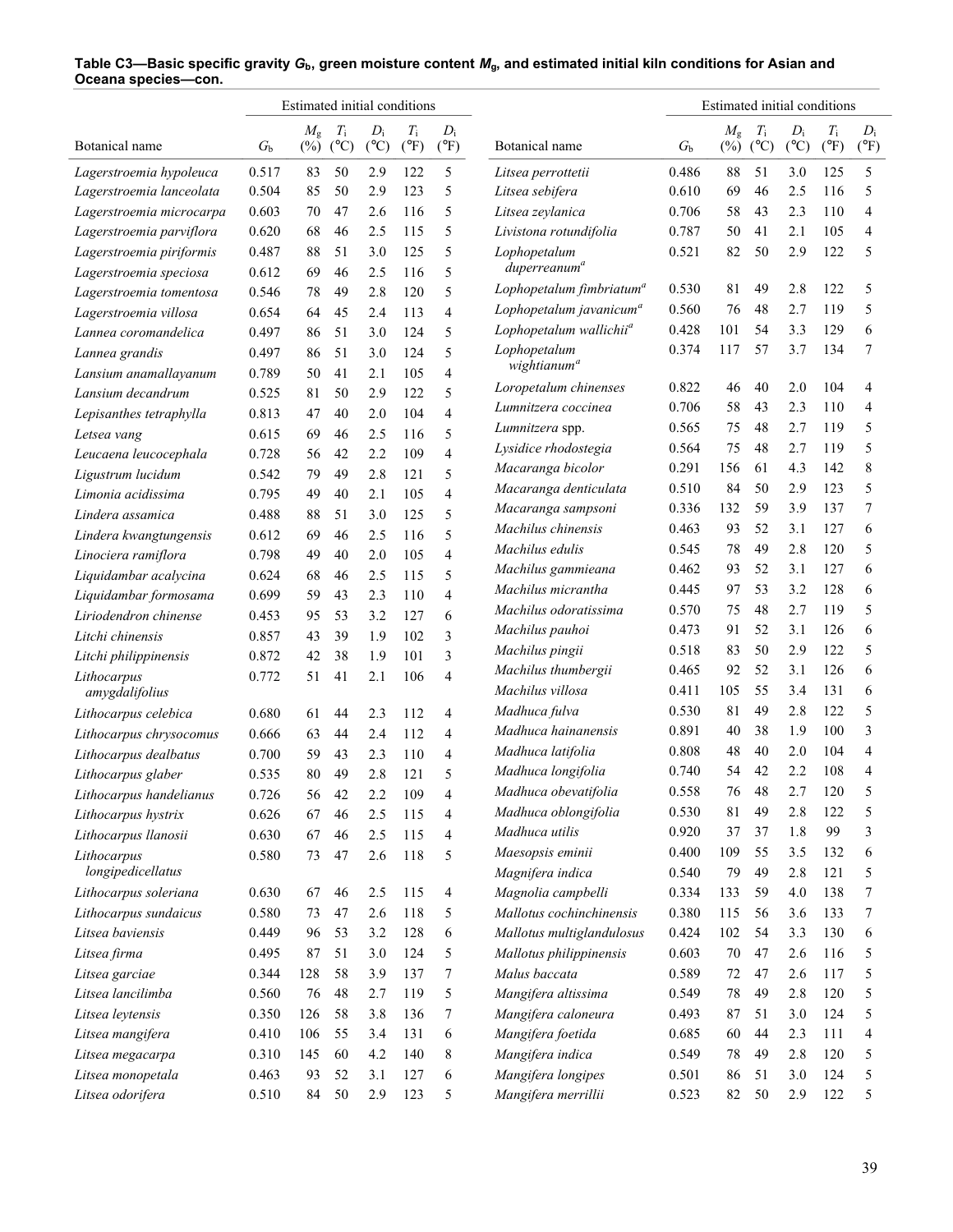|                          |                | Estimated initial conditions |               |               |               |               |                         |                  | Estimated initial conditions |               |                 |               |                |
|--------------------------|----------------|------------------------------|---------------|---------------|---------------|---------------|-------------------------|------------------|------------------------------|---------------|-----------------|---------------|----------------|
|                          |                | $M_{\rm g}$                  | $T_{\rm i}$   | $D_i$         | $T_{\rm i}$   | $D_i$         |                         |                  | $M_{\rm g}$                  | $T_{\rm i}$   | $D_i$           | $T_{\rm i}$   | $D_i$          |
| Botanical name           | G <sub>b</sub> | $(\%)$                       | $(^{\circ}C)$ | $(^{\circ}C)$ | $(^{\circ}F)$ | $(^{\circ}F)$ | Botanical name          | $G_{\mathrm{b}}$ | $(\%)$                       | $(^{\circ}C)$ | $({}^{\circ}C)$ | $(^{\circ}F)$ | $(^{\circ}F)$  |
| Mangifera sylvatica      | 0.479          | 90                           | 51            | 3.1           | 125           | 6             | Mesua floribunda        | 0.665            | 63                           | 44            | 2.4             | 112           | $\overline{4}$ |
| Mangifera spp.           | 0.690          | 60                           | 44            | 2.3           | 111           | 4             | Metrosideros petiolata  | 1.150            | 19                           | 33            | 1.5             | 89            | 3              |
| Manglietia glauca        | 0.389          | 112                          | 56            | 3.6           | 133           | 6             | Metrosideros vera       | 1.150            | 19                           | 33            | 1.5             | 89            | 3              |
| Manglietia hainanensis   | 0.396          | 110                          | 55            | 3.5           | 132           | 6             | Michelia balansae       | 0.590            | 72                           | 47            | 2.6             | 117           | 5              |
| Manglietia hookeri       | 0.445          | 97                           | 53            | 3.2           | 128           | 6             | Michelia catchcartii    | 0.455            | 95                           | 53            | 3.2             | 127           | 6              |
| Manglietia insignis      | 0.428          | 101                          | 54            | 3.3           | 129           | 6             | Michelia champaca       | 0.463            | 93                           | 52            | 3.1             | 127           | 6              |
| Manilkara kauki          | 1.030          | 28                           | 35            | 1.6           | 94            | 3             | Michelia excelsa        | 0.441            | 98                           | 53            | 3.3             | 128           | 6              |
| Manilkara littoralis     | 0.902          | 39                           | 38            | 1.8           | 99            | 3             | Michelia fiveolata      | 0.533            | 80                           | 49            | 2.8             | 121           | 5              |
| Maniltoa grandiflora     | 0.760          | 52                           | 41            | 2.1           | 107           | 4             | Michelia kisopa         | 0.421            | 103                          | 54            | 3.4             | 130           | 6              |
| Maniltoa minor           | 0.760          | 52                           | 41            | 2.1           | 107           | 4             | Michelia lanuginosa     | 0.345            | 128                          | 58            | 3.9             | 137           | 7              |
| Mansonia dipikae         | 0.521          | 82                           | 50            | 2.9           | 122           | 5             | Michelia macclurei      | 0.531            | 80                           | 49            | 2.8             | 121           | 5              |
| Mansonia gagei           | 0.712          | 57                           | 43            | 2.2           | 110           | 4             | Michelia mannii         | 0.493            | 87                           | 51            | 3.0             | 124           | 5              |
| Mappia foetida           | 0.469          | 92                           | 52            | 3.1           | 126           | 6             | Michelia montana        | 0.480            | 89                           | 51            | 3.1             | 125           | 6              |
| Maranthes corymbosa      | 0.738          | 55                           | 42            | 2.2           | 108           | 4             | Michelia nilagirica     | 0.485            | 88                           | 51            | 3.0             | 125           | 5              |
| Markhamia cauda-felina   | 0.644          | 65                           | 45            | 2.4           | 114           | 4             | Michelia oblonga        | 0.370            | 118                          | 57            | 3.7             | 134           | 7              |
| Markhamia stipulata      | 0.615          | 69                           | 46            | 2.5           | 116           | 5             | Michelia platyphylla    | 0.506            | 85                           | 50            | 2.9             | 123           | 5              |
| Mastixia philippinensis  | 0.473          | 91                           | 52            | 3.1           | 126           | 6             | Michelia velutina       | 0.520            | 82                           | 50            | 2.9             | 122           | 5              |
| Melaleuca leucadendron   | 0.850          | 44                           | 39            | 1.9           | 102           | 3             | Microcos paniculata     | 0.594            | 71                           | 47            | 2.6             | 117           | 5              |
| Melanorrhoea glabra      | 0.549          | 78                           | 49            | 2.8           | 120           | 5             | Microcos stylocarpa     | 0.396            | 110                          | 55            | 3.5             | 132           | 6              |
| Melanorrhea laccifera    | 0.796          | 49                           | 40            | 2.0           | 105           | 4             | Micromelum compressum   | 0.642            | 65                           | 45            | 2.4             | 114           | 4              |
| Melanorrhoea spp.        | 0.630          | 67                           | 46            | 2.5           | 115           | 4             | Miliusa roxburghiana    | 0.629            | 67                           | 46            | 2.5             | 115           | 4              |
| Melanorrhoea torquata    | 0.620          | 68                           | 46            | 2.5           | 115           | 5             | Miliusa tectona         | 0.645            | 65                           | 45            | 2.4             | 114           | 4              |
| Melanorrhoea usitala     | 0.737          | 55                           | 42            | 2.2           | 108           | 4             | Miliusa velutina        | 0.626            | 67                           | 46            | 2.5             | 115           | 4              |
| Melanorrhoea wallichii   | 0.660          | 63                           | 45            | 2.4           | 113           | 4             | Millettia atropurpurea  | 0.493            | 87                           | 51            | 3.0             | 124           | 5              |
| Melia azedarach          | 0.491          | 87                           | 51            | 3.0           | 124           | 5             | Millettia brandisiana   | 0.521            | 82                           | 50            | 2.9             | 122           | 5              |
| Melia birmanica          | 0.589          | 72                           | 47            | 2.6           | 117           | 5             | Millettia macrostachya  | 0.421            | 103                          | 54            | 3.4             | 130           | 6              |
| Melia composita          | 0.388          | 112                          | 56            | 3.6           | 133           | 6             | Millettia pendula       | 0.867            | 42                           | 39            | 1.9             | 101           | 3              |
| Melia dubia              | 0.414          | 105                          | 54            | 3.4           | 131           | 6             | Millettia prainii       | 0.533            | 80                           | 49            | 2.8             | 121           | 5              |
| Melia indica             | 0.693          | 60                           | 43            | 2.3           | 111           | 4             | Millettia pulchra       | 0.565            | 75                           | 48            | 2.7             | 119           | 5              |
| Melicope triphylla       | 0.374          | 117                          | 57            | 3.7           | 134           | 7             | Millingtonia hortensis  | 0.526            | 81                           | 49            | 2.9             | 122           | 5              |
| Meliosma angustifolia    | 0.555          | 77                           | 48            | 2.7           | 120           | 5             | Mimusops elengi         | 0.870            | 42                           | 39            | 1.9             | 101           | 3              |
| Meliosma arnottiana      | 0.413          | 105                          | 55            | 3.4           | 131           | 6             | Mimusops hexandra       | 0.936            | 36                           | 37            | 1.8             | 98            | 3              |
| Meliosma dilleniaefolia  | 0.433          | 100                          | 54            | 3.3           | 129           | 6             | Mimusops littoralis     | 0.902            | 39                           | 38            | 1.8             | 99            | 3              |
| Meliosma macrophylla     | 0.266          | 173                          | 63            | 4.6           | 144           | 8             | Mischocarpus fuscescens | 0.617            | 68                           | 46            | 2.5             | 116           | 5              |
| Meliosma pungens         | 0.429          | 101                          | 54            | 3.3           | 129           | 6             | Mischocarpus            | 0.810            | 47                           | 40            | 2.0             | 104           | 4              |
| Meliosma rigida          | 0.581          | 73                           | 47            | 2.6           | 118           | 5             | oppositifolius          |                  |                              |               |                 |               |                |
| Meliosma simplicifolia   | 0.505          | 85                           | 50            | 2.9           | 123           | 5             | Mischodon zeylanicus    | 0.898            | 39                           | 38            | 1.9             | 100           | 3              |
| Meliosma squamulata      |                |                              |               |               | 123           | 5             | Mitragyna diversifolia  | 0.553            | 77                           | 48            | 2.7             | 120           | 5              |
| Meliosma thomsoni        | 0.504          | 85                           | 50            | 2.9           | 131           |               | Mitragyna parvifolia    | 0.558            | 76                           | 48            | 2.7             | 120           | 5              |
|                          | 0.405          | 107                          | 55            | 3.5           |               | 6             | Mitragyna rotundifolia  | 0.553            | 77                           | 48            | 2.7             | 120           | 5              |
| Melliodendron xylocarpum | 0.443          | 97                           | 53            | 3.2           | 128           | 6             | Mitragyna speciosa      | 0.400            | 109                          | 55            | 3.5             | 132           | 6              |
| Melochia umbellata       | 0.247          | 189                          | 64            | 4.8           | 146           | 9             | Mitrephora maingayi     | 0.612            | 69                           | 46            | 2.5             | 116           | 5              |
| Memecylon capitellatum   | 0.770          | 51                           | 41            | 2.1           | 106           | 4             | Mitrephora vulpina      | 0.637            | 66                           | 45            | 2.5             | 114           | 4              |
| Memecylon edule          | 0.757          | 53                           | 42            | 2.1           | 107           | 4             | Monocarpia marginalis   | 0.501            | 86                           | 51            | 3.0             | 124           | 5              |
| Memecylon pubescens      | 0.770          | 51                           | 41            | 2.1           | 106           | 4             |                         |                  |                              |               |                 |               | 4              |
| Meria excelsa            | 0.600          | 71                           | 47            | 2.6           | 117           | 5             | Montrouziera spp.       | 0.779            | 51                           | 41            | 2.1             | 106           |                |
| Mesua assamica           | 0.687          | 60                           | 44            | 2.3           | 111           | 4             | Moringa pterygosperma   | 0.269            | 171                          | 63            | 4.5             | 144           | 8              |
| Mesua ferrea             | 0.855          | 43                           | 39            | 1.9           | 102           | 3             | Morus indica            | 0.565            | 75                           | 48            | 2.7             | 119           | 5              |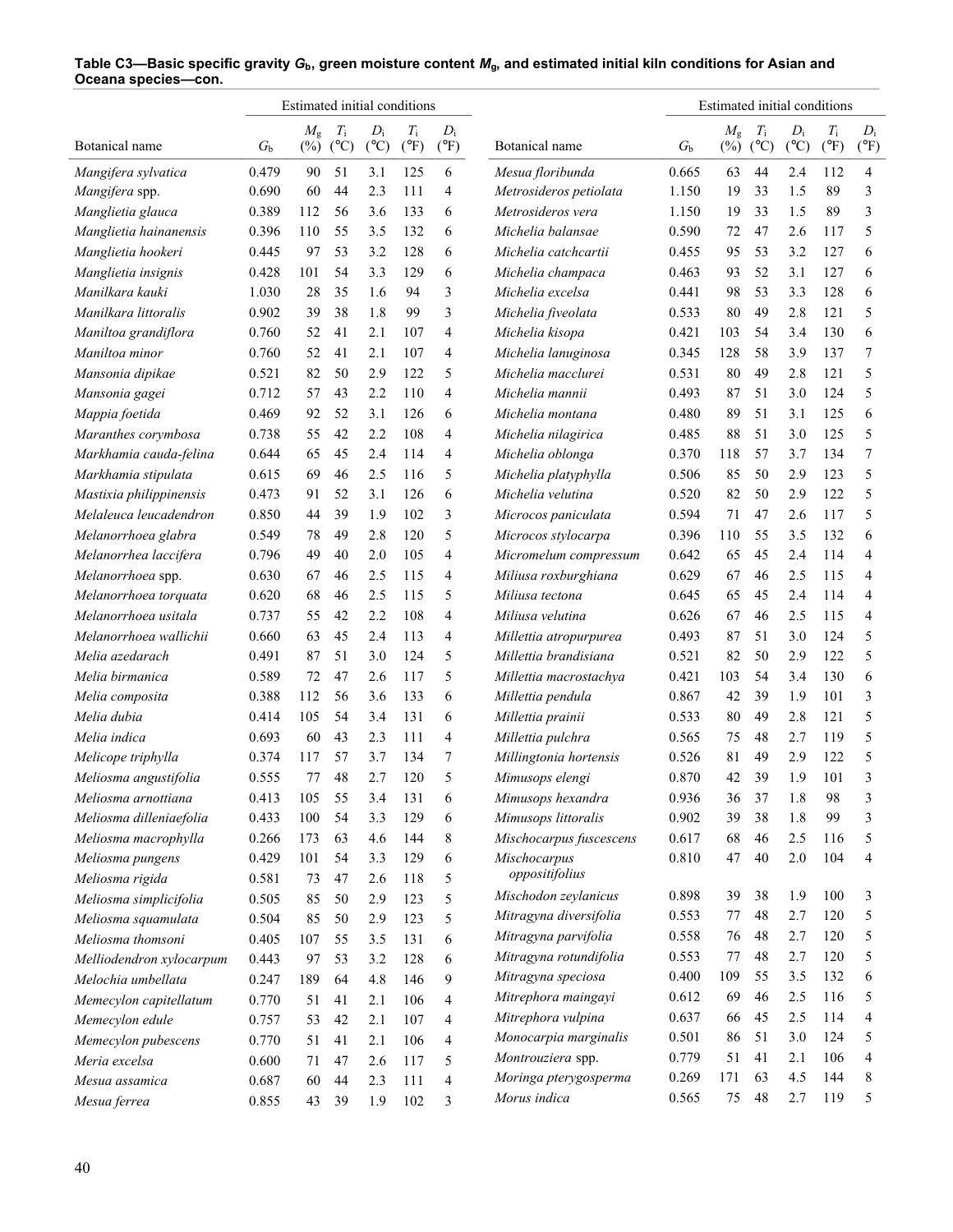|                          |             | Estimated initial conditions |                              |                        |                              |                        |                           |             | Estimated initial conditions |                              |                        |                              |                        |
|--------------------------|-------------|------------------------------|------------------------------|------------------------|------------------------------|------------------------|---------------------------|-------------|------------------------------|------------------------------|------------------------|------------------------------|------------------------|
| Botanical name           | $G_{\rm b}$ | $M_{\rm g}$<br>$(\%)$        | $T_{\rm i}$<br>$(^{\circ}C)$ | $D_i$<br>$(^{\circ}C)$ | $T_{\rm i}$<br>$(^{\circ}F)$ | $D_i$<br>$(^{\circ}F)$ | Botanical name            | $G_{\rm b}$ | $M_{\rm g}$<br>$(\%)$        | $T_{\rm i}$<br>$(^{\circ}C)$ | $D_i$<br>$(^{\circ}C)$ | $T_{\rm i}$<br>$(^{\circ}F)$ | $D_i$<br>$(^{\circ}F)$ |
| Morus laevigata          | 0.541       | 79                           | 49                           | 2.8                    | 121                          | 5                      | Ormosia pinnata           | 0.620       | 68                           | 46                           | 2.5                    | 115                          | 5                      |
| Morus nigra              | 0.556       | 77                           | 48                           | 2.7                    | 120                          | 5                      | Ormosia robusta           | 0.481       | 89                           | 51                           | 3.1                    | 125                          | 6                      |
| Morus serrata            | 0.577       | 74                           | 47                           | 2.7                    | 118                          | 5                      | Ormosia semicastrata      | 0.629       | 67                           | 46                           | 2.5                    | 115                          | 4                      |
| Murraya exotica          | 0.808       | 48                           | 40                           | 2.0                    | 104                          | 4                      | Ormosia sumatrana         | 0.680       | 61                           | 44                           | 2.3                    | 112                          | 4                      |
| Murraya koenigi          | 0.565       | 75                           | 48                           | 2.7                    | 119                          | 5                      | Ormosia watsonii          | 0.501       | 86                           | 51                           | 3.0                    | 124                          | 5                      |
| Mutsaendopsis beccariana | 0.920       | 37                           | 37                           | 1.8                    | 99                           | 3                      | Ormosia xylocarpa         | 0.492       | 87                           | 51                           | 3.0                    | 124                          | 5                      |
| Myrica rubra             | 0.716       | 57                           | 43                           | 2.2                    | 109                          | 4                      | Oroxylon indicum          | 0.317       | 141                          | 60                           | 4.1                    | 139                          | 7                      |
| Myristica attenuata      | 0.426       | 101                          | 54                           | 3.3                    | 130                          | 6                      | Ostodes paniculata        | 0.347       | 127                          | 58                           | 3.9                    | 136                          | 7                      |
|                          | 0.490       | 88                           | 51                           | 3.0                    | 124                          | 5                      |                           | 0.644       | 65                           | 45                           | 2.4                    | 114                          | 4                      |
| Myristica castaneifolia  |             | 88                           | 51                           | 3.0                    | 124                          | 5                      | Ostrya japonica           |             | 48                           | 40                           | 2.0                    | 104                          | 4                      |
| Myristica chartacea      | 0.490       |                              |                              |                        |                              |                        | Osyris wightiana          | 0.808       |                              |                              |                        |                              |                        |
| Myristica gigantea       | 0.540       | 79                           | 49                           | 2.8                    | 121                          | 5                      | Ougeinia dalbergioides    | 0.704       | 58                           | 43                           | 2.3                    | 110                          | 4                      |
| Myristica gillespieana   | 0.490       | 88                           | 51                           | 3.0                    | 124                          | 5                      | Pahudia rhomboidea        | 0.730       | 56                           | 42                           | 2.2                    | 109                          | 4                      |
| Myristica iners          | 0.530       | 81                           | 49                           | 2.8                    | 122                          | 5                      | Pajanelia rheedii         | 0.681       | 61                           | 44                           | 2.3                    | 111                          | 4                      |
| Myristica irya           | 0.680       | 61                           | 44                           | 2.3                    | 112                          | 4                      | Palaquium burckii         | 0.660       | 63                           | 45                           | 2.4                    | 113                          | 4                      |
| Myristica laurifolia     | 0.430       | 100                          | 54                           | 3.3                    | 129                          | 6                      | Palaquium ellipticum      | 0.565       | 75                           | 48                           | 2.7                    | 119                          | 5                      |
| Myristica lowiana        | 0.501       | 86                           | 51                           | 3.0                    | 124                          | 5                      | Palaquium ferox           | 0.670       | 62                           | 44                           | 2.4                    | 112                          | $\overline{4}$         |
| Myristica maingayi       | 0.540       | 79                           | 49                           | 2.8                    | 121                          | 5                      | Palaquium fidjiense       | 0.480       | 89                           | 51                           | 3.1                    | 125                          | 6                      |
| Myrsine semiserrata      | 0.667       | 62                           | 44                           | 2.4                    | 112                          | 4                      | Palaquium grande          | 0.469       | 92                           | 52                           | 3.1                    | 126                          | 6                      |
| Mytilaria laosensis      | 0.524       | 82                           | 50                           | 2.9                    | 122                          | 5                      | Palaquium gutta           | 0.635       | 66                           | 45                           | 2.5                    | 114                          | 4                      |
| Neesia altissima         | 0.390       | 112                          | 56                           | 3.6                    | 133                          | 6                      | Palaquium hexandrum       | 0.560       | 76                           | 48                           | 2.7                    | 119                          | 5                      |
| Neesia spp.              | 0.530       | 81                           | 49                           | 2.8                    | 122                          | 5                      | Palaquium hipidum         | 0.460       | 94                           | 52                           | 3.2                    | 127                          | 6                      |
| Neesia synandra          | 0.405       | 107                          | 55                           | 3.5                    | 131                          | 6                      | Palaquium hornei          | 0.700       | 59                           | 43                           | 2.3                    | 110                          | 4                      |
| Neolitsea ellipsoidea    | 0.452       | 95                           | 53                           | 3.2                    | 127                          | 6                      | Palaquium javense         | 0.480       | 89                           | 51                           | 3.1                    | 125                          | 6                      |
| Neonauclea bernardoi     | 0.624       | 68                           | 46                           | 2.5                    | 115                          | 5                      | Palaquium lanceolatum     | 0.548       | 78                           | 49                           | 2.8                    | 120                          | 5                      |
| Neonauclea excelsa       | 0.731       | 55                           | 42                           | 2.2                    | 109                          | 4                      | Palaquium leiocarpum      | 0.730       | 56                           | 42                           | 2.2                    | 109                          | 4                      |
| Neonauclea hagenii       | 0.594       | 71                           | 47                           | 2.6                    | 117                          | 5                      | Palaquium luzoniense      | 0.508       | 84                           | 50                           | 2.9                    | 123                          | 5                      |
| Neonauclea sessilifolia  | 0.731       | 55                           | 42                           | 2.2                    | 109                          | 4                      | Palaquium maingayi        | 0.560       | 76                           | 48                           | 2.7                    | 119                          | 5                      |
| Neoscortechinia forbsii  | 0.578       | 74                           | 47                           | 2.7                    | 118                          | 5                      | Palaquium microphyllum    | 0.780       | 50                           | 41                           | 2.1                    | 106                          | 4                      |
| Neotrewia cumingii       | 0.546       | 78                           | 49                           | 2.8                    | 120                          | 5                      | Palaquium oblusifolium    | 0.560       | 76                           | 48                           | 2.7                    | 119                          | 5                      |
| Nephelium lappaceum      | 0.568       | 75                           | 48                           | 2.7                    | 119                          | 5                      | Palaquium petiolare       | 0.488       | 88                           | 51                           | 3.0                    | 125                          | 5                      |
| Nephelium litchi         | 0.353       | 125                          | 58                           | 3.8                    | 136                          | 7                      | Palaquium philippense     | 0.407       | 107                          | 55                           | 3.4                    | 131                          | 6                      |
| Nephelium longana        | 0.813       | 47                           | 40                           | 2.0                    | 104                          | 4                      | Palaquium quereifolium    | 0.540       | 79                           | 49                           | 2.8                    | 121                          | 5                      |
| Nephelium stipulaceum    | 0.733       | 55                           | 42                           | 2.2                    | 108                          | 4                      | Palaquium rostratum       | 0.610       | 69                           | 46                           | 2.5                    | 116                          | 5                      |
| Nothopegia colebrookiana | 0.721       | 56                           | 43                           | 2.2                    | 109                          | 4                      | Palaquium tenuipetiolatum | 0.500       | 86                           | 51                           | 3.0                    | 124                          | 5                      |
| Nyssa sinensis           | 0.577       | 74                           | 47                           | 2.7                    | 118                          | 5                      | Palaquium vitilevuense    | 0.480       | 89                           | 51                           | 3.1                    | 125                          | 6                      |
| Ochanostachys amentacea  | 0.820       | 46                           | 40                           | 2.0                    | 104                          | 4                      | Palaquium walsifolium     | 0.660       | 63                           | 45                           | 2.4                    | 113                          | 4                      |
| Ochna foxworthyi         | 0.860       | 43                           | 39                           | 1.9                    | 102                          | 3                      | Pangium edule             | 0.504       | 85                           | 50                           | 2.9                    | 123                          | 5                      |
| Ochna wallichii          | 0.706       | 58                           | 43                           | 2.3                    | 110                          | 4                      | Paramichelia baillonii    | 0.530       | 81                           | 49                           | 2.8                    | 122                          | 5                      |
| Ochrocarpus longifolius  | 0.769       | 52                           | 41                           | 2.1                    | 106                          | 4                      | Parapyrenaria multisepala | 0.624       | 68                           | 46                           | 2.5                    | 115                          | 5                      |
| Ochrocarpus siamensis    | 0.645       | 65                           | 45                           | 2.4                    | 114                          | 4                      | Parartocarpus triandra    | 0.470       | 91                           | 52                           | 3.1                    | 126                          | 6                      |
| Ochroma grandiflora      | 0.200       | 243                          | 68                           | 5.4                    | 151                          | 10                     | Parastemon urophyllus     | 0.940       | 36                           | 37                           | 1.8                    | 98                           | 3                      |
| Octomeles sumatrana      | 0.305       | 147                          | 60                           | 4.2                    | 140                          | 8                      | Paratrophis glabra        | 0.771       | 51                           | 41                           | 2.1                    | 106                          | 4                      |
| Odina wodier             | 0.462       | 93                           | 52                           | 3.1                    | 127                          | 6                      | Parinari annamensis       | 0.690       | 60                           | 44                           | 2.3                    | 111                          | 4                      |
| Olea fragrans            | 0.851       | 44                           | 39                           | 1.9                    | 102                          | 3                      | Parinari corymbosa        | 0.863       | 42                           | 39                           | 1.9                    | 101                          | 3                      |
| Olea ferruginea          | 0.783       | 50                           | 41                           | 2.1                    | 106                          | 4                      | Parinari insularum        | 0.650       | 64                           | 45                           | 2.4                    | 113                          | 4                      |
| Ormosia balansae         | 0.470       | 91                           | 52                           | 3.1                    | 126                          | 6                      | Parinari nonda            | 0.626       | 67                           | 46                           | 2.5                    | 115                          | 4                      |
| Ormosia hosiei           | 0.632       | 67                           | 45                           | 2.5                    | 115                          | 4                      | Parinari rubiginosum      | 0.740       | 54                           | 42                           | 2.2                    | 108                          | 4                      |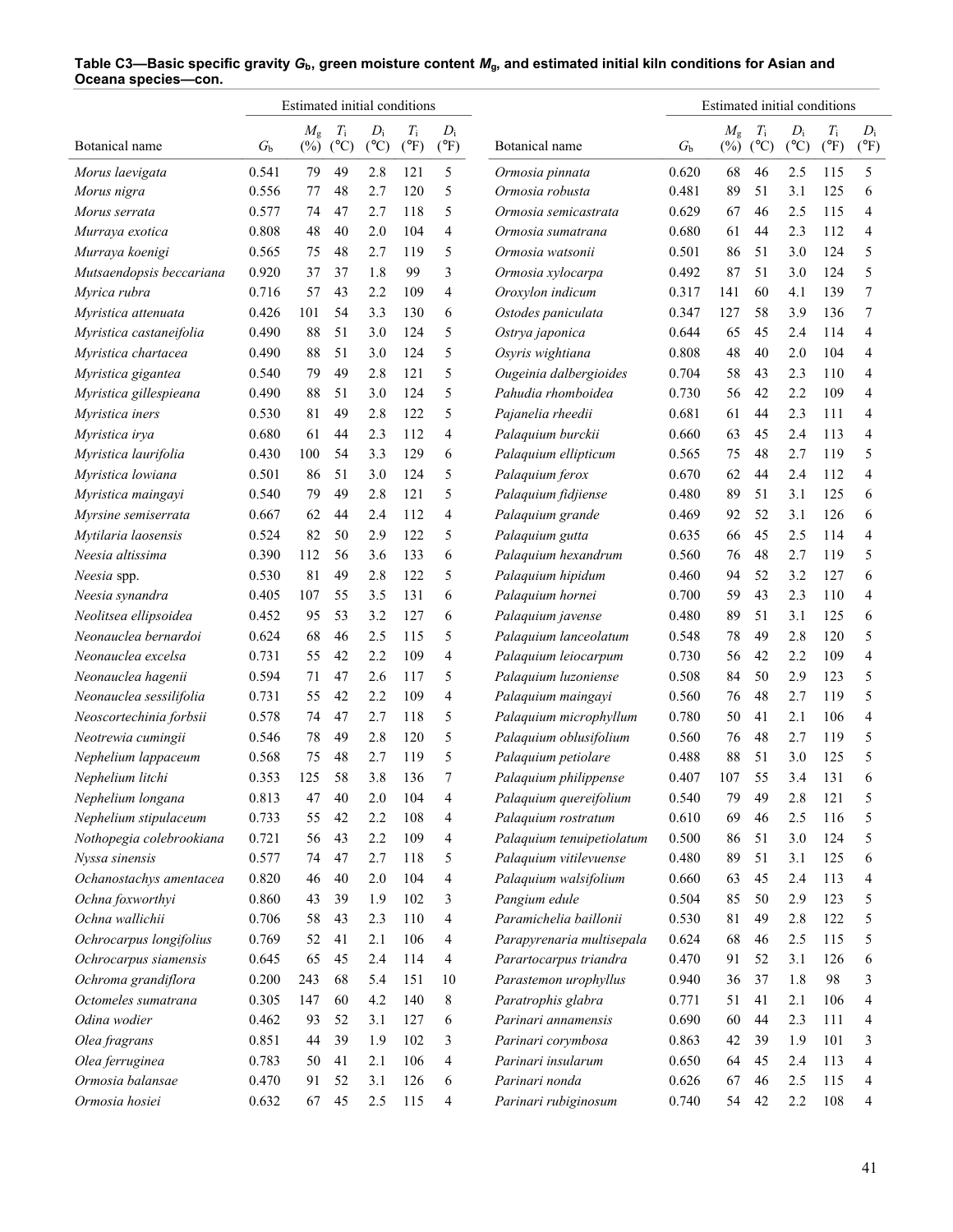|                          |             | Estimated initial conditions |               |               |               |               |                             |             | Estimated initial conditions |               |               |               |               |
|--------------------------|-------------|------------------------------|---------------|---------------|---------------|---------------|-----------------------------|-------------|------------------------------|---------------|---------------|---------------|---------------|
|                          |             | $M_{\rm g}$                  | $T_{\rm i}$   | $D_i$         | $T_{\rm i}$   | $D_i$         |                             |             | $M_{\rm g}$                  | $T_{\rm i}$   | $D_i$         | $T_{\rm i}$   | $D_i$         |
| Botanical name           | $G_{\rm b}$ | $(\%)$                       | $(^{\circ}C)$ | $(^{\circ}C)$ | $(^{\circ}F)$ | $(^{\circ}F)$ | Botanical name              | $G_{\rm b}$ | $(\%)$                       | $(^{\circ}C)$ | $(^{\circ}C)$ | $(^{\circ}F)$ | $(^{\circ}F)$ |
| Parinari salomonensis    | 0.626       | 67                           | 46            | 2.5           | 115           | 4             | Picrasma quassiodes         | 0.429       | 101                          | 54            | 3.3           | 129           | 6             |
| Parinari spp.            | 0.680       | 61                           | 44            | 2.3           | 112           | 4             | Pisonia umbellifera         | 0.214       | 224                          | 67            | 5.2           | 150           | 9             |
| Parishia insignis        | 0.410       | 106                          | 55            | 3.4           | 131           | 6             | Pistache chinensis          | 0.665       | 63                           | 44            | 2.4           | 112           | 4             |
| Parkia leiophylla        | 0.405       | 107                          | 55            | 3.5           | 131           | 6             | Pistacia integerrima        | 0.733       | 55                           | 42            | 2.2           | 108           | 4             |
| Parkia roxburghii        | 0.344       | 128                          | 58            | 3.9           | 137           | 7             | Pithecellobium affine       | 0.437       | 99                           | 53            | 3.3           | 129           | 6             |
| Parkia speciosa          | 0.430       | 100                          | 54            | 3.3           | 129           | 6             | Pithecellobium bigeminum    | 0.337       | 131                          | 59            | 3.9           | 137           | 7             |
| Parkia streptocarpa      | 0.453       | 95                           | 53            | 3.2           | 127           | 6             | Pithecellobium confertum    | 0.510       | 84                           | 50            | 2.9           | 123           | 5             |
| Parkinsonia aculeata     | 0.681       | 61                           | 44            | 2.3           | 111           | 4             | Pithecellobium lobatum      | 0.389       | 112                          | 56            | 3.6           | 133           | 6             |
| Parrotia jacquemontiana  | 0.629       | 67                           | 46            | 2.5           | 115           | 4             | Pithecellobium splendens    | 0.594       | 71                           | 47            | 2.6           | 117           | 5             |
| Pasania fissa            | 0.451       | 96                           | 53            | 3.2           | 127           | 6             | Pittosporum floribundum     | 0.557       | 76                           | 48            | 2.7           | 120           | 5             |
| Paulownia fargesii       | 0.219       | 218                          | 66            | 5.1           | 149           | 9             | Pittosporum pentandrum      | 0.512       | 84                           | 50            | 2.9           | 123           | 5             |
| Paulownia fortunei       | 0.247       | 189                          | 64            | 4.8           | 146           | 9             | Pittosporum tetraspermum    | 0.585       | 73                           | 47            | 2.6           | 118           | 5             |
| Payena acuminata         | 0.730       | 56                           | 42            | 2.2           | 109           | 4             | Pityyrantha verrucosa       | 0.706       | 58                           | 43            | 2.3           | 110           | 4             |
| Payena elliptica         | 0.731       | 55                           | 42            | 2.2           | 109           | 4             | Planchonella firma          | 0.446       | 97                           | 53            | 3.2           | 128           | 6             |
| Payena leeni             | 0.870       | 42                           | 39            | 1.9           | 101           | 3             | Planchonella kaernbachiana  | 0.446       | 97                           | 53            | 3.2           | 128           | 6             |
| Payena lucida            | 0.770       | 51                           | 41            | 2.1           | 106           | 4             | Planchonella thyrsoidea     | 0.398       | 109                          | 55            | 3.5           | 132           | 6             |
| Payena utilis            | 0.731       | 55                           | 42            | 2.2           | 109           | 4             | Planchonella torricellensis | 0.446       | 97                           | 53            | 3.2           | 128           | 6             |
| Peltophorum dasyrachi    | 0.804       | 48                           | 40            | 2.0           | 104           | 4             | Planchonella vitiensis      | 0.779       | 51                           | 41            | 2.1           | 106           | 4             |
| Peltophorum ferrugineum  | 0.804       | 48                           | 40            | 2.0           | 104           | 4             | Platea parvifolia           | 0.477       | 90                           | 52            | 3.1           | 125           | 6             |
| Peltophorum pterocarpum  | 0.616       | 69                           | 46            | 2.5           | 116           | 5             | Platycarya strobilacea      | 0.582       | 73                           | 47            | 2.6           | 118           | 5             |
| Peltophorum tonkinensis  | 0.690       | 60                           | 44            | 2.3           | 111           | 4             | Pleurostylia wightii        | 0.685       | 60                           | 44            | 2.3           | 111           | 4             |
| Petunga roxburghii       | 0.475       | 90                           | 52            | 3.1           | 126           | 6             | Poeciloneuron indicum       | 0.898       | 39                           | 38            | 1.9           | 100           | 3             |
| Pentacme mindanensis     | 0.398       | 109                          | 55            | 3.5           | 132           | 6             | Poinciana elata             | 0.493       | 87                           | 51            | 3.0           | 124           | 5             |
| Pentacme siamensis       | 0.779       | 51                           | 41            | 2.1           | 106           | 4             | Poinciana regia             | 0.349       | 126                          | 58            | 3.8           | 136           | 7             |
| Pentacme suavis          | 0.779       | 51                           | 41            | 2.1           | 106           | 4             | Polyalthia cerasoides       | 0.586       | 72                           | 47            | 2.6           | 118           | 5             |
| Pentacme tonkinensis     | 0.960       | 34                           | 36            | 1.8           | 97            | 3             | Polyalthia flava            | 0.514       | 83                           | 50            | 2.9           | 123           | 5             |
| Pentaphylax euryoides    | 0.523       | 82                           | 50            | 2.9           | 122           | 5             | Polyalthia fragrans         | 0.445       | 97                           | 53            | 3.2           | 128           | 6             |
| Pentaspadon velutinus    | 0.540       | 79                           | 49            | 2.8           | 121           | 5             | Polyalthia hypoleuca        | 0.800       | 48                           | 40            | 2.0           | 105           | 4             |
| Pericopsis mooniana      | 0.870       | 42                           | 39            | 1.9           | 101           | 3             | Polyalthia lateriflora      | 0.517       | 83                           | 50            | 2.9           | 122           | 5             |
| Peronema canescens       | 0.630       | 67                           | 46            | 2.5           | 115           | 4             | Polyalthia longifolia       | 0.421       | 103                          | 54            | 3.4           | 130           | 6             |
| Phaeanthus ebracteolatus | 0.561       | 76                           | 48            | 2.7           | 119           | 5             | Polyalthia simiarun         | 0.591       | 72                           | 47            | 2.6           | 117           | 5             |
| Phellodendron amurense   | 0.419       | 103                          | 54            | 3.4           | 130           | 6             | Polyosma cambodiana         | 0.567       | 75                           | 48            | 2.7           | 119           | 5             |
| Phoebe goalparensis      | 0.422       | 102                          | 54            | 3.4           | 130           | 6             | Polyosma integrifolia       | 0.605       | 70                           | 46            | 2.6           | 116           | 5             |
| Phoebe hainesiana        | 0.475       | 90                           | 52            | 3.1           | 126           | 6             | Polyscias nodosa            | 0.377       | 116                          | 56            | 3.6           | 134           | 7             |
| Phoebe lanceolata        | 0.654       |                              | 45            |               | 113           |               | Pometia acuminata           |             | 64                           | 45            |               |               |               |
|                          |             | 64                           | 48            | 2.4           |               | 4             |                             | 0.654       |                              | 45            | 2.4           | 113           | 4             |
| Phoebe opaca             | 0.570       | 75                           |               | 2.7           | 119           | 5             | Pometia pinnata             | 0.636       | 66                           |               | 2.5           | 114           | 4             |
| Phoebe paniculata        | 0.629       | 67                           | 46            | 2.5           | 115           | 4             | Pometia tomentosa           | 0.800       | 48                           | 40            | 2.0           | 105           | 4             |
| Phoebe zhennan           | 0.556       | 77                           | 48            | 2.7           | 120           | 5             | Pongamia glabra             | 0.609       | 69                           | 46            | 2.5           | 116           | 5             |
| Photinia davidsoniae     | 0.701       | 59                           | 43            | 2.3           | 110           | 4             | Populus ciliata             | 0.372       | 118                          | 57            | 3.7           | 134           | 7             |
| Photinia integrifolia    | 0.709       | 58                           | 43            | 2.3           | 110           | 4             | Populus euphratica          | 0.393       | 111                          | 56            | 3.5           | 132           | 6             |
| Photinia lindleyana      | 0.725       | 56                           | 42            | 2.2           | 109           | 4             | Populus lasiocarpa          | 0.401       | 108                          | 55            | 3.5           | 132           | 6             |
| Photinia notoniana       | 0.701       | 59                           | 43            | 2.3           | 110           | 4             | Populus maximowiczii        | 0.310       | 145                          | 60            | 4.2           | 140           | 8             |
| Photinia serrulata       | 0.850       | 44                           | 39            | 1.9           | 102           | 3             | Populus rotundifolia        | 0.390       | 112                          | 56            | 3.6           | 133           | 6             |
| Phyllanthus emblica      | 0.680       | 61                           | 44            | 2.3           | 112           | 4             | Populus tomentosa           | 0.452       | 95                           | 53            | 3.2           | 127           | 6             |
| Phyllanthus indicus      | 0.706       | 58                           | 43            | 2.3           | 110           | 4             | Populus yunnanensis         | 0.330       | 135                          | 59            | 4.0           | 138           | 7             |
| Phylocladus hypophyllus  | 0.580       | 73                           | 47            | 2.6           | 118           | 5             | Pouteria microphylla        | 0.876       | 41                           | 38            | 1.9           | 101           | 3             |
| Picrasma javanica        | 0.363       | 121                          | 57            | 3.7           | 135           | 7             | Pouteria villamilii         | 0.474       | 91                           | 52            | 3.1           | 126           | 6             |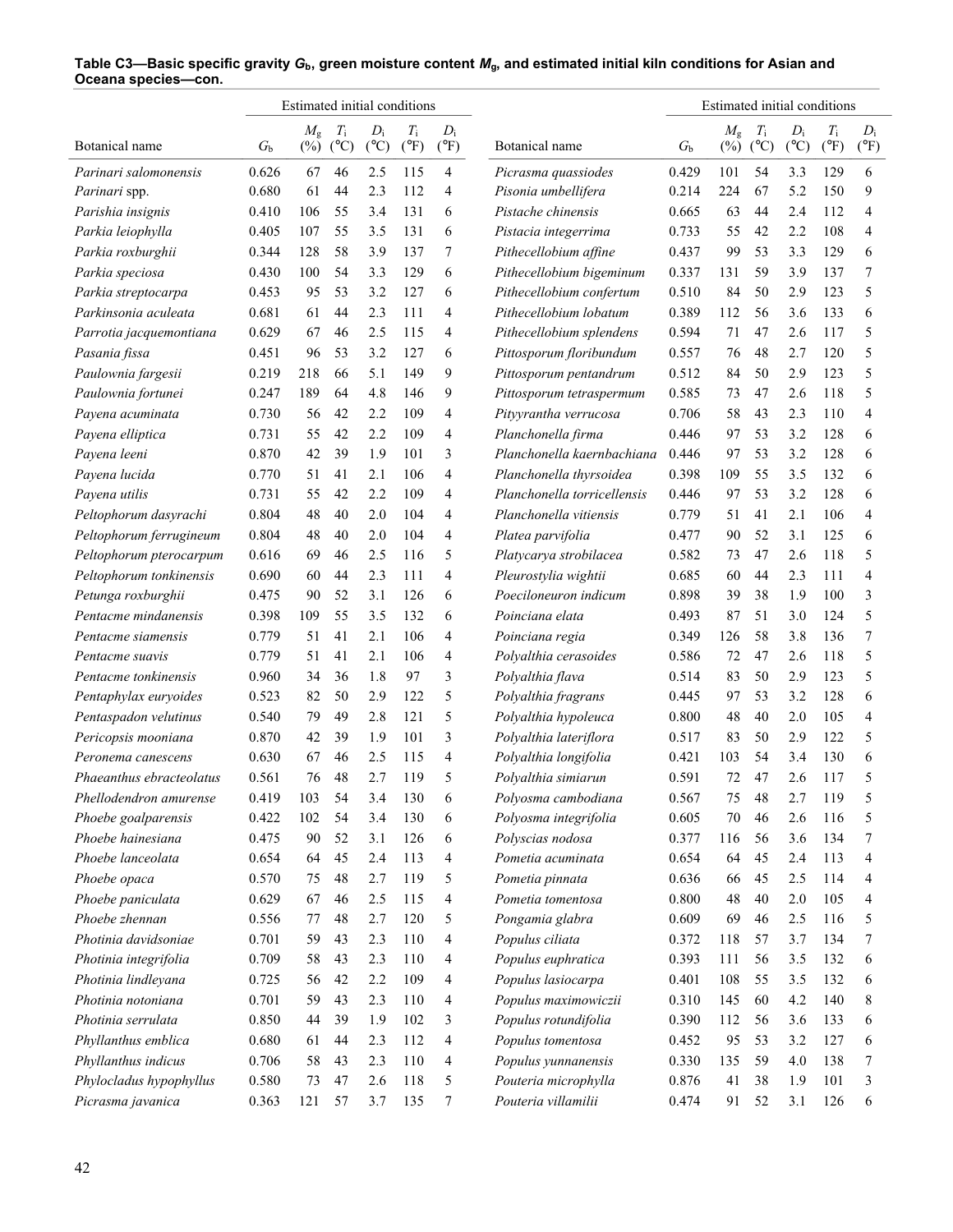|                              |             | Estimated initial conditions |                              |                        |                              |                        |                         |                  | Estimated initial conditions |                              |                        |                              |                        |
|------------------------------|-------------|------------------------------|------------------------------|------------------------|------------------------------|------------------------|-------------------------|------------------|------------------------------|------------------------------|------------------------|------------------------------|------------------------|
| Botanical name               | $G_{\rm b}$ | $M_{\rm g}$<br>$(\%)$        | $T_{\rm i}$<br>$(^{\circ}C)$ | $D_i$<br>$(^{\circ}C)$ | $T_{\rm i}$<br>$(^{\circ}F)$ | $D_i$<br>$(^{\circ}F)$ | Botanical name          | $G_{\mathrm{b}}$ | $M_{\rm g}$<br>$(\%)$        | $T_{\rm i}$<br>$(^{\circ}C)$ | $D_i$<br>$(^{\circ}C)$ | $T_{\rm i}$<br>$(^{\circ}F)$ | $D_i$<br>$(^{\circ}F)$ |
| Premna integrifolia          | 0.654       | 64                           | 45                           | 2.4                    | 113                          | 4                      | Pygeum wightianum       | 0.557            | 76                           | 48                           | 2.7                    | 120                          | 5                      |
| Premna latifolia             | 0.513       | 83                           | 50                           | 2.9                    | 123                          | 5                      | Pyrenocarpa hainanensis | 0.701            | 59                           | 43                           | 2.3                    | 110                          | 4                      |
| Premna pyramidata            | 0.603       | 70                           | 47                           | 2.6                    | 116                          | 5                      | Radermachera pinnata    | 0.506            | 85                           | 50                           | 2.9                    | 123                          | 5                      |
| Premna tomentosa             | 0.960       | 34                           | 36                           | 1.8                    | 97                           | 3                      | Radermachera sinica     | 0.621            | 68                           | 46                           | 2.5                    | 115                          | 5                      |
| Prosopis glandulosa          | 0.549       | 78                           | 49                           | 2.8                    | 120                          | 5                      | Randia dumetorium       | 0.693            | 60                           | 43                           | 2.3                    | 111                          | 4                      |
| Prosopis spicigera           | 0.634       | 66                           | 45                           | 2.5                    | 114                          | 4                      | Randia uliginosa        | 0.681            | 61                           | 44                           | 2.3                    | 111                          | 4                      |
| Prunus armenica              | 0.642       | 65                           | 45                           | 2.4                    | 114                          | 4                      | Rapanea neriifolia      | 0.643            | 65                           | 45                           | 2.4                    | 114                          | 4                      |
| Prunus henryi                | 0.583       | 73                           | 47                           | 2.6                    | 118                          | 5                      | Rhamnus davurica        | 0.581            | 73                           | 47                           | 2.6                    | 118                          | 5                      |
| Prunus nepalensis            | 0.497       | 86                           | 51                           | 3.0                    | 124                          | 5                      | Rhizophora apiculata    | 1.050            | 26                           | 35                           | 1.6                    | 93                           | 3                      |
| Prunus padus                 | 0.481       | 89                           | 51                           | 3.1                    | 125                          | 6                      | Rhizophora conjugata    | 1.040            | 27                           | 35                           | 1.6                    | 93                           | 3                      |
| Prunus puddum                | 0.532       | 80                           | 49                           | 2.8                    | 121                          | 5                      | Rhizophora mucronata    | 0.867            | 42                           | 39                           | 1.9                    | 101                          | 3                      |
| Psidium guajava              | 0.552       | 77                           | 48                           | 2.7                    | 120                          | 5                      | Rhodamnia dumetorum     | 0.894            | 40                           | 38                           | 1.9                    | 100                          | 3                      |
| Pterocarpus acerifolium      | 0.507       | 84                           | 50                           | 2.9                    | 123                          | 5                      | Rhus potaninni          | 0.487            | 88                           | 51                           | 3.0                    | 125                          | 5                      |
| Pterocarpus indicus          | 0.523       | 82                           | 50                           | 2.9                    | 122                          | 5                      | Rhus succedanea         | 0.424            | 102                          | 54                           | 3.3                    | 130                          | 6                      |
| Pterocarpus marsupium        | 0.671       | 62                           | 44                           | 2.4                    | 112                          | 4                      | Saccopetalum tomentosum | 0.615            | 69                           | 46                           | 2.5                    | 116                          | 5                      |
| Pterocarpus pedatus          | 0.756       | 53                           | 42                           | 2.1                    | 107                          | 4                      | Saccopetalum            | 0.597            | 71                           | 47                           | 2.6                    | 117                          | 5                      |
| Pterocarpus santalinus       | 0.967       | 33                           | 36                           | 1.7                    | 96                           | 3                      | unguiculatum            |                  |                              |                              |                        |                              |                        |
| Pterocarya stenoptera        | 0.355       | 124                          | 58                           | 3.8                    | 136                          | 7                      | Salix matsudana         | 0.457            | 94                           | 52                           | 3.2                    | 127                          | 6                      |
| Pteroceltis tartarinowii     | 0.643       | 65                           | 45                           | 2.4                    | 114                          | 4                      | Samanea saman           | 0.450            | 96                           | 53                           | 3.2                    | 128                          | 6                      |
| Pterocymbium beccarii        | 0.289       | 157                          | 61                           | 4.3                    | 142                          | 8                      | Sageraea elliptica      | 0.705            | 58                           | 43                           | 2.3                    | 110                          | 4                      |
| Pterocymbium macrorater      | 0.470       | 91                           | 52                           | 3.1                    | 126                          | 6                      | Sageraea laurina        | 0.522            | 82                           | 50                           | 2.9                    | 122                          | 5                      |
| Pterocymbium tinctorium      | 0.278       | 164                          | 62                           | 4.5                    | 143                          | 8                      | Sageraea listeri        | 0.682            | 61                           | 44                           | 2.3                    | 111                          | 4                      |
| Pterospermum acerifolium     | 0.549       | 78                           | 49                           | 2.8                    | 120                          | 5                      | Salix tetrasperma       | 0.436            | 99                           | 53                           | 3.3                    | 129                          | 6                      |
| Pterospermum celebicum       | 0.440       | 98                           | 53                           | 3.3                    | 128                          | 6                      | Salix wallichiana       | 0.459            | 94                           | 52                           | 3.2                    | 127                          | 6                      |
| Pterospermum                 | 0.650       | 64                           | 45                           | 2.4                    | 113                          | 4                      | Samadera indica         | 0.325            | 137                          | 59                           | 4.0                    | 138                          | 7                      |
| diversifolium                |             |                              |                              |                        |                              |                        | Sandoricum indicum      | 0.424            | 102                          | 54                           | 3.3                    | 130                          | 6                      |
| Pterospermum glabrescens     | 0.365       | 120                          | 57                           | 3.7                    | 135                          | 7                      | Sandoricum koetjape     | 0.443            | 97                           | 53                           | 3.2                    | 128                          | 6                      |
| Pterospermum                 | 0.452       | 95                           | 53                           | 3.2                    | 127                          | 6                      | Sandoricum vidalii      | 0.434            | 99                           | 54                           | 3.3                    | 129                          | 6                      |
| heterophyllum                |             |                              |                              |                        |                              |                        | Santalum album          | 0.840            | 45                           | 39                           | 2.0                    | 103                          | 4                      |
| Pterospermum jackianium      | 0.573       | 74                           | 48                           | 2.7                    | 118                          | 5                      | Santalum                | 0.696            | 59                           | 43                           | 2.3                    | 111                          | 4                      |
| Pterospermum javanicum       | 0.360       | 122                          | 57                           | 3.8                    | 135                          | 7                      | austrocaledonium        |                  |                              |                              |                        |                              |                        |
| Pterospermum<br>lancaefolium | 0.557       | $76\,$                       | 48                           | 2.7                    | 120                          | 5                      | Santalum yasi           | 0.481            | 89                           | 51                           | 3.1                    | 125                          | 6                      |
|                              |             |                              |                              |                        |                              |                        | Santiria graffithii     | 0.800            | $48\,$                       | 40                           | 2.0                    | 105                          | 4                      |
| Pterospermum reticulatum     | 0.557       | 76                           | 48                           | 2.7                    | 120                          | 5                      | Santiria laevigata      | 0.545            | 78                           | 49                           | 2.8                    | 120                          | 5                      |
| Pterospermum<br>rubiginosum  | 0.581       | 73                           | 47                           | 2.6                    | 118                          | 5                      | Santiria oblongifolia   | 0.630            | 67                           | 46                           | 2.5                    | 115                          | 4                      |
| Pterospermum                 | 0.569       | 75                           | 48                           | 2.7                    | 119                          | 5                      | Santiria rubiginosa     | 0.840            | 45                           | 39                           | 2.0                    | 103                          | 4                      |
| semisagagittatum             |             |                              |                              |                        |                              |                        | Santiria tomentosa      | 0.650            | 64                           | 45                           | 2.4                    | 113                          | 4                      |
| Pterospermum                 | 0.493       | 87                           | 51                           | 3.0                    | 124                          | 5                      | Sapindus emarginatus    | 0.808            | 48                           | 40                           | 2.0                    | 104                          | 4                      |
| suberiflolium                |             |                              |                              |                        |                              |                        | Sapindus laurifolius    | 0.786            | 50                           | 41                           | 2.1                    | 105                          | 4                      |
| Pterostyrax hispidas         | 0.314       | 142                          | 60                           | 4.1                    | 139                          | 7                      | Sapindus mukorossi      | 0.640            | 66                           | 45                           | 2.4                    | 114                          | 4                      |
| Pterygota alata              | 0.475       | 90                           | 52                           | 3.1                    | 126                          | 6                      | Sapindus rarak          | 0.808            | 48                           | 40                           | 2.0                    | 104                          | 4                      |
| Pterygota horsfieldii        | 0.594       | 71                           | 47                           | 2.6                    | 117                          | 5                      | Sapindus saponaria      | 0.580            | 73                           | 47                           | 2.6                    | 118                          | 5                      |
| Punica granatum              | 0.731       | 55                           | 42                           | 2.2                    | 109                          | 4                      | Sapindus trifoliatus    | 0.808            | $48\,$                       | 40                           | 2.0                    | 104                          | 4                      |
| Putranjiva roxburghii        | 0.642       | 65                           | 45                           | 2.4                    | 114                          | 4                      | Sapium baccatum         | 0.310            | 145                          | 60                           | 4.2                    | 140                          | 8                      |
| Pygeum acuminatum            | 0.609       | 69                           | 46                           | 2.5                    | 116                          | 5                      | Sapium discolor         | 0.400            | 109                          | 55                           | 3.5                    | 132                          | 6                      |
| Pygeum arboreum              | 0.469       | 92                           | 52                           | 3.1                    | 126                          | 6                      | Sapium insigne          | 0.360            | 122                          | 57                           | 3.8                    | 135                          | 7                      |
| Pygeum vulgare               | 0.566       | 75                           | 48                           | 2.7                    | 119                          | 5                      | Sapium luzonicum        | 0.396            | 110                          | 55                           | 3.5                    | 132                          | 6                      |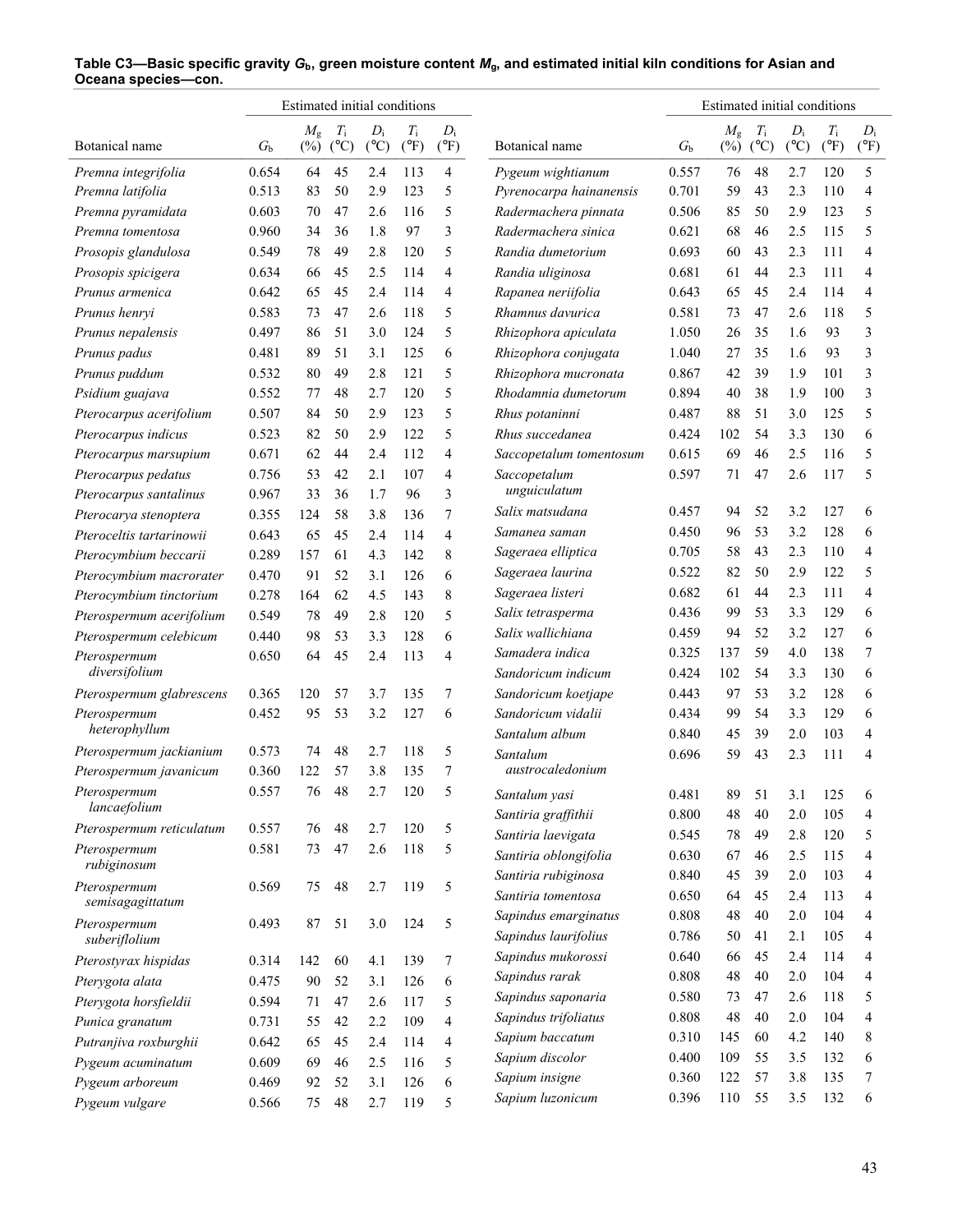|                          |             | Estimated initial conditions |                              |                        |                              |                        |                       |             | Estimated initial conditions |                              |                        |                              |                        |
|--------------------------|-------------|------------------------------|------------------------------|------------------------|------------------------------|------------------------|-----------------------|-------------|------------------------------|------------------------------|------------------------|------------------------------|------------------------|
| Botanical name           | $G_{\rm b}$ | $M_{\rm g}$<br>$(\%)$        | $T_{\rm i}$<br>$(^{\circ}C)$ | $D_i$<br>$(^{\circ}C)$ | $T_{\rm i}$<br>$(^{\circ}F)$ | $D_i$<br>$(^{\circ}F)$ | Botanical name        | $G_{\rm b}$ | $M_{\rm g}$<br>$(\%)$        | $T_{\rm i}$<br>$(^{\circ}C)$ | $D_i$<br>$(^{\circ}C)$ | $T_{\rm i}$<br>$(^{\circ}F)$ | $D_i$<br>$(^{\circ}F)$ |
| Sapium sebiferum         | 0.486       | 88                           | 51                           | 3.0                    | 125                          | 5                      | Shorea cutisii        | 0.520       | 82                           | 50                           | 2.9                    | 122                          | 5                      |
| Saraca indica            | 0.475       | 90                           | 52                           | 3.1                    | 126                          | 6                      | Shorea dasyphylla     | 0.410       | 106                          | 55                           | 3.4                    | 131                          | 6                      |
| Saraca thaipingensis     | 0.520       | 82                           | 50                           | 2.9                    | 122                          | 5                      | Shorea elliptica      | 0.950       | 35                           | 37                           | 1.8                    | 97                           | 3                      |
| Sarcanthidon sarmentosum | 0.561       | 76                           | 48                           | 2.7                    | 119                          | 5                      | Shorea faguetiana     | 0.487       | 88                           | 51                           | 3.0                    | 125                          | 5                      |
| Sarcocephalus cordatus   | 0.462       | 93                           | 52                           | 3.1                    | 127                          | 6                      | Shorea falcifera      | 1.010       | 30                           | 35                           | 1.7                    | 95                           | 3                      |
| Sarcospermum arboreum    | 0.398       | 109                          | 55                           | 3.5                    | 132                          | 6                      | Shorea gibbosa        | 0.465       | 92                           | 52                           | 3.1                    | 126                          | 6                      |
| Sarcosperma laurinum     | 0.464       | 93                           | 52                           | 3.1                    | 126                          | 6                      | Shorea gisok          | 0.757       | 53                           | 42                           | 2.1                    | 107                          | 4                      |
| Sassafras tzumu          | 0.491       | 87                           | 51                           | 3.0                    | 124                          | 5                      | Shorea glauca         | 0.895       | 39                           | 38                           | 1.9                    | 100                          | 3                      |
| Saurauia roxburghii      | 0.552       | 77                           | 48                           | 2.7                    | 120                          | 5                      | Shorea guiso          | 0.700       | 59                           | 43                           | 2.3                    | 110                          | $\overline{4}$         |
| Saurauia tristyla        | 0.341       | 130                          | 58                           | 3.9                    | 137                          | 7                      | Shorea gysbertsiana   | 0.290       | 156                          | 61                           | 4.3                    | 142                          | 8                      |
| Scaphium affine          | 0.590       | 72                           | 47                           | 2.6                    | 117                          | 5                      | Shorea hemsleyana     | 0.590       | 72                           | 47                           | 2.6                    | 117                          | 5                      |
| Scaphium macropodum      | 0.660       | 63                           | 45                           | 2.4                    | 113                          | 4                      | Shorea hopeifolia     | 0.500       | 86                           | 51                           | 3.0                    | 124                          | 5                      |
| Schefflera octophylla    | 0.363       | 121                          | 57                           | 3.7                    | 135                          | 7                      | Shorea hypochra       | 0.550       | 78                           | 49                           | 2.8                    | 120                          | 5                      |
| Schima argentea          | 0.524       | 82                           | 50                           | 2.9                    | 122                          | 5                      | Shorea javanica       | 0.630       | 67                           | 46                           | 2.5                    | 115                          | $\overline{4}$         |
| Schima crenata           | 0.660       | 63                           | 45                           | 2.4                    | 113                          | 4                      | Shorea kalunti        | 0.455       | 95                           | 53                           | 3.2                    | 127                          | 6                      |
| Schima noronhae          | 0.605       | 70                           | 46                           | 2.6                    | 116                          | 5                      | Shorea kunstleri      | 0.730       | 56                           | 42                           | 2.2                    | 109                          | 4                      |
| Schima oblata            | 0.710       | 58                           | 43                           | 2.3                    | 110                          | 4                      | Shorea laevifolia     | 0.910       | 38                           | 38                           | 1.8                    | 99                           | 3                      |
| Schima sinensis          | 0.553       | 77                           | 48                           | 2.7                    | 120                          | 5                      | Shorea laevis         | 0.895       | 39                           | 38                           | 1.9                    | 100                          | 3                      |
| Schima superba           | 0.568       | 75                           | 48                           | 2.7                    | 119                          | 5                      | Shorea lamellata      | 0.574       | 74                           | 48                           | 2.7                    | 118                          | 5                      |
| Schima wallichii         | 0.615       | 69                           | 46                           | 2.5                    | 116                          | 5                      | Shorea lepidota       | 0.480       | 89                           | 51                           | 3.1                    | 125                          | 6                      |
| Schizomeria spp.         | 0.501       | 86                           | 51                           | 3.0                    | 124                          | 5                      | Shorea leprosula      | 0.490       | 88                           | 51                           | 3.0                    | 124                          | 5                      |
| Schleichera oleosa       | 1.010       | 30                           | 35                           | 1.7                    | 95                           | 3                      | Shorea leptoclados    | 0.360       | 122                          | 57                           | 3.8                    | 135                          | 7                      |
| Schleichera trijuga      | 0.897       | 39                           | 38                           | 1.9                    | 100                          | 3                      | Shorea macrophylla    | 0.300       | 150                          | 61                           | 4.2                    | 141                          | 8                      |
| Schoutenis ovata         | 0.980       | 32                           | 36                           | 1.7                    | 96                           | 3                      | Shorea macroptera     | 0.460       | 94                           | 52                           | 3.2                    | 127                          | 6                      |
| Schrebera swietenoides   | 0.820       | 46                           | 40                           | 2.0                    | 104                          | 4                      | Shorea malibato       | 0.778       | 51                           | 41                           | 2.1                    | 106                          | 4                      |
| Scorodocarpus borneensis | 0.800       | 48                           | 40                           | 2.0                    | 105                          | 4                      | Shorea maxwelliana    | 0.935       | 36                           | 37                           | 1.8                    | 98                           | 3                      |
| Semecarpus anacardium    | 0.640       | 66                           | 45                           | 2.4                    | 114                          | 4                      | Shorea multiflora     | 0.660       | 63                           | 45                           | 2.4                    | 113                          | 4                      |
| Semecarpus auriculata    | 0.317       | 141                          | 60                           | 4.1                    | 139                          | 7                      | Shorea negrosensis    | 0.434       | 99                           | 54                           | 3.3                    | 129                          | 6                      |
| Semecarpus kurzii        | 0.373       | 117                          | 57                           | 3.7                    | 134                          | 7                      | Shorea obtusa         | 0.960       | 34                           | 36                           | 1.8                    | 97                           | 3                      |
| Semecarpus travancorica  | 0.397       | 109                          | 55                           | 3.5                    | 132                          | 6                      | Shorea ochracea       | 0.540       | 79                           | 49                           | 2.8                    | 121                          | 5                      |
| Serialbizia acle         | 0.570       | 75                           | 48                           | 2.7                    | 119                          | 5                      | Shorea ochrophloia    | 0.630       | 67                           | 46                           | 2.5                    | 115                          | 4                      |
| Serianthes melanesica    | 0.480       | 89                           | 51                           | 3.1                    | 125                          | 6                      | Shorea ovalis         | 0.510       | 84                           | 50                           | 2.9                    | 123                          | 5                      |
| Serianthes myriadenia    | 0.501       | 86                           | 51                           | 3.0                    | 124                          | 5                      | Shorea ovata          | 0.750       | 53                           | 42                           | 2.2                    | 107                          | 4                      |
| Sesbania grandiflora     | 0.397       | 109                          | 55                           | 3.5                    | 132                          | 6                      | Shorea pachyphylla    | 0.770       | 51                           | 41                           | 2.1                    | 106                          | 4                      |
| Shorea accuminatissima   | 0.455       | 95                           | 53                           | 3.2                    | 127                          | 6                      | Shorea palembanica    | 0.550       | 78                           | 49                           | 2.8                    | 120                          | 5                      |
| Shorea acuminata         | 0.485       | 88                           | 51                           | 3.0                    | 125                          | 5                      | Shorea palosapis      | 0.390       | 112                          | 56                           | 3.6                    | 133                          | 6                      |
| Shorea agsaboensis       | 0.367       | 119                          | 57                           | 3.7                    | 135                          | 7                      | Shorea parvifolia     | 0.390       | 112                          | 56                           | 3.6                    | 133                          | 6                      |
| Shorea almon             | 0.429       | 101                          | 54                           | 3.3                    | 129                          | 6                      | Shorea pauciflora     | 0.543       | 79                           | 49                           | 2.8                    | 121                          | 5                      |
| Shorea assamica          | 0.479       | 90                           | 51                           | 3.1                    | 125                          | 6                      | Shorea philippinensis | 0.420       | 103                          | 54                           | 3.4                    | 130                          | 6                      |
| Shorea astylosa          | 0.825       | 46                           | 40                           | 2.0                    | 103                          | 4                      | Shorea pinanga        | 0.420       | 103                          | 54                           | 3.4                    | 130                          | 6                      |
| Shorea atrinervosa       | 0.980       | 32                           | 36                           | 1.7                    | 96                           | 3                      | Shorea plagata        | 0.698       | 59                           | 43                           | 2.3                    | 110                          | 4                      |
| Shorea barcteolata       | 0.660       | 63                           | 45                           | 2.4                    | 113                          | 4                      | Shorea platycarpa     | 0.720       | 57                           | 43                           | 2.2                    | 109                          | 4                      |
| Shorea belangeran        | 0.860       | 43                           | 39                           | 1.9                    | 102                          | 3                      | Shorea platyclados    | 0.580       | 73                           | 47                           | 2.6                    | 118                          | 5                      |
| Shorea bracteolata       | 0.480       | 89                           | 51                           | 3.1                    | 125                          | 6                      | Shorea polita         | 0.464       | 93                           | 52                           | 3.1                    | 126                          | 6                      |
| Shorea ciliata           | 0.747       | 54                           | 42                           | 2.2                    | 108                          | 4                      | Shorea polysperma     | 0.461       | 93                           | 52                           | 3.1                    | 127                          | 6                      |
| Shorea cochinchinensis   | 0.788       | 50                           | 41                           | 2.1                    | 105                          | 4                      | Shorea quadrinervis   | 0.570       | 75                           | 48                           | 2.7                    | 119                          | 5                      |
| Shorea contorta          | 0.440       | 98                           | 53                           | 3.3                    | 128                          | 6                      | Shorea resinanigra    | 0.430       | 100                          | 54                           | 3.3                    | 129                          | 6                      |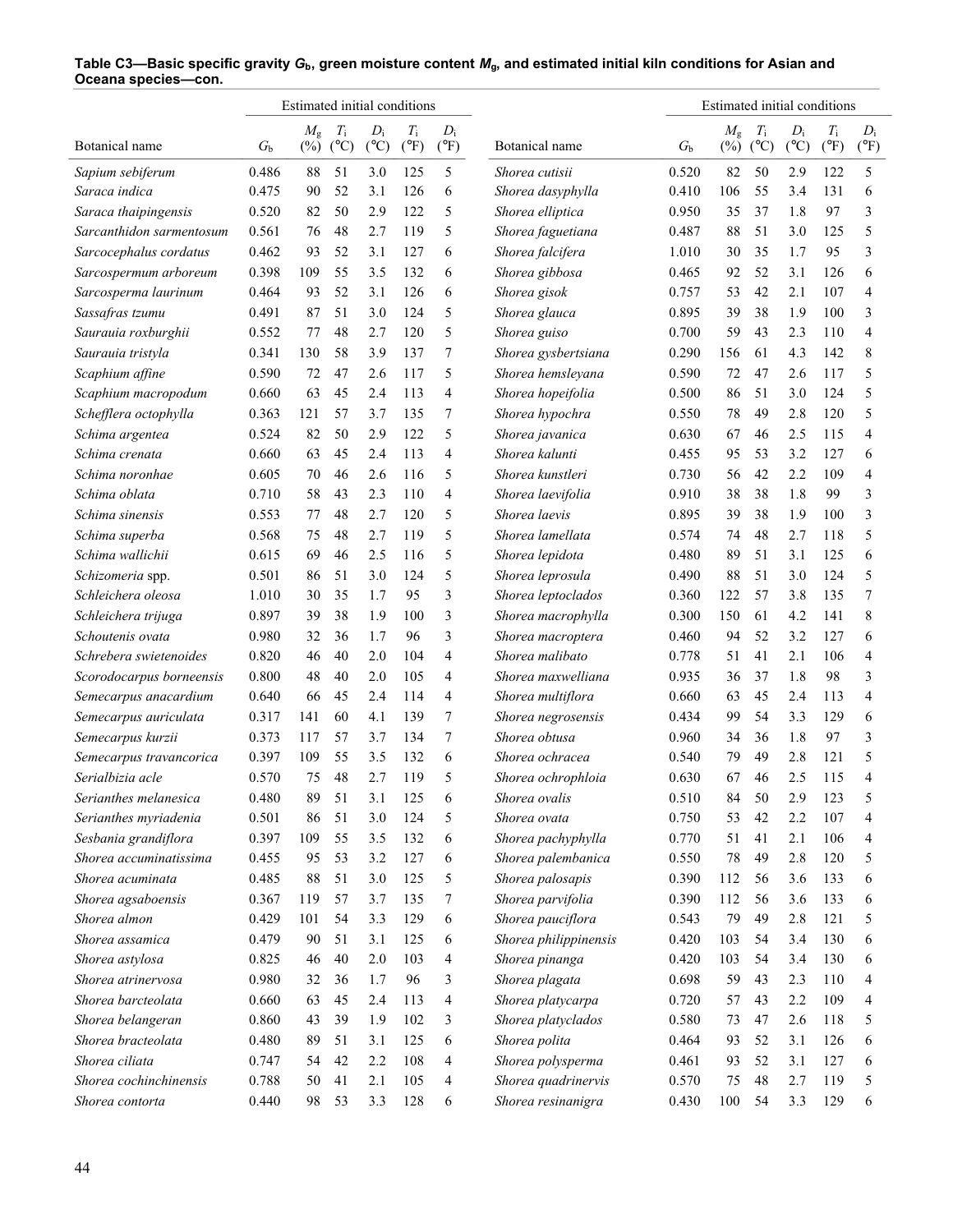|                             |             | Estimated initial conditions |               |               |               |                |                           |             | Estimated initial conditions |               |               |               |                |
|-----------------------------|-------------|------------------------------|---------------|---------------|---------------|----------------|---------------------------|-------------|------------------------------|---------------|---------------|---------------|----------------|
|                             |             | $M_{\rm g}$                  | $T_{\rm i}$   | $D_i$         | $T_{\rm i}$   | $D_i$          |                           |             | $M_{\rm g}$                  | $T_{\rm i}$   | $D_i$         | $T_{\rm i}$   | $D_i$          |
| Botanical name              | $G_{\rm b}$ | $(\%)$                       | $(^{\circ}C)$ | $(^{\circ}C)$ | $(^{\circ}F)$ | $(^{\circ}F)$  | Botanical name            | $G_{\rm b}$ | $(\%)$                       | $(^{\circ}C)$ | $(^{\circ}C)$ | $(^{\circ}F)$ | $(^{\circ}F)$  |
| Shorea retinodes            | 0.760       | 52                           | 41            | 2.1           | 107           | $\overline{4}$ | Stenocarpus trinervis     | 0.779       | 51                           | 41            | 2.1           | 106           | $\overline{4}$ |
| Shorea robusta              | 0.768       | 52                           | 41            | 2.1           | 106           | 4              | Stephegyne diversifolia   | 0.539       | 79                           | 49            | 2.8           | 121           | 5              |
| Shorea rugosa               | 0.530       | 81                           | 49            | 2.8           | 122           | 5              | Stephegyne parvifolia     | 0.590       | 72                           | 47            | 2.6           | 117           | 5              |
| Shorea sandakanensis        | 0.540       | 79                           | 49            | 2.8           | 121           | 5              | Stephegyne tubulosa       | 0.552       | 77                           | 48            | 2.7           | 120           | 5              |
| Shorea selanica             | 0.460       | 94                           | 52            | 3.2           | 127           | 6              | Sterculia alata           | 0.475       | 90                           | 52            | 3.1           | 126           | 6              |
| Shorea seminis              | 0.900       | 39                           | 38            | 1.8           | 100           | 3              | Sterculia angustifolia    | 0.389       | 112                          | 56            | 3.6           | 133           | 6              |
| Shorea sinitiana            | 0.500       | 86                           | 51            | 3.0           | 124           | 5              | Sterculia campanulata     | 0.282       | 161                          | 62            | 4.4           | 143           | 8              |
| Shorea smithiana            | 0.350       | 126                          | 58            | 3.8           | 136           | 7              | Sterculia ceramica        | 0.270       | 170                          | 63            | 4.5           | 144           | 8              |
| Shorea squamata             | 0.386       | 113                          | 56            | 3.6           | 133           | 6              | Sterculia coccinea        | 0.229       | 207                          | 65            | 5.0           | 148           | 9              |
| Shorea stenoptera           | 0.490       | 88                           | 51            | 3.0           | 124           | 5              | Sterculia colorata        | 0.309       | 145                          | 60            | 4.2           | 140           | 8              |
| Shorea sumatrana            | 0.880       | 41                           | 38            | 1.9           | 101           | 3              | Sterculia foetida         | 0.450       | 96                           | 53            | 3.2           | 128           | 6              |
| Shorea superba              | 0.660       | 63                           | 45            | 2.4           | 113           | 4              | Sterculia fulgens         | 0.309       | 145                          | 60            | 4.2           | 140           | 8              |
| Shorea talura               | 0.550       | 78                           | 49            | 2.8           | 120           | 5              | Sterculia guttata         | 0.189       | 260                          | 68            | 5.6           | 152           | 10             |
| Shorea teysmanniana         | 0.590       | 72                           | 47            | 2.6           | 117           | 5              | Sterculia lanceolata      | 0.523       | 82                           | 50            | 2.9           | 122           | 5              |
| Shorea uliginos             | 0.640       | 66                           | 45            | 2.4           | 114           | 4              | Sterculia ornata          | 0.170       | 295                          | 70            | 5.9           | 155           | 11             |
| Shorea virescens            | 0.500       | 86                           | 51            | 3.0           | 124           | 5              | Sterculia urens           | 0.670       | 62                           | 44            | 2.4           | 112           | $\overline{4}$ |
| Shorea vulgaris             | 0.780       | 50                           | 41            | 2.1           | 106           | $\overline{4}$ | Sterculia villosa         | 0.230       | 205                          | 65            | 5.0           | 148           | 9              |
| Shorea waltonil             | 0.350       | 126                          | 58            | 3.8           | 136           | 7              | Sterculia vitiensis       | 0.310       | 145                          | 60            | 4.2           | 140           | 8              |
| Sideroxylon longepetiolatum | 0.484       | 89                           | 51            | 3.0           | 125           | 5              | Stereospermum             | 0.804       | 48                           | 40            | 2.0           | 104           | $\overline{4}$ |
| Sideroxylon tomentosum      | 0.667       | 62                           | 44            | 2.4           | 112           | 4              | annamensis                |             |                              |               |               |               |                |
| Sindora cochinchinensis     | 0.883       | 41                           | 38            | 1.9           | 100           | 3              | Stereospermum             | 0.604       | 70                           | 46            | 2.6           | 116           | 5              |
| Sindora coriacea            | 0.560       | 76                           | 48            | 2.7           | 119           | 5              | chelonoides               |             |                              |               |               |               |                |
| Sindora geledupa            | 0.690       | 60                           | 44            | 2.3           | 111           | 4              | Stereospermum fimbriatum  | 0.706       | 58                           | 43            | 2.3           | 110           | 4              |
| Sindora glabra              | 0.560       | 76                           | 48            | 2.7           | 119           | 5              | Stereospermum             | 0.539       | 79                           | 49            | 2.8           | 121           | 5              |
| Sindora leiocarpa           | 0.600       | 71                           | 47            | 2.6           | 117           | 5              | neuranthum                |             |                              |               |               |               |                |
| Sindora wallichii           | 0.730       | 56                           | 42            | 2.2           | 109           | 4              | Stereospermum suaveolens  | 0.617       | 68                           | 46            | 2.5           | 116           | 5              |
| Siphonodon celastrineus     | 0.583       | 73                           | 47            | 2.6           | 118           | 5              | Stereospermum             | 0.589       | 72                           | 47            | 2.6           | 117           | 5              |
| Sloanea javanica            | 0.530       | 81                           | 49            | 2.8           | 122           | 5              | xylocarpum                |             |                              |               |               |               |                |
| Sloanea sinensis            | 0.483       | 89                           | 51            | 3.0           | 125           | 5              | Stranvaesia glaucescens   | 0.589       | 72                           | 47            | 2.6           | 117           | 5              |
| Sloetia elongata            | 0.910       | 38                           | 38            | 1.8           | 99            | 3              | Streblus asper            | 0.501       | 86                           | 51            | 3.0           | 124           | 5              |
| Sonneratia alba             | 0.780       | 50                           | 41            | 2.1           | 106           | 4              | Strombosia ceylanica      | 0.693       | 60                           | 43            | 2.3           | 111           | $\overline{4}$ |
| Sonneratia apelata          | 0.521       | 82                           | 50            | 2.9           | 122           | 5              | Strombosia javanica       | 0.540       | 79                           | 49            | $2.8\,$       | 121           | 5              |
| Sonneratia caseolaris       | 0.552       | 77                           | 48            | 2.7           | 120           | 5              | Strombosia philippinensis | 0.714       | 57                           | 43            | 2.2           | 110           | 4              |
| Sonneratia griffithii       | 0.654       | 64                           | 45            | 2.4           | 113           | 4              | Strychnos nux-blanda      | 0.706       | 58                           | 43            | 2.3           | 110           | 4              |
| Sonneratia pagatpat         | 0.693       | 60                           | 43            | 2.3           | 111           | 4              | Strychnos potatorum       | 0.880       | 41                           | 38            | 1.9           | 101           | 3              |
| Sophora japonica            | 0.631       | 67                           | 46            | 2.5           | 115           | 4              | Styrax benzoin            | 0.570       | 75                           | 48            | 2.7           | 119           | 5              |
| Sorbus pohuashanensis       | 0.556       | 77                           | 48            | 2.7           | 120           | 5              | Styrax hypoglauca         | 0.436       | 99                           | 53            | 3.3           | 129           | 6              |
| Soymida febrifuga           | 0.965       | 33                           | 36            | 1.7           | 97            | 3              | Styrax tonkinensis        | 0.389       | 112                          | 56            | 3.6           | 133           | 6              |
| Spatholobus orientalis      | 0.504       | 85                           | 50            | 2.9           | 123           | 5              | Swintonia floribunda      | 0.566       | 75                           | 48            | 2.7           | 119           | 5              |
|                             | 0.779       | 51                           | 41            | 2.1           | 106           |                | Swintonia foxworthyi      | 0.622       | 68                           | 46            | 2.5           | 115           | 5              |
| Spermolepis gummifera       |             |                              | 55            |               | 132           | 4              | Swintonia schwenkii       | 0.610       | 69                           | 46            | 2.5           | 116           | 5              |
| Spondias acuminata          | 0.397       | 109                          |               | 3.5           |               | 6              | Swintonia spicifera       | 0.640       | 66                           | 45            | 2.4           | 114           | 4              |
| Spondias axillaris          | 0.333       | 133                          | 59            | 4.0           | 138           | 7              | Sycopsis dunni            | 0.631       | 67                           | 46            | 2.5           | 115           | 4              |
| Spondias dulcis             | 0.356       | 123                          | 58            | 3.8           | 136           | 7              | Symplocos anomala         | 0.489       | 88                           | 51            | 3.0           | 125           | 5              |
| Spondias mangifera          | 0.329       | 135                          | 59            | 4.0           | 138           | 7              | Symplocos baptica         | 0.501       | 86                           | 51            | 3.0           | 124           | 5              |
| Spondias pinnata            | 0.230       | 205                          | 65            | 5.0           | 148           | 9              | Symplocos caudata         | 0.562       | 76                           | 48            | 2.7           | 119           | 5              |
| Spondias tonkinensis        | 0.353       | 125                          | 58            | 3.8           | 136           | 7              | Symplocos cochinchinensis | 0.541       | 79                           | 49            | 2.8           | 121           | 5              |
| Stemonurus luzoniensis      | 0.367       | 119                          | 57            | 3.7           | 135           | 7              |                           |             |                              |               |               |               |                |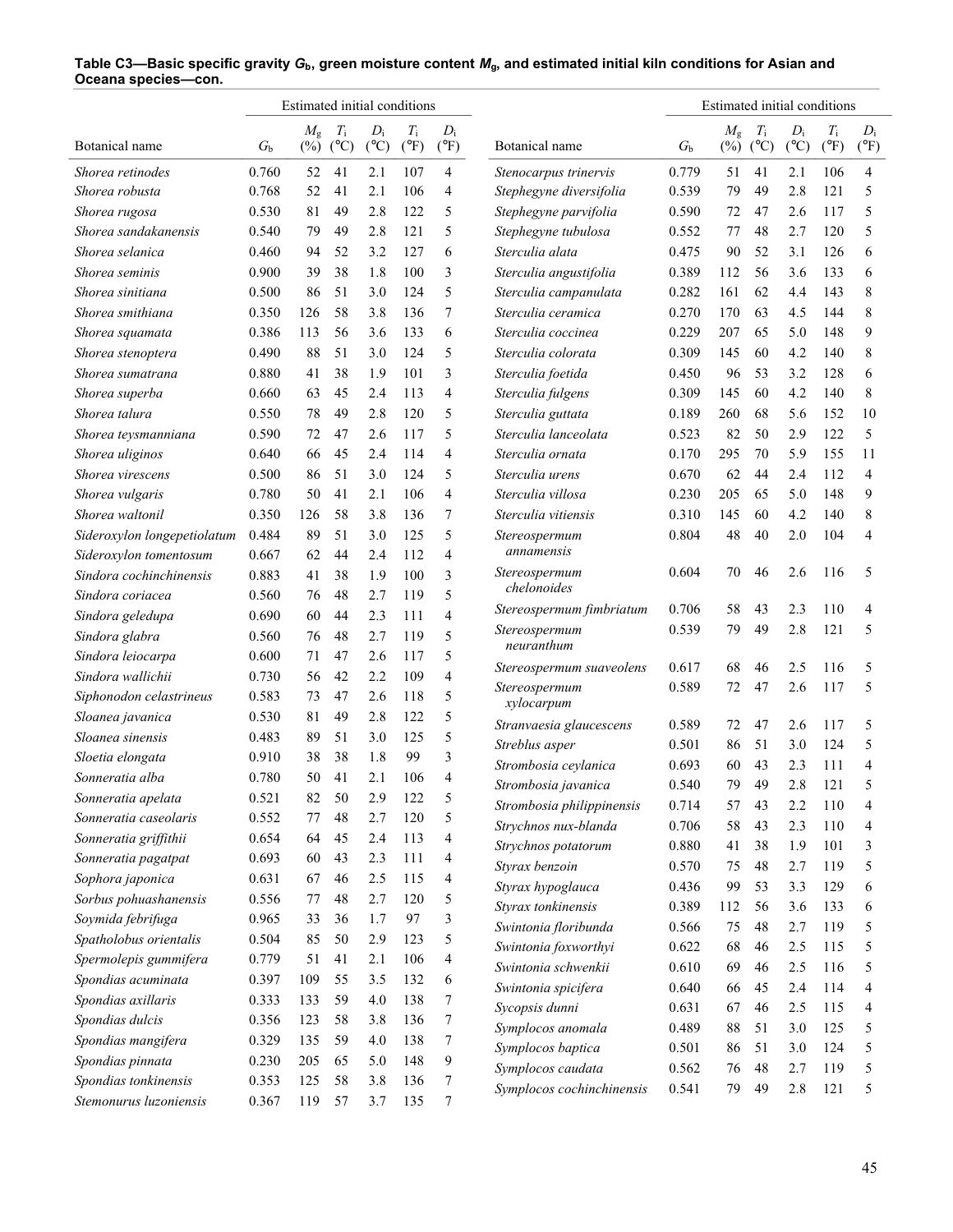|                             |             | Estimated initial conditions |               |               |               |               |                            |             | Estimated initial conditions |               |               |               |                |
|-----------------------------|-------------|------------------------------|---------------|---------------|---------------|---------------|----------------------------|-------------|------------------------------|---------------|---------------|---------------|----------------|
|                             |             | $M_{\rm g}$                  | $T_{\rm i}$   | $D_i$         | $T_{\rm i}$   | $D_i$         |                            |             | $M_{\rm g}$                  | $T_{\rm i}$   | $D_i$         | $T_{\rm i}$   | $D_i$          |
| Botanical name              | $G_{\rm b}$ | $(\%)$                       | $(^{\circ}C)$ | $(^{\circ}C)$ | $(^{\circ}F)$ | $(^{\circ}F)$ | Botanical name             | $G_{\rm b}$ | $(\%)$                       | $(^{\circ}C)$ | $(^{\circ}C)$ | $(^{\circ}F)$ | $(^{\circ}F)$  |
| Symplocos lancifolia        | 0.457       | 94                           | 52            | 3.2           | 127           | 6             | Terminalia microcarpa      | 0.528       | 81                           | 49            | 2.8           | 122           | 5              |
| Symplocos racemosa          | 0.706       | 58                           | 43            | 2.3           | 110           | 4             | Terminalia myriocarpa      | 0.508       | 84                           | 50            | 2.9           | 123           | 5              |
| Syzygium araiocladum        | 0.682       | 61                           | 44            | 2.3           | 111           | 4             | Terminalia nitens          | 0.595       | 71                           | 47            | 2.6           | 117           | 5              |
| Syzygium buetlnerianium     | 0.561       | 76                           | 48            | 2.7           | 119           | 5             | Terminalia olivera         | 0.731       | 55                           | 42            | 2.2           | 109           | $\overline{4}$ |
| Syzygium cumini             | 0.700       | 59                           | 43            | 2.3           | 110           | 4             | Terminalia paniculata      | 0.654       | 64                           | 45            | 2.4           | 113           | 4              |
| Syzygium grande             | 0.872       | 42                           | 38            | 1.9           | 101           | 3             | Terminalia parviflora      | 0.616       | 69                           | 46            | 2.5           | 116           | 5              |
| Syzygium luzonense          | 0.630       | 67                           | 46            | 2.5           | 115           | 4             | Terminalia pterocarpa      | 0.480       | 89                           | 51            | 3.1           | 125           | 6              |
| Syzygium malaccense         | 0.501       | 86                           | 51            | 3.0           | 124           | 5             | Terminalia pyrifolia       | 0.631       | 67                           | 46            | 2.5           | 115           | 4              |
| Syzygium nitidum            | 0.744       | 54                           | 42            | 2.2           | 108           | 4             | Terminalia solomonensis    | 0.446       | 97                           | 53            | 3.2           | 128           | 6              |
| Syzygium simile             | 0.558       | 76                           | 48            | 2.7           | 120           | 5             | Terminalia steenisiana     | 0.536       | 80                           | 49            | 2.8           | 121           | 5              |
| Syzygium spp.               | 0.690       | 60                           | 44            | 2.3           | 111           | 4             | Ternstroemia gymnanthera   | 0.561       | 76                           | 48            | 2.7           | 119           | 5              |
| Syzygium tetragonum         | 0.706       | 58                           | 43            | 2.3           | 110           | 4             | Ternstroemia japonica      | 0.565       | 75                           | 48            | 2.7           | 119           | 5              |
| Talauma gioi                | 0.556       | 77                           | 48            | 2.7           | 120           | 5             | Ternstroemia megacarpa     | 0.530       | 81                           | 49            | 2.8           | 122           | 5              |
| Talauma hodgsonii           | 0.471       | 91                           | 52            | 3.1           | 126           | 6             | Ternstroemia penangiana    | 0.645       | 65                           | 45            | 2.4           | 114           | 4              |
| Talauma phellocarpa         | 0.472       | 91                           | 52            | 3.1           | 126           | 6             | Tetracentron sinense       | 0.368       | 119                          | 57            | 3.7           | 134           | 7              |
| Talauma rabaniana           | 0.485       | 88                           | 51            | 3.0           | 125           | 5             | Tetrameles nudiflora       | 0.289       | 157                          | 61            | 4.3           | 142           | 8              |
| Tamarindus indica           | 0.750       | 53                           | 42            | 2.2           | 107           | 4             | Thespesia lampas           | 0.385       | 113                          | 56            | 3.6           | 133           | 6              |
| Taraktogenos kurzii         | 0.541       | 79                           | 49            | 2.8           | 121           | 5             | Thespesia populnea         | 0.585       | 73                           | 47            | 2.6           | 118           | 5              |
| Tarenna incerta             | 0.706       | 58                           | 43            | 2.3           | 110           | 4             | Tilia amurensis            | 0.406       | 107                          | 55            | 3.5           | 131           | 6              |
| Tarrietia cochinchinensis   | 0.674       | 62                           | 44            | 2.3           | 112           | 4             | Tilia endochrysea          | 0.512       | 84                           | 50            | 2.9           | 123           | 5              |
| Tarrietia javanica          | 0.475       | 90                           | 52            | 3.1           | 126           | 6             | Tilia mandshurica          | 0.330       | 135                          | 59            | 4.0           | 138           | 7              |
| Tectona hamiltoniana        | 0.719       | 57                           | 43            | 2.2           | 109           | 4             | Tilia tuan                 | 0.437       | 99                           | 53            | 3.3           | 129           | 6              |
| Teijsmanniodendron          | 0.903       | 39                           | 38            | 1.8           | 99            | 3             | Toona calantas             | 0.294       | 154                          | 61            | 4.3           | 141           | 8              |
| ahernianum                  |             |                              |               |               |               |               | Toona ciliata              | 0.424       | 102                          | 54            | 3.3           | 130           | 6              |
| Terminalia alata            | 0.706       | 58                           | 43            | 2.3           | 110           | 4             | Toona febrifuga            | 0.513       | 83                           | 50            | 2.9           | 123           | 5              |
| Terminalia arjuna           | 0.686       | 60                           | 44            | 2.3           | 111           | 4             | Toona sinensis             | 0.477       | 90                           | 52            | 3.1           | 125           | 6              |
| Terminalia belerica         | 0.662       | 63                           | 44            | 2.4           | 113           | 4             | Toona sureni               | 0.390       | 112                          | 56            | 3.6           | 133           | 6              |
| Terminalia brassii (native) | 0.449       | 96                           | 53            | 3.2           | 128           | 6             | Toxicodendron              | 0.536       | 80                           | 49            | 2.8           | 121           | 5              |
| Terminalia brassii          | 0.269       | 171                          | 63            | 4.5           | 144           | 8             | succedaneum                |             |                              |               |               |               |                |
| (plantation)                |             |                              |               |               |               |               | Toxicodendron sylvestris   | 0.641       | 65                           | 45            | 2.4           | 114           | 4              |
| Terminalia calamansanai     | 0.536       | 80                           | 49            | 2.8           | 121           | 5             | Toxicodendron verniciflum  | 0.397       | 109                          | 55            | 3.5           | 132           | 6              |
| Terminalia catappa          | 0.520       | 82                           | $50\,$        | 2.9           | 122           | 5             | Trema amboinensis          | 0.347       | 127                          | 58            | 3.9           | 136           | 7              |
| Terminalia chebula          | 0.773       | 51                           | 41            | 2.1           | 106           | 4             | Trema orientalis           | 0.305       | 147                          | 60            | 4.2           | 140           | 8              |
| Terminalia citrina          | 0.704       | 58                           | 43            | 2.3           | 110           | 4             | Trewia nudiflora           | 0.372       | 118                          | 57            | 3.7           | 134           | 7              |
| Terminalia complanata       | 0.398       | 109                          | 55            | 3.5           | 132           | 6             | Trichospermum richii       | 0.320       | 139                          | 60            | 4.1           | 139           | 7              |
| Terminalia copelandii       | 0.458       | 94                           | 52            | 3.2           | 127           | 6             | Tristiropsis acutangula    | 0.594       | 71                           | 47            | 2.6           | 117           | 5              |
| Terminalia coriacea         | 0.706       | 58                           | 43            | 2.3           | 110           | 4             | Tristiropsis ferruginea    | 0.594       | 71                           | 47            | 2.6           | 117           | 5              |
| Terminalia crenulata        | 0.706       | 58                           | 43            | 2.3           | 110           | 4             | Turpinia affinis           | 0.456       | 94                           | 52            | 3.2           | 127           | 6              |
| Terminalia eddowesii        | 0.398       | 109                          | 55            | 3.5           | 132           | 6             | Turpinia ovalifolia        | 0.364       | 120                          | 57            | 3.7           | 135           | 7              |
| Terminalia edulis           | 0.570       | 75                           | 48            | 2.7           | 119           | 5             | Turpinia pomifera          | 0.427       | 101                          | 54            | 3.3           | 129           | 6              |
| Terminalia foetidissima     | 0.547       | 78                           | 49            | 2.8           | 120           | 5             | Ulmus davidiana            | 0.431       | 100                          | 54            | 3.3           | 129           | 6              |
| Terminalia glabra           | 0.731       | 55                           | 42            | 2.2           | 109           | 4             | Ulmus laciniata            | 0.456       | 94                           | 52            | 3.2           | 127           | 6              |
| Terminalia hainanensis      | 0.700       | 59                           | 43            | 2.3           | 110           | 4             | Ulmus parvoflora           | 0.786       | 50                           | 41            | 2.1           | 105           | 4              |
| Terminalia impediens        | 0.398       | 109                          | 55            | 3.5           | 132           | 6             | Ulmus pumila               | 0.537       | 80                           | 49            | 2.8           | 121           | 5              |
| Terminalia kaernbachii      | 0.398       | 109                          | 55            | 3.5           | 132           | 6             | Ulmus wallichiana          | 0.435       | 99                           | 53            | 3.3           | 129           | 6              |
| Terminalia manii            | 0.665       | 63                           | 44            | 2.4           | 112           | 4             | Unona latifolia            | 0.293       | 154                          | 61            | 4.3           | 141           | 8              |
| Terminalia megalocarpa      | 0.536       | 80                           | 49            | 2.8           | 121           | 5             | Urandra (lasianthera) spp. | 0.762       | 52                           | 41            | 2.1           | 107           | 4              |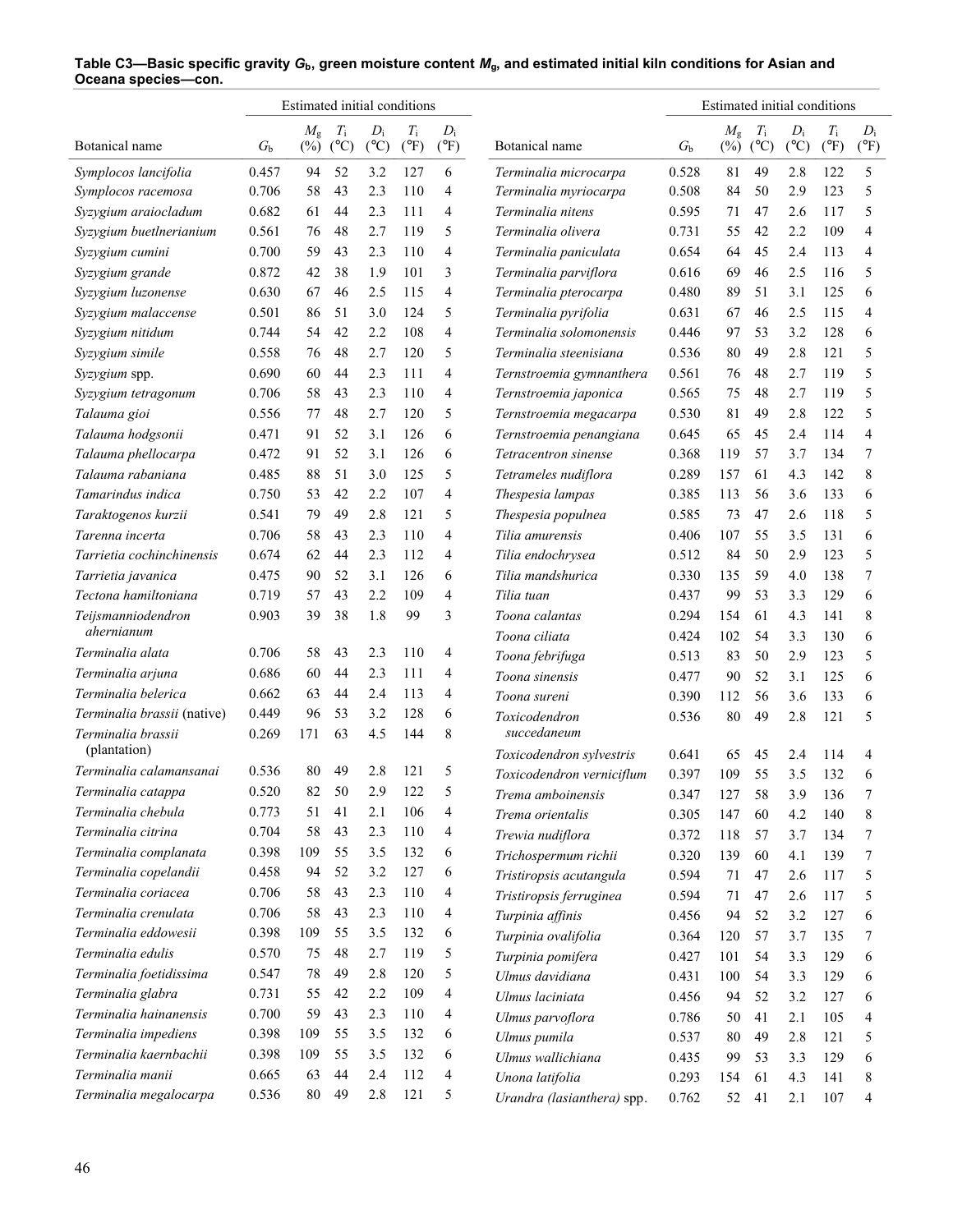|                        |             | Estimated initial conditions |                              |                        |                              |                        |                                        |             | Estimated initial conditions |                              |                        |                              |                        |
|------------------------|-------------|------------------------------|------------------------------|------------------------|------------------------------|------------------------|----------------------------------------|-------------|------------------------------|------------------------------|------------------------|------------------------------|------------------------|
| Botanical name         | $G_{\rm b}$ | $M_{\rm g}$<br>$(\%)$        | $T_{\rm i}$<br>$(^{\circ}C)$ | $D_i$<br>$(^{\circ}C)$ | $T_{\rm i}$<br>$(^{\circ}F)$ | $D_i$<br>$(^{\circ}F)$ | Botanical name                         | $G_{\rm b}$ | $M_{\rm g}$<br>$(\%)$        | $T_{\rm i}$<br>$(^{\circ}C)$ | $D_i$<br>$(^{\circ}C)$ | $T_{\rm i}$<br>$(^{\circ}F)$ | $D_i$<br>$(^{\circ}F)$ |
| Vateria acuminata      | 0.539       | 79                           | 49                           | 2.8                    | 121                          | 5                      | Xanthophyllum                          | 0.780       | 50                           | 41                           | 2.1                    | 106                          | 4                      |
| Vateria indica         | 0.483       | 89                           | 51                           | 3.0                    | 125                          | 5                      | cochinchinensis                        |             |                              |                              |                        |                              |                        |
| Vateria macrocarpa     | 0.513       | 83                           | 50                           | 2.9                    | 123                          | 5                      | Xanthophyllum excelsum                 | 0.652       | 64                           | 45                           | 2.4                    | 113                          | 4                      |
| Vatica astrotricha     | 0.633       | 66                           | 45                           | 2.5                    | 114                          | $\overline{4}$         | Xanthophyllum flavescens               | 0.584       | 73                           | 47                           | 2.6                    | 118                          | 5                      |
| Vatica cuspidata       | 0.860       | 43                           | 39                           | 1.9                    | 102                          | 3                      | Xanthophyllum glaucum                  | 0.517       | 83                           | 50                           | 2.9                    | 122                          | 5                      |
| Vatica dyerii          | 0.860       | 43                           | 39                           | 1.9                    | 102                          | 3                      | Xanthophyllum griffithii               | 0.725       | 56                           | 42                           | 2.2                    | 109                          | 4                      |
| Vatica lancearfolia    | 0.633       | 66                           | 45                           | 2.5                    | 114                          | $\overline{4}$         | Xanthophyllum hainanense               | 0.657       | 64                           | 45                           | 2.4                    | 113                          | 4                      |
| Vatica mangachapoi     | 0.663       | 63                           | 44                           | 2.4                    | 113                          | 4                      | Xanthophyllum papuanum                 | 0.626       | 67                           | 46                           | 2.5                    | 115                          | 4                      |
| Vatica oblongifolia    | 0.860       | 43                           | 39                           | 1.9                    | 102                          | 3                      | Xanthophyllum                          | 0.650       | 64                           | 45                           | 2.4                    | 113                          | 4                      |
| Vatica obscura         | 1.040       | 27                           | 35                           | 1.6                    | 93                           | 3                      | verrucosum                             |             |                              |                              |                        |                              |                        |
| Vatica pachyphylla     | 0.771       | 51                           | 41                           | 2.1                    | 106                          | 4                      | Xanthophyllum virens                   | 0.605       | 70                           | 46                           | 2.6                    | 116                          | 5                      |
| Vatica papuana         | 0.561       | 76                           | 48                           | 2.7                    | 119                          | 5                      | Xanthostemon brassii                   | 0.876       | 41                           | 38                           | 1.9                    | 101                          | 3                      |
| Vatica rassak          | 0.600       | 71                           | 47                           | 2.6                    | 117                          | 5                      | <b>Xanthostemon</b>                    | 0.876       | 41                           | 38                           | 1.9                    | 101                          | 3                      |
| Vatica roxburghiana    | 0.776       | 51                           | 41                           | 2.1                    | 106                          | 4                      | oppositifolius                         |             |                              |                              |                        |                              |                        |
| Vatica stapfiana       | 0.610       | 69                           | 46                           | 2.5                    | 116                          | 5                      | Xanthostemon<br>verdugonianus          | 1.040       | 27                           | 35                           | 1.6                    | 93                           | 3                      |
| Vatica tonkinensis     | 0.796       | 49                           | 40                           | 2.0                    | 105                          | 4                      | Xerospermum ferrugineum                | 0.789       | 50                           | 41                           | 2.1                    | 105                          | 4                      |
| Vepris bilocularis     | 0.813       | 47                           | 40                           | 2.0                    | 104                          | 4                      | Xerospermum glabratum                  | 0.673       | 62                           | 44                           | 2.4                    | 112                          | 4                      |
| Vernonia arborea       | 0.380       | 115                          | 56                           | 3.6                    | 133                          | 7                      | Xerospermum                            | 0.804       | 48                           | 40                           | 2.0                    | 104                          | 4                      |
| Vitex altissima        | 0.771       | 51                           | 41                           | 2.1                    | 106                          | 4                      | macrophyllum                           |             |                              |                              |                        |                              |                        |
| <i>Vitex canescens</i> | 0.526       | 81                           | 49                           | 2.9                    | 122                          | 5                      | Xylia dolabriformia                    | 0.779       | 51                           | 41                           | 2.1                    | 106                          | 4                      |
| Vitex cofaesus         | 0.740       | 54                           | 42                           | 2.2                    | 108                          | 4                      | Xylia kerrii                           | 0.852       | 43                           | 39                           | 1.9                    | 102                          | 3                      |
| Vitex glabrata         | 0.526       | 81                           | 49                           | 2.9                    | 122                          | 5                      | Xylocarpus borneensis                  | 0.530       | 81                           | 49                           | 2.8                    | 122                          | 5                      |
| Vitex leucoxylon       | 0.526       | 81                           | 49                           | 2.9                    | 122                          | 5                      | Xylocarpus granatum                    | 0.700       | 59                           | 43                           | 2.3                    | 110                          | 4                      |
| Vitex limonifolia      | 0.783       | 50                           | 41                           | 2.1                    | 106                          | 4                      | Xylocarpus moluccensis                 | 0.670       | 62                           | 44                           | 2.4                    | 112                          | 4                      |
| Vitex negundo          | 0.545       | 78                           | 49                           | 2.8                    | 120                          | 5                      | Xylopia malayana                       | 0.630       | 67                           | 46                           | 2.5                    | 115                          | 4                      |
| Vitex parviflora       | 0.736       | 55                           | 42                           | 2.2                    | 108                          | 4                      | Xylopia parvifolia                     | 0.649       | 65                           | 45                           | 2.4                    | 113                          | 4                      |
| Vitex peduncularis     | 0.960       | 34                           | 36                           | 1.8                    | 97                           | 3                      | Zanthoxylum budrunga                   | 0.552       | 77                           | 48                           | 2.7                    | 120                          | 5                      |
| Vitex pierreana        | 0.900       | 39                           | 38                           | 1.8                    | 100                          | 3                      | Zanthoxylum rhetsa                     | 0.473       | 91                           | 52                           | 3.1                    | 126                          | 6                      |
| Vitex pubescens        | 0.706       | 58                           | 43                           | 2.3                    | 110                          | 4                      | Zelkova schneideriana                  | 0.666       | 63                           | 44                           | 2.4                    | 112                          | 4                      |
| Vitex quinata          | 0.680       | 61                           | 44                           | 2.3                    | 112                          | 4                      | Ziziphus jujuba                        | 0.557       | 76                           | 48                           | 2.7                    | 120                          | 5                      |
| Vitex turczaninowii    | 0.487       | 88                           | 51                           | 3.0                    | 125                          | 5                      | Zizyphus mauritiana                    | 0.629       | 67                           | 46                           | 2.5                    | 115                          | 4                      |
| Wallaceodendron        | 0.550       | 78                           | 49                           | 2.8                    | 120                          | 5                      | Ziziphus spp.                          | 0.760       | 52                           | 41                           | 2.1                    | 107                          | 4                      |
| celebicum              |             |                              |                              |                        |                              |                        | Zizyphus rugosa                        | 0.590       | 72                           | 47                           | 2.6                    | 117                          | 5                      |
| Walsura glauca         | 0.797       | 49                           | 40                           | 2.0                    | 105                          | 4                      | Ziziphus talanai                       | 0.527       | 81                           | 49                           | 2.8                    | 122                          | 5                      |
| Walsura piscidia       | 0.793       | 49                           | 41                           | 2.1                    | 105                          | 4                      | Ziziphus xylopyra                      | 0.850       | 44                           | 39                           | 1.9                    | 102                          | 3                      |
| Walsura robusta        | 0.733       | 55                           | 42                           | 2.2                    | 108                          | 4                      |                                        |             |                              |                              |                        |                              |                        |
| Walsura villosa        | 0.728       | 56                           | 42                           | 2.2                    | 109                          | 4                      | <sup>a</sup> Older scientific name     |             | Newer scientific name        |                              |                        |                              |                        |
| Weinmannia luzoniensis | 0.490       | 88                           | 51                           | 3.0                    | 124                          | 5                      | Bombax malabaricum<br>Gossampinus spp. |             | Ceiba spp.                   | Bombax ceiba                 |                        |                              |                        |
| Wendlandia merilliana  | 0.744       | 54                           | 42                           | 2.2                    | 108                          | 4                      | Samanea spp.                           |             | Albizia spp.                 |                              |                        |                              |                        |
| Wendlandia notoniana   | 0.693       | 60                           | 43                           | 2.3                    | 111                          | 4                      | Serialbizia spp.                       |             | Albizia spp.                 |                              |                        |                              |                        |
| Wendlandia tinctoria   | 0.424       | 102                          | 54                           | 3.3                    | 130                          | 6                      | Solenospermum spp.                     |             |                              |                              | Lophopetalum spp.      |                              |                        |
| Wightia speciosissima  | 0.193       | 253                          | 68                           | 5.5                    | 152                          | 10                     |                                        |             |                              |                              |                        |                              |                        |
| Wightia tomentosa      | 0.526       | 81                           | 49                           | 2.9                    | 122                          | 5                      |                                        |             |                              |                              |                        |                              |                        |
| Winchia calophylla     | 0.480       | 89                           | 51                           | 3.1                    | 125                          | 6                      |                                        |             |                              |                              |                        |                              |                        |
| Woodfordia fruticosa   | 0.706       | 58                           | 43                           | 2.3                    | 110                          | 4                      |                                        |             |                              |                              |                        |                              |                        |
| Xanthophyllum          | 0.581       | 73                           | 47                           | 2.6                    | 118                          | 5                      |                                        |             |                              |                              |                        |                              |                        |

 *andamanicum*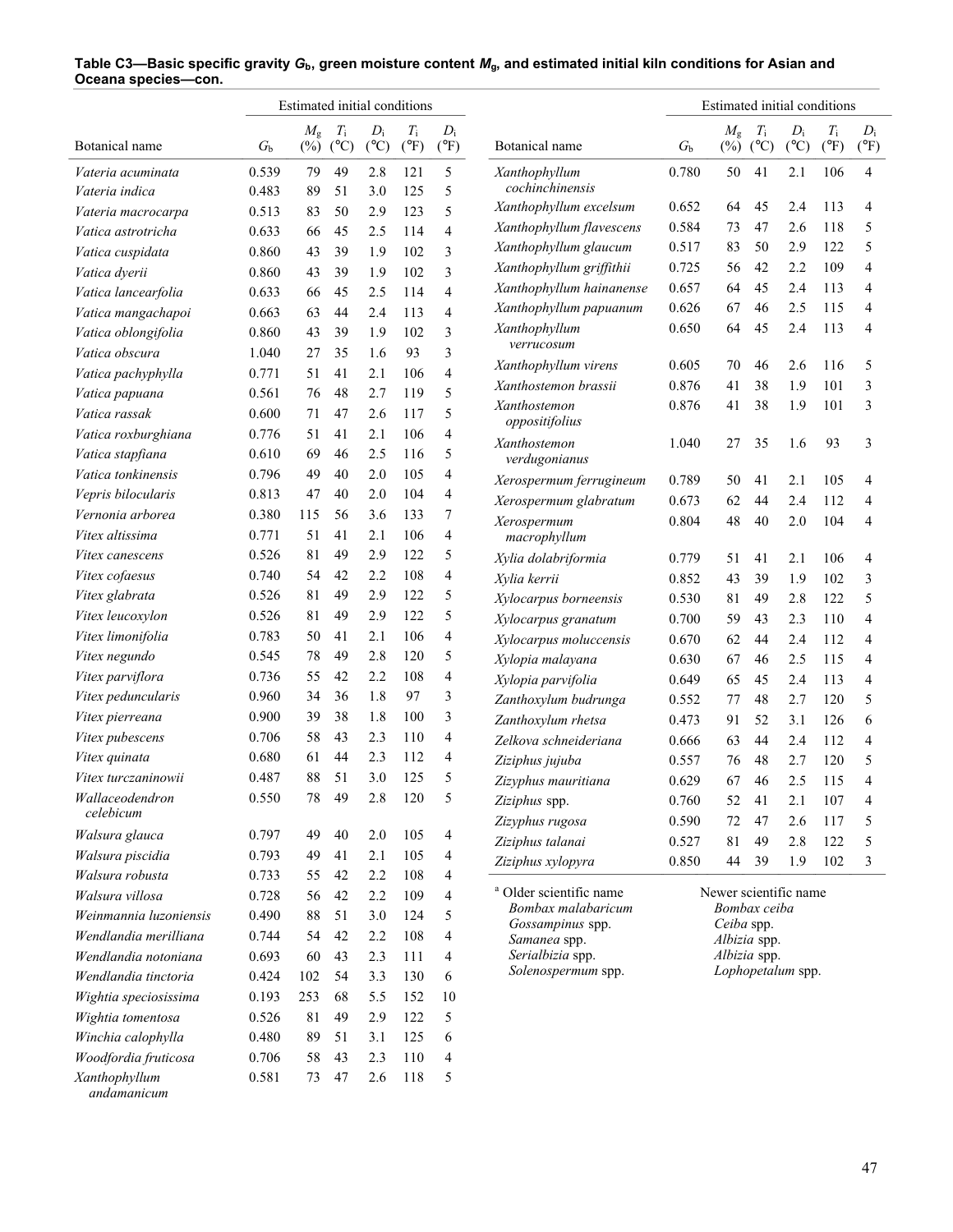|                                                |                  |                       |                    |                        | Estimated initial conditions |                        |                                            |                |                       |                              |                        | Estimated initial conditions |                        |
|------------------------------------------------|------------------|-----------------------|--------------------|------------------------|------------------------------|------------------------|--------------------------------------------|----------------|-----------------------|------------------------------|------------------------|------------------------------|------------------------|
| Botanical name                                 | $G_{\mathrm{b}}$ | $M_{\rm g}$<br>$(\%)$ | $T_{\rm i}$<br>(C) | $D_i$<br>$(^{\circ}C)$ | $T_{\rm i}$<br>$(^{\circ}F)$ | $D_i$<br>$(^{\circ}F)$ | Botanical name                             | $G_{\rm b}$    | $M_{\rm g}$<br>$(\%)$ | $T_{\rm i}$<br>$(^{\circ}C)$ | $D_i$<br>$(^{\circ}C)$ | $T_{\rm i}$<br>$(^{\circ}F)$ | $D_i$<br>$(^{\circ}F)$ |
| Abarema jupumba                                | 0.661            | 63                    | 45                 | 2.4                    | 113                          | 4                      | Ardisia cubana                             | 0.620          | 68                    | 46                           | 2.5                    | 115                          | 5                      |
| Acacia pennatula                               | 0.960            | 34                    | 36                 | 1.8                    | 97                           | 3                      | Artocarpus altilis                         | 0.270          | 170                   | 63                           | 4.5                    | 144                          | 8                      |
| Aceude candeia                                 | 0.770            | 51                    | 41                 | 2.1                    | 106                          | 4                      | Artocarpus comunis                         | 0.700          | 59                    | 43                           | 2.3                    | 110                          | 4                      |
| Acrodicridium spp.                             | 0.906            | 39                    | 38                 | 1.8                    | 99                           | 3                      | Assa leitao                                | 0.642          | 65                    | 45                           | 2.4                    | 114                          | 4                      |
| Adenostephanus<br>organensis                   | 0.557            | 76                    | 48                 | 2.7                    | 120                          | 5                      | Astrocadrus chilesis<br>Astronium balansae | 0.365<br>0.876 | 120<br>41             | 57<br>38                     | 3.7<br>1.9             | 135<br>101                   | 7<br>3                 |
| Aextoxicon punctatum                           | 0.470            | 91                    | 52                 | 3.1                    | 126                          | 6                      | Astronium gracile                          | 0.730          | 56                    | 42                           | 2.2                    | 109                          | $\overline{4}$         |
| Albizia caribaea                               | 0.660            | 63                    | 45                 | 2.4                    | 113                          | 4                      | Astronium lecointei                        | 0.743          | 54                    | 42                           | 2.2                    | 108                          | $\overline{4}$         |
| Albizia guachapele <sup>a</sup>                | 0.560            | 76                    | 48                 | 2.7                    | 119                          | 5                      | Astronium macrocalyx                       | 0.976          | 32                    | 36                           | 1.7                    | 96                           | 3                      |
| Albizia saman <sup>a</sup>                     | 0.470            | 91                    | 52                 | 3.1                    | 126                          | 6                      | Astronium ulei                             | 0.710          | 58                    | 43                           | 2.3                    | 110                          | 4                      |
| Alcornea latifolia                             | 0.490            | 88                    | 51                 | 3.0                    | 124                          | 5                      | Astronium urundeuva                        | 0.925          | 37                    | 37                           | 1.8                    | 98                           | 3                      |
| Alcornea spp.                                  | 0.385            | 113                   | 56                 | 3.6                    | 133                          | 6                      | Auxemma gardneriana                        | 0.654          | 64                    | 45                           | 2.4                    | 113                          | 4                      |
| Alcornea triplinervis                          | 0.365            | 120                   | 57                 | 3.7                    | 135                          | 7                      | Auxemma oncocalyx                          | 0.654          | 64                    | 45                           | 2.4                    | 113                          | 4                      |
| Aleurites moluccana                            | 0.389            | 112                   | 56                 | 3.6                    | 133                          | 6                      | Avicennia germinans                        | 0.661          | 63                    | 45                           | 2.4                    | 113                          | 4                      |
| Alexa grandiflora                              | 0.738            | 55                    | 42                 | 2.2                    | 108                          | 4                      | Avicennia nitida                           | 0.744          | 54                    | 42                           | 2.2                    | 108                          | 4                      |
| Alnus ferruginea                               | 0.380            | 115                   | 56                 | 3.6                    | 133                          | 7                      |                                            | 0.704          | 58                    | 43                           | 2.3                    | 110                          | 4                      |
| Alnus jorullensis                              | 0.380            | 115                   | 56                 | 3.6                    | 133                          | 7                      | Bagassa<br>guianensis/tiliaefolia          |                |                       |                              |                        |                              |                        |
| Alseia yucatanensis                            | 0.635            | 66                    | 45                 | 2.5                    | 114                          | 4                      | Banara guianensis                          | 0.605          | 70                    | 46                           | 2.6                    | 116                          | 5                      |
| Amburana cearensis                             | 0.498            | 86                    | 51                 | 3.0                    | 124                          | 5                      | Basiloxylon exelsum                        | 0.580          | 73                    | 47                           | 2.6                    | 118                          | 5                      |
| Amburana acreanea                              | 0.498            | 86                    | 51                 | 3.0                    | 124                          | 5                      | Bastardiopsis densiflora                   | 0.640          | 66                    | 45                           | 2.4                    | 114                          | $\overline{4}$         |
| Amomis caryophyllata                           | 0.821            | 46                    | 40                 | 2.0                    | 104                          | 4                      | Batocarpus amazonicus                      | 0.456          | 94                    | 52                           | 3.2                    | 127                          | 6                      |
| Amomyrtus luma                                 | 1.050            | 26                    | 35                 | 1.6                    | 93                           | 3                      | Belangera glabra                           | 0.477          | 90                    | 52                           | 3.1                    | 125                          | 6                      |
|                                                | 0.493            | 87                    | 51                 | 3.0                    | 124                          | 5                      | Belotia panamensis                         | 0.210          | 229                   | 67                           | 5.3                    | 150                          | 10                     |
| Anacardium giganteum<br>Anacardium rhinocarpus | 0.507            | 84                    | 50                 | 2.9                    | 123                          | 5                      | Bertholletia excelsa                       | 0.590          | 72                    | 47                           | 2.6                    | 117                          | 5                      |
|                                                | 0.420            |                       | 54                 | 3.4                    | 130                          | 6                      | Bixa arborea                               | 0.320          | 139                   | 60                           | 4.1                    | 139                          | 7                      |
| Anacardium spruceanum<br>Anadenanthera         | 0.977            | 103<br>32             | 36                 | 1.7                    | 96                           | 3                      |                                            |                | 64                    | 45                           | 2.4                    | 113                          | $\overline{4}$         |
| macrocarpa                                     |                  |                       |                    |                        |                              |                        | Blepharidium mexicanum<br>Blepharocalyx    | 0.655<br>0.567 | 75                    | 48                           | 2.7                    | 119                          | 5                      |
| Anadenanthera rigida                           | 0.630            | 67                    | 46                 | 2.5                    | 115                          | 4                      | divaricatium                               |                |                       |                              |                        |                              |                        |
| Aniba amazonica                                | 0.560            | 76                    | 48                 | 2.7                    | 119                          | 5                      | Bombacopsis quinata                        | 0.487          | 88                    | 51                           | 3.0                    | 125                          | 5                      |
| Aniba canelilla                                | 0.920            | 37                    | 37                 | 1.8                    | 99                           | 3                      | Bombacopsis nervosa                        | 0.523          | 82                    | 50                           | 2.9                    | 122                          | 5                      |
| Aniba jenmani                                  | 0.488            | 88                    | 51                 | 3.0                    | 125                          | 5                      | Bombacopsis sepium                         | 0.390          | 112                   | 56                           | 3.6                    | 133                          | 6                      |
| Aniba ovalifolia                               | 0.501            | 86                    | 51                 | 3.0                    | 124                          | 5                      | Bombacopsis sessilis                       | 0.420          | 103                   | 54                           | 3.4                    | 130                          | 6                      |
| Aniba panurensis                               | 0.526            | 81                    | 49                 | 2.9                    | 122                          | 5                      | Bombax endecaphyllum                       | 0.321          | 139                   | 60                           | 4.1                    | 139                          | 7                      |
| Aniba perutilis                                | 0.500            | 86                    | 51                 | 3.0                    | 124                          | 5                      | Bombax nervosum                            | 0.493          | $87\,$                | 51                           | 3.0                    | 124                          | 5                      |
| Aniba riparia                                  | 0.620            | 68                    | 46                 | 2.5                    | 115                          | 5                      | Bombax paraense                            | 0.390          | 112                   | 56                           | 3.6                    | 133                          | 6                      |
| Antiaris africana                              | 0.380            | 115                   | 56                 | 3.6                    | 133                          | 7                      | Borojoa patinoi                            | 0.520          | 82                    | 50                           | 2.9                    | 122                          | 5                      |
| Aparisthmium cordatum                          | 0.488            | 88                    | 51                 | 3.0                    | 125                          | 5                      | Brosimum acutifolium                       | 0.550          | 78                    | 49                           | 2.8                    | 120                          | 5                      |
| Apeiba aspera                                  | 0.280            | 163                   | 62                 | 4.4                    | 143                          | 8                      | Brosimum alicastrum                        | 0.708          | 58                    | 43                           | 2.3                    | 110                          | 4                      |
| Apeiba echinata                                | 0.360            | 122                   | 57                 | 3.8                    | 135                          | 7                      | Brosimum costaricanum                      | 0.581          | 73                    | 47                           | 2.6                    | 118                          | 5                      |
| Apeiba membranacea                             | 0.270            | 170                   | 63                 | 4.5                    | 144                          | 8                      | Brosimum paraense                          | 0.779          | 51                    | 41                           | 2.1                    | 106                          | 4                      |
| Apeiba tibourbou                               | 0.166            | 303                   | 70                 | 6.0                    | 155                          | 11                     | Brosimum parinarioides                     | 0.630          | 67                    | 46                           | 2.5                    | 115                          | 4                      |
| Apeiba spp.                                    | 0.200            | 243                   | 68                 | 5.4                    | 151                          | 10                     | Brosimum potabile                          | 0.530          | $81\,$                | 49                           | 2.8                    | 122                          | 5                      |
| Apuleia ferrea                                 | 0.813            | 47                    | 40                 | 2.0                    | 104                          | 4                      | Brosimum rubescens                         | 1.044          | 27                    | 35                           | 1.6                    | 93                           | 3                      |
| Apuleia leiocarpa                              | 0.772            | 51                    | 41                 | 2.1                    | 106                          | 4                      | Brosimum spp.                              | 0.640          | 66                    | 45                           | 2.4                    | 114                          | 4                      |
| Apuleia molaris                                | 0.760            | 52                    | 41                 | 2.1                    | 107                          | 4                      | (Alicastrum group)                         |                |                       |                              |                        |                              |                        |
| Apuleia polygama                               | 0.770            | 51                    | 41                 | 2.1                    | 106                          | 4                      | Brosimum uleanum                           | 0.680          | 61                    | 44                           | 2.3                    | 112                          | 4                      |
| Apuleia praecox                                | 0.719            | 57                    | 43                 | 2.2                    | 109                          | 4                      | Brya ebenus                                | 0.898          | 39                    | 38                           | 1.9                    | 100                          | 3                      |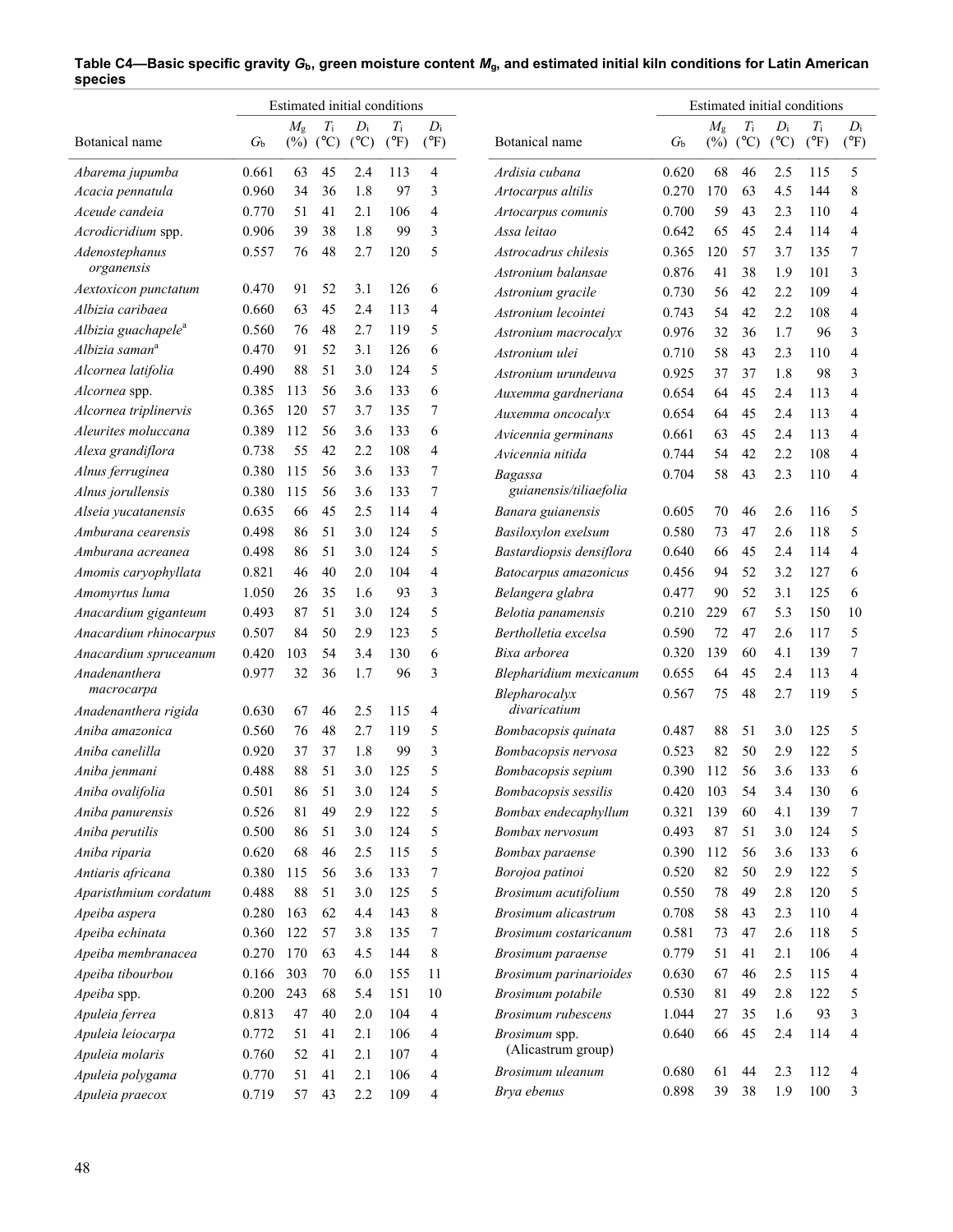| Estimated initial conditions |             |                       |                    |                        |                              |                        | Estimated initial conditions                   |                |             |                            |                        |                              |                        |  |  |
|------------------------------|-------------|-----------------------|--------------------|------------------------|------------------------------|------------------------|------------------------------------------------|----------------|-------------|----------------------------|------------------------|------------------------------|------------------------|--|--|
| Botanical name               | $G_{\rm b}$ | $M_{\rm g}$<br>$(\%)$ | $T_{\rm i}$<br>(C) | $D_i$<br>$(^{\circ}C)$ | $T_{\rm i}$<br>$(^{\circ}F)$ | $D_i$<br>$(^{\circ}F)$ | Botanical name                                 | $G_{\rm b}$    | $M_{\rm g}$ | $T_{\rm i}$<br>$(\%)$ (°C) | $D_i$<br>$(^{\circ}C)$ | $T_{\rm i}$<br>$(^{\circ}F)$ | $D_i$<br>$(^{\circ}F)$ |  |  |
| Brysenia adenophylla         | 0.540       | 79                    | 49                 | 2.8                    | 121                          | 5                      | Casearia spp.                                  | 0.620          | 68          | 46                         | 2.5                    | 115                          | 5                      |  |  |
| Buchenavia capitata          | 0.600       | 71                    | 47                 | 2.6                    | 117                          | 5                      | Casearia sylvestris                            | 0.614          | 69          | 46                         | 2.5                    | 116                          | 5                      |  |  |
| Buchenavia exicarpa          | 0.770       | 51                    | 41                 | 2.1                    | 106                          | 4                      | Cassia apoucouita                              | 0.962          | 34          | 36                         | 1.7                    | 97                           | 3                      |  |  |
| Buchenavia hubera            | 0.590       | 72                    | 47                 | 2.6                    | 117                          | 5                      | Cassia ferruginea                              | 0.828          | 46          | 40                         | 2.0                    | 103                          | $\overline{4}$         |  |  |
| Buchenavia tanibouca         | 0.717       | 57                    | 43                 | 2.2                    | 109                          | 4                      | Cassia moschata                                | 0.705          | 58          | 43                         | 2.3                    | 110                          | 4                      |  |  |
| <b>Bucida</b> buceras        | 0.890       | 40                    | 38                 | 1.9                    | 100                          | 3                      | Cassia multijuga                               | 0.573          | 74          | 48                         | 2.7                    | 118                          | 5                      |  |  |
| Bulnesia arborea             | 0.933       | 36                    | 37                 | 1.8                    | 98                           | 3                      | Cassia scleroxylon                             | 1.010          | 30          | 35                         | 1.7                    | 95                           | 3                      |  |  |
| Bumelia spp.                 | 0.730       | 56                    | 42                 | 2.2                    | 109                          | 4                      | Catalpa bignonioides                           | 0.353          | 125         | 58                         | 3.8                    | 136                          | 7                      |  |  |
| Bursera graveolens           | 0.304       | 148                   | 61                 | 4.2                    | 140                          | 8                      | Catostemma alstonii                            | 0.521          | 82          | 50                         | 2.9                    | 122                          | 5                      |  |  |
| Bursera simaruba             | 0.333       | 133                   | 59                 | 4.0                    | 138                          | 7                      | Catostemma fragrans                            | 0.398          | 109         | 55                         | 3.5                    | 132                          | 6                      |  |  |
| Byrsonima aerugo             | 0.623       | 68                    | 46                 | 2.5                    | 115                          | 5                      | Catostemma spp.                                | 0.550          | 78          | 49                         | 2.8                    | 120                          | 5                      |  |  |
| Byrsonima apicata            | 0.661       | 63                    | 45                 | 2.4                    | 113                          | 4                      | Cavanillesia plantanifolia                     | 0.120          | 443         | 74                         | 6.9                    | 161                          | 13                     |  |  |
| Byrsonima spp.               | 0.610       | 69                    | 46                 | 2.5                    | 116                          | 5                      | Cecropia sciadophylla                          | 0.376          | 116         | 56                         | 3.6                    | 134                          | 7                      |  |  |
| Byrsonima verbascifolia      | 0.685       | 60                    | 44                 | 2.3                    | 111                          | 4                      | Cecropia spp.                                  | 0.360          | 122         | 57                         | 3.8                    | 135                          | 7                      |  |  |
| Cabralea congerana           | 0.631       | 67                    | 46                 | 2.5                    | 115                          | 4                      | Cedrelinga catenaeformis                       | 0.468          | 92          | 52                         | 3.1                    | 126                          | 6                      |  |  |
| Caesalpinia corymbosa        | 0.972       | 33                    | 36                 | 1.7                    | 96                           | 3                      | Ceiba samauma                                  | 0.570          | 75          | 48                         | 2.7                    | 119                          | 5                      |  |  |
| Caesalpinia ferrea           | 1.154       | 19                    | 33                 | 1.5                    | 89                           | 3                      | Celtis brasiliensis                            | 0.701          | 59          | 43                         | 2.3                    | 110                          | $\overline{4}$         |  |  |
| Caesalpinia gaumeri          | 0.835       | 45                    | 39                 | 2.0                    | 103                          | 4                      | Celtis shcippii                                | 0.670          | 62          | 44                         | 2.4                    | 112                          | 4                      |  |  |
| Caesalpinia platyloba        | 0.825       | 46                    | 40                 | 2.0                    | 103                          | 4                      | Cespedesia macrophylla                         | 0.630          | 67          | 46                         | 2.5                    | 115                          | $\overline{4}$         |  |  |
| Caesalpinia spp.             | 1.050       | 26                    | 35                 | 1.6                    | 93                           | 3                      | Cespedesia spathulata                          | 0.540          | 79          | 49                         | 2.8                    | 121                          | 5                      |  |  |
| Calocarpus mammosum          | 0.571       | 74                    | 48                 | 2.7                    | 119                          | 5                      | Chaetocarpus                                   | 0.783          | 50          | 41                         | 2.1                    | 106                          | $\overline{4}$         |  |  |
| Calocarpus sapota            | 0.571       | 74                    | 48                 | 2.7                    | 119                          | 5                      | schomburgkianus                                |                |             |                            |                        |                              |                        |  |  |
| Calophyllum calaba           | 0.693       | 60                    | 43                 | 2.3                    | 111                          | 4                      | Chaetocarpus spp.                              | 0.683          | 61          | 44                         | 2.3                    | 111                          | 4                      |  |  |
| Calophyllum mariae           | 0.460       | 94                    | 52                 | 3.2                    | 127                          | 6                      | Cheiloclinium spp                              | 0.898          | 39          | 38                         | 1.9                    | 100                          | 3                      |  |  |
| Calophyllum spp.             | 0.650       | 64                    | 45                 | 2.4                    | 113                          | 4                      | Chimarrhis cymosa                              | 0.509          | 84          | 50                         | 2.9                    | 123                          | 5                      |  |  |
| Calycogonium<br>squamulosum  | 0.740       | 54                    | 42                 | 2.2                    | 108                          | 4                      | Chimarrhis microcarpa<br>Chlorophora tinctoria | 0.610<br>0.821 | 69<br>46    | 46<br>40                   | 2.5<br>2.0             | 116<br>104                   | 5<br>$\overline{4}$    |  |  |
| Calycophyllum spp            | 0.670       | 62                    | 44                 | 2.4                    | 112                          | 4                      | Chorisia integrifolia                          | 0.280          | 163         | 62                         | 4.4                    | 143                          | 8                      |  |  |
| Calycophyllum                | 0.770       | 51                    | 41                 | 2.1                    | 106                          | 4                      | Chorisia speciosa                              | 0.253          | 183         | 64                         | 4.7                    | 145                          | 9                      |  |  |
| spruceanum                   |             |                       |                    |                        |                              |                        | Chrysophyllum                                  | 0.686          | 60          | 44                         | 2.3                    | 111                          | 4                      |  |  |
| Calyptranthes elegans        | 0.749       | 54                    | 42                 | 2.2                    | 108                          | 4                      | caracasanum                                    |                |             |                            |                        |                              |                        |  |  |
| Campnosperma                 | 0.375       | 117                   | 56                 | 3.7                    | 134                          | 7                      | Chrysophyllum caimito                          | 0.740          | 54          | 42                         | 2.2                    | 108                          |                        |  |  |
| panamensis                   |             |                       |                    |                        |                              |                        | Chrysophyllum viride                           | 0.640          | 66          | 45                         | 2.4                    | 114                          | 4                      |  |  |
| Carapa densiflora            | 0.517       | 83                    | 50                 | 2.9                    | 122                          | 5                      | Chytroma idalimon                              | 0.795          | 49          | 40                         | 2.1                    | 105                          | 4                      |  |  |
| Carapa nicaraguensis         | 0.395       | 110                   | 55                 | 3.5                    | 132                          | 6                      | Citharexylon poeppigi <sup>a</sup>             | 0.539          | 79          | 49                         | 2.8                    | 121                          | 5                      |  |  |
| Carapa procera               | 0.530       | 81                    | 49                 | 2.8                    | 122                          | 5                      | Clarisia racemosa                              | 0.607          | 70          | 46                         | 2.6                    | 116                          | 5                      |  |  |
| Carapa surinamensis          | 0.530       | 81                    | 49                 | 2.8                    | 122                          | 5                      | Clathrotropis brunnea                          | 0.820          | 46          | 40                         | 2.0                    | 104                          | 4                      |  |  |
| Caryocar barbinerve          | 0.760       | 52                    | 41                 | 2.1                    | 107                          | 4                      | Clathrotropis spp.                             | 0.890          | 40          | 38                         | 1.9                    | 100                          | 3                      |  |  |
| Caryocar coccineum           | 0.650       | 64                    | 45                 | 2.4                    | 113                          | 4                      | Clusia rosea                                   | 0.670          | 62          | 44                         | 2.4                    | 112                          | 4                      |  |  |
| Caryocar costarricense       | 0.640       | 66                    | 45                 | 2.4                    | 114                          | 4                      | Coccoloba cozumelensis                         | 0.675          | 62          | 44                         | 2.3                    | 112                          | 4                      |  |  |
| Caryocar glabra              | 0.650       | 64                    | 45                 | 2.4                    | 113                          | 4                      | Coccoloba spicata                              | 0.797          | 49          | 40                         | 2.0                    | 105                          | 4                      |  |  |
| Caryocar villosum            | 0.720       | 57                    | 43                 | 2.2                    | 109                          | 4                      | Cochlospermum                                  | 0.297          | 152         | 61                         | 4.3                    | 141                          | 8                      |  |  |
| Casearia arborea             | 0.530       | 81                    | 49                 | 2.8                    | 122                          | 5                      | orinocensis                                    |                |             |                            |                        |                              |                        |  |  |
| Casearia guianensis          | 0.700       | 59                    | 43                 | 2.3                    | 110                          | 4                      | Comocladia spp.                                | 0.828          | 46          | 40                         | 2.0                    | 103                          | 4                      |  |  |
| Casearia inaequilatera       | 0.770       | 51                    | 41                 | 2.1                    | 106                          | 4                      | Copaifera aromatica                            | 0.620          | 68          | 46                         | 2.5                    | 115                          | 5                      |  |  |
| Casearia oblonguifolia       | 0.685       | 60                    | 44                 | 2.3                    | 111                          | 4                      | Copaifera duckei                               | 0.620          | 68          | 46                         | 2.5                    | 115                          | 5                      |  |  |
| Casearia praecox             | 0.690       | 60                    | 44                 | 2.3                    | 111                          | 4                      | Copaifera langsdorffii                         | 0.660          | 63          | 45                         | 2.4                    | 113                          | $\overline{4}$         |  |  |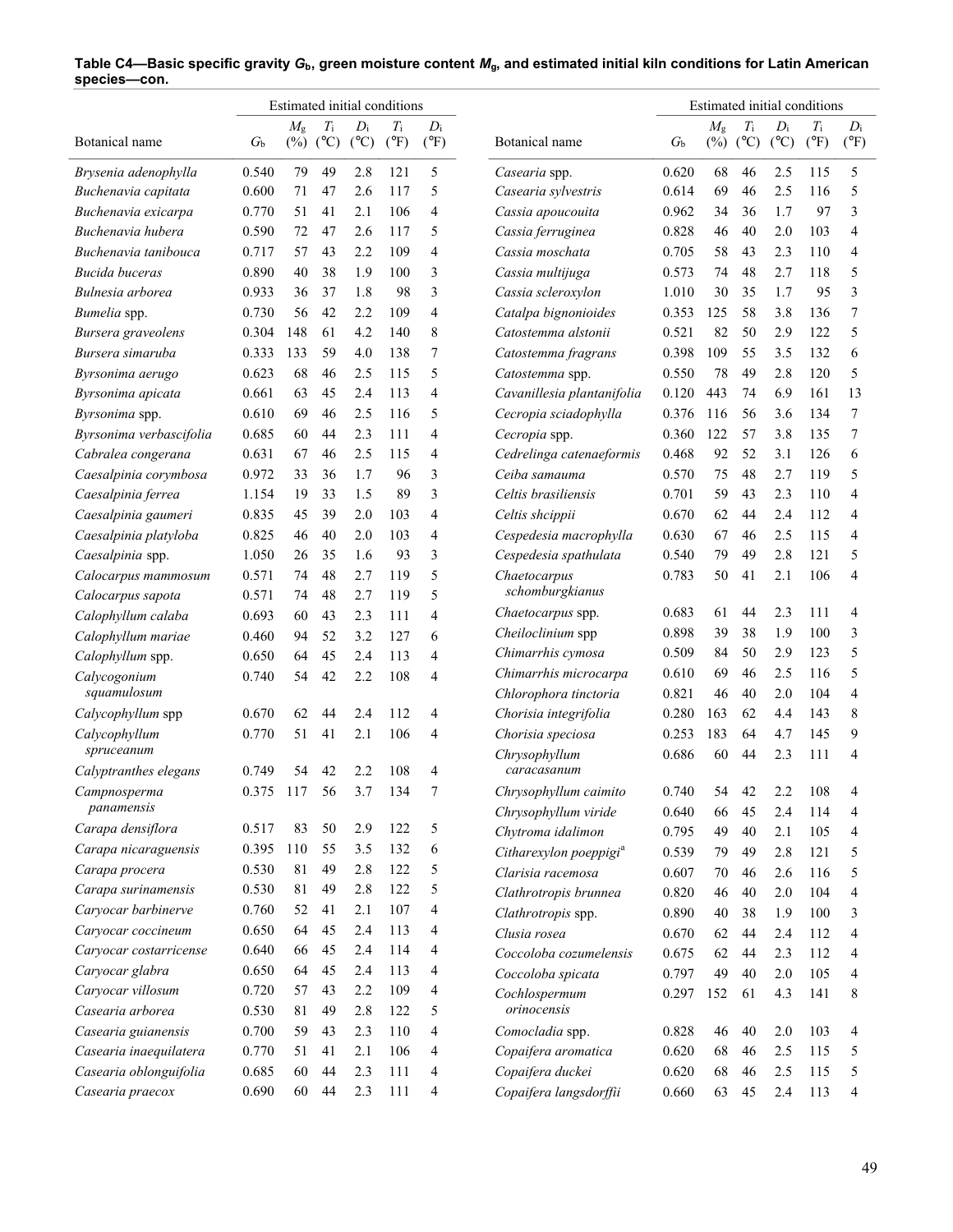|                         |             |             |                            |                        | Estimated initial conditions |                        |                                                 | Estimated initial conditions |             |                            |                        |                              |                        |
|-------------------------|-------------|-------------|----------------------------|------------------------|------------------------------|------------------------|-------------------------------------------------|------------------------------|-------------|----------------------------|------------------------|------------------------------|------------------------|
| Botanical name          | $G_{\rm b}$ | $M_{\rm g}$ | $T_{\rm i}$<br>$(\%)$ (°C) | $D_i$<br>$(^{\circ}C)$ | $T_{\rm i}$<br>$(^{\circ}F)$ | $D_i$<br>$(^{\circ}F)$ | Botanical name                                  | $G_{\rm b}$                  | $M_{\rm g}$ | $T_{\rm i}$<br>$(\%)$ (°C) | $D_i$<br>$(^{\circ}C)$ | $T_{\rm i}$<br>$(^{\circ}F)$ | $D_i$<br>$(^{\circ}F)$ |
| Copaifera officinalis   | 0.603       | 70          | 47                         | 2.6                    | 116                          | 5                      | Cytharexylum poeppigi                           | 0.493                        | 87          | 51                         | 3.0                    | 124                          | 5                      |
| Copaifera pubiflura     | 0.560       | 76          | 48                         | 2.7                    | 119                          | 5                      | Dacryodes colombiana                            | 0.510                        | 84          | 50                         | 2.9                    | 123                          | 5                      |
| Copaifera reticulata    | 0.640       | 66          | 45                         | 2.4                    | 114                          | 4                      | Dacryodes excelsa                               | 0.530                        | 81          | 49                         | 2.8                    | 122                          | 5                      |
| Cordia alliodora        | 0.517       | 83          | 50                         | 2.9                    | 122                          | 5                      | Dacryodes occidentalis                          | 0.622                        | 68          | 46                         | 2.5                    | 115                          | 5                      |
| Cordia apurensis        | 0.722       | 56          | 43                         | 2.2                    | 109                          | 4                      | Dendropanax arboreus                            | 0.406                        | 107         | 55                         | 3.5                    | 131                          | 6                      |
| Cordia bicolor          | 0.472       | 91          | 52                         | 3.1                    | 126                          | 6                      | Dendropanax                                     | 0.420                        | 103         | 54                         | 3.4                    | 130                          | 6                      |
| Cordia boringuensis     | 0.700       | 59          | 43                         | 2.3                    | 110                          | 4                      | macropodum                                      |                              |             |                            |                        |                              |                        |
| Cordia collococca       | 0.470       | 91          | 52                         | 3.1                    | 126                          | 6                      | Dialium divaricatum                             | 0.731                        | 55          | 42                         | 2.2                    | 109                          | 4                      |
| Cordia dodecandra       | 0.840       | 45          | 39                         | 2.0                    | 103                          | 4                      | Dialium guianense                               | 0.923                        | 37          | 37                         | 1.8                    | 98                           | 3                      |
| Cordia exaltata         | 0.413       | 105         | 55                         | 3.4                    | 131                          | 6                      | Diclinanona calycina                            | 0.470                        | 91          | 52                         | 3.1                    | 126                          | 6                      |
| Cordia fallax           | 0.363       | 121         | 57                         | 3.7                    | 135                          | 7                      | Dicorynia paraensis                             | 0.600                        | 71          | 47                         | 2.6                    | 117                          | 5                      |
| Cordia gerascanthus     | 0.676       | 61          | 44                         | 2.3                    | 112                          | 4                      | Dicypellium                                     | 0.526                        | 81          | 49                         | 2.9                    | 122                          | 5                      |
| Cordia hipoleuca        | 0.617       | 68          | 46                         | 2.5                    | 116                          | 5                      | caryophyllatum                                  |                              |             |                            |                        |                              |                        |
| Cordia macrantha        | 0.718       | 57          | 43                         | 2.2                    | 109                          | 4                      | Didymopanax calvum                              | 0.473                        | 91          | 52                         | 3.1                    | 126                          | 6                      |
| Cordia sagotii          | 0.500       | 86          | 51                         | 3.0                    | 124                          | 5                      | Didymopanax morototoni                          | 0.446                        | 97          | 53                         | 3.2                    | 128                          | 6                      |
| Cordia spp.             | 0.480       | 89          | 51                         | 3.1                    | 125                          | 6                      | Didymopanax navarroi                            | 0.429                        | 101         | 54                         | 3.3                    | 129                          | 6                      |
| (Alliodora group)       |             |             |                            |                        |                              |                        | Didymopanax pittieri                            | 0.430                        | 100         | 54                         | 3.3                    | 129                          | 6                      |
| Cordia spp.             | 0.740       | 54          | 42                         | 2.2                    | 108                          | $\overline{4}$         | Didymopanax spp.                                | 0.740                        | 54          | 42                         | 2.2                    | 108                          | $\overline{4}$         |
| (Gerascanthus group)    |             |             |                            |                        |                              |                        | Dimorphandra gonggrijpii                        | 0.694                        | 59          | 43                         | 2.3                    | 111                          | $\overline{4}$         |
| Cordia sulcata          | 0.600       | 71          | 47                         | 2.6                    | 117                          | 5                      | Dimorphandra hohenkerkii                        | 0.593                        | 71          | 47                         | 2.6                    | 117                          | 5                      |
| Cordia trichotoma       | 0.500       | 86          | 51                         | 3.0                    | 124                          | 5                      | Dimorphandra mora                               | 0.990                        | 31          | 36                         | 1.7                    | 95                           | 3                      |
| Cornus disciflora       | 0.550       | 78          | 49                         | 2.8                    | 120                          | 5                      | Dimorphandra spp.                               | 0.601                        | 70          | 47                         | 2.6                    | 117                          | 5                      |
| Couepia spp.            | 0.760       | 52          | 41                         | 2.1                    | 107                          | $\overline{4}$         | Dinizia excelsa                                 | 0.899                        | 39          | 38                         | 1.9                    | 100                          | 3                      |
| Couma macrocarpa        | 0.500       | 86          | 51                         | 3.0                    | 124                          | 5                      | Diospyros spp.                                  | 0.410                        | 106         | 55                         | 3.4                    | 131                          | 6                      |
| Couratari fagifolia     | 0.504       | 85          | 50                         | 2.9                    | 123                          | 5                      | Dipholis salicifolia                            | 0.860                        | 43          | 39                         | 1.9                    | 102                          | 3                      |
| Couratari guianensis    | 0.509       | 84          | 50                         | 2.9                    | 123                          | 5                      | Dipholis stevensonii                            | 0.810                        | 47          | 40                         | 2.0                    | 104                          | $\overline{4}$         |
| Couratari multiflora    | 0.538       | 79          | 49                         | 2.8                    | 121                          | 5                      | Diploon venezuelana                             | 0.850                        | 44          | 39                         | 1.9                    | 102                          | 3                      |
| Couratari oblongifolia  | 0.500       | 86          | 51                         | 3.0                    | 124                          | 5                      | Diplotropis guianensis                          | 0.709                        | 58          | 43                         | 2.3                    | 110                          | $\overline{4}$         |
| Couratari panamensis    | 0.490       | 88          | 51                         | 3.0                    | 124                          | 5                      | Diplotropis incexis                             | 0.759                        | 53          | 41                         | 2.1                    | 107                          | 4                      |
| Couratari pulchra       | 0.505       | 85          | 50                         | 2.9                    | 123                          | 5                      | Diplotropis martiusii                           | 0.740                        | 54          | 42                         | 2.2                    | 108                          | 4                      |
| Couratari stellata      | 0.650       | 64          | 45                         | 2.4                    | 113                          | 4                      | Dipteryx alata                                  | 1.031                        | 28          | 35                         | 1.6                    | 94                           | 3                      |
| Couroupita guianensis   | 0.415 104   |             | 54                         | 3.4                    | 130                          | 6                      | Dipteryx odorata                                | 0.868                        | 42          | 39                         | 1.9                    | 101                          |                        |
| Crataeva benthamii      | 0.420       | 103         | 54                         | 3.4                    | 130                          | 6                      | Dipteryx oleifera <sup>a</sup>                  | 0.890                        | 40          | 38                         | 1.9                    | 100                          | 3                      |
| Crescentia cujete       | 0.488       | 88          | 51                         | 3.0                    | 125                          | 5                      | Drimys granadensis                              | 0.422                        | 102         | 54                         | 3.4                    | 130                          | 6                      |
| Croton echinocarpus     | 0.466       | 92          | 52                         | 3.1                    | 126                          | 6                      | Drimys winteri                                  | 0.385                        | 113         | 56                         | 3.6                    | 133                          | 6                      |
| Croton floribundis      | 0.558       | 76          | 48                         | 2.7                    | 120                          | 5                      | Drypetes variabilis                             | 0.702                        | 59          | 43                         | 2.3                    | 110                          | 4                      |
| Croton mutisianus       | 0.376       | 116         | 56                         | 3.6                    | 134                          | 7                      | Duguetia lanceolata                             | 0.830                        | 46          | 40                         | $2.0$                  | 103                          | 4                      |
| Croton panamensis       | 0.590       | 72          | 47                         | 2.6                    | 117                          | 5                      | Dussia lehmannii                                | 0.590                        | 72          | 47                         | 2.6                    | 117                          | 5                      |
| Croton xanthochloros    | 0.478       | 90          | 51                         | 3.1                    | 125                          | 6                      | Dussia aff. D. micranthera                      | 0.678                        | 61          | 44                         | 2.3                    | 112                          | 4                      |
| Cryptocarya alba        | 0.562       | 76          | 48                         | 2.7                    | 119                          | 5                      | Dussia spp.                                     | 0.475                        | 90          | 52                         | 3.1                    | 126                          | 6                      |
| Cryptocarya mandioccana | 0.661       | 63          | 45                         | 2.4                    | 113                          | 4                      | Ecclinusa guianensis<br>Ecclinusa sanguinolenta | 0.625                        | 67          | 46<br>47                   | 2.5                    | 115                          | 5                      |
| Cryptocarya moschata    | 0.542       | 79          | 49                         | 2.8                    | 121                          | 5                      | Echirospermum                                   | 0.581<br>0.616               | 73<br>69    | 46                         | 2.6<br>2.5             | 118<br>116                   | 5<br>5                 |
| Cunuria spruceana       | 0.520       | 82          | 50                         | 2.9                    | 122                          | 5                      | balthazarii                                     |                              |             |                            |                        |                              |                        |
| Cupania americana       | 0.678       | 61          | 44                         | 2.3                    | 112                          | 4                      | Elaeodendron spp.                               | 0.845                        | 44          | 39                         | 1.9                    | 102                          | 4                      |
| Cupania spp.            | 0.550       | 78          | 49                         | 2.8                    | 120                          | 5                      | Elaeoluma glabrescens                           | 0.575                        | 74          | 48                         | 2.7                    | 118                          | 5                      |
| Cyclolobium clausenii   | 0.733       | 55          | 42                         | 2.2                    | 108                          | 4                      | Emmotum nitens                                  | 0.846                        | 44          | 39                         | 1.9                    | 102                          | 4                      |
| Cyrilla racemiflora     | 0.530       | 81          | 49                         | 2.8                    | 122                          | 5                      | Endlichera arunciflora                          | 0.820                        | 46          | 40                         | 2.0                    | 104                          | 4                      |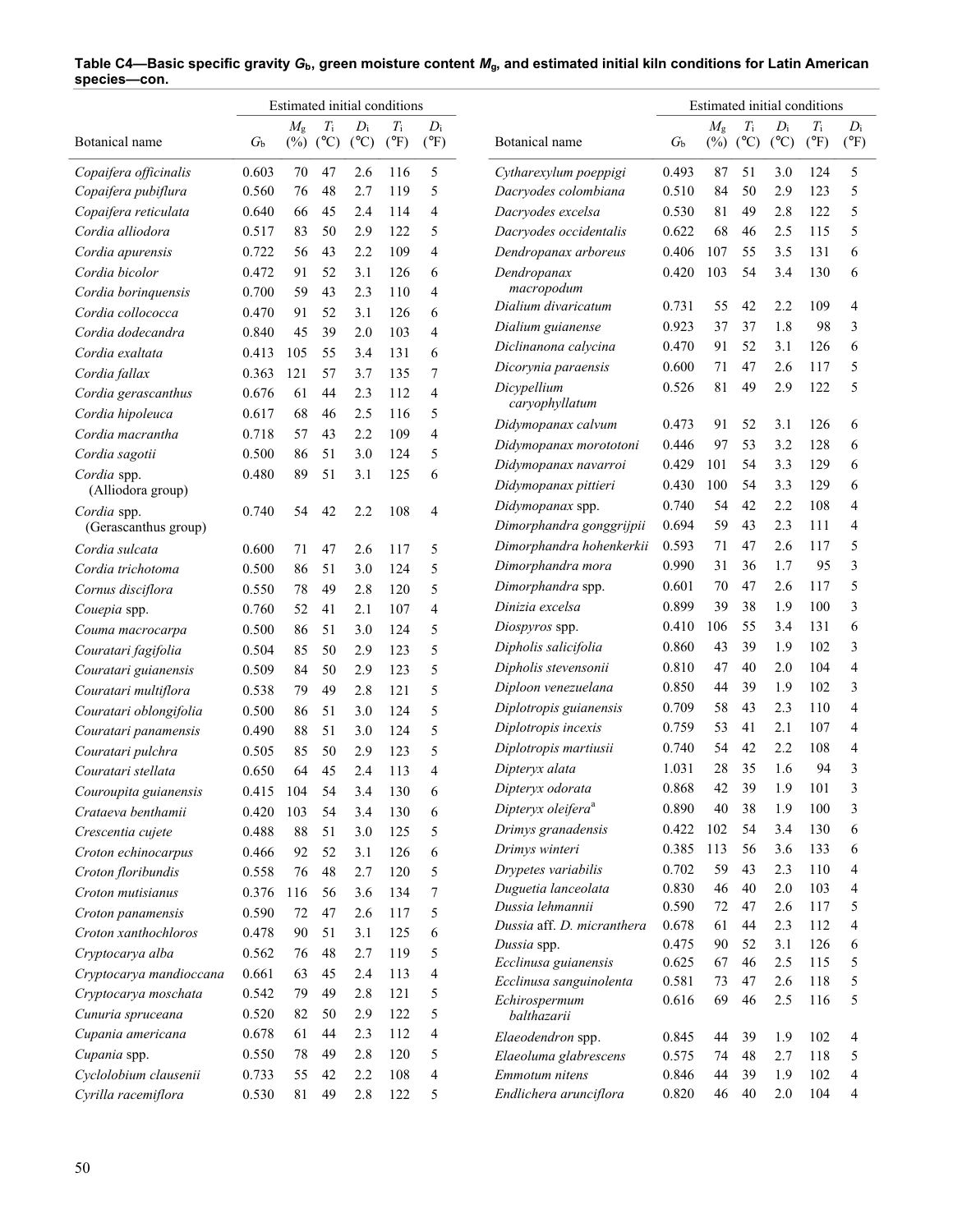|                                | Estimated initial conditions |             |             |       |               |                |                                                | Estimated initial conditions |             |             |               |               |                |  |
|--------------------------------|------------------------------|-------------|-------------|-------|---------------|----------------|------------------------------------------------|------------------------------|-------------|-------------|---------------|---------------|----------------|--|
|                                |                              | $M_{\rm g}$ | $T_{\rm i}$ | $D_i$ | $T_{\rm i}$   | $D_i$          |                                                |                              | $M_{\rm g}$ | $T_{\rm i}$ | $D_i$         | $T_{\rm i}$   | $D_i$          |  |
| Botanical name                 | $G_{\rm b}$                  | $(\%)$      | (C)         | (C)   | $(^{\circ}F)$ | $(^{\circ}F)$  | Botanical name                                 | $G_{\rm b}$                  |             | $(\%)$ (°C) | $(^{\circ}C)$ | $(^{\circ}F)$ | $(^{\circ}F)$  |  |
| Endlichera cocuirey            | 0.390                        | 112         | 56          | 3.6   | 133           | 6              | Ferreirea spectabilis                          | 0.927                        | 37          | 37          | 1.8           | 98            | 3              |  |
| Endopleura uchi                | 0.780                        | 50          | 41          | 2.1   | 106           | 4              | Ficus aff. insipida                            | 0.256                        | 181         | 64          | 4.7           | 145           | 9              |  |
| Enterolobium                   | 0.519                        | 82          | 50          | 2.9   | 122           | 5              | Ficus citrifolia                               | 0.400                        | 109         | 55          | 3.5           | 132           | 6              |  |
| contortisiliquum               |                              |             |             |       |               |                | Ficus glabrata                                 | 0.500                        | 86          | 51          | 3.0           | 124           | 5              |  |
| Enterolobium elipticum         | 0.642                        | 65          | 45          | 2.4   | 114           | 4              | Ficus laevigata                                | 0.400                        | 109         | 55          | 3.5           | 132           | 6              |  |
| Enterolobium maximum           | 0.370                        | 118         | 57          | 3.7   | 134           | 7              | Ficus pohliana                                 | 0.453                        | 95          | 53          | 3.2           | 127           | 6              |  |
| Enterolobium<br>schomburgkii   | 0.736                        | 55          | 42          | 2.2   | 108           | $\overline{4}$ | Ficus werckleana                               | 0.295                        | 153         | 61          | 4.3           | 141           | 8              |  |
| Enterolobium timbouva          | 0.334                        | 133         | 59          | 4.0   | 138           | 7              | Franchetella gongrijpii                        | 0.720                        | 57          | 43          | 2.2           | 109           | $\overline{4}$ |  |
| Erblichia odorata              | 0.500                        | 86          | 51          | 3.0   | 124           | 5              | Gallesia gorazema                              | 0.612                        | 69          | 46          | 2.5           | 116           | 5              |  |
| Eriotheca                      | 0.450                        | 96          | 53          | 3.2   | 128           | 6              | Gallesia integrifolia                          | 0.510                        | 84          | 50          | 2.9           | 123           | 5              |  |
| longipedicellatum              |                              |             |             |       |               |                | Genipa americana                               | 0.693                        | 60          | 43          | 2.3           | 111           | $\overline{4}$ |  |
| Eriotheca pentaphylla          | 0.380                        | 115         | 56          | 3.6   | 133           | 7              | Genipa spp.                                    | 0.750                        | 53          | 42          | 2.2           | 107           | $\overline{4}$ |  |
| Eriotheca spp.                 | 0.403                        | 108         | 55          | 3.5   | 131           | 6              | Geoffroea spinosa                              | 0.795                        | 49          | 40          | 2.1           | 105           | $\overline{4}$ |  |
| Erisma uncinatum               | 0.488                        | 88          | 51          | 3.0   | 125           | 5              | Gliricidium sepium                             | 0.960                        | 34          | 36          | 1.8           | 97            | 3              |  |
| Erythrina edulis               | 0.194                        | 252         | 68          | 5.5   | 152           | 10             | Glycydendron amazonicum<br>Goethalsia meiantha | 0.690                        | 60          | 44          | 2.3           | 111           | $\overline{4}$ |  |
| Erythrina spp.                 | 0.249                        | 187         | 64          | 4.8   | 146           | 9              |                                                | 0.357                        | 123         | 57          | 3.8           | 135           | $\tau$         |  |
| Erythroxylon coca              | 0.898                        | 39          | 38          | 1.9   | 100           | 3              | Goniorrhachis marginata                        | 0.940                        | 36          | 37          | 1.8           | 98            | 3              |  |
| Eschweilera amara              | 0.760                        | 52          | 41          | 2.1   | 107           | 4              | Grias tessmannii                               | 0.630                        | 67          | 46          | 2.5           | 115           | $\overline{4}$ |  |
| Eschweilera blanchetiana       | 0.999                        | 31          | 36          | 1.7   | 95            | 3              | Guaiacum sanctum                               | 1.148                        | 19          | 33          | 1.5           | 89            | 3              |  |
| Eschweilera corrugata          | 0.877                        | 41          | 38          | 1.9   | 101           | 3              | Guatteria anomala                              | 0.425                        | 102         | 54          | 3.3           | 130           | 6              |  |
| Eschweilera grata              | 0.877                        | 41          | 38          | 1.9   | 101           | 3              | Guatteria decurrens                            | 0.520                        | 82          | 50          | 2.9           | 122           | 5<br>5         |  |
| Eschweilera hologyne           | 0.761                        | 52          | 41          | 2.1   | 107           | $\overline{4}$ | Guatteria olivacea                             | 0.510                        | 84          | 50          | 2.9           | 123           | $\overline{4}$ |  |
| Eschweilera odora              | 0.810                        | 47          | 40          | 2.0   | 104           | 4              | Guatteria procera                              | 0.650<br>0.525               | 64<br>81    | 45<br>49    | 2.4<br>2.9    | 113<br>122    | 5              |  |
| Eschweilera sagotiana          | 0.820                        | 46          | 40          | 2.0   | 104           | 4              | Guatteria spp.                                 | 0.497                        |             | 51          | 3.0           | 124           | 5              |  |
| Eschweilera                    | 0.869                        | 42          | 39          | 1.9   | 101           | 3              | Guazuma ulmifolia                              | 0.725                        | 86<br>56    | 42          | 2.2           | 109           | $\overline{4}$ |  |
| subglandulosa                  |                              |             |             |       |               |                | Guenentia macrosperma<br>Guettarda elliptica   | 0.645                        | 65          | 45          | 2.4           | 114           | $\overline{4}$ |  |
| Eschweilera tenax              | 0.620                        | 68          | 46          | 2.5   | 115           | 5              | Guettarda laevis                               | 0.650                        | 64          | 45          | 2.4           | 113           | $\overline{4}$ |  |
| Eschweilera trinitensis        | 0.771                        | 51          | 41          | 2.1   | 106           | 4              | Guettarda scaba                                | 0.650                        | 64          | 45          | 2.4           | 113           | $\overline{4}$ |  |
| Esenbeckia febrifuga           | 0.642                        | 65          | 45          | 2.4   | 114           | $\overline{4}$ | Guettarda seleriana                            | 0.911                        | 38          | 38          | 1.8           | 99            | 3              |  |
| Esenbeckia leiocarpa           | 0.879                        | 41          | 38          | 1.9   | 101           | 3              | Guevina avellana                               | 0.349                        | 126         | 58          | 3.8           | 136           | 7              |  |
| Eugenia anastomosans           | 0.717                        | 57          | 43          | 2.2   | 109           | 4              | Guillielma gasipae                             | 0.950                        | 35          | 37          | 1.8           | 97            | 3              |  |
| Eugenia compta                 | 0.675                        | 62          | 44          | 2.3   | 112           | 4              | Gustavia brazilliensis                         | 0.653                        | 64          | 45          | 2.4           | 113           | 4              |  |
| Eugenia                        | 0.853                        | 43          | 39          | 1.9   | 102           | 3              | Gustavia speciosa                              | 0.340                        | 130         | 58          | 3.9           | 137           | 7              |  |
| pseudocaryophyllus             |                              |             |             |       |               |                | Gustavia spp.                                  | 0.623                        | 68          | 46          | 2.5           | 115           | 5              |  |
| Eugenia pseudopsidium          | 0.620                        | 68          | 46          | 2.5   | 115           | 5              | Gymanthes lucida                               | 1.100                        | 23          | 34          | 1.6           | 91            | 3              |  |
| Eugenia stahlii                | 0.730                        | 56          | 42          | 2.2   | 109           | 4              | Gyrocarpus americanus                          | 0.320                        | 139         | 60          | 4.1           | 139           | 7              |  |
| Euplassa cantareirae           | 0.611                        | 69          | 46          | 2.5   | 116           | 5              | Haematoxylon                                   | 0.876                        | 41          | 38          | 1.9           | 101           | 3              |  |
| Euxylophora paraensis          | 0.751                        | 53          | 42          | 2.2   | 107           | 4              | campechianum                                   |                              |             |             |               |               |                |  |
| Exostema caribaeum             | 1.026                        | 28          | 35          | 1.7   | 94            | 3              | Haenianthus salicifolius                       | 0.810                        | 47          | 40          | 2.0           | 104           | 4              |  |
| Fagara aff.<br>F. martinicense | 0.410                        | 106         | 55          | 3.4   | 131           | 6              | Hasseltia floribunda                           | 0.540                        | 79          | 49          | 2.8           | 121           | 5              |  |
| Fagara aff. F. rhoifolia       | 0.541                        | 79          | 49          | 2.8   | 121           | 5              | Heisteria spp.                                 | 0.710                        | 58          | 43          | 2.3           | 110           | 4              |  |
| Fagara monophylla              | 0.700                        | 59          | 43          | 2.3   | 110           | 4              | Helicostylis tomentosa                         | 0.682                        | 61          | 44          | 2.3           | 111           | 4              |  |
| Fagara pentandra               | 0.696                        | 59          | 43          | 2.3   | 111           | 4              | Helietta longifoliata                          | 0.887                        | 40          | 38          | 1.9           | 100           | 3              |  |
| Familia myrtacea               | 0.741                        | 54          | 42          | 2.2   | 108           | 4              | Hernandia sonora                               | 0.290                        | 156         | 61          | 4.3           | 142           | 8              |  |
| Ferolia guinanensis            | 0.706                        | 58          | 43          | 2.3   | 110           | 4              | Heterostemon vageleri                          | 0.781                        | 50          | 41          | 2.1           | 106           | 4              |  |
| Ferolia variegata              | 0.706                        | 58          | 43          | 2.3   | 110           | 4              | Hibiscus elatus                                | 0.629                        | 67          | 46          | 2.5           | 115           | 4              |  |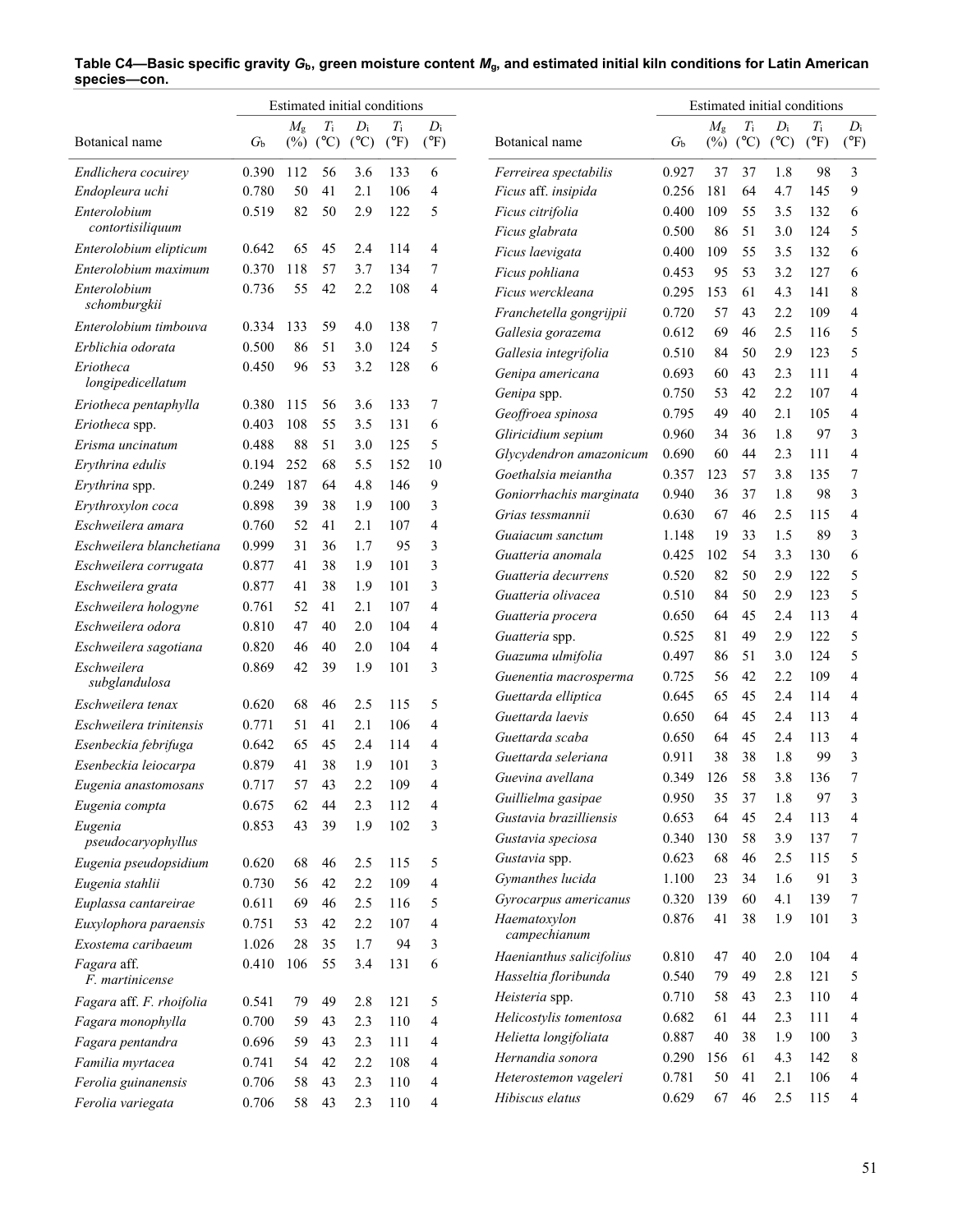|                                            | Estimated initial conditions |             |                            |                          |                              |                        |                              |             |             |                            |                        |                              |                        |
|--------------------------------------------|------------------------------|-------------|----------------------------|--------------------------|------------------------------|------------------------|------------------------------|-------------|-------------|----------------------------|------------------------|------------------------------|------------------------|
| Botanical name                             | $G_{\rm b}$                  | $M_{\rm g}$ | $T_{\rm i}$<br>$(\%)$ (°C) | $D_i$<br>$({}^{\circ}C)$ | $T_{\rm i}$<br>$(^{\circ}F)$ | $D_i$<br>$(^{\circ}F)$ | Botanical name               | $G_{\rm b}$ | $M_{\rm g}$ | $T_{\rm i}$<br>$(\%)$ (°C) | $D_i$<br>$(^{\circ}C)$ | $T_{\rm i}$<br>$(^{\circ}F)$ | $D_i$<br>$(^{\circ}F)$ |
| Hidrogaster trinerve                       | 0.588                        | 72          | 47                         | 2.6                      | 117                          | 5                      | Iryanthera hostmanni         | 0.500       | 86          | 51                         | 3.0                    | 124                          | 5                      |
| Himatanthus articulatus                    | 0.549                        | 78          | 49                         | 2.8                      | 120                          | 5                      | Iryanthera lancifolia        | 0.490       | 88          | 51                         | 3.0                    | 124                          | 5                      |
| Himatanthus sucuuba                        | 0.472                        | 91          | 52                         | 3.1                      | 126                          | 6                      | Iryanthera sagotiana         | 0.570       | 75          | 48                         | 2.7                    | 119                          | 5                      |
| Hirtella davisii                           | 0.736                        | 55          | 42                         | 2.2                      | 108                          | 4                      | Jacaranda acutifolia         | 0.492       | 87          | 51                         | 3.0                    | 124                          | 5                      |
| Holopyxidium jarana                        | 0.845                        | 44          | 39                         | 1.9                      | 102                          | 4                      | Jacaranda copaia             | 0.340       | 130         | 58                         | 3.9                    | 137                          | 7                      |
| Holopyxidium spp.                          | 0.849                        | 44          | 39                         | 1.9                      | 102                          | 4                      | Jacaranda hesperia           | 0.350       | 126         | 58                         | 3.8                    | 136                          | 7                      |
| Homalium racemosum                         | 0.770                        | 51          | 41                         | 2.1                      | 106                          | 4                      | Jacaranda mimosifolia        | 0.474       | 91          | 52                         | 3.1                    | 126                          | 6                      |
| Huberodendron patinoi                      | 0.500                        | 86          | 51                         | 3.0                      | 124                          | 5                      | Jacaranda semiserrata        | 0.511       | 84          | 50                         | 2.9                    | 123                          | 5                      |
| Humiria balsamifera                        | 0.660                        | 63          | 45                         | 2.4                      | 113                          | 4                      | Jacaranda superba            | 0.315       | 142         | 60                         | 4.1                    | 139                          | 7                      |
| Humiria flofibunda                         | 0.719                        | 57          | 43                         | 2.2                      | 109                          | 4                      | Joannesia heveoides          | 0.390       | 112         | 56                         | 3.6                    | 133                          | 6                      |
| Humiriastrum                               | 0.589                        | 72          | 47                         | 2.6                      | 117                          | 5                      | Joannesia princeps           | 0.463       | 93          | 52                         | 3.1                    | 127                          | 6                      |
| colombianum                                |                              |             |                            |                          |                              |                        | Krugiodendron ferreum        | 1.093       | 23          | 34                         | 1.6                    | 91                           | 3                      |
| Humiriastrum                               | 0.650                        | 64          | 45                         | 2.4                      | 113                          | 4                      | Labatia glomerata            | 0.750       | 53          | 42                         | 2.2                    | 107                          | 4                      |
| melanocarpum                               |                              |             |                            |                          |                              |                        | Labourdonnaisia              | 0.847       | 44          | 39                         | 1.9                    | 102                          | 4                      |
| Humiriastrum procerum                      | 0.690                        | 60          | 44                         | 2.3                      | 111                          | 4                      | albescens                    |             |             |                            |                        |                              |                        |
| Humiriastrum spp.                          | 0.863                        | 42          | 39                         | 1.9                      | 101                          | 3                      | Lachmellea speciosa          | 0.730       | 56          | 42                         | 2.2                    | 109                          | $\overline{4}$         |
| Hura polyandra                             | 0.380                        | 115         | 56                         | 3.6                      | 133                          | 7                      | Laetia procera               | 0.622       | 68          | 46                         | 2.5                    | 115                          | 5                      |
| Hyeronima alchorneoides <sup>a</sup>       | 0.615                        | 69          | 46                         | 2.5                      | 116                          | 5                      | Laetia spp.                  | 0.590       | 72          | 47                         | 2.6                    | 117                          | 5                      |
| Hyeronima chocoensis <sup>a</sup>          | 0.620                        | 68          | 46                         | 2.5                      | 115                          | 5                      | Laetia suaveolens            | 0.740       | 54          | 42                         | 2.2                    | 108                          | 4                      |
| Hyeronima laxiflora <sup>a</sup>           | 0.590                        | 72          | 47                         | 2.6                      | 117                          | 5                      | Lafoensia punicifolia        | 0.720       | 57          | 43                         | 2.2                    | 109                          | $\overline{4}$         |
| Hymenaea davisii                           | 0.710                        | 58          | 43                         | 2.3                      | 110                          | 4                      | Laplacea brenesii            | 0.720       | 57          | 43                         | 2.2                    | 109                          | $\overline{4}$         |
| Hymenaea oblongifolia                      | 0.740                        | 54          | 42                         | 2.2                      | 108                          | 4                      | Laurelia aromatica           | 0.413       | 105         | 55                         | 3.4                    | 131                          | 6                      |
| Hymenaea palustris                         | 0.620                        | 68          | 46                         | 2.5                      | 115                          | 5                      | Laurelia philippiana         | 0.420       | 103         | 54                         | 3.4                    | 130                          | 6                      |
| Hymenaea parvifolia                        | 0.900                        | 39          | 38                         | 1.8                      | 100                          | 3                      | Laurelia sempervirens        | 0.411       | 105         | 55                         | 3.4                    | 131                          | 6                      |
| Hymenaea stilbocarpa                       | 0.909                        | 38          | 38                         | 1.8                      | 99                           | 3                      | Lecythis davisii             | 0.815       | 47          | 40                         | 2.0                    | 104                          | $\overline{4}$         |
| Hymenolobium aff.<br>H. heterocarpon       | 0.702                        | 59          | 43                         | 2.3                      | 110                          | 4                      | Lecythis jarana <sup>a</sup> | 0.850       | 44          | 39                         | 1.9                    | 102                          | 3                      |
|                                            | 0.630                        |             | 46                         | 2.5                      | 115                          |                        | Lecythis laevifolia          | 0.975       | 33          | 36                         | 1.7                    | 96                           | 3                      |
| Hymenolobium excelsum                      |                              | 67          | 45                         | 2.4                      | 113                          | 4<br>4                 | Lecythis ollaria             | 0.720       | 57          | 43                         | 2.2                    | 109                          | $\overline{4}$         |
| Hymenolobium modestrum                     | 0.650                        | 64<br>68    | 46                         | 2.5                      | 115                          | 5                      | Lecythis paraensis           | 0.880       | 41          | 38                         | 1.9                    | 101                          | 3                      |
| Hymenolobium petraeum<br>Hymenolobium spp. | 0.621<br>0.640               | 66          | 45                         | 2.4                      | 114                          | 4                      | Lecythis pisonis             | 0.840       | 45          | 39                         | 2.0                    | 103                          | 4                      |
|                                            |                              | 83          | 50                         | 2.9                      | 122                          |                        | Lecythis tuyrana             | 0.610       | 69          | 46                         | 2.5                    | 116                          | 5                      |
| Ilex casiquiarensis                        | 0.517                        |             | 45                         | 2.4                      | 114                          | 4                      | Libidibia sclerocarpa        | 0.898       | 39          | 38                         | 1.9                    | 100                          | 3                      |
| Ilex hondurensis<br>Ilex inundata          | 0.640<br>0.430               | 66<br>100   | 54                         | 3.3                      | 129                          | 6                      | Libidibia spp.               | 0.924       | 37          | 37                         | 1.8                    | 98                           | 3                      |
| Ilex sideroxyloides                        | 0.621                        | 68          | 46                         | 2.5                      | 115                          | 5                      | Licania aff. micrantha       | 0.860       | 43          | 39                         | 1.9                    | 102                          | 3                      |
| Inga aff. coruscans                        | 0.778                        | 51          | 41                         | 2.1                      | 106                          | 4                      | Licania alba                 | 0.908       | 38          | 38                         | 1.8                    | 99                           | 3                      |
| Inga alba                                  | 0.574                        | 74          | 48                         | 2.7                      | 118                          | 5                      | Licania apetala              | 0.641       | 65          | 45                         | 2.4                    | 114                          | 4                      |
| Inga capitata                              | 0.640                        | 66          | 45                         | 2.4                      | 114                          | 4                      | Licania arborea              | 0.630       | 67          | 46                         | 2.5                    | 115                          | $\overline{4}$         |
| Ingo edulis                                | 0.510                        | 84          | 50                         | 2.9                      | 123                          | 5                      | Licania buxifolia            | 0.880       | 41          | 38                         | 1.9                    | 101                          | 3                      |
| Inga floribunda                            | 0.554                        | 77          | 48                         | 2.7                      | 120                          | 5                      | Licania campestre            | 0.590       | 72          | 47                         | 2.6                    | 117                          | 5                      |
| Inga ingoides                              | 0.503                        | 85          | 50                         | 3.0                      | 123                          | 5                      | Licania densiflora           | 0.796       | 49          | 40                         | 2.0                    | 105                          | 4                      |
| Inga laurina                               | 0.620                        | 68          | 46                         | 2.5                      | 115                          | 5                      | Licania galibica             | 0.877       | 41          | 38                         | 1.9                    | 101                          | 3                      |
|                                            | 0.720                        | 57          | 43                         | 2.2                      | 109                          | 4                      | Licania hostmanni            | 0.837       | 45          | 39                         | 2.0                    | 103                          | 4                      |
| Inga marginata<br>Inga paraensis           | 0.820                        | 46          | 40                         | 2.0                      | 104                          | 4                      | Licania hypoleuca            | 0.867       | 42          | 39                         | 1.9                    | 101                          | 3                      |
| Inga splendens                             | 0.550                        | 78          | 49                         | 2.8                      | 120                          | 5                      | Licania incana               | 0.770       | 51          | 41                         | 2.1                    | 106                          | 4                      |
| Inga vera                                  | 0.590                        | 72          | 47                         | 2.6                      | 117                          | 5                      | Licania macrophylla          | 0.760       | 52          | 41                         | 2.1                    | 107                          | 4                      |
|                                            |                              |             |                            |                          |                              |                        | Licania octandra             | 0.770       | 51          | 41                         | 2.1                    | 106                          | 4                      |
| Iryanthera grandis                         | 0.630                        | 67          | 46                         | 2.5                      | 115                          | 4                      | Licania ovalifolia           | 0.909       | 38          | 38                         | 1.8                    | 99                           | 3                      |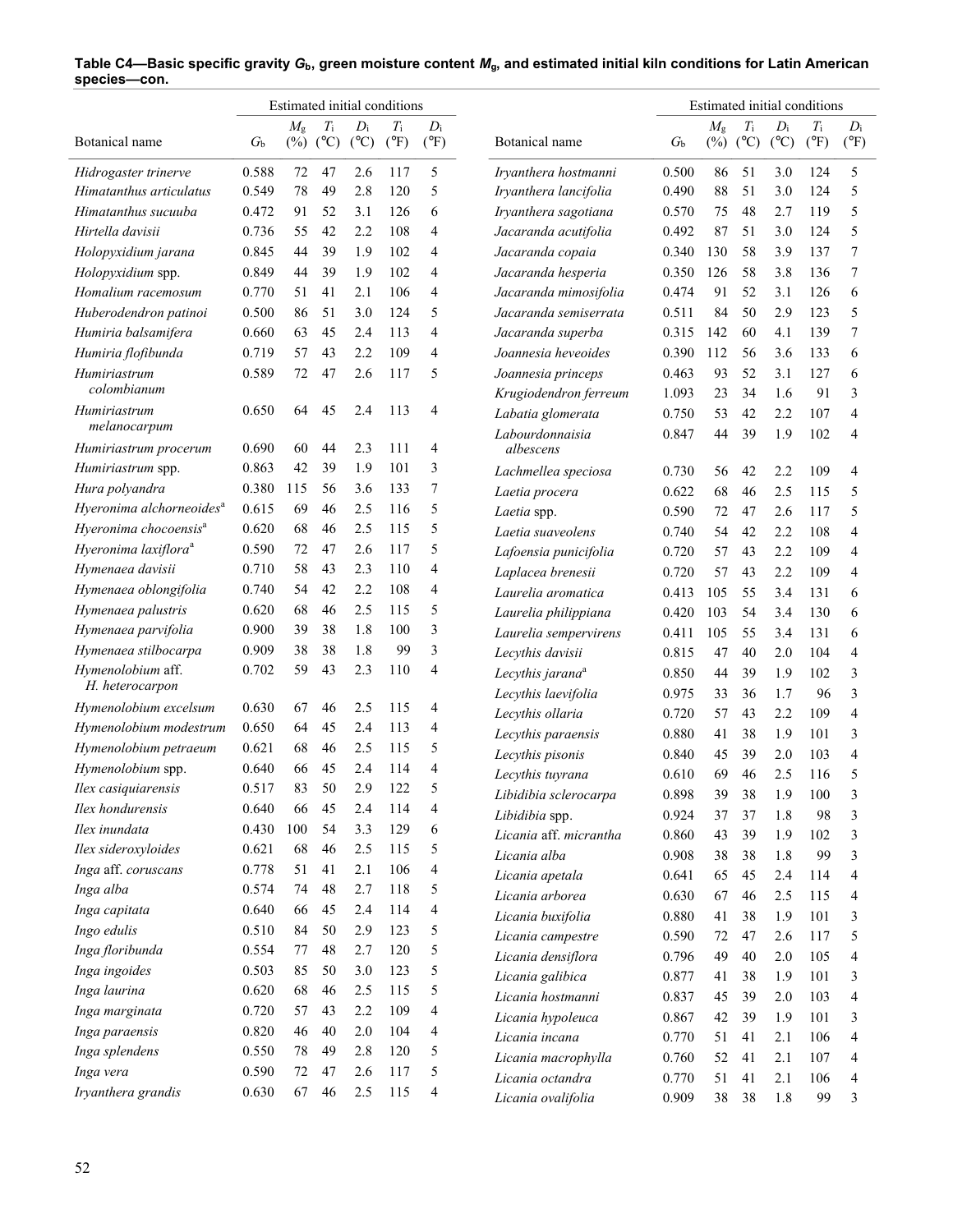|                                 | Estimated initial conditions |                       |                              |                        |                        |                          |                                        | Estimated initial conditions |                       |                              |                        |                              |                                  |
|---------------------------------|------------------------------|-----------------------|------------------------------|------------------------|------------------------|--------------------------|----------------------------------------|------------------------------|-----------------------|------------------------------|------------------------|------------------------------|----------------------------------|
| Botanical name                  | $G_{\rm b}$                  | $M_{\rm g}$<br>$(\%)$ | $T_{\rm i}$<br>$(^{\circ}C)$ | $D_i$<br>$(^{\circ}C)$ | $T_i$<br>$(^{\circ}F)$ | $D_i$<br>$(^{\circ}F)$   | Botanical name                         | $G_{\rm b}$                  | $M_{\rm g}$<br>$(\%)$ | $T_{\rm i}$<br>$(^{\circ}C)$ | $D_i$<br>$(^{\circ}C)$ | $T_{\rm i}$<br>$(^{\circ}F)$ | $D_i$<br>$(^{\circ}F)$           |
| Licania parviflora              | 0.813                        | 47                    | 40                           | 2.0                    | 104                    | 4                        | Margaritaria nobilis                   | 0.701                        | 59                    | 43                           | 2.3                    | 110                          | 4                                |
| Licania platypus                | 0.620                        | 68                    | 46                           | 2.5                    | 115                    | 5                        | Marila spp.                            | 0.630                        | 67                    | 46                           | 2.5                    | 115                          | $\overline{4}$                   |
| Licania rigida                  | 0.729                        | 56                    | 42                           | 2.2                    | 109                    | 4                        | Marmaroxylon racemosum                 | 0.901                        | 39                    | 38                           | 1.8                    | 100                          | 3                                |
| Licaria aff. L. puchury-        | 0.506                        | 85                    | 50                           | 2.9                    | 123                    | 5                        | Mastichodendron spp.                   | 0.570                        | 75                    | 48                           | 2.7                    | 119                          | 5                                |
| Licaria canella                 | 0.626                        | 67                    | 46                           | 2.5                    | 115                    | 4                        | Matayba domingensis                    | 0.700                        | 59                    | 43                           | 2.3                    | 110                          | $\overline{4}$                   |
| Licaria cayennensis             | 0.960                        | 34                    | 36                           | 1.8                    | 97                     | 3                        | Matayba scrobiculata                   | 0.501                        | 86                    | 51                           | 3.0                    | 124                          | 5                                |
| Licaria rigida                  | 0.730                        | 56                    | 42                           | 2.2                    | 109                    | 4                        | Matisia bicolor                        | 0.520                        | 82                    | 50                           | 2.9                    | 122                          | 5                                |
| Licaria spp.                    | 0.820                        | 46                    | 40                           | 2.0                    | 104                    | 4                        | Matisia cordata                        | 0.430                        | 100                   | 54                           | 3.3                    | 129                          | 6                                |
| Lindackeria spp.                | 0.451                        | 95                    | 53                           | 3.2                    | 127                    | 6                        | Matisia hirta                          | 0.610                        | 69                    | 46                           | 2.5                    | 116                          | 5                                |
| Linociera domingensis           | 0.810                        | 47                    | 40                           | 2.0                    | 104                    | 4                        | Maytenus eggersii                      | 0.780                        | 50                    | 41                           | 2.1                    | 106                          | $\overline{4}$                   |
| Lonchocarpus hedyosmus          | 0.696                        | 59                    | 43                           | 2.3                    | 111                    | $\overline{4}$           | Maytenus ficiformis                    | 0.674                        | 62                    | 44                           | 2.3                    | 112                          | $\overline{4}$                   |
| Lonchocarpus hondurensis        | 0.673                        | 62                    | 44                           | 2.4                    | 112                    | 4                        | Maytenus spp.                          | 0.710                        | 58                    | 43                           | 2.3                    | 110                          | $\overline{4}$                   |
| Lonchocarpus latifolius         | 0.699                        | 59                    | 43                           | 2.3                    | 110                    | 4                        | Melaleuca spp.                         | 0.581                        | 73                    | 47                           | 2.6                    | 118                          | 5                                |
| Lonchocarpus                    | 0.769                        | 52                    | 41                           | 2.1                    | 106                    | $\overline{4}$           | Melanoxylon brauna                     | 0.995                        | 31                    | 36                           | 1.7                    | 95                           | $\mathfrak{Z}$                   |
| Lonchocarpus sericeus           | 0.778                        | 51                    | 41                           | 2.1                    | 106                    | 4                        | Meliosma brasiliensis                  | 0.501                        | 86                    | 51                           | 3.0                    | 124                          | 5                                |
| Lonchocarpus stramineus         | 0.834                        | 45                    | 39                           | 2.0                    | 103                    | 4                        | Meliosma herbetii                      | 0.420                        | 103                   | 54                           | 3.4                    | 130                          | 6                                |
| Loxopterygium huasango          | 0.863                        | 42                    | 39                           | 1.9                    | 101                    | 3                        | Metopium brownei                       | 0.639                        | 66                    | 45                           | 2.5                    | 114                          | $\overline{4}$                   |
| Loxopterygium sagotii           | 0.550                        | 78                    | 49                           | 2.8                    | 120                    | 5                        | Metrodorea spp                         | 0.653                        | 64                    | 45                           | 2.4                    | 113                          | $\overline{4}$                   |
| Lucuma belizensis               | 0.744                        | 54                    | 42                           | 2.2                    | 108                    | $\overline{4}$           | Mezilaurus itauba                      | 0.680                        | 61                    | 44                           | 2.3                    | 112                          | $\overline{4}$                   |
| Lucuma grongrijpii <sup>a</sup> | 0.720                        | 57                    | 43                           | 2.2                    | 109                    | $\overline{4}$           | Mezilaurus lindaviana                  | 0.680                        | 61<br>50              | 44<br>41                     | 2.3<br>2.1             | 112<br>105                   | $\overline{4}$<br>$\overline{4}$ |
| Lucuma spp.                     | 0.713                        | 57                    | 43                           | 2.2                    | 110                    | $\overline{4}$           | Mezilaurus spp.                        | 0.786<br>0.610               | 69                    |                              | 2.5                    | 116                          | 5                                |
| Luehea cymulosa                 | 0.594                        | 71                    | 47                           | 2.6                    | 117                    | 5                        | Miconia ibaquensis<br>Miconia argentea | 0.720                        | 57                    | 46<br>43                     | 2.2                    | 109                          | $\overline{4}$                   |
| Luehea divaricata               | 0.600                        | 71                    | 47                           | 2.6                    | 117                    | 5                        | Micropholis                            | 0.680                        | 61                    | 44                           | 2.3                    | 112                          | $\overline{4}$                   |
| Luehea speciosa                 | 0.520                        | 82                    | 50                           | 2.9                    | 122                    | 5                        | chrysophylloides                       |                              |                       |                              |                        |                              |                                  |
| Luehea spp.                     | 0.500                        | 86                    | 51                           | 3.0                    | 124                    | 5                        | Micropholis garciniaefolia             | 0.640                        | 66                    | 45                           | 2.4                    | 114                          | $\overline{4}$                   |
| Lueheopsis duckeana             | 0.620                        | 68                    | 46                           | 2.5                    | 115                    | 5                        | Micropholis gardnerianum               | 0.608                        | 70                    | 46                           | 2.5                    | 116                          | 5                                |
| Mabea biblandulosa              | 0.589                        | 72                    | 47                           | 2.6                    | 117                    | 5                        |                                        |                              |                       |                              |                        |                              |                                  |
| Mabea piriri                    | 0.593                        | 71                    | 47                           | 2.6                    | 117                    | 5                        | Micropholis guyanensis                 | 0.650                        | 64                    | 45                           | 2.4                    | 113                          | $\overline{4}$                   |
| Machaerium arboreum             | 0.629                        | 67                    | 46                           | 2.5                    | 115                    | $\overline{\mathcal{L}}$ | Micropholis melinoniana                | 0.531                        | 80                    | 49                           | 2.8                    | 121                          | 5                                |
| Machaerium capote               | 0.520                        | 82                    | 50                           | 2.9                    | 122                    | 5                        | Micropholis venulosa                   | 0.670                        | 62                    | 44                           | 2.4                    | 112                          | $\overline{4}$                   |
| Machaerium millei               | 0.780                        | 50                    | 41                           | 2.1                    | 106                    | $\overline{4}$           | Mimosa bracatinga                      | 0.549                        | 78                    | 49                           | 2.8                    | 120                          | 5                                |
| Machaerium scleroxylon          | 0.833                        | 45                    | 39                           | 2.0                    | 103                    | $\overline{4}$           | Mimosa scabrella                       | 0.608                        | 70                    | 46                           | 2.5                    | 116                          | 5                                |
| Machaerium villosum             | 0.802                        | 48                    | 40                           | 2.0                    | 105                    | $\overline{4}$           | Minquartia guianensis                  | 0.755                        | 53                    | 42                           | 2.1                    | 107                          | $\overline{4}$                   |
| Macoubea guianensis             | 0.370                        | 118                   | 57                           | 3.7                    | 134                    | 7                        | Moldenhawera                           | 0.742                        | 54                    | 42                           | 2.2                    | 108                          | 4                                |
| Macrolobium                     | 0.430                        | 100                   | 54                           | 3.3                    | 129                    | 6                        | blanchetiana                           |                              |                       |                              |                        |                              |                                  |
| acaciaefolium                   |                              |                       |                              |                        |                        |                          | Moldenhawera spp.                      | 0.731                        | 55                    | 42                           | 2.2                    | 109                          | $\Lambda$                        |
| Macrosamanea                    | 0.491                        | 87                    | 51                           | 3.0                    | 124                    | 5                        | <i>Mollia</i> spp.                     | 0.570                        | 75                    | 48                           | 2.7                    | 119                          | 5                                |
| pedicellaris                    |                              |                       |                              |                        |                        |                          | Moquilea spp.                          | 0.789                        | 50                    | 41                           | 2.1                    | 105                          | 4                                |
| Magnolia poasana                | 0.420                        | 103                   | 54                           | 3.4                    | 130                    | 6                        | Moquilea tomentosa                     | 0.869                        | 42                    | 39                           | 1.9                    | 101                          | 3                                |
| Magnolia sororum                | 0.500                        | 86                    | 51                           | 3.0                    | 124                    | 5                        | Moquinia polymorpha                    | 0.703                        | 58                    | 43                           | 2.3                    | 110                          | $\overline{4}$                   |
| Magnolia splendens              | 0.590                        | 72                    | 47                           | 2.6                    | 117                    | 5                        | Mora magistosperma                     | 0.880                        | 41                    | 38                           | 1.9                    | 101                          | 3                                |
| Maguira sclerophylla            | 0.570                        | 75                    | 48                           | 2.7                    | 119                    | 5                        | Mora oleifera                          | 0.740                        | 54                    | 42                           | 2.2                    | 108                          | 4                                |
| Malmea depressa                 | 0.722                        | 56                    | 43                           | 2.2                    | 109                    | 4                        | Moronobea coccinea                     | 0.677                        | 61                    | 44                           | 2.3                    | 112                          | 4                                |
| Malouetia duckei                | 0.570                        | 75                    | 48                           | 2.7                    |                        | 5                        | Mouriria barinensis                    | 0.780                        | 50                    | 41                           | 2.1                    | 106                          | 4                                |
|                                 |                              |                       |                              |                        | 119                    |                          | Mouriria chamissoana                   | 0.736                        | 55                    | 42                           | 2.2                    | 108                          | $\overline{4}$                   |
| Mammea americana                | 0.620                        | 68                    | 46                           | 2.5                    | 115                    | 5                        | Mouriria guyanensis                    | 0.859                        | 43                    | 39                           | 1.9                    | 102                          | 3                                |
| Manilkara amazonica             | 0.830                        | 46                    | 40                           | 2.0                    | 103                    | 4                        | Mouriria huberi                        | 0.751                        | 53                    | 42                           | 2.2                    | 107                          | 4                                |
| Manilkara elata                 | 0.958                        | 34                    | 36                           | 1.8                    | 97                     | 3                        | Mouriria pseudo-                       | 0.650                        | 64                    | 45                           | 2.4                    | 113                          | 4                                |
| Manilkara globosa               | 0.780                        | 50                    | 41                           | 2.1                    | 106                    | 4                        | germinata                              |                              |                       |                              |                        |                              |                                  |
| Manilkara longifolia            | 0.905                        | 39                    | 38                           | 1.8                    | 99                     | 3                        | Mouriria sideroxylon                   | 0.881                        | 41                    | 38                           | 1.9                    | 101                          | 3                                |
| Manilkara zapota                | 0.880                        | 41                    | 38                           | 1.9                    | 101                    | 3                        | Myrceugenia planipes                   | 0.584                        | 73                    | 47                           | 2.6                    | 118                          | 5                                |
| Maquira coriacea Berg.          | 0.442                        | 98                    | 53                           | 3.2                    | 128                    | 6                        | Myrcia paivae                          | 0.730                        | 56                    | 42                           | 2.2                    | 109                          | $\overline{4}$                   |
| Maquira sclerophylla            | 0.570                        | 75                    | 48                           | 2.7                    | 119                    | 5                        | Myrcia splendens                       | 0.800                        | 48                    | 40                           | 2.0                    | 105                          | 4                                |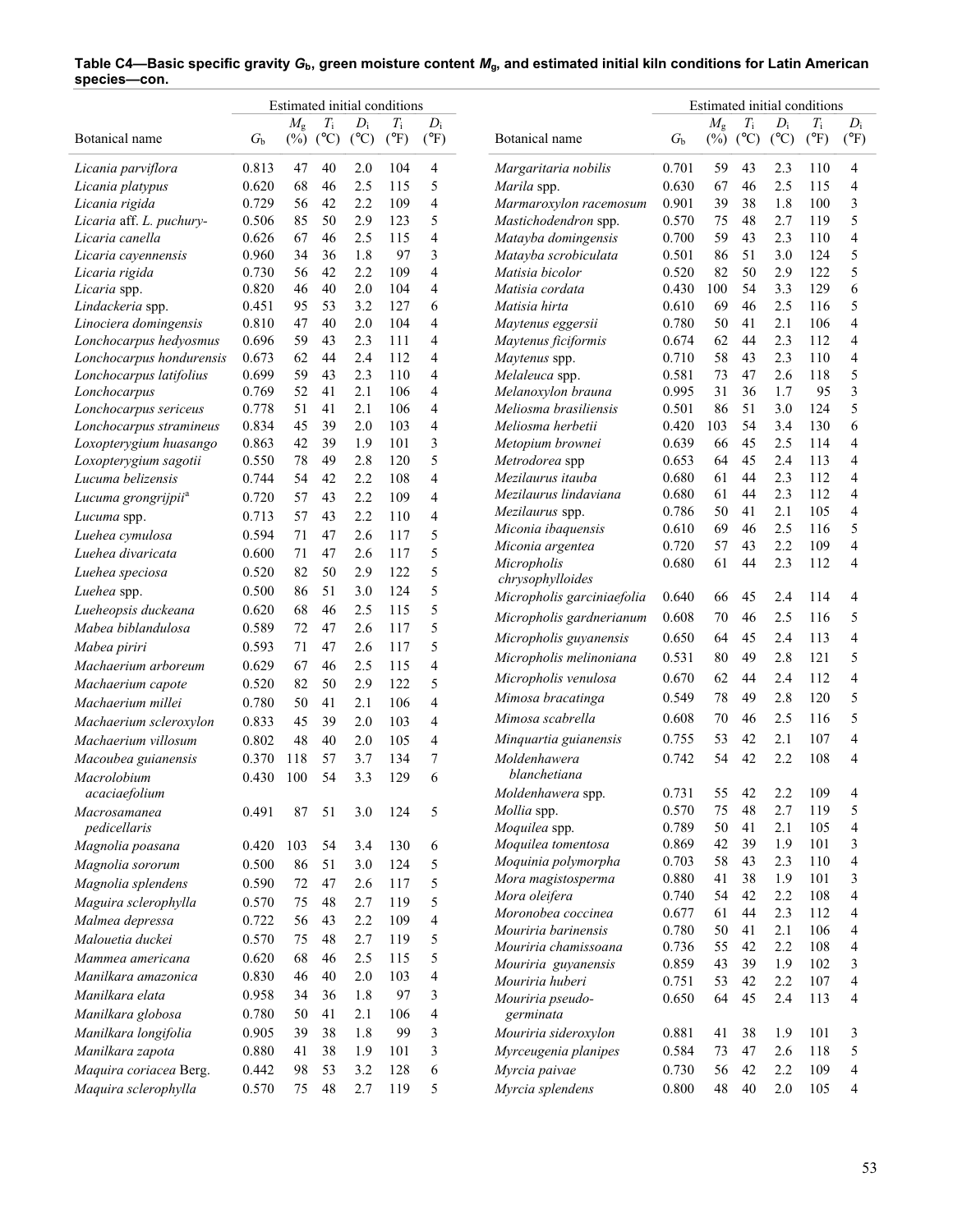|                               |             |                       |                    |                        | Estimated initial conditions |                        |                          | Estimated initial conditions |                       |                              |                        |                              |                              |
|-------------------------------|-------------|-----------------------|--------------------|------------------------|------------------------------|------------------------|--------------------------|------------------------------|-----------------------|------------------------------|------------------------|------------------------------|------------------------------|
| Botanical name                | $G_{\rm b}$ | $M_{\rm g}$<br>$(\%)$ | $T_{\rm i}$<br>(C) | $D_i$<br>$(^{\circ}C)$ | $T_{\rm i}$<br>$(^{\circ}F)$ | $D_i$<br>$(^{\circ}F)$ | Botanical name           | $G_{\rm b}$                  | $M_{\rm g}$<br>$(\%)$ | $T_{\rm i}$<br>$(^{\circ}C)$ | $D_i$<br>$(^{\circ}C)$ | $T_{\rm i}$<br>$(^{\circ}F)$ | $D_{\rm i}$<br>$(^{\circ}F)$ |
| Myrciaria amazonica           | 0.740       | 54                    | 42                 | 2.2                    | 108                          | 4                      | Ocotea tenuiflora        | 0.525                        | 81                    | 50                           | 2.9                    | 122                          | 5                            |
| Myrciaria floribunda          | 0.726       | 56                    | 42                 | 2.2                    | 109                          | $\overline{4}$         | Ocotea wachenheimii      | 0.398                        | 109                   | 55                           | 3.5                    | 132                          | 6                            |
| <i>Myristica</i> spp.         | 0.460       | 94                    | 52                 | 3.2                    | 127                          | 6                      | Olneya tesota            | 0.933                        | 36                    | 37                           | 1.8                    | 98                           | 3                            |
| Myrocarpus fastigiatus        | 0.779       | 51                    | 41                 | 2.1                    | 106                          | 4                      | Onychopetalum            | 0.570                        | 75                    | 48                           | 2.7                    | 119                          | 5                            |
| Myrocarpus frondosus          | 0.852       | 43                    | 39                 | 1.9                    | 102                          | 3                      | amazonicum               |                              |                       |                              |                        |                              |                              |
| Myrocarpus spp.               | 0.916       | 38                    | 37                 | 1.8                    | 99                           | 3                      | Ormosia coccinea         | 0.610                        | 69                    | 46                           | 2.5                    | 116                          | 5                            |
| Myroxylon balsamum            | 0.921       | 37                    | 37                 | 1.8                    | 99                           | 3                      | Ormosia flava            | 0.709                        | 58                    | 43                           | 2.3                    | 110                          | 4                            |
| Myroxylon toluiferum          | 0.921       | 37                    | 37                 | 1.8                    | 99                           | 3                      | Ormosia krugii           | 0.500                        | 86                    | 51                           | 3.0                    | 124                          | 5                            |
| Myroxylon peruiferum          | 0.780       | 50                    | 41                 | 2.1                    | 106                          | 4                      | Ormosia lignivalvis      | 0.597                        | 71                    | 47                           | 2.6                    | 117                          | 5                            |
| Naucleopsis spp. <sup>a</sup> | 0.660       | 63                    | 45                 | 2.4                    | 113                          | 4                      | Ormosia paraensis        | 0.675                        | 62                    | 44                           | 2.3                    | 112                          | 4                            |
| Nectandra amazonum            | 0.470       | 91                    | 52                 | 3.1                    | 126                          | 6                      | Ormosia schunkei         | 0.570                        | 75                    | 48                           | 2.7                    | 119                          | 5                            |
| Nectandra antillana           | 0.420       | 103                   | 54                 | 3.4                    | 130                          | 6                      | Osteophloeum             | 0.550                        | 78                    | 49                           | 2.8                    | 120                          | 5                            |
| Nectandra concinna            | 0.560       | 76                    | 48                 | 2.7                    | 119                          | 5                      | platyspermum             |                              |                       |                              |                        |                              |                              |
| Nectandra coriacea            | 0.470       | 91                    | 52                 | 3.1                    | 126                          | 6                      | Ouratea spp.             | 0.681                        | 61                    | 44                           | 2.3                    | 112                          | 4                            |
| Nectandra elaiophora          | 0.615       | 69                    | 46                 | 2.5                    | 116                          | 5                      | Oxandra lanceolata       | 0.779                        | 51                    | 41                           | 2.1                    | 106                          | 4                            |
| Nectandra membranacea         | 0.450       | 96                    | 53                 | 3.2                    | 128                          | 6                      | Oxandra spp.             | 0.750                        | 53                    | 42                           | 2.2                    | 107                          | 4                            |
| Nectandra mollis              | 0.573       | 74                    | 48                 | 2.7                    | 118                          | 5                      | Oxythece hahianum        | 0.821                        | 46                    | 40                           | 2.0                    | 104                          | 4                            |
| Nectandra pisi                | 0.381       | 115                   | 56                 | 3.6                    | 133                          | 7                      | Pachira acuatica         | 0.430                        | 100                   | 54                           | 3.3                    | 129                          | 6                            |
| Nectandra rigida              | 0.648       | 65                    | 45                 | 2.4                    | 114                          | 4                      | Pachystroma illicifolium | 0.743                        | 54                    | 42                           | 2.2                    | 108                          | 4                            |
| Nectandra rodioei             | 0.910       | 38                    | 38                 | 1.8                    | 99                           | 3                      | Pachystroma longifolium  | 0.653                        | 64                    | 45                           | 2.4                    | 113                          | 4                            |
| Nectandra rubra               | 0.709       | 58                    | 43                 | 2.3                    | 110                          | 4                      | Parahancornia amapa      | 0.478                        | 90                    | 51                           | 3.1                    | 125                          | 6                            |
| Nectandra sintenisii          | 0.550       | 78                    | 49                 | 2.8                    | 120                          | 5                      | Parapiptadenia rigida    | 0.790                        | 49                    | 41                           | 2.1                    | 105                          | 4                            |
| Nectandra wana                | 0.835       | 45                    | 39                 | 2.0                    | 103                          | $\overline{4}$         | Parkia belutina          | 0.420                        | 103                   | 54                           | 3.4                    | 130                          | 6                            |
| Neea spp.                     | 0.475       | 90                    | 52                 | 3.1                    | 126                          | 6                      | Parkia multijuga         | 0.510                        | 84                    | 50                           | 2.9                    | 123                          | 5                            |
| Nemaluma anomala              | 0.750       | 53                    | 42                 | 2.2                    | 107                          | $\overline{4}$         | Parkia nitida            | 0.307                        | 146                   | 60                           | 4.2                    | 140                          | 8                            |
| Neopometia ptychandra         | 0.949       | 35                    | 37                 | 1.8                    | 97                           | 3                      | Parkia oppositifolia     | 0.265                        | 174                   | 63                           | 4.6                    | 144                          | 8                            |
| Neoxytece elegans             | 0.820       | 46                    | 40                 | 2.0                    | 104                          | 4                      | Parkia paraensis         | 0.440                        | 98                    | 53                           | 3.3                    | 128                          | 6                            |
| Newtonia suaveolens           | 0.589       | 72                    | 47                 | 2.6                    | 117                          | 5                      | Parkia pendula           | 0.443                        | 97                    | 53                           | 3.2                    | 128                          | 6                            |
| Nothofagus alpina             | 0.491       | 87                    | 51                 | 3.0                    | 124                          | 5                      | Patagonula americana     | 0.729                        | 56                    | 42                           | 2.2                    | 109                          | 4                            |
| Nothofagus obliqua            | 0.531       | 80                    | 49                 | 2.8                    | 121                          | 5                      | Peltogyne confertiflora  | 0.725                        | 56                    | 42                           | 2.2                    | 109                          | 4                            |
| Nothofagus pumilio            | 0.446       | 97                    | 53                 | 3.2                    | 128                          | 6                      | Peltogyne densiflora     | 0.640                        | 66                    | 45                           | 2.4                    | 114                          | 4                            |
| Ochroma bicolor               | 0.186 265   |                       | 69                 | 5.6                    | 153                          | 10                     | Peltogyne mexicana       | 0.830                        | 46                    | 40                           | 2.0                    | 103                          | 4                            |
| Ocotea aff. O. fasciculata    | 0.488       | 88                    | 51                 | 3.0                    | 125                          | 5                      | Peltogyne paniculata     | 0.683                        | 61                    | 44                           | 2.3                    | 111                          | 4                            |
| Ocotea austinii               | 0.480       | 89                    | 51                 | 3.1                    | 125                          | 6                      | Peltogyne porphyrocardia | 0.908                        | 38                    | 38                           | 1.8                    | 99                           | 3                            |
| Ocotea barcellensis           | 0.561       | 76                    | $48\,$             | 2.7                    | 119                          | 5                      | Peltogyne pubescens      | 0.740                        | 54                    | 42                           | 2.2                    | 108                          | 4                            |
| Ocotea canaliculata           | 0.398       | 109                   | 55                 | 3.5                    | 132                          | 6                      | Peltogyne purpurea       | 0.797                        | 49                    | 40                           | 2.0                    | 105                          | 4                            |
| Ocotea cymbarum               | 0.660       | 63                    | 45                 | 2.4                    | 113                          | 4                      | Peltogyne recifensis     | 1.049                        | 26                    | 35                           | 1.6                    | 93                           | 3                            |
| Ocotea glandulosa             | 0.460       | 94                    | 52                 | 3.2                    | 127                          | 6                      | Peltogyne venosa         | 0.710                        | 58                    | 43                           | 2.3                    | 110                          | 4                            |
| Ocotea guianensis             | 0.357       | 123                   | 57                 | 3.8                    | 135                          | 7                      | Peltophorum vogelianum   | 0.750                        | 53                    | 42                           | 2.2                    | 107                          | 4                            |
| Ocotea leucoxylon             | 0.450       | 96                    | 53                 | 3.2                    | 128                          | 6                      | Pentaclethra macroloba   | 0.676                        | 61                    | 44                           | 2.3                    | 112                          | 4                            |
| Ocotea moschata               | 0.590       | 72                    | 47                 | 2.6                    | 117                          | 5                      | Pentapanax spp.          | 0.520                        | 82                    | 50                           | 2.9                    | 122                          | 5                            |
| Ocotea neesiana               | 0.550       | 78                    | 49                 | 2.8                    | 120                          | 5                      | Pera glabrata            | 0.639                        | 66                    | 45                           | 2.5                    | 114                          | 4                            |
| Ocotea porosa                 | 0.667       | 62                    | 44                 | 2.4                    | 112                          | 4                      | Pera schomburgkiana      | 0.656                        | 64                    | 45                           | 2.4                    | 113                          | 4                            |
| (Phoebe porosa)               |             |                       |                    |                        |                              |                        | Persea caerulea          | 0.390                        | 112                   | 56                           | 3.6                    | 133                          | 6                            |
| Ocotea pretiosa               | 0.699       | 59                    | 43                 | 2.3                    | 110                          | 4                      | Persea lingue            | 0.501                        | 86                    | 51                           | 3.0                    | 124                          | 5                            |
| Ocotea schomburgkiana         | 0.460       | 94                    | 52                 | 3.2                    | 127                          | 6                      | Persea racemosa          | 0.625                        | 67                    | 46                           | 2.5                    | 115                          | 5                            |
| Ocotea spathulata             | 0.620       | 68                    | 46                 | 2.5                    | 115                          | 5                      | Persea schiedeana        | 0.463                        | 93                    | 52                           | 3.1                    | 127                          | 6                            |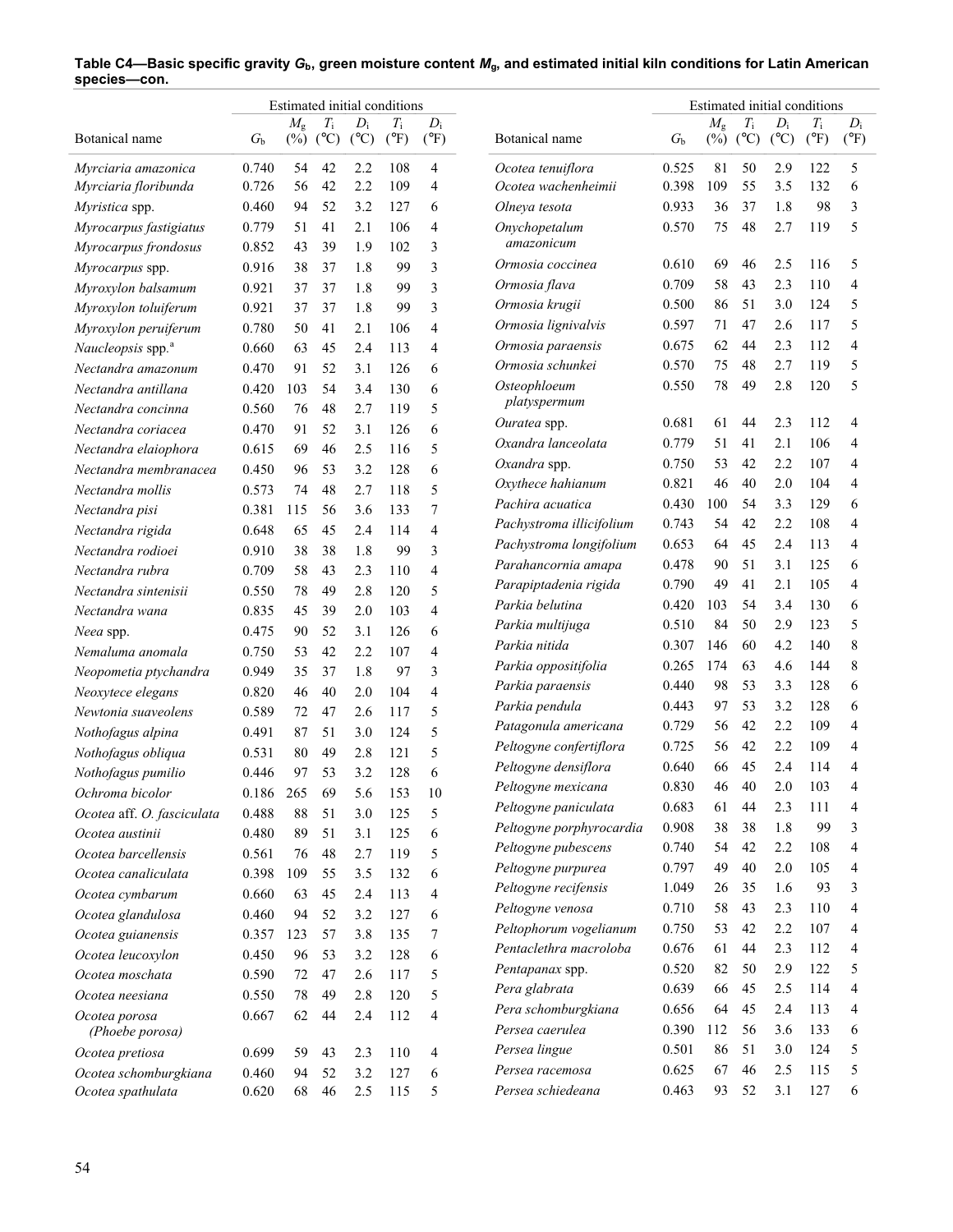|                                |             |             |             |                 | Estimated initial conditions |                |                                                | Estimated initial conditions |             |             |               |               |                |  |  |
|--------------------------------|-------------|-------------|-------------|-----------------|------------------------------|----------------|------------------------------------------------|------------------------------|-------------|-------------|---------------|---------------|----------------|--|--|
|                                |             | $M_{\rm g}$ | $T_{\rm i}$ | $D_i$           | $T_{\rm i}$                  | $D_i$          |                                                |                              | $M_{\rm g}$ | $T_{\rm i}$ | $D_i$         | $T_{\rm i}$   | $D_i$          |  |  |
| Botanical name                 | $G_{\rm b}$ | $(\%)$      | (C)         | $({}^{\circ}C)$ | $(^{\circ}F)$                | $(^{\circ}F)$  | Botanical name                                 | $G_{\rm b}$                  |             | $(\%)$ (°C) | $(^{\circ}C)$ | $(^{\circ}F)$ | $(^{\circ}F)$  |  |  |
| Persea veraguasensis           | 0.390       | 112         | 56          | 3.6             | 133                          | 6              | Poulsenia armata                               | 0.405                        | 107         | 55          | 3.5           | 131           | 6              |  |  |
| Petitia domingensis            | 0.660       | 63          | 45          | 2.4             | 113                          | 4              | Pourouma aff. apiculata                        | 0.450                        | 96          | 53          | 3.2           | 128           | 6              |  |  |
| Phoebe elongata                | 0.573       | 74          | 48          | 2.7             | 118                          | 5              | Pourouma aspera                                | 0.280                        | 163         | 62          | 4.4           | 143           | 8              |  |  |
| Phyllanthus nobilis            | 0.717       | 57          | 43          | 2.2             | 109                          | $\overline{4}$ | Pourouma aff. guianensis                       | 0.330                        | 135         | 59          | 4.0           | 138           | 7              |  |  |
| Phyllostylon brasiliensis      | 0.696       | 59          | 43          | 2.3             | 111                          | 4              | Pourouma aff. melinonii                        | 0.320                        | 139         | 60          | 4.1           | 139           | 7              |  |  |
| Physocalymma                   | 0.744       | 54          | 42          | 2.2             | 108                          | 4              | Pouteria aff. P. quianensis                    | 0.825                        | 46          | 40          | 2.0           | 103           | $\overline{4}$ |  |  |
| scaberrimum                    |             |             |             |                 |                              |                | Pouteria anibifolia                            | 0.660                        | 63          | 45          | 2.4           | 113           | 4              |  |  |
| Picraena excelsa               | 0.466       | 92          | 52          | 3.1             | 126                          | 6              | Pouteria caimito                               | 0.880                        | 41          | 38          | 1.9           | 101           | 3              |  |  |
| Pimenta officinalis            | 0.885       | 40          | 38          | 1.9             | 100                          | 3              | Pouteria campechiana                           | 0.760                        | 52          | 41          | 2.1           | 107           | $\overline{4}$ |  |  |
| Piptadenia cebil               | 0.960       | 34          | 36          | 1.8             | 97                           | 3              | Pouteria carabobensis                          | 0.680                        | 61          | 44          | 2.3           | 112           | 4              |  |  |
| Piptadenia communis            | 0.680       | 61          | 44          | 2.3             | 112                          | 4              | Pouteria egregia                               | 0.876                        | 41          | 38          | 1.9           | 101           | 3              |  |  |
| Piptadenia gonoacantha         | 0.699       | 59          | 43          | 2.3             | 110                          | 4              | Pouteria eugeniifolia                          | 1.082                        | 24          | 34          | 1.6           | 91            | 3              |  |  |
| Piptadenia macrocarpa          | 0.830       | 46          | 40          | 2.0             | 103                          | 4              | Pouteria gonggrijpii                           | 0.840                        | 45          | 39          | 2.0           | 103           | $\overline{4}$ |  |  |
| Piptadenia pereguna            | 0.573       | 74          | 48          | 2.7             | 118                          | 5              | Pouteria melinonii                             | 0.630                        | 67          | 46          | 2.5           | 115           | $\overline{4}$ |  |  |
| Piptadenia pittieri            | 0.620       | 68          | 46          | 2.5             | 115                          | 5              | Pouteria multiflora                            | 0.740                        | 54          | 42          | 2.2           | 108           | $\overline{4}$ |  |  |
| Piptadenia psilostachya        | 0.667       | 62          | 44          | 2.4             | 112                          | 4              | Pouteria pomifera                              | 0.760                        | 52          | 41          | 2.1           | 107           | $\overline{4}$ |  |  |
| Piptadenia suaveolens          | 0.760       | 52          | 41          | 2.1             | 107                          | 4              | Pouteria torta                                 | 0.659                        | 63          | 45          | 2.4           | 113           | 4              |  |  |
| Piranhea                       | 0.903       | 39          | 38          | 1.8             | 99                           | 3              | Pouteria unilocularis                          | 0.820                        | 46          | 40          | 2.0           | 104           | $\overline{4}$ |  |  |
| longepedunculata               |             |             |             |                 |                              |                | Pouteria venosa                                | 0.741                        | 54          | 42          | 2.2           | 108           | $\overline{4}$ |  |  |
| Piranhea trifoliata            | 0.930       | 36          | 37          | 1.8             | 98                           | 3              | Pradosia glycyphloea                           | 0.741                        | 54          | 42          | 2.2           | 108           | 4              |  |  |
| Piratinera guianensis          | 0.960       | 34          | 36          | 1.8             | 97                           | 3              | Prosopsis juliflora                            | 0.696                        | 59          | 43          | 2.3           | 111           | 4              |  |  |
| Piratinera                     | 0.877       | 41          | 38          | 1.9             | 101                          | 3              | Prosopsis pallida                              | 0.936                        | 36          | 37          | 1.8           | 98            | 3              |  |  |
| longependunculata              |             |             |             |                 |                              |                | Protium altissimum                             | 0.552                        | 77          | 48          | 2.7           | 120           | 5              |  |  |
| Piscidia carthagenensis        | 0.795       | 49          | 40          | 2.1             | 105                          | 4              | Protium crenatum                               | 0.579                        | 73          | 47          | 2.6           | 118           | 5              |  |  |
| Piscidia communis              | 0.690       | 60          | 44          | 2.3             | 111                          | 4              | Protium heptaphyllum                           | 0.678                        | 61          | 44          | 2.3           | 112           | $\overline{4}$ |  |  |
| Pisonia cuspidata <sup>a</sup> | 0.471       | 91          | 52          | 3.1             | 126                          | 6              | Protium neglectum                              | 0.583                        | 73          | 47          | 2.6           | 118           | 5              |  |  |
| Pisonia spp.                   | 0.520       | 82          | 50          | 2.9             | 122                          | 5              | Protium sagoitianum                            | 0.576                        | 74          | 48          | 2.7           | 118           | 5              |  |  |
| Pithecellobium arboreum        | 0.600       | 71          | 47          | 2.6             | 117                          | 5              | Protium schomburgkianum                        | 0.510                        | 84          | 50          | 2.9           | 123           | 5              |  |  |
| Pithecellobium guachapele      | 0.548       | 78          | 49          | 2.8             | 120                          | 5              | Protium tenuifolium                            | 0.643                        | 65          | 45          | 2.4           | 114           | 4              |  |  |
| Pithecellobium inaequale       | 0.620       | 68          | 46          | 2.5             | 115                          | 5              | Prunus brasiliensis                            | 0.749                        | 54          | 42          | 2.2           | 108           | $\overline{4}$ |  |  |
| Pithecellobium pedicellare     | 0.429       | 101         | 54          | 3.3             | 129                          | 6              | Prunus spp.                                    | 0.580                        | 73          | 47          | 2.6           | 118           | 5              |  |  |
| Planchonella pachycarpa        | 0.771       | 51          | 41          | 2.1             | 106                          | 4              | Pseudobombax ellipticum                        | 0.340                        | 130         | 58          | 3.9           | 137           | 7              |  |  |
| Plathymenia foliolosa          | 0.481       | 89          | 51          | 3.1             | 125                          | 6              | Pseudobombax                                   | 0.363                        | 121         | 57          | 3.7           | 135           | 7              |  |  |
| Plathymenia reticulata         | 0.398       | 109         | 55          | 3.5             | 132                          | 6              | grandiflorum                                   |                              |             |             |               |               |                |  |  |
| Platonia insignis Mart.        | 0.772       | 51          | 41          | 2.1             | 106                          | 4              | Psuedobombax munguba                           | 0.260                        | 178         | 63          | 4.6           | 145           | 8              |  |  |
| Platycyamus regnellii          | 0.759       | 53          | 41          | 2.1             | 107                          | 4              | Pseudobombax septenatum                        | 0.140                        | 371         | 73          | 6.5           | 158           | 12             |  |  |
| Platymiscium floribundum       | 0.840       | 45          | 39          | 2.0             | 103                          | 4              | Pseudolmedia laevigata                         | 0.640                        | 66          | 45          | 2.4           | 114           | $\overline{4}$ |  |  |
| Platymiscium pinnatum          | 0.853       | 43          | 39          | 1.9             | 102                          | 3              | Pseudolmedia laevis                            | 0.710                        | 58          | 43          | 2.3           | 110           | 4              |  |  |
| Platymiscium<br>polystachium   | 0.730       | 56          | 42          | 2.2             | 109                          | 4              | Pseudolmedia oxyphyllaria                      | 0.720                        | 57          | 43          | 2.2           | 109           | 4              |  |  |
| Platymiscium trinitatis        | 0.940       | 36          | 37          | 1.8             | 98                           | 3              | Pseudoxandra polyphleba<br>Psidium acutangulum | 0.510<br>0.800               | 84<br>48    | 50<br>40    | 2.9<br>2.0    | 123<br>105    | 5<br>4         |  |  |
| Platymiscium ulei              | 0.605       | 70          | 46          | 2.6             | 116                          | 5              | Psidium riparium                               | 0.857                        | 43          | 39          | 1.9           | 102           | 3              |  |  |
| Platymiscium yucatanum         | 0.665       | 63          | 44          | 2.4             | 112                          | 4              | Pterocarpus quianensis                         | 0.613                        | 69          | 46          | 2.5           | 116           | 5              |  |  |
| Poecilanthe amazonica          | 0.940       | 36          | 37          | 1.8             | 98                           | 3              | Pterocarpus officinalis                        | 0.430                        | 100         | 54          | 3.3           | 129           | 6              |  |  |
| Poecilanthe parviflora         | 0.919       | 37          | 37          | 1.8             | 99                           | 3              | Pterocarpus rohrii                             | 0.410                        | 106         | 55          | 3.4           | 131           | 6              |  |  |
| Poeppigia excelsa              | 0.667       | 62          | 44          | 2.4             | 112                          | 4              | Pterocarpus spp.                               | 0.682                        | 61          | 44          | 2.3           | 111           | 4              |  |  |
| Poeppigia procera              | 0.710       | 58          | 43          | 2.3             | 110                          | 4              | Pterocarpus vernalis                           | 0.616                        | 69          | 46          | 2.5           | 116           | 5              |  |  |
|                                |             |             |             |                 |                              |                |                                                |                              |             |             |               |               |                |  |  |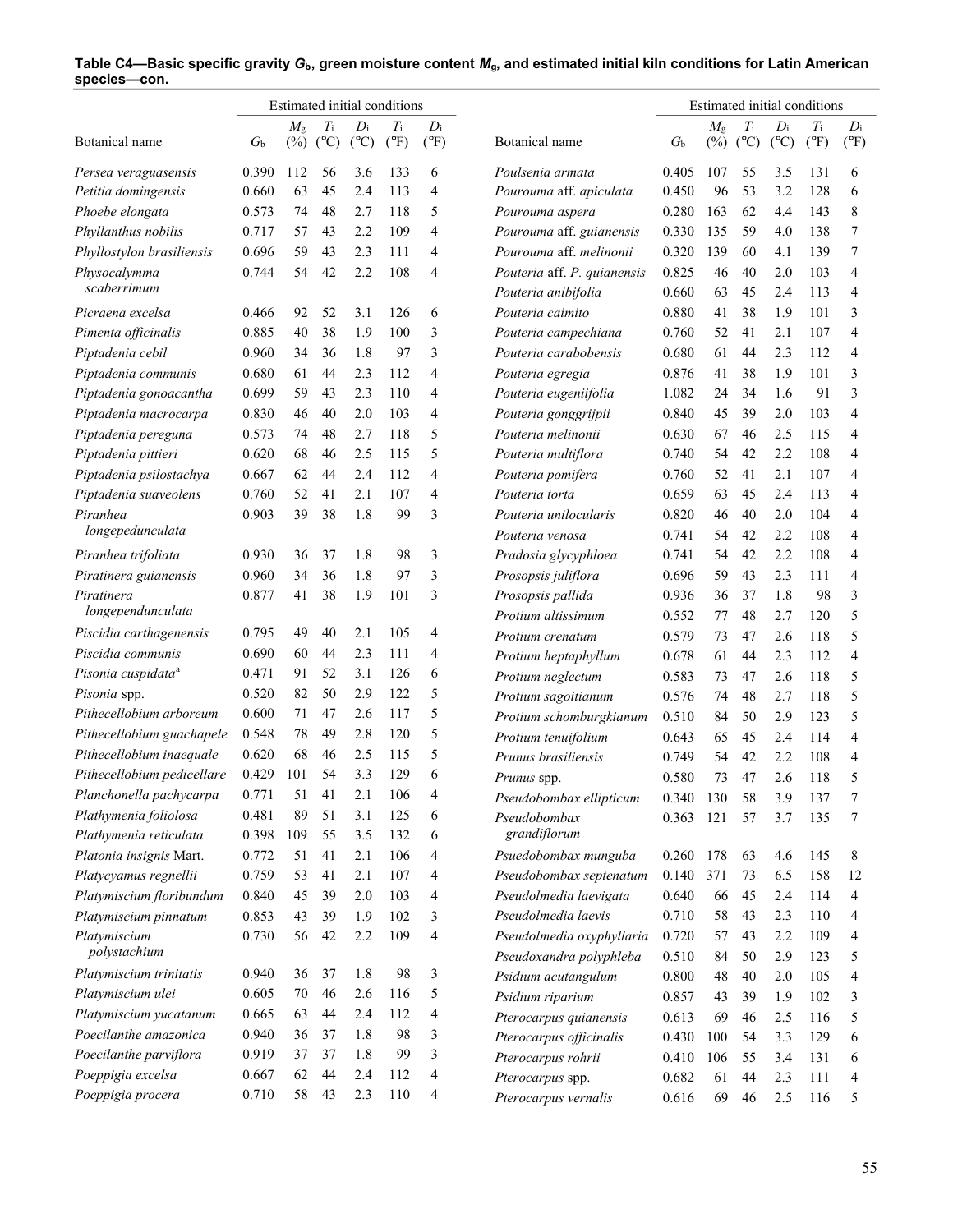| Estimated initial conditions |             |             |                            |                          |                              |                        | Estimated initial conditions              |                |             |                            |                          |                              |                        |
|------------------------------|-------------|-------------|----------------------------|--------------------------|------------------------------|------------------------|-------------------------------------------|----------------|-------------|----------------------------|--------------------------|------------------------------|------------------------|
| Botanical name               | $G_{\rm b}$ | $M_{\rm g}$ | $T_{\rm i}$<br>$(\%)$ (°C) | $D_i$<br>$({}^{\circ}C)$ | $T_{\rm i}$<br>$(^{\circ}F)$ | $D_i$<br>$(^{\circ}F)$ | Botanical name                            | $G_{\rm b}$    | $M_{\rm g}$ | $T_{\rm i}$<br>$(\%)$ (°C) | $D_i$<br>$({}^{\circ}C)$ | $T_{\rm i}$<br>$(^{\circ}F)$ | $D_i$<br>$(^{\circ}F)$ |
| Pterocarpus violaceus        | 0.501       | 86          | 51                         | 3.0                      | 124                          | 5                      | Scleronema spp.                           | 0.654          | 64          | 45                         | 2.4                      | 113                          | 4                      |
| Pterodon pubescens           | 0.884       | 40          | 38                         | 1.9                      | 100                          | 3                      | Securinega guarayuva                      | 0.733          | 55          | 42                         | 2.2                      | 108                          | 4                      |
| Pterogyne nitens             | 0.728       | 56          | 42                         | 2.2                      | 109                          | 4                      | Senegalia greggii                         | 0.898          | 39          | 38                         | 1.9                      | 100                          | 3                      |
| Pterygota excelsa            | 0.580       | 73          | 47                         | 2.6                      | 118                          | 5                      | Sequieria langsdorffii                    | 0.537          | 80          | 49                         | 2.8                      | 121                          | 5                      |
| Pterygota spp.               | 0.620       | 68          | 46                         | 2.5                      | 115                          | 5                      | Sickingia aff. S. tinctoria               | 0.710          | 58          | 43                         | 2.3                      | 110                          | 4                      |
| Quararibaea asterolepsis     | 0.450       | 96          | 53                         | 3.2                      | 128                          | 6                      | Sickingia longifolia                      | 0.605          | 70          | 46                         | 2.6                      | 116                          | 5                      |
| Quararibaea guianensis       | 0.540       | 79          | 49                         | 2.8                      | 121                          | 5                      | Sickingia salvadorensis                   | 0.660          | 63          | 45                         | 2.4                      | 113                          | 4                      |
| Ramisia brasiliensis         | 0.557       | 76          | 48                         | 2.7                      | 120                          | 5                      | Sickingia spp.                            | 0.650          | 64          | 45                         | 2.4                      | 113                          | 4                      |
| Raputia spp.                 | 0.550       | 78          | 49                         | 2.8                      | 120                          | 5                      | Sideroxylon tempisque                     | 1.040          | 27          | 35                         | 1.6                      | 93                           | 3                      |
| Recordoxylum speciosum       | 0.837       | 45          | 39                         | 2.0                      | 103                          | 4                      | Silvia itauba                             | 0.777          | 51          | 41                         | 2.1                      | 106                          | 4                      |
| Rheedia madruno              | 0.763       | 52          | 41                         | 2.1                      | 107                          | 4                      | Silvia navalium                           | 0.719          | 57          | 43                         | 2.2                      | 109                          | 4                      |
| Rheedia spp.                 | 0.600       | 71          | 47                         | 2.6                      | 117                          | 5                      | Simaba multiflora                         | 0.501          | 86          | 51                         | 3.0                      | 124                          | 5                      |
| Rhizophora mangle            | 0.830       | 46          | 40                         | 2.0                      | 103                          | 4                      | Simarouba amara                           | 0.326          | 136         | 59                         | 4.0                      | 138                          | 7                      |
| Rhizophora racemosa          | 0.877       | 41          | 38                         | 1.9                      | 101                          | 3                      | Simarouba glauca                          | 0.420          | 103         | 54                         | 3.4                      | 130                          | 6                      |
| Rinorea bahiensis            | 0.839       | 45          | 39                         | 2.0                      | 103                          | 4                      | Simarouba versicolor                      | 0.454          | 95          | 53                         | 3.2                      | 127                          | 6                      |
| Rollinia exsucca             | 0.420       | 103         | 54                         | 3.4                      | 130                          | 6                      | Sloanea berteriana                        | 0.800          | 48          | 40                         | 2.0                      | 105                          | $\overline{4}$         |
| Rollinia spp.                | 0.340       | 130         | 58                         | 3.9                      | 137                          | 7                      | Sloanea grandiflora                       | 0.795          | 49          | 40                         | 2.1                      | 105                          | 4                      |
| Roucheria spp.               | 0.820       | 46          | 40                         | 2.0                      | 104                          | 4                      | Sloanea guianensis                        | 0.787          | 50          | 41                         | 2.1                      | 105                          | 4                      |
| Roupala brasiliensis         | 0.803       | 48          | 40                         | 2.0                      | 105                          | 4                      | Sloanea lauriflora                        | 0.809          | 48          | 40                         | 2.0                      | 104                          | 4                      |
| Roupala montana              | 0.770       | 51          | 41                         | 2.1                      | 106                          | 4                      | Sloanea massoni                           | 0.709          | 58          | 43                         | 2.3                      | 110                          | 4                      |
| Roupala spp.                 | 0.930       | 36          | 37                         | 1.8                      | 98                           | 3                      | Sloanea terniflora                        | 0.792          | 49          | 41                         | 2.1                      | 105                          | 4                      |
| Ruizterania albiflora        | 0.601       | 70          | 47                         | 2.6                      | 117                          | 5                      | Solanum inaequale                         | 0.437          | 99          | 53                         | 3.3                      | 129                          | 6                      |
| Ruprechtia aff. ramiflora    | 0.518       | 83          | 50                         | 2.9                      | 122                          | 5                      | Spondias lutea                            | 0.380          | 115         | 56                         | 3.6                      | 133                          | 7                      |
| Sacoglottis cydonioides      | 0.716       | 57          | 43                         | 2.2                      | 109                          | 4                      | Spondias mombin                           | 0.383          | 114         | 56                         | 3.6                      | 133                          | 7                      |
| Sacoglottis procera          | 0.653       | 64          | 45                         | 2.4                      | 113                          | 4                      | Sterculia apetala                         | 0.361          | 122         | 57                         | 3.7                      | 135                          | 7                      |
| Salix humboldtiana           | 0.398       | 109         | 55                         | 3.5                      | 132                          | 6                      | Sterculia caribaea                        | 0.757          | 53          | 42                         | 2.1                      | 107                          | 4                      |
| Samanea saman                | 0.460       | 94          | 52                         | 3.2                      | 127                          | 6                      | Sterculia chicha                          | 0.325          | 137         | 59                         | 4.0                      | 138                          | 7                      |
| Sandwithiodoxa egregia       | 0.840       | 45          | 39                         | 2.0                      | 103                          | 4                      | Sterculia pilosa                          | 0.530          | 81          | 49                         | 2.8                      | 122                          | 5                      |
| Sapium biglandulosum         | 0.465       | 92          | 52                         | 3.1                      | 126                          | 6                      | Sterculia rugosa                          | 0.531          | 80          | 49                         | 2.8                      | 121                          | 5                      |
| Sapium cf. jenmanni          | 0.407       | 107         | 55                         | 3.4                      | 131                          | 6                      | Sterculia speciosa                        | 0.490          | 88          | 51                         | 3.0                      | 124                          | 5                      |
| Sapium laurocerasus          | 0.380       | 115         | 56                         | 3.6                      | 133                          | 7                      | Stryphnodendron                           | 0.448          | 96          | 53                         | 3.2                      | 128                          | 6                      |
| Sapium marmieri              | 0.400       | 109         | 55                         | 3.5                      | 132                          | 6                      | polystachum                               |                |             |                            |                          |                              |                        |
| Sapium verum                 | 0.456       | 94          | 52                         | 3.2                      | 127                          | 6                      | Stylogyne spp.                            | 0.690          | 60          | 44                         | 2.3                      | 111                          | 4                      |
| Schefflera paraensis         | 0.357       | 123         | 57                         | 3.8                      | 135                          | 7                      | Sweetia panamensis                        | 0.828          | 46          | 40                         | 2.0                      | 103                          | 4                      |
| Schinopsis lorentzii         | 0.876       | 41          | 38                         | 1.9                      | 101                          | 3                      | Sweetia spp.                              | 0.800          | 48          | 40                         | 2.0                      | 105                          | 4                      |
| Schinopsis spp.              | 1.000       | 30          | 36                         | 1.7                      | 95                           | 3                      | Swietenia candollei                       | 0.590          | 72          | 47                         | 2.6                      | 117                          | 5                      |
| Schizolobium excelsum        | 0.273       | 168         | 62                         | 4.5                      | 143                          | 8                      | Swietenia humilis                         | 0.490          | 88          | 51                         | 3.0                      | 124                          | 5                      |
| Schizolobium parahybum       | 0.600       | 71          | 47                         | 2.6                      | 117                          | 5                      | Symplocos martinicensis                   | 0.501          | 86          | 51                         | 3.0                      | 124                          | 5                      |
| Schweilera spp.              | 0.720       | 57          | 43                         | 2.2                      | 109                          | 4                      | Symplocos spp.                            | 0.490          | 88          | 51                         | 3.0                      | 124                          | 5                      |
| Sclerolobium                 | 0.610       | 69          | 46                         | 2.5                      | 116                          | 5                      | Syzygiopsis oppositifolia                 | 0.650          | 64          | 45                         | 2.4                      | 113                          | 4                      |
| chrysophyllum                |             |             |                            |                          |                              |                        | Tachigali cf.                             | 0.570          | 75          | 48                         | 2.7                      | 119                          | 5                      |
| Sclerolobium guianensis      | 0.557       | 76          | 48                         | 2.7                      | 120                          | 5                      | myrmecophila <sup>a</sup>                 |                |             |                            |                          |                              |                        |
| Sclerolobium melinonii       | 0.470       | 91          | 52                         | 3.1                      | 126                          | 6                      | Talauma dodecapetala                      | 0.590          | 72          | 47                         | 2.6                      | 117                          | 5                      |
| Sclerolobium paniculatum     | 0.335       | 132         | 59                         | 3.9                      | 137                          | 7                      | Talauma mexicana                          | 0.490          | 88          | 51                         | 3.0                      | 124                          | 5                      |
| Sclerolobium paraense        | 0.610       | 69          | 46                         | 2.5                      | 116                          | 5                      | Talauma ovata                             | 0.520          | 82          | 50                         | 2.9                      | 122                          | 5                      |
| Sclerolobium<br>poeppigianum | 0.650       | 64          | 45                         | 2.4                      | 113                          | 4                      | Talisia esculenta<br>Talisia olivaeformis | 0.936<br>0.890 | 36<br>40    | 37<br>38                   | 1.8<br>1.9               | 98<br>100                    | 3<br>3                 |